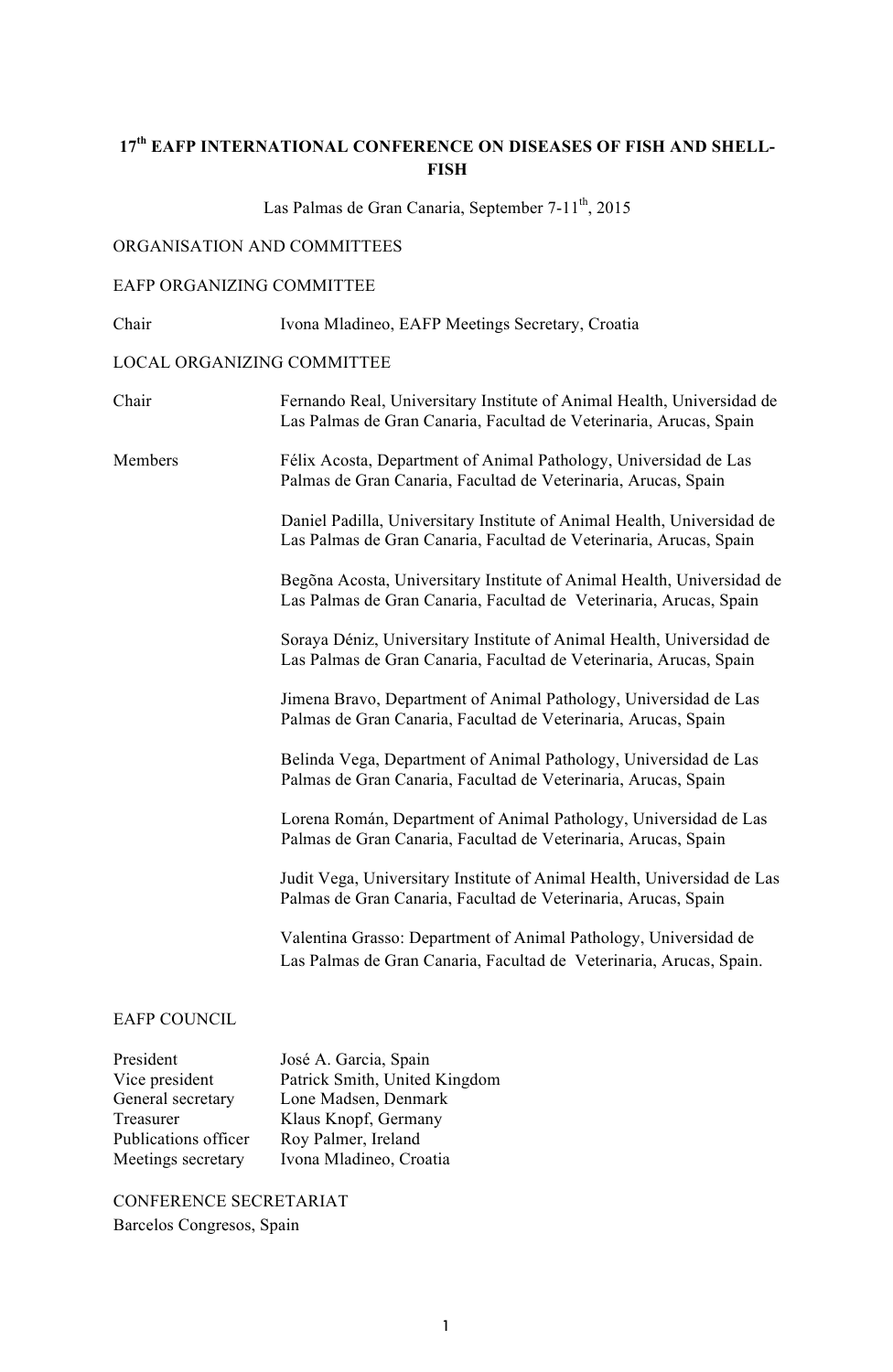### PROGRAMME

| Contents                   |                           |
|----------------------------|---------------------------|
| Information for presenters | . 3                       |
| Poster session schedule    | . 4                       |
| Scientific programme       | . 5                       |
| Oral presentations         | . 5                       |
| Poster presentations       | . 42                      |
| Conference info            |                           |
| Social events              | $\ldots \ldots \ldots 62$ |
| Post-conference excursions | $\ldots$ 63               |
| Practical information A-Z  | . 65                      |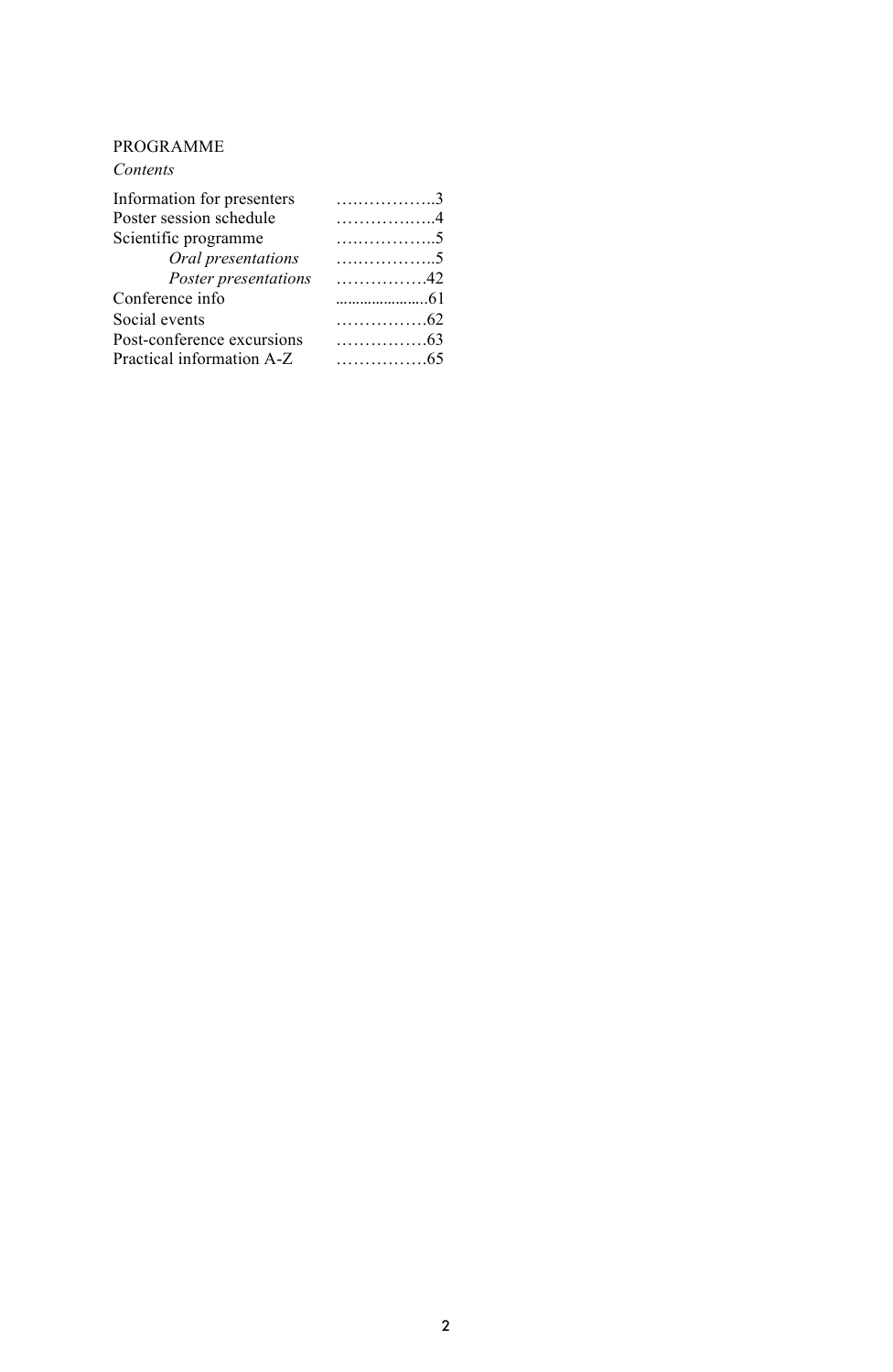### **INFORMATION FOR PRESENTERS**

### **PRESENTATION OF ORAL PAPERS**

Numbers in front of the paper titles indicate the number of abstract shown in the Abstract book, where abstracts are sorted in numerical order. All oral presentations will be made in specific sessions, some of them will be introduced by a keynote. The total time allocated to each paper is **15 minutes**, but within this you should allow 2-3 minutes for discussion. So aim the time of your talk to be 12 minutes.

For much of the time there will be three parallel sessions. There will be three lecture rooms: Gran Canaria, Tenerife and Atlantico. These are all on the 0 floor. Therefore it is absolutely essential that speakers **keep to the time schedule and not exceed the time allocated to them**. Chairpersons are under strict instructions to stop any presentation that is running over time.

Workshops are located in the same rooms as oral presentations.

*Please deliver your presentation in the Speaker's preview room at least twenty-four hours before your presentation is due. This is to ensure that the technical staff have sufficient time to pass it to the appropriate lecture theatre prior to your session*. *Speakers preview room is available at the front desk, floor -2.*

### **PRESENTATION OF POSTERS**

There are 220 posters, which have been grouped into various sessions. These are located in the hall-lobby of Polivalente room (floor 0).

Each poster has been allocated a number (eg **P-001**). This appears in front of the title of that poster in the poster programme and in the list of posters below. It also identifies the correct poster board. If you are presenting a poster, you should attach your poster to the poster board with the matching code in a way that leaves the number clearly visible. Please do not obscure anyone else's poster space.

Please note that posters should be mounted on Sunday afternoon or Monday morning and removed on Thursday at the end of the poster session and during the coffee break. **If you are a poster author, you should personally attend your poster during the session assigned to your poster** (see Poster session schedule, page 4).

Prizes for the best posters will be awarded during the EAFP Conference dinner on Thursday evening!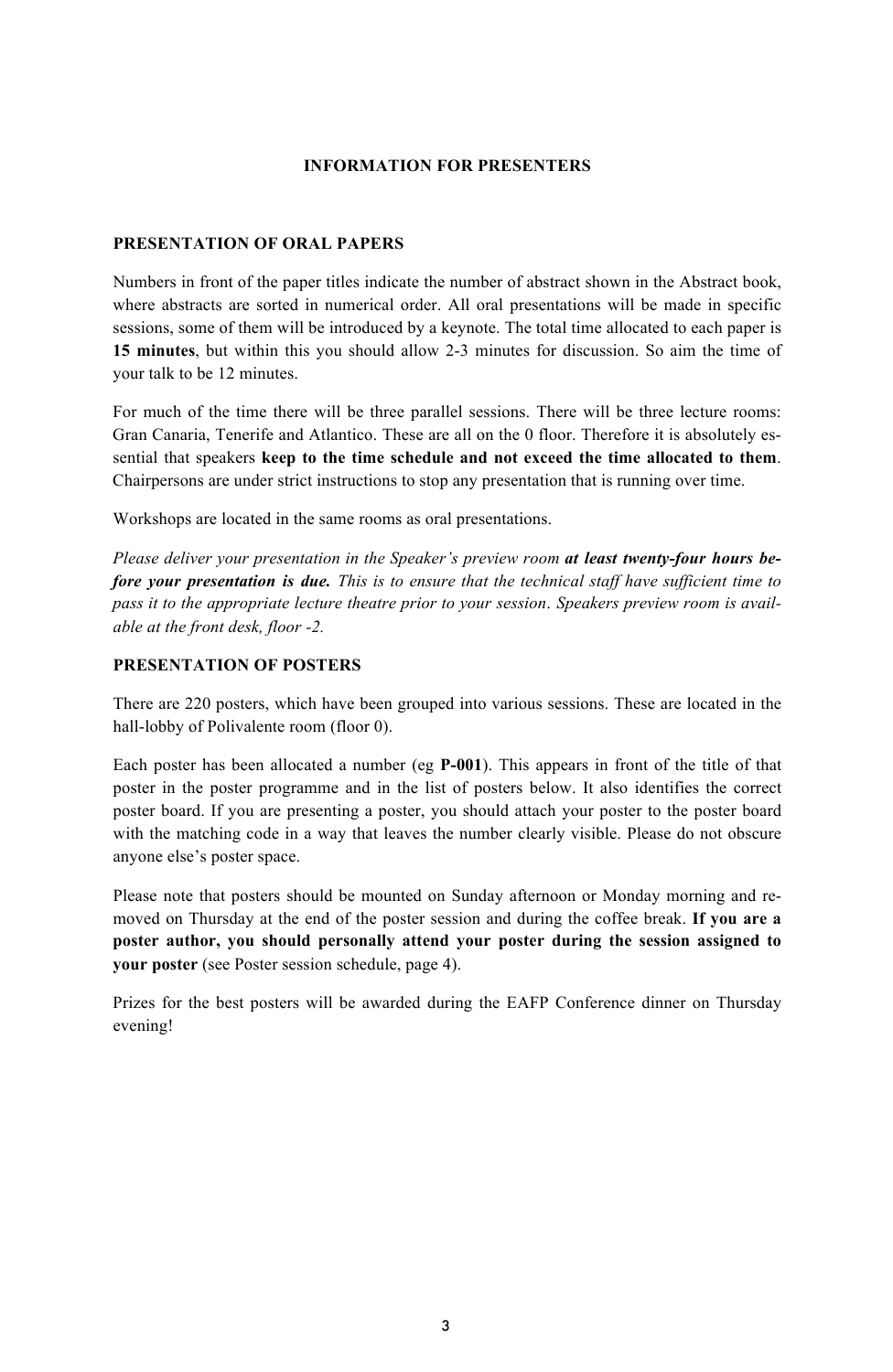### **POSTER SESSION SCHEDULE**

### AUTHORS ARE ASKED TO BE IN ATTENDANCE

### ALL POSTER SESSIONS RUN FROM 15:45 TO 16:30 DURING THE COFFEE BREAK

This scheme is to ensure that presenters are available to discuss their work at particular times. Poster sessions are linked to the oral sessions taking place on that particular day. However, several "topics" have multiple sessions (eg. virology and immunology). We encourage participants to contact presenters individually to arrange a time for more a detailed discussion during other poster sessions at the conference.

### MONDAY, 7TH SEPTEMBER

| $P-001 - P-032$ | Viruses and viral diseases                  |
|-----------------|---------------------------------------------|
| $P-033 - P-036$ | Immunostimulants, prebiotics and probiotics |
| $P-037 - P-055$ | Parasitic diseases                          |
| $P-056 - P-093$ | Fish and shell fish immunology              |

### TUESDAY, 8TH SEPTEMBER

| $P-094 - P-100$ | Nutrition and fish health       |
|-----------------|---------------------------------|
| $P-101 - P-112$ | Aquatic animal epidemiology     |
| $P-113 - P-123$ | Emerging pathogens              |
| $P-124 - P-131$ | Bivalve and crustacean diseases |
| $P-132 - P-133$ | <b>EDOM WS</b>                  |

### WEDNESDAY, 9TH SEPTEMBER

| $P-134 - P-155$ | Bacterial diseases                       |
|-----------------|------------------------------------------|
| $P-156 - P-165$ | Diagnostics                              |
| $P-166 - P-175$ | Environmental and toxicological diseases |
| $P-176 - P-192$ | Host-parasite interactions               |

### THURSDAY,  $10^{TH}$  SEPTEMBER

| $P-193 - P-194$ | Aquatic animal welfare               |
|-----------------|--------------------------------------|
| $P-195 - P-198$ | Diseases of public concern           |
| $P-199 - P-206$ | Prophylaxis and treatment            |
| $P-207 - P-212$ | Cephalopods immunity and diseases    |
| $P-213 - P-220$ | Diseases of wild and ornamental fish |

### PLEASE SEE THE FULL LISTING OF POSTERS (Page 42).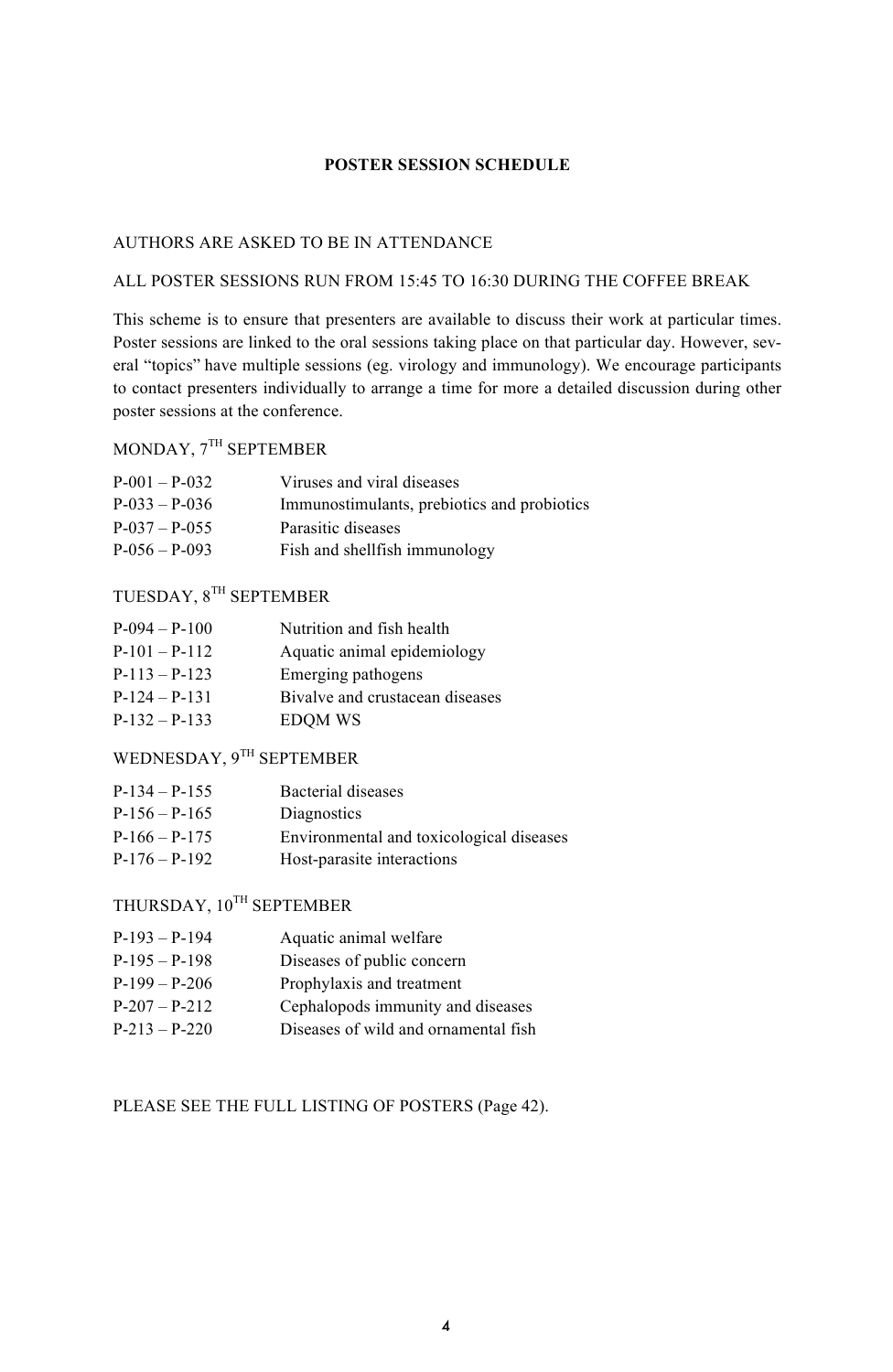### **SCIENTIFIC PROGRAMME**

### ORAL PRESENTATIONS

## MONDAY 7TH SEPTEMBER 2015

| $10.15 -$ | <b>CKN</b> Conference: Keynote presentation                                                              |
|-----------|----------------------------------------------------------------------------------------------------------|
| 10.45     | Polivalente                                                                                              |
|           | <b>CHALLENGING THE DOGMA DURING 40 YEARS IN FISH DIS-</b><br><b>EASE RESAERCH</b><br><b>Brian Austin</b> |

<u> Linda a shekara ta 1989</u>

| $11.15-$<br>13.00  | <b>Viruses and viral diseases I</b><br>Gran Canaria<br>Chairperson: Olga Haenen |                                                                                                                                                                                                                                                                                               |
|--------------------|---------------------------------------------------------------------------------|-----------------------------------------------------------------------------------------------------------------------------------------------------------------------------------------------------------------------------------------------------------------------------------------------|
| $11.15 -$<br>11.45 | $KN-2$                                                                          | AQUATIC VERSUS NON-AQUATIC HERPESVIRUSES: SIMILARI-<br>TIES AND DIFFERENCES<br>A. Vanderplasschen*                                                                                                                                                                                            |
| $11.45 -$<br>12.00 | $O-001$                                                                         | FULL-LENGTH SEQUENCING AND ANALYSIS OF 25 CYHV-3<br>SPECIMENS REVEALS ATYPICAL GENOMES WITH HIGH DIVER-<br><b>GENCE</b><br>S. Hammoumi, A. Santik, Z. Zainun, T. Vallaeys, E. Borzym, S. Berg-<br>mann, C. Klopp, M. Engelsma, J.C. Avarre*                                                   |
| $12.00 -$<br>12.15 | $O-002$                                                                         | <b>IDENTIFICATION OF PUTATIVE MICRO-RNAS IN CYHV-3 GE-</b><br>NOME AND ANALYSIS OF THEIR EXPRESSION ALONG A LYTIC<br><b>CYCLE</b><br>S. Hammoumi, C. Fourré, T. Vallaeys, O. Rue, C. Gaspin, N. Keck,<br>J.C. Avarre*                                                                         |
| $12.15 -$<br>12.30 | $O - 003$                                                                       | ATLANTIC SALMON, SALMO SALAR L., POST-SMOLTS ARE MORE<br>SUSCEPTIBLE TO SALMONID ALPHAVIRUS INFECTION DURING<br>THE INITIAL PHASE AFTER SEA WATER TRANSFER<br>J. Jarungsriapisit*, L. Moore, G.L. Taranger, T.O. Nilsen, S.O. Stefansson,<br>P.G. Fielldal, H.C. Morton, Ø. Evensen, S. Patel |
| $12.30-$<br>12.45  | $O-004$                                                                         | SUSCEPTIBILITY OF ISOGENEIC GINBUNA CARASSIUS LANG-<br>SDORFII TO GOLDFISH HEMATOPOIETIC NECROSIS VIRUS<br>(CyHV-2) AS A MODEL SPECIES<br>A. Nanjo*, T. Shibata, M. Saito, K. Yoshii, M. Tanaka, T. Nakanishi,<br>T. Sakamoto, G. Kato, M. Sano                                               |
| $12.45 -$<br>13.00 | $O-005$                                                                         | GOLDFISH ORGAN EXTRACTS CAN ENHANCE PROPAGATION<br>OF GOLDFISH HEMATOPOIETIC NECROSIS VIRUS IN CELL CUL-<br><b>TURE</b><br>T. Shibata*, A. Nanjo, M. Saito, K. Yoshii, T. Sakamoto, G. Kato, M.<br>Sano                                                                                       |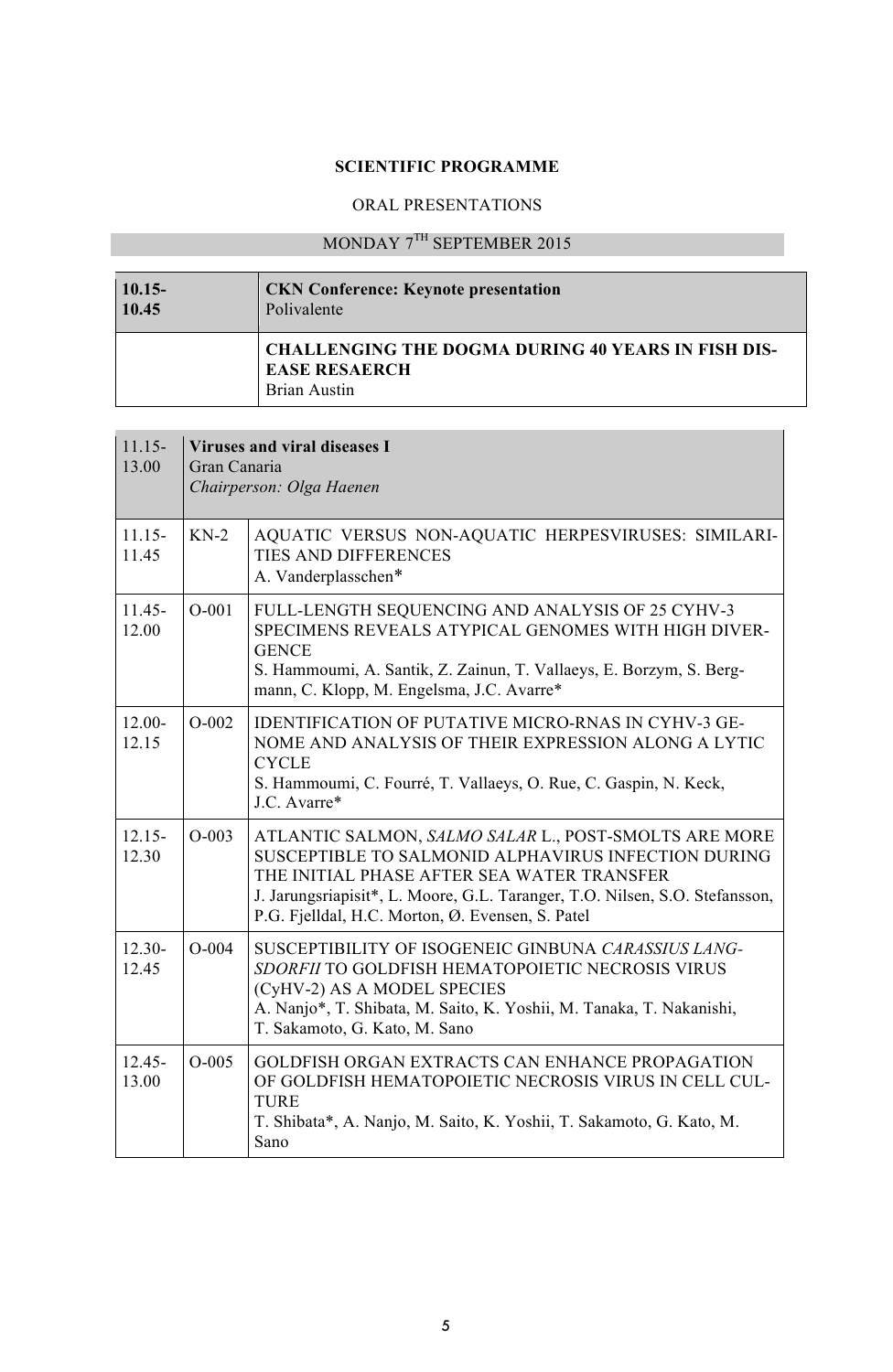| $11.15 -$<br>13.00 | Immunostimulants, prebiotics and probiotics<br>Tenerife<br>Chairperson: Geert Wiegertjes |                                                                                                                                                                                                                                                                                                                        |
|--------------------|------------------------------------------------------------------------------------------|------------------------------------------------------------------------------------------------------------------------------------------------------------------------------------------------------------------------------------------------------------------------------------------------------------------------|
| $11.15 -$<br>11.30 | $O-006$                                                                                  | MACROPHAGES AS MEDIATORS OF (TRAINED) IMMUNITY<br>G. Wiegertjes*, I. Fink, J. Petit                                                                                                                                                                                                                                    |
| $11.30-$<br>11.45  | $O-007$                                                                                  | WHAT HAPPENS TO THE INTESTINAL MICROBIOTA OF THE<br>COMMON CARP (CYPRINUS CARPIO) WHEN YOU COMBINE ORAL<br>APPLICATION AND INJECTION OF β-GLUCAN?<br>S.J. Harris*, M. Adamek, N. Kareem, S.L. Taylor, D. Steinhagen, D. Hool                                                                                           |
| $11.45 -$<br>12.00 | $O-008$                                                                                  | THE EFFECT OF IMMUNOMODULATION ON LARVAL SURVIVAL<br>AND IMMUNITY IN TURBOT (SCOPHTHALMUS MAXIMUS)<br>J.J. Miest*, C. Arndt, M. Adamek, D. Steinhagen, T. Reusch WITHDRAWN                                                                                                                                             |
| $12.00 -$<br>12.15 | $O-009$                                                                                  | THE EFFECT OF A PROBIOTIC DELIVERED BY THREE DIFFERENT<br>ROUTES IN RAINBOW TROUT (ONCORHYNCHUS MYKISS) AGAINST<br>THREE DIFFERENT PATHOGENS<br>S. LaPatra*, W. Shewmaker, R. Burkhart, A. Morton                                                                                                                      |
| $12.15 -$<br>12.30 | $O-010$                                                                                  | EFFECTS OF PREBIOTIC AND PROBIOTIC SUPPLEMENTATION ON<br><b>GROWTH PERFORMANCE AND GUT MORPHOLOGY OF EUROPE-</b><br>AN SEABASS (DICENTRARCHUS LABRAX) JUVENILES<br>F. Rivero*, M.J. Caballero, S. Torrecillas, M.S. Izquierdo, D. Montero                                                                              |
| $12.30 -$<br>12.45 | $O-011$                                                                                  | STUDY ON USE OF <i>CHLORELLA VULGARIS</i> AS NATURAL IM-<br>MUNOSTIMULATOR IN ORDER TO INCREMENT OF IMMUNITY<br>SYSTEM AGAINST VIRAL NERVOUS NECROSIS (VNN) AS NEW<br>EMERGING DISEASE IN CASPIAN BROWN TROUT (SALMO TRUTTA<br><b>CASPIUS</b><br>A. Saberi, M.E.J. Zorriehzahra*, H. Emadi, Sh. Kakolaki, S.M.R Fatemi |
| $12.45 -$<br>13.00 | $O-012$                                                                                  | DIETARY SUPPLEMENTATION WITH THE A5 DESATURASE MU-<br>TANT OF LOBOSPHAERA INCISA (MICROALGAE) IN GUPPIES: EF-<br>FECT ON IMMUNE FUNCTION AND RESISTANCE TO INFECTION<br>WITH TETRAHYMENA SP.<br>I. Portugal*, I. Khozin-Goldberg, S. Boussiba, D. Zilberg                                                              |

### MONDAY 7TH SEPTEMBER 2015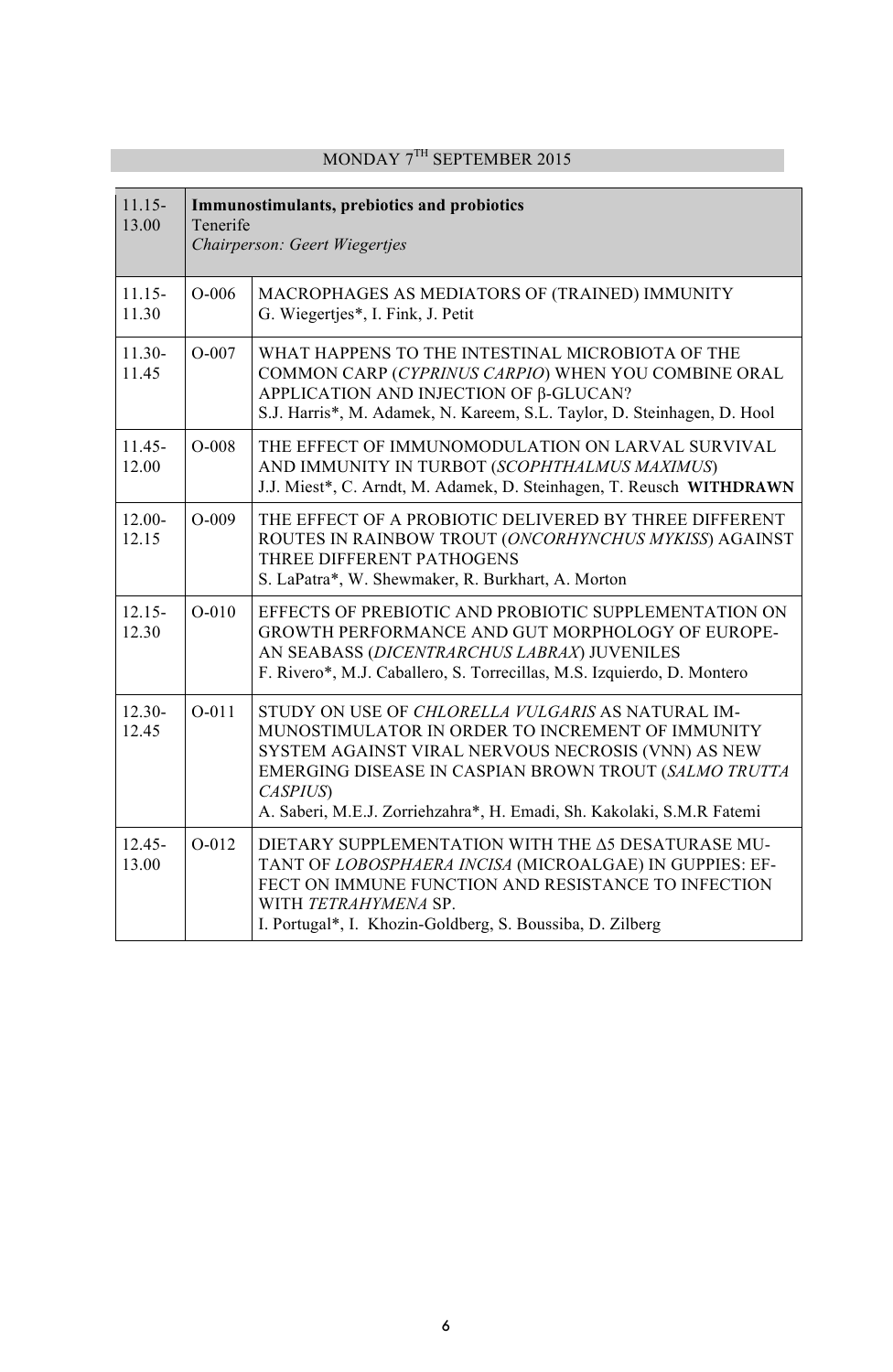| $11.15 -$<br>13.00 | <b>Parasitic diseases</b><br>Atlantico<br>Chairperson: Oswlado Palenzuela |                                                                                                                                                                                                                                                                 |
|--------------------|---------------------------------------------------------------------------|-----------------------------------------------------------------------------------------------------------------------------------------------------------------------------------------------------------------------------------------------------------------|
| $11.15 -$<br>11.30 | $O-013$                                                                   | THE ECONOMIC COST OF PARASITIC DISEASE IN AQUACULTURE<br>G. Paladini*, A.P. Shinn, J. Pratoomyot, J.E. Bron, E.E. Brooker,<br>A.J. Brooker                                                                                                                      |
| $11.30-$<br>11.45  | $O-014$                                                                   | MONITORING PARASITE INCIDENCE IN GILTHEAD SEA BREAM<br>HELD IN EXPERIMENTAL AND PRODUCTION CAGES: LONG-<br>TERM EFFECT OF A SUPPLEMENTED DIET ON FISH HEALTH<br>O. Palenzuela*, C.L. Browdy, Y. Petropoulos, N. Katribouzas,<br>R. Del Pozo, A. Sitjà-Bobadilla |
| $11.45 -$<br>12.00 | $O-015$                                                                   | HISTOLOGICAL EFFECTS AND IMPACT OF JUVENILE SPECIMENS<br>OF SPARICOTYLE CHRYSOPHRII AND ZEUXAPTA SERIOLAE ON<br>CULTURED GILTHEAD SEABREAM AND GREATER AMBERJACK<br>FROM THE MEDITERRANEAN<br>A. Repullés-Albelda*, F. Padrós, J.A. Raga, F.E. Montero          |
| $12.00 -$<br>12.15 | $O-016$                                                                   | OCCURRENCE OF THE RENAL SPHAEROSPOROSIS CAUSED BY<br>SPHAEROSPORA EPINEPHELI IN CAGE-CULTURED ORANGE-<br>SPOTTED GROUPER EPINEPHELUS COIOIDES IN SOUTH CHINA<br><b>SEA</b><br><b>WITHDRAW</b><br>L.W. Xu, X.H. Liu, J.Y. Zhang*, J. Feng                        |
| $12.15 -$<br>12.30 | $O-017$                                                                   | RNA-SEQ ANALYSIS OF INCIPIENT ENTEROMYXOSIS IN TURBOT<br>(SCOPHTHALMUS MAXIMUS)<br>P. Ronza*, D. Robledo, A.P. Losada, B.G. Pardo, R. Bermúdez,<br>P. Martínez, M.I. Quiroga                                                                                    |
| $12.30 -$<br>12.45 | $O-018$                                                                   | DIFFERENTIAL SUSCEPTIBILITY OF YUKON RIVER AND SALISH<br>SEA CHINOOK SALMON (ONCORHYNCHUS TSHAWYTSCHA)<br><b>STOCKS TO ICHTHYOPHONUS</b><br>D.G. Elliott*, C.L. McKibben, C.M. Conway, A. MacKenzie, L.M. Hart,<br>M.K. Purcell, P.K. Hershberger               |
| $12.45 -$<br>13.00 | $O-019$                                                                   | ANALYSIS OF THE ENDOCRINE HORMONE SYSTEM IN THE<br>SALMON LOUSE: POSSIBLE TARGETS FOR CHEMICAL INTER-<br><b>VENTION?</b><br>L. Sandlund*, F. Nilsen, R. Male, S. Dalvin                                                                                         |

### MONDAY 7TH SEPTEMBER 2015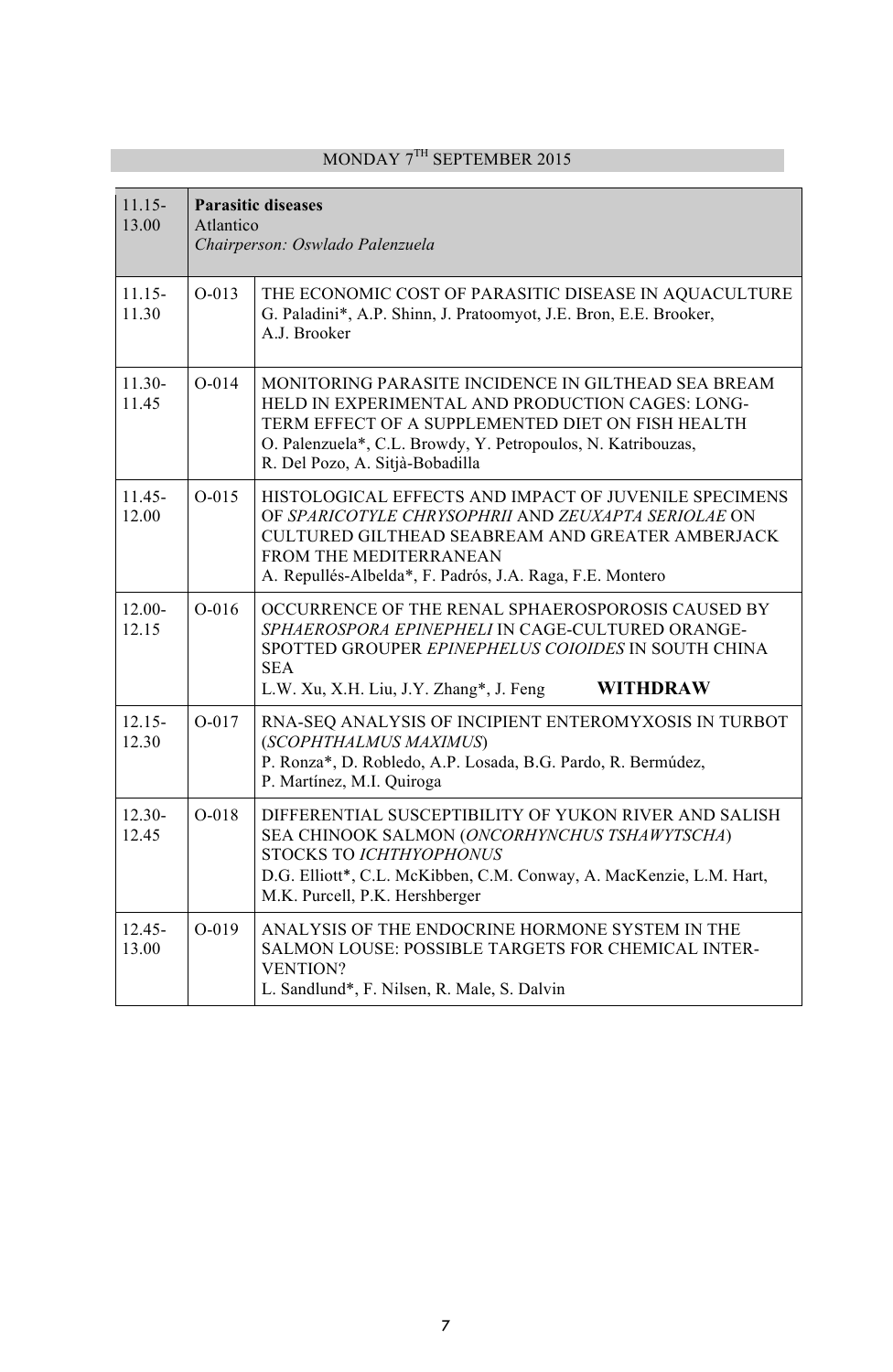| $14.00 -$<br>15.30 | Fish and shellfish immunology I<br>Gran Canaria<br>Chairperson: Bartolomeo Gorgoglione |                                                                                                                                                                                                                               |
|--------------------|----------------------------------------------------------------------------------------|-------------------------------------------------------------------------------------------------------------------------------------------------------------------------------------------------------------------------------|
| $14.00 -$<br>14.15 | $O-020$                                                                                | CAN EXPRESSION LEVELS OF MUCIN AND CELL-CELL CONTACT<br>GENES BE USED AS AN INDICATOR OF MUCOSAL IMMUNE RE-<br>SPONSES?<br>M. Adamek*, D. Hazerli, M. Michali, G. Brogden,<br>M. Matras, D. Steinhagen                        |
| $14.15-$<br>14.30  | $O-021$                                                                                | ANTIGEN SAMPLING CELLS IN GILL EPITHELIUM OF RAINBOW<br><b>TROUT</b><br>G. Kato*, T. Yamaguchi, U. Fischer                                                                                                                    |
| $14.30-$<br>14.45  | $O-022$                                                                                | PROTEOME OF GILTHEAD SEABREAM (SPARUS AURATA) SKIN<br>MUCUS AFTER PROBIOTIC FEEDING AND CROWDING STRESS<br>H. Cordero*, P. Morcillo, A. Cuesta, M.F. Brinchmann, M.A. Esteban                                                 |
| $14.45 -$<br>15.00 | $O-023$                                                                                | MULTIPLE IRAK3 VARIANTS ARE ENCODED IN SALMONID FISH:<br>THE FUNCTIONAL COPIES INHIBIT PATHOGEN-DEPENDENT SIG-<br><b>NAL TRANSFER</b><br>A. Rebl*, M. Verleih, R.M. Brunner, H. Rebl, H.-M. Seyfert, T. Goldammer             |
| 15.00-<br>15.15    | $O - 024$                                                                              | TYPE I INTERFERONS SHOW STRONG ADJUVANT ACTIVITY IN<br>DNA VACCINATION OF ATLANTIC SALMON AGAINST INFEC-<br>TIOUS SALMON ANEMIA VIRUS<br>C.J. Chang*, B.J. Sun, B. Robertsen                                                  |
| $15.15-$<br>15.30  | $O-025$                                                                                | SENEGALESE SOLE (SOLEA SENEGALENSIS) ISG15: MOLECULAR<br>CHARACTERIZATION AND IN VIVO INTERPLAY WITH VIRAL IN-<br><b>FECTIONS</b><br>D. Alvarez-Torres*, A.M. Podadera, I. Bandin, J. Bejar,<br>E. Garcia-Rosado, M.C. Alonso |

## MONDAY 7<sup>TH</sup> SEPTEMBER 2015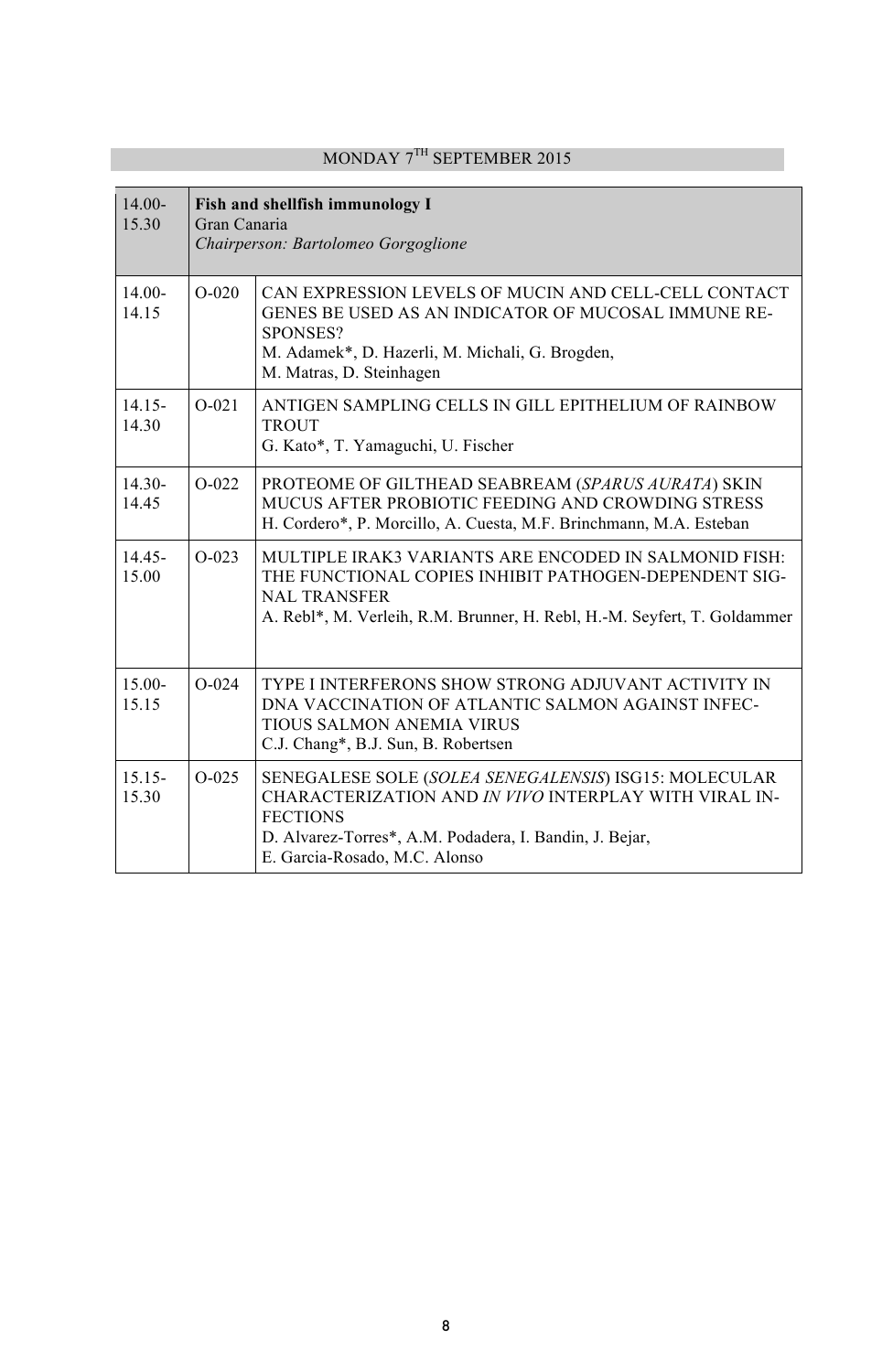| $14.00 -$<br>15.00 | <b>Parasitic diseases II</b><br>Tenerife<br>Chairperson: Aurélia Saraiva |                                                                                                                                                                                                                                                                                                 |
|--------------------|--------------------------------------------------------------------------|-------------------------------------------------------------------------------------------------------------------------------------------------------------------------------------------------------------------------------------------------------------------------------------------------|
| $14.00 -$<br>14.15 | $O-026$                                                                  | CYTOKINE EXPRESSION WITHIN THE INTERBRANCHIAL LYM-<br>PHOID TISSUE OF ATLANTIC SALMON (SALMO SALAR) DURING<br><b>AMOEBIC GILL DISEASE</b><br>C.C. Norte dos Santos*, M.B. Adams, M.J. Leef, B.F. Nowak, S. Bird                                                                                 |
| $14.15 -$<br>14.30 | $O-027$                                                                  | BREEDING FOR AGD RESISTANCE IN ATLANTIC SALMON (SALMO<br>SALAR L.) OF EUROPEAN ORIGIN<br>V. Emilsen*, N. Santi, JS. Torgersen, J. Ødegaard, T. Moen,<br>S. Kjøglum, SA. Korsvoll                                                                                                                |
| $14.30 -$<br>14.45 | $O-028$                                                                  | COMPARISON OF THE INNATE IMMUNE RESPONSE OF DIPLOID<br>AND TRIPLOID ATLANTIC SALMON (SALMO SALAR) TO EXPERI-<br>MENTAL CHALLENGE WITH NEOPARAMOEBA PERURANS, CAUS-<br>ATIVE AGENT OF AMOEBIC GILL DISEASE<br>L. Chalmers*, J. Taylor, W. Roy, A. Preston, H. Migaud,<br>R.H. Richards, A. Adams |
| 14.45-<br>15.00    | $O-029$                                                                  | SUSCEPTIBILITY OF LUMPSUCKER, CYCLOPTERUS LUMPUS, TO<br>INFECTION WITH PARAMOEBA PERURANS, AND SUBSEQUENT<br>TRANSMISSION TO ATLANTIC SALMON, SALMO SALAR L., UNDER<br>EXPERIMENTAL CONDITIONS.<br>G. Haugland, A.B. Olsen, A. Rønneseth, L. Andersen*                                          |
| $15.00 -$<br>15.15 |                                                                          |                                                                                                                                                                                                                                                                                                 |
| $15.15 -$<br>15.30 |                                                                          |                                                                                                                                                                                                                                                                                                 |
| 15.30-<br>15.45    |                                                                          |                                                                                                                                                                                                                                                                                                 |

## MONDAY  $7^{\text{TH}}$  SEPTEMBER 2015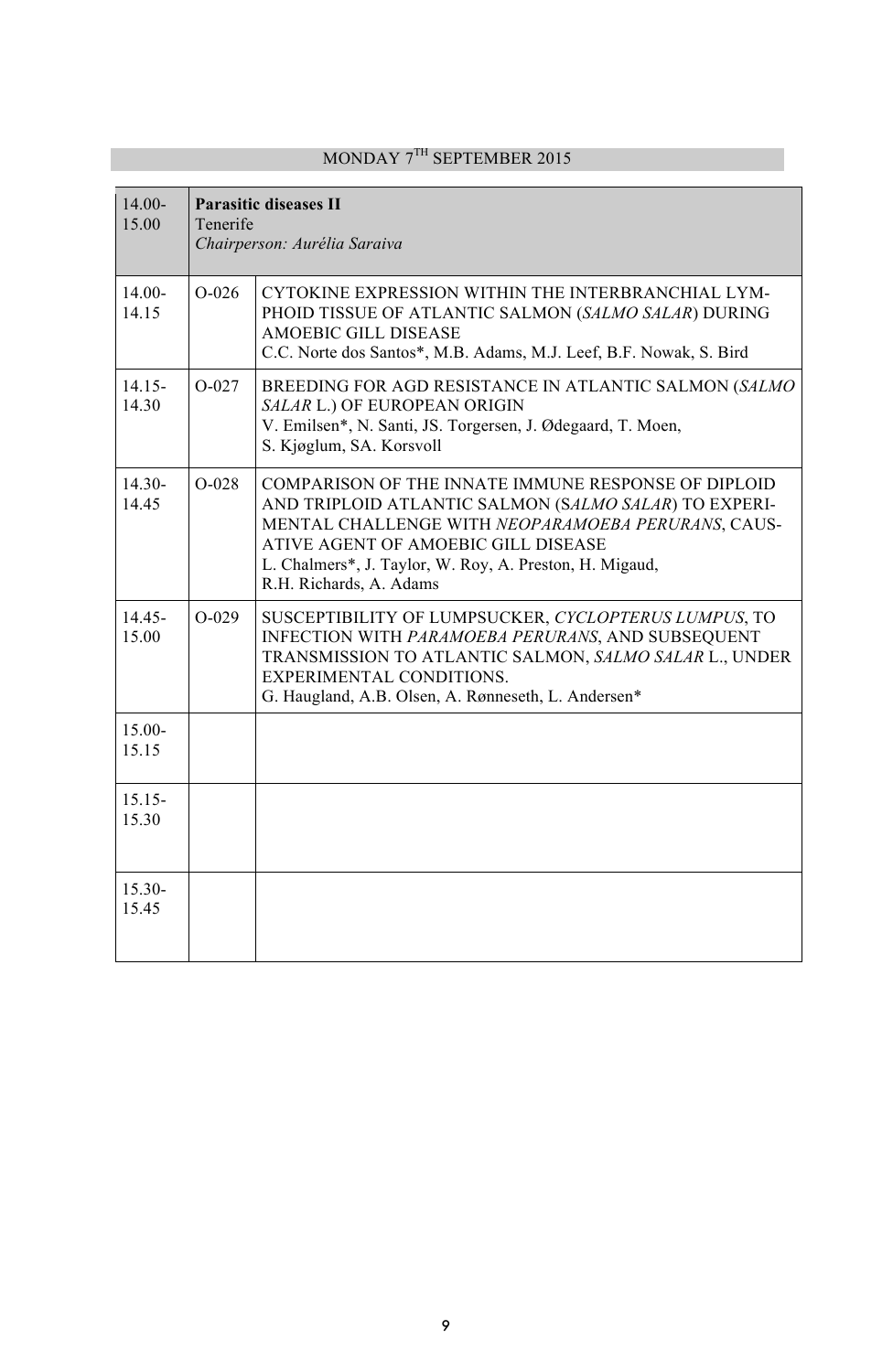## MONDAY 7TH SEPTEMBER 2015

| $14.00 -$<br>15.30 | <b>Workshop: Arraina</b><br>Atlantico - Open to all conference participants.<br>Chairperson: Daniel Montero |                                                                                                                                                                                                                                                                                          |
|--------------------|-------------------------------------------------------------------------------------------------------------|------------------------------------------------------------------------------------------------------------------------------------------------------------------------------------------------------------------------------------------------------------------------------------------|
| $14.00 -$<br>14.15 | $O-030$                                                                                                     | PRACTICAL NUTRIENT RECOMMENDATIONS IN TO ENSURE RO-<br><b>BUST ATLANTIC SALMON (SALMO SALAR)</b><br>B.E. Torstensen*, E.J. Lock, N. Sissener, E. Holen, S. Remø,<br>G.I. Hemre, R. Waagbø                                                                                                |
| $14.15 -$<br>14.30 | $O - 031$                                                                                                   | EFFECTS OF DIETARY LIPIDS ON CORTISOL METABOLISM AND<br>RESPONSE OF GLUCOCORTICOID RECEPTORS: A REVIEW<br>D. Montero*, M.J. Caballero, G. Terova, S. Rimoldi, S. Torrecillas,<br>L. Tort, M.S. Izquierdo                                                                                 |
| $14.30 -$<br>14.45 | $O-032$                                                                                                     | EFFECT OF NUTRITIONAL INTERVENTIONS ON IMMUNE RE-<br>SPONSE AND GUT HEALTH OF GILTHEAD SEA BREAM (SPARUS<br>AURATA)<br>A. Sitjà-Bobadilla*, I. Estensoro, J. Calduch-Giner, B. Fouz,<br>C.L. Browdy, A. Ortiz, J. Pérez-Sánchez                                                          |
| $14.45 -$<br>15.00 | $O-033$                                                                                                     | EFFECTS ON BONE MORPHOLOGY OF SPARUS AURATA FED DIETS<br>HIGH IN VEGETABLE INGREDIENTS WITH DIFFERENT MICRO-<br><b>NUTRIENT LEVELS</b><br>D. Domínguez*, D. Montero, L.E. Robaina, K. Hamre,<br>V. Karalazos, M.S. Izquierdo                                                             |
| $15.00 -$<br>15.15 | $O - 0.34$                                                                                                  | REDUCTION OF BONE ANOMALIES INCIDENCES IN GILTHEAD<br>SEABREAM LARVAE FED NUTRITIONALLY IMPROVED MI-<br><b>CRODIETS</b><br>M.S. Izquierdo*, D. Domínguez, C.M. Hernández-Cruz, R. Saleh                                                                                                  |
| $15.15 -$<br>15.30 | $O - 0.35$                                                                                                  | EFFECTS OF COMPLETE REPLACEMENT OF FISH MEAL AND FISH<br>OIL BY VEGETABLE MEALS AND OIL ON HEALTH AND DISEASE<br>RESISTANCE OF EUROPEAN SEA BASS DICENTRARCHUS LABRAX<br>S. Torrecillas*, D. Mompel, M.J. Caballero, D. Montero, L. Robaina,<br>V. Karalazos, S. Kaushik, M.S. Izquierdo |
| $15.30 -$<br>15.45 |                                                                                                             |                                                                                                                                                                                                                                                                                          |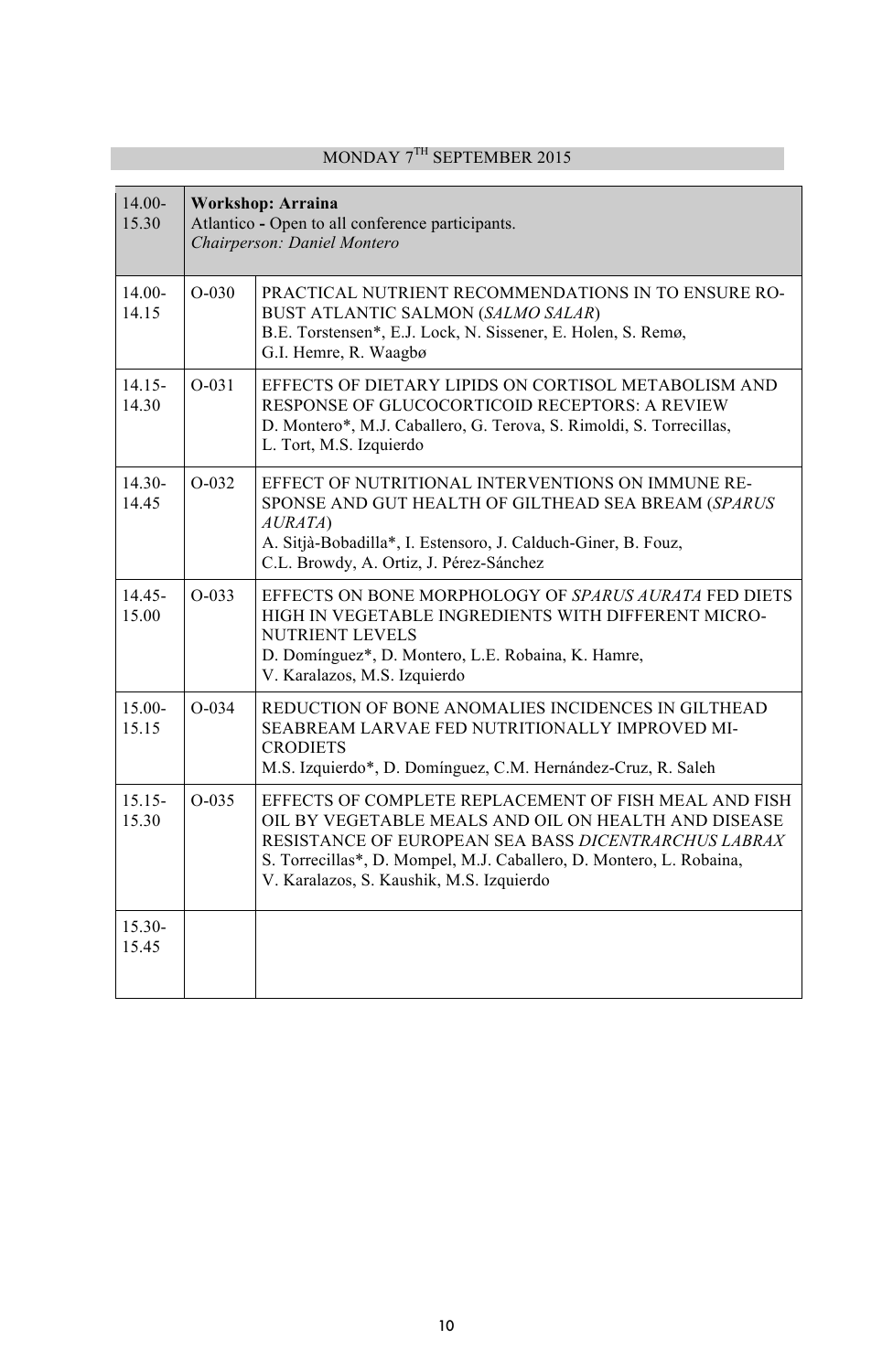## MONDAY 7TH SEPTEMBER 2015

#### I 16.30- **Workshop: Mendeley**

18.00 Gran Canaria - Open to all conference participants. *Chairperson: Bartolomeo Gorgoglione*

| $16.30 -$<br>17.45 | <b>Nutrition and fish health</b><br>Tenerife<br>Chairperson: Marisol Izquierdo |                                                                                                                                                                                                                                                           |
|--------------------|--------------------------------------------------------------------------------|-----------------------------------------------------------------------------------------------------------------------------------------------------------------------------------------------------------------------------------------------------------|
| $16.30 -$<br>16.45 | $O-0.36$                                                                       | INFLUENCE OF FEED LIPID SOURCE ON KIDNEY MACROPHAGE<br>RESPONSE IN TILAPIA (OREOCHROMIS NILOTICUS L.)<br>J.A. García*, M. Villarroel                                                                                                                      |
| $16.45 -$<br>17.00 | $O-037$                                                                        | MICROBIAL FEED ADDITIVE ALLEVIATES INTESTINAL INFLAM-<br><b>MATION IN ATLANTIC SALMON</b><br>V. Kiron*, G.K. Vasanth, A. Kulkarni, D. Dahle, J. Lokesh, Y. Kitani                                                                                         |
| 17.00-<br>17.15    | $O-038$                                                                        | FUNCTIONAL FEEDS WITH KRILL MEAL REDUCE HEART PA-<br>THOLOGY AND VIRAL LOAD IN HEART AND SPLEEN OF ATLAN-<br>TIC SALMON (SALMO SALAR) AFTER EXPERIMENTALLY INDUCED<br><b>INFECTION WITH PISCINE REOVIRUS (PRV)</b><br>T. Sigholt*, Ø. Evensen, C. Wallace |
| $17.15 -$<br>17.30 | $O-0.39$                                                                       | TRANSCRIPTOMIC RESPONSE TO A FUNCTIONAL FEED DURING<br>PISCINE REOVIRUS (PRV) INFECTION IN ATLANTIC SALMON<br>(SALMO SALAR)<br>Z. Heidari, J. Tinsley*, R. Bickerdike, T. Sigholt, A. Douglas,<br>J. Zou, Ø. Evensen, C. Wallace, S.A.M. Martin           |
| $17.30 -$<br>17.45 | $O-040$                                                                        | MONITORING OF ENVIRONMENTAL HEAVY METALS ACCUMU-<br>LATION IN FISH MUSCLES FROM THE TWO LAKES IN MLADE-<br>NOVAC MUNICIPALITY, BELGRADE AREA, SERBIA<br>B. Petrujkić, D. Jovanović, R. Marković, J. Janjić, D. Jakić-Dimić,<br>V. Teodorović, D. Šefer*   |
| 17.45-<br>18.00    |                                                                                |                                                                                                                                                                                                                                                           |
| $18.00 -$<br>18.15 |                                                                                |                                                                                                                                                                                                                                                           |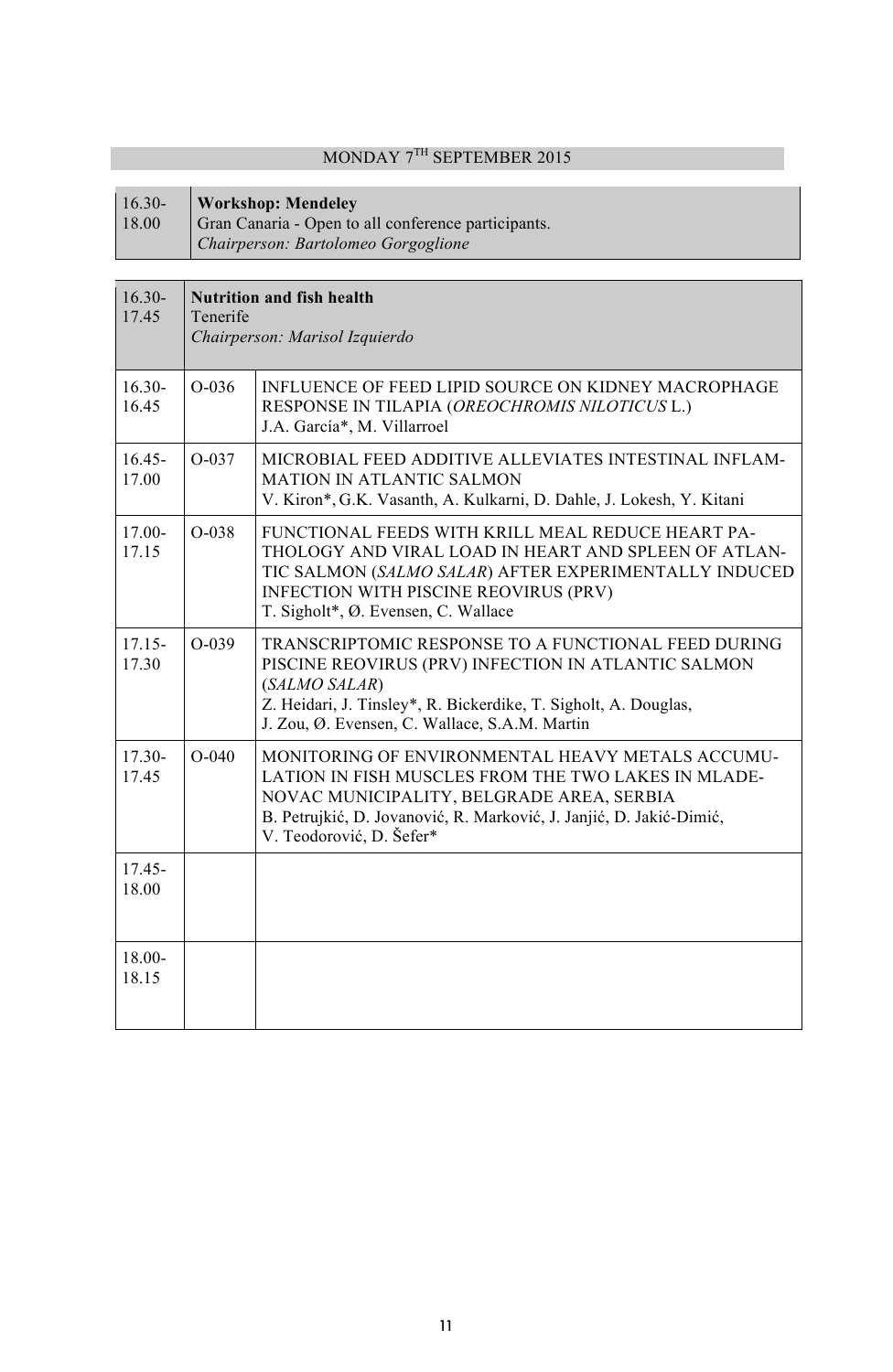| $16.30-$<br>18.30  | <b>Aquatic animal epidemiology</b><br>Atlantico<br>Chairperson: Dirk Kleingeld |                                                                                                                                                                                                                                                                                                                           |
|--------------------|--------------------------------------------------------------------------------|---------------------------------------------------------------------------------------------------------------------------------------------------------------------------------------------------------------------------------------------------------------------------------------------------------------------------|
| $16.30-$<br>16.45  | $O-041$                                                                        | THE RESULTS OF THE FIRST NATIONWIDE SURVEY ANALYSING<br>CAUSES AND PREDISPOSING FACTORS FOR LOSS OF FISH<br>TROUGHOUT THE ON-GROWING PERIOD AT SEA IN NORWEGIAN<br>SALMONID AQUACULTURE<br>H. Bleie*, A. Skrudland, M. Stormoen                                                                                           |
| $16.45 -$<br>17.00 | $O - 042$                                                                      | DISEASE MANAGEMENT MITIGATES RISK OF PATHOGEN<br>TRANSMISSION FROM FARMED SALMON<br>S.R.M. Jones*, D.W. Bruno, L. Madsen, E.J. Peeler                                                                                                                                                                                     |
| $17.00 -$<br>17.15 | $O-043$                                                                        | OUTCOMES OF 30 YEARS FISH DISEASE CONTROL IN GERMANY<br>D.W. Kleingeld*, A. Welzel                                                                                                                                                                                                                                        |
| $17.15 -$<br>17.30 | $O - 044$                                                                      | SPACE-TIME MODELLING OF THE SPREAD OF PANCREAS DIS-<br>EASE WITHIN AND BETWEEN NORWEGIAN MARINE SALMONID<br><b>FARMS</b><br>M. Aldrin*, R.B. Huseby, P.A. Jansen                                                                                                                                                          |
| $17.30 -$<br>17.45 | $O - 045$                                                                      | MOLECULAR TRACING CONFIRMS THAT INFECTION WITH IN-<br>FECTIOUS PANCREATIC NECROSIS VIRUS (IPNV) FOLLOWS THE<br>SMOLT FROM HATCHERY TO GROW OUT FARM<br>A.B. Kristoffersen*, B. Bang Jensen, V. Aspehaug, O. Gjelstenli,<br>O. Breck, M. Devold                                                                            |
| $17.45 -$<br>18.00 | $O-046$                                                                        | RISK FACTORS FOR OUTBREAKS OF INFECTIOUS PANCREATIC<br>NECROSIS (IPN) AND FOR MORTALITY IN NORWEGIAN SALMON-<br><b>ID POSTSMOLTS</b><br>B. Bang Jensen*, A.B. Kristoffersen                                                                                                                                               |
| 18.00-<br>18.15    | $O - 047$                                                                      | GENETICS OF VHSV IN EUROPE<br>M. Cieslak, M. Baud, N. Diserens, M. Engelsma, O. Haenen,<br>S. Mousakhani, N.J. Olesen, V. Panzarin, H.F. Skall, T. Wahli, H. Schütze*                                                                                                                                                     |
| $18.15 -$<br>18.30 | $O - 048$                                                                      | OSTREID HERPESVIRUS-1 mVAR: EPIDEMIOLOGICAL APPROACH-<br>ES IN OUTBREAK INVESTIGATION, HYPOTHESIS PROPOSITION<br>AND INTERVENTION STUDIES IN FARMED PACIFIC OYSTERS<br>(CRASSOSTREA GIGAS) TO IDENTIFY RISK FACTORS FOR DISEASE<br><b>CONTROL</b><br>R. Whittington*, I. Paul-Pont, P. Hick, N. Dhand, O. Evans, A. Rubio |

## $MONDAY 7<sup>TH</sup> SEPTEMBER 2015$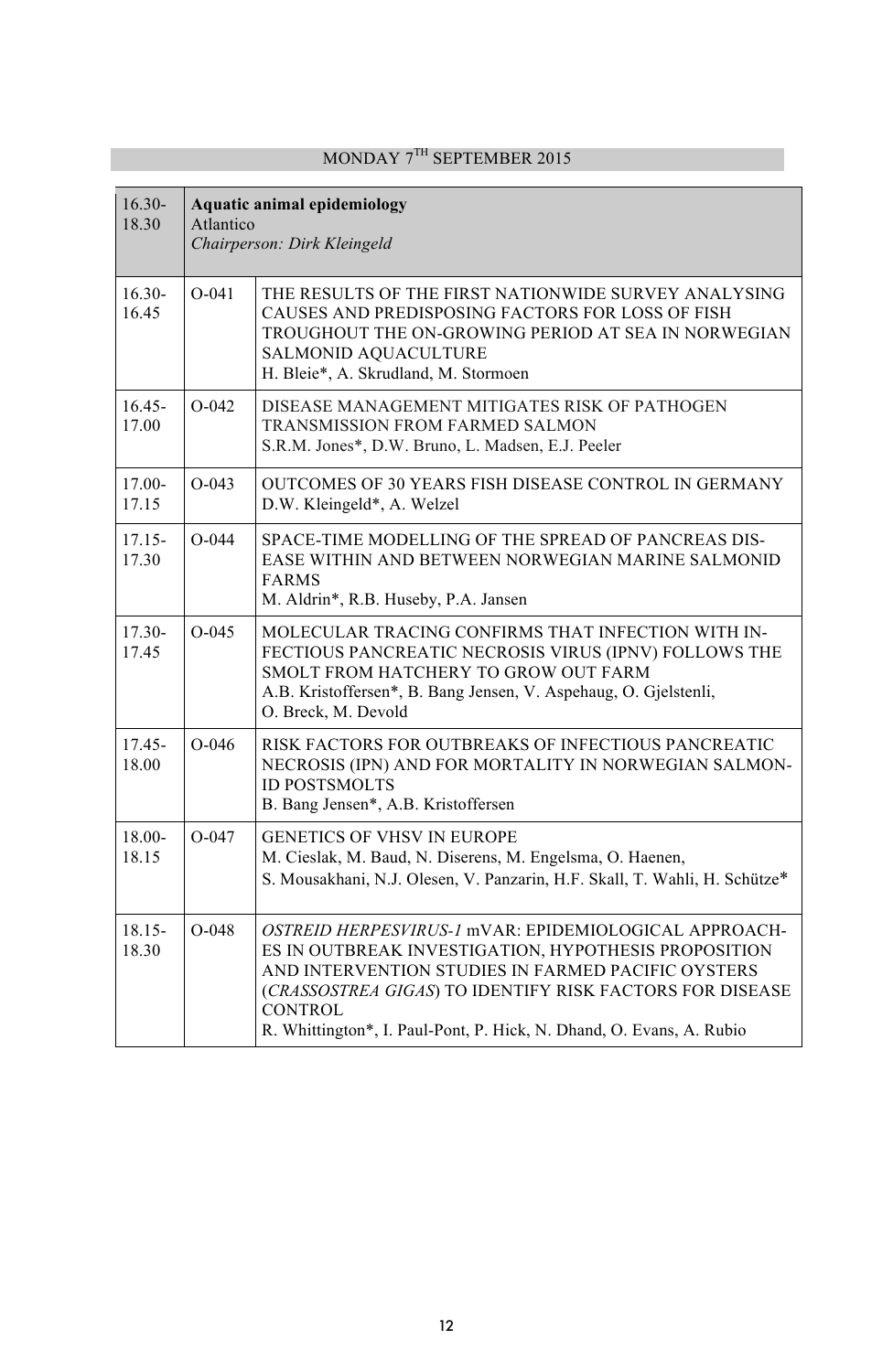| $9.00 -$<br>10.45  | Fish and shellfish immunology II<br>Gran Canaria<br>Chairperson: Uwe Fisher |                                                                                                                                                                                                                                                                                                                                                                               |
|--------------------|-----------------------------------------------------------------------------|-------------------------------------------------------------------------------------------------------------------------------------------------------------------------------------------------------------------------------------------------------------------------------------------------------------------------------------------------------------------------------|
| $9.00 -$<br>9.15   | $O-049$                                                                     | ANTIGEN UPTAKE IN ZEBRAFISH<br>L.v.G. Jørgensen*, F. Mehrdana, P.W. Kania, M.H. Larsen, D. Frees, K.<br><b>Buchmann</b>                                                                                                                                                                                                                                                       |
| $9.15 -$<br>9.30   | $O - 0.50$                                                                  | AEROMONAS SALMONICIDA INFECTION IN VACCINATED RAIN-<br>BOW TROUT: INFLUENCE OF CHALLENGE METHODS AND ENVI-<br>RONMENTAL FACTORS ON CHALLENGE SUCCESS<br>J.K. Chettri*, J. Skov, R.M. Jaafar, B. Krossøy, P.W. Kania,<br>I. Dalsgaard, K. Buchmann                                                                                                                             |
| $9.30 -$<br>9.45   | $O-0.51$                                                                    | INNATE AND ADAPTIVE IMMUNE RESPONSES IN LUMPFISH (CY-<br>CLOPTERUS LUMPUS L.)<br>G.T. Haugland*, A. Rønneseth, N. Vestvik, D.B. Ghebretnsae,<br>H.I. Wergeland                                                                                                                                                                                                                |
| $9.45 -$<br>10.00  | $O-0.52$                                                                    | TEMPERATURE DEPENDENT IMMUNE RESPONSE IN ATLANTIC<br>LUMPFISH (CYCLOPTERUS LUMPUS L.)<br>T. Erkinharju*, D.H. Knappskog, Ø.B. Vågnes, E. Isdal,<br>R.A. Dalmo, T. Seternes                                                                                                                                                                                                    |
| $10.00 -$<br>10.15 | $O - 053$                                                                   | HEALTHY FISH IN AQUACULTURE: IS SAA AN APPROPRIATE<br>MARKER FOR DESCRIPTION OF HEALTH IN MARAENA WHITE-<br>FISH?<br>M. Nipkow*, A. Rebl, T. Korytář, T. Goldammer                                                                                                                                                                                                            |
| $10.15 -$<br>10.30 | $O - 0.54$                                                                  | AGE-DEPENDENT IMMUNITY TO SALMON LICE, LEPEO-<br>PHTHEIRUS SALMONIS, IN PINK SALMON, ONCORHYNCHUS GOR-<br><b>BUSCHA</b><br>S.R.M. Jones*, L.M. Braden, B.F. Koop                                                                                                                                                                                                              |
| $10.30 -$<br>10.45 | $O-0.55$                                                                    | DETERMINING THE PRESENCE AND ROLE OF AN ACOUIRED IM-<br>MUNE RESPONSE IN SALMO SALAR TO LARVAL SEA LICE INFEC-<br>TIONS: A MUCOSAL APPROACH<br>S. Monaghan*, H.-Y. Pang, C. McNair, S. Hamilton, A. Adams, D. Knox, J.<br>Ireland, N. Jayasuriya, H. McDonald, R. Richards, P. Smith, W. Roy, D.<br>Bassett, A. Preston, S. Boyd, F. Groves, C. Matthew, T. Kanellos, J. Bron |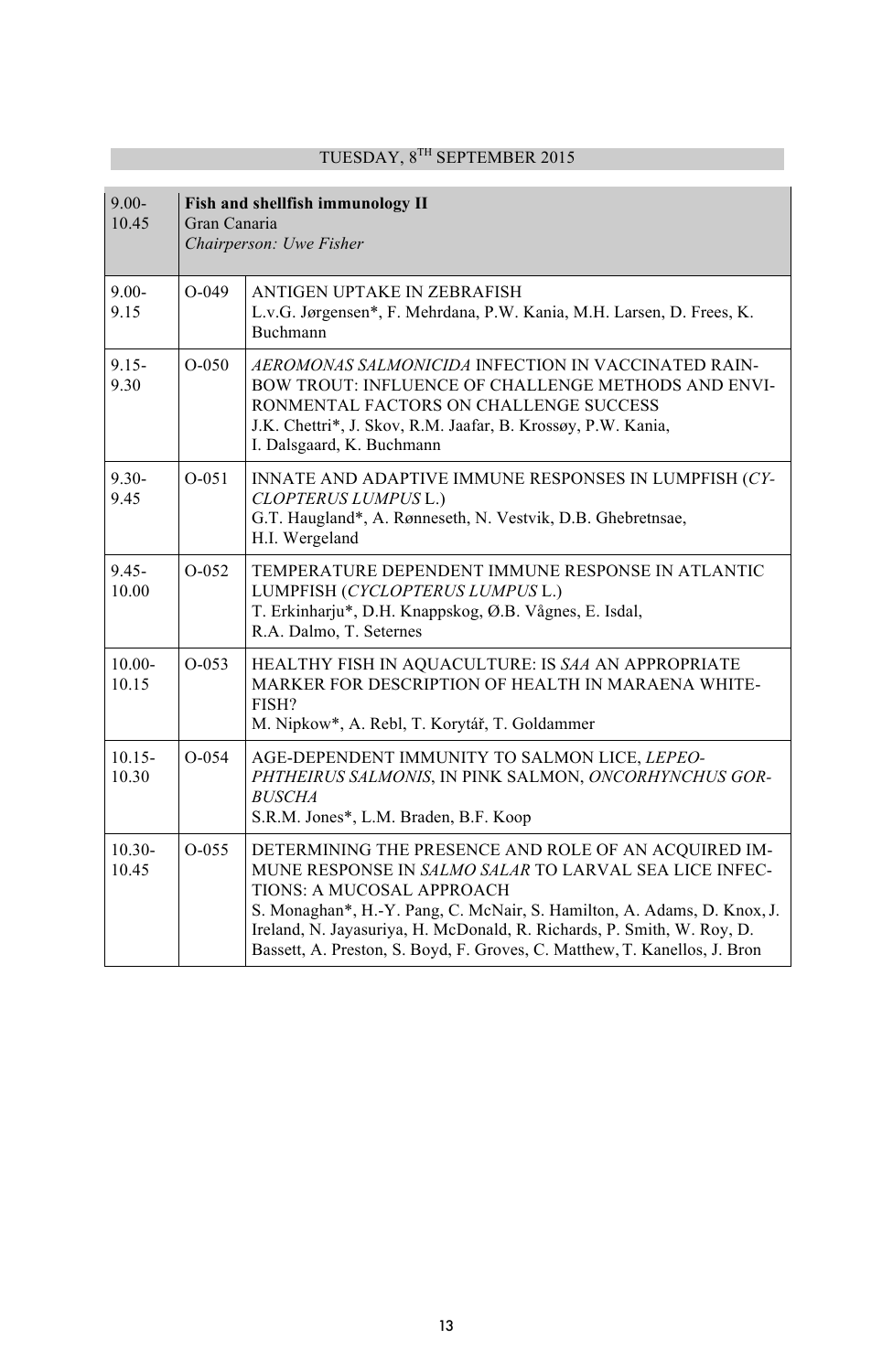| $9.00 -$<br>10.45  | <b>Emerging pathogens I</b><br>Tenerife<br>Chairperson: Snježana Zrnčić |                                                                                                                                                                                                                                                                                                      |
|--------------------|-------------------------------------------------------------------------|------------------------------------------------------------------------------------------------------------------------------------------------------------------------------------------------------------------------------------------------------------------------------------------------------|
| $9.00 -$<br>9.15   | $O-0.56$                                                                | TRANSMISSION OF PUFFY SKIN CONDITION IN RAINBOW TROUT<br>ONCORHYNCHUS MYKISS (WALBAUM) BY CO-HABITATION<br><b>CHALLENGE</b><br>I. Cano*, D. Verner-Jeffreys, R. van Aerle, G. Rimmer, R. Paley, S.W. Feist                                                                                           |
| $9.15 -$<br>9.30   | $O-057$                                                                 | INFECTION WITH PISCINE REOVIRUS (PRV) FAILS TO CAUSE<br>HEART AND SKELETAL MUSCLE INFLAMMATION (HSMI) IN AT-<br>LANTIC (SALMO SALAR) AND SOCKEYE SALMON (ONCORHYN-<br>CHUS NERKA)<br>K.A. Garver, J.C. Bradshaw, G.D. Marty, H.N. Snyman, M.P. Polinski,<br>J. Richard, D.B. Morrison, S.C. Johnson* |
| $9.30 -$<br>9.45   | $O-0.58$                                                                | SALMON GILL POXVIRUS IS ACCOCIATED WITH ACUTE, HIGH<br>MORTALITY IN ATLANTIC SALMON<br>M.C. Gjessing*, T. Tengs, M. Alarcon, K.I. Lie, S. Ylving, B. Saure,<br>L. Tran, O.B. Dale                                                                                                                    |
| $9.45 -$<br>10.00  | $O-0.59$                                                                | MASS MORTALITIES IN BALTIC SEA EELPOUT (ZOARCES VIVIP-<br>AROUS) CAUSED BY A NEW RHABDOVIRUS<br>M. Areskog*, E. Blomkvist, A. Alfjorden, M. Hakhverdyan, T.S. Boutrup,<br>H. Ahola, F. Ljunghager, Å. Hagström, N.J. Olesen, M. Juremalm, M. Lei-<br>jon, J.-F. Valarcher, C. Axén                   |
| $10.00 -$<br>10.15 | $O-060$                                                                 | CARP EDEMA VIRUS AND KOI SLEEPY DISEASE IN EUROPE - AN<br>EMERGING ISSUE FROM AN OLD INFECTIOUS DISEASE<br>B. Gorgoglione*, E. Lewisch, O. Schachner, M. El-Matbouli                                                                                                                                 |
| $10.15 -$<br>10.30 | $O-061$                                                                 | MORITELLA VISCOSA IN ICELANDIC LUMPFISH<br>T. Einarsdottir*, E. Benediktsdottir, J. Rau, S. Hjartardottir                                                                                                                                                                                            |
| $10.30 -$<br>10.45 | $O-062$                                                                 | EARLY MORTALITY SYNDROME (EMS) AS NEW EMERGING<br>THREAT IN SHRIMP INDUSTRY<br>M.E.J. Zorriehzahra*, R. Banaederakhshan                                                                                                                                                                              |

## TUESDAY,  $8^\mathrm{TH}$  SEPTEMBER 2015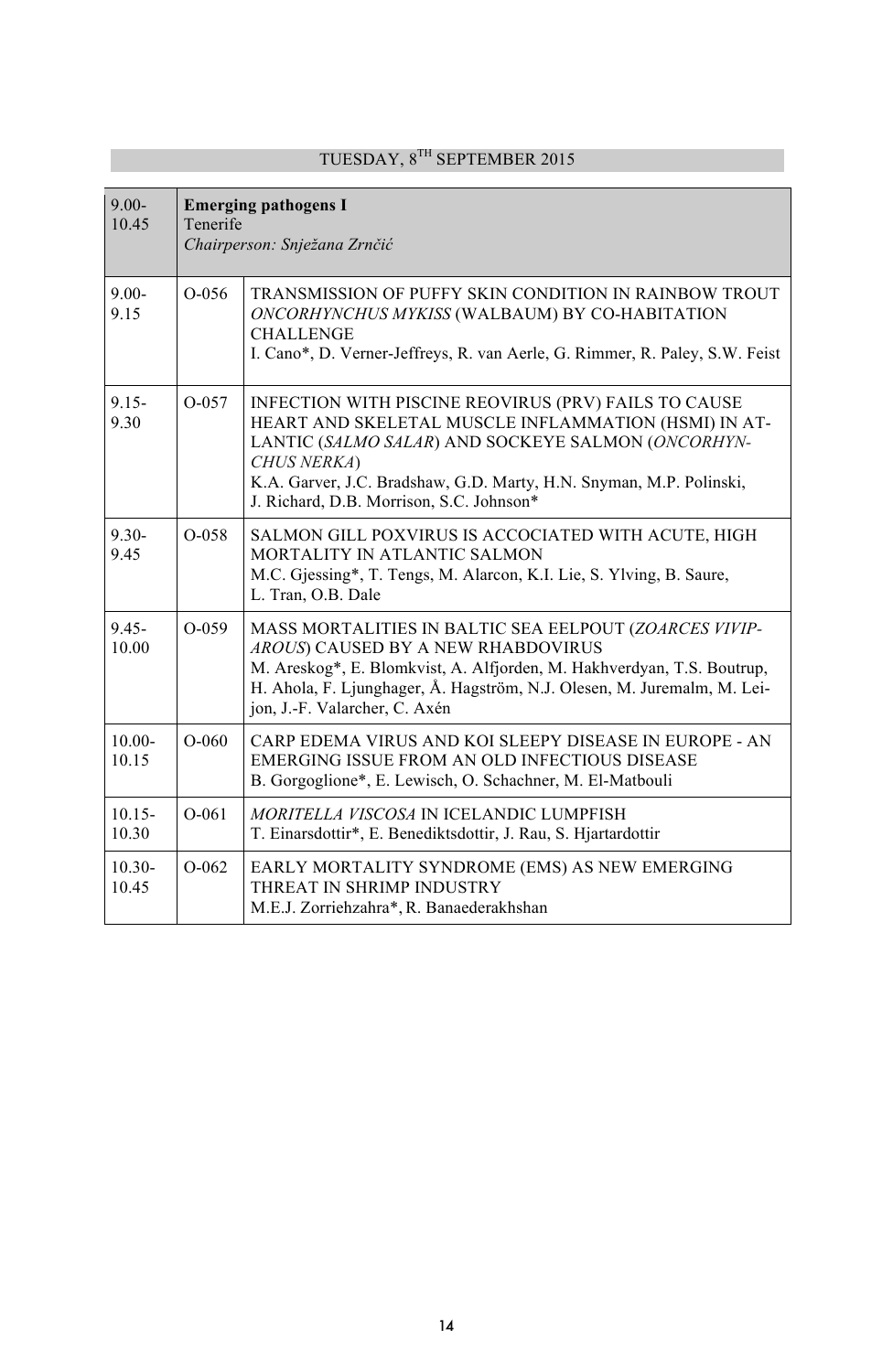| $9.00 -$<br>10.45  | <b>Bivalve and crustacean diseases I</b><br>Atlantico<br>Chairperson: Isabelle Arzul |                                                                                                                                                                                                                          |
|--------------------|--------------------------------------------------------------------------------------|--------------------------------------------------------------------------------------------------------------------------------------------------------------------------------------------------------------------------|
| $9.00 -$<br>9.30   | K <sub>3</sub>                                                                       | WHAT'S NEW IN BIVALVE MOLLUSC PATHOLOGY? OVERVIEW OF<br>ARTICLES PUBLISHED IN THE LAST TWO YEARS<br>A. Villalba                                                                                                          |
| $9.30 -$<br>9.45   | $O-063$                                                                              | NEW ADVANCE ON UDERSTANDING RESISTANCE TO OSHV-1 IN-<br>FECTION IN CRASSOSTREA GIGAS<br>B. Morga, I. Arzul*, N. Faury, C. Klopp, F. Escudie, T. Renault                                                                  |
| $9.45 -$<br>10.00  | $O-064$                                                                              | WHEN LESS IS MORE: EFFECTS OF REDUCED SALINITY ON OS-<br>TREID HERPES VIRUS-1 µVar INFECTION DEVELOPMENT AND<br>MORTALITY IN THE PACIFIC OYSTER (CRASSOSTREA GIGAS)<br>S.A. Lynch*, A. O'Reilly, S. Hutton, S.C. Culloty |
| $10.00 -$<br>10.15 | $O-065$                                                                              | THE FIRST DESCRIPTION OF NEW VIRUSES INFECTING THE<br>SALMON LOUSE (LEPEOPHTHEIRUS SALMONIS)<br>A.L. Økland*, A. Nylund, A.C. Øvergård, S. Blindheim, K. Watanabe,<br>S. Grotmol, C.-E. Arnesen, H. Plarre               |
| $10.15 -$<br>10.30 | $O-066$                                                                              | MOLECULAR MECHANISMS ASSOCIATED WITH WHITE SPOT<br>SYNDROME VIRUS INFECTION/RESISTANCE IN CARCINUS MAENAS<br>R. van Aerle*, B. Verbruggen, L.K. Bickley, K.S. Bateman, E.M. Santos,<br>C.R. Tyler, G.D. Stentiford       |
| $10.30 -$<br>10.45 | $O-067$                                                                              | EFFECTS OF PARASITES ON THE CONDITION OF MEDITERRANEAN<br>MUSSEL (MYTILUS GALLOPROVINCIALIS) WITH RESPECT TO SOME<br>BIOTIC AND ENVIRONMENTAL FACTORS<br>A. Özer*, E. Cankaya, S. Güneydağ                               |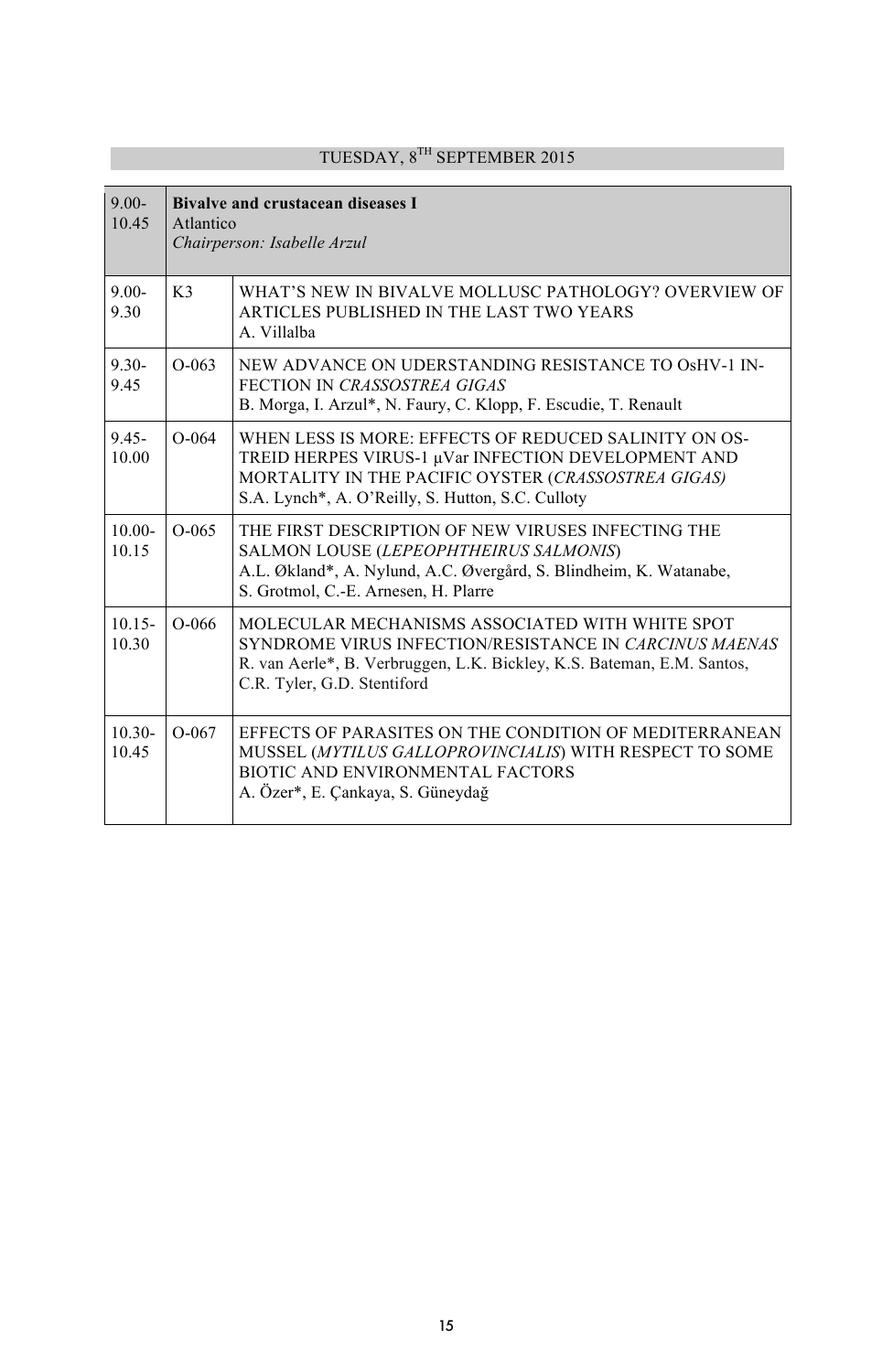| $1115 -$<br>13.00  | Viruses and viral diseases II<br>Gran Canaria<br>Chairperson: Niccoló Vendramin |                                                                                                                                                                                                                            |
|--------------------|---------------------------------------------------------------------------------|----------------------------------------------------------------------------------------------------------------------------------------------------------------------------------------------------------------------------|
| $11.15 -$<br>11.30 | $O-068$                                                                         | IMMUNE RESPONSES IN SEA BASS (DICENTRARCHUS LABRAX)<br>AND WHITE GROUPER (EPINEPHELUS AENEUS) EXPERIMENTAL-<br>LY INFECTED WITH NERVOUS NECROSIS VIRUS (NNV)<br>M. Ucko*, S. Ravid- Peretz, K. Tarrab                      |
| $11.30 -$<br>11.45 | $O-069$                                                                         | MOLECULAR DETERMINANTS OF BETANODAVIRUS IMMUNO-<br><b>REACTIVITY</b><br>V. Panzarin*, A. Toffan, M. Abbadi, A. Buratin, M. Mancin, S. Braaen,<br>C. M. Olsen, E. Rimstad, G. Cattoli                                       |
| $11.45 -$<br>12.00 | $O-070$                                                                         | SUSCEPTIBILITY OF TURBOT (PSETTA MAXIMA) TO EXPERI-<br>MENTAL INFECTION WITH DIFFERENT BETANODAVIRUS<br><b>STRAINS</b><br>S. Souto*, J.G. Olveira, I. Bandín                                                               |
| $12.00 -$<br>12.15 | $O-071$                                                                         | THE INTERACTION OF BETANODAVIRUS WITH THE CLAMS, TAPES<br>PHILIPPINARUM<br>S. Ciulli*, B. Brunetti, P. Serratore, E. Volpe                                                                                                 |
| $12.15 -$<br>12.30 | $O-072$                                                                         | STUDIES ON IN VITRO REPLICATION AND STABILITY OF CYPRI-<br>NID HERPESVIRUS 3 (CyHV-3)<br>A.M. Becker*, A. Mletzko, A. Amtmann, J. Christian,<br>H. Wedekind, M. Oberle, R. Buchholz                                        |
| $12.30-$<br>12.45  | $O-073$                                                                         | EXPERIMENTAL CO-INFECTIONS OF PISCINE ORTHOREOVIRUS<br>AND SALMONID ALPHA VIRUS IN ATLANTIC SALMON (SALMO<br>SALAR)<br>M. Lund*, M.V. Røsæg, I.B. Nyman, Ø. Wessel, V. Aspehaug,<br>S.M. Jørgensen, E. Rimstad, M.K. Dahle |
| $12.45 -$<br>13.00 | $O - 074$                                                                       | SALMONID ALPHAVIRUS SUBTYPES 3 AND 2 DID NOT MULTIPLY<br><b>IN BALLAN WRASSE</b><br>T. Taksdal*, M. Vikan Røsæg, D. Persson, I. Modahl, O. Breck,<br>D. Knappskog, A.B. Olsen, H. Sindre                                   |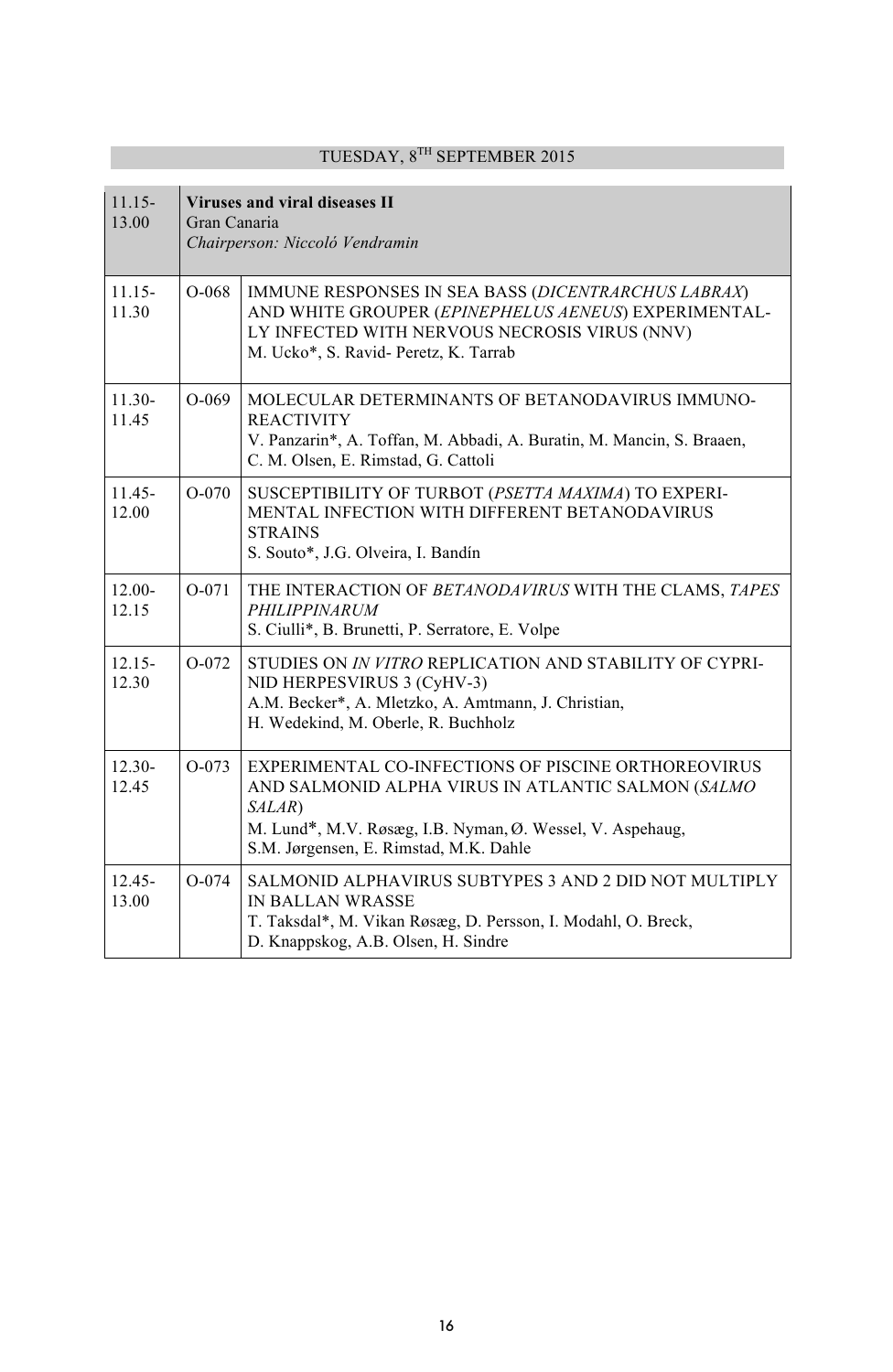| $11.15 -$<br>13.00 | <b>Host-parasite interactions I</b><br>Tenerife<br>Chairperson: Laura M. Braden |                                                                                                                                                                                                                                               |
|--------------------|---------------------------------------------------------------------------------|-----------------------------------------------------------------------------------------------------------------------------------------------------------------------------------------------------------------------------------------------|
| $11.15 -$<br>11.30 | $O - 075$                                                                       | DOES HOST PLOIDY AFFECT THE PARASITISM LEVEL?<br>M. Dávidová*, P. Hyršl, M. Flajšhans, A. Šimková                                                                                                                                             |
| $11.30-$<br>11.45  | $O-076$                                                                         | DETECTION OF SALMONID ALPHAVIRUS IN EXPERIMENTALLY<br>INFECTED DIPLOID AND TRIPLOID ATLANTIC SALMON FRY<br>T. Herath*, A. Ashby, N. Jayasuriya, J. Bron, R. Richards, A. Adams,<br>M. Weidmann, J. Taggart, J. Taylor, H. Migaud, K. Thompson |
| $11.45 -$<br>12.00 | $O-077$                                                                         | THE EUROPEAN CHUB (SQUALIUS CEPHALUS) AS A MODEL OR-<br>GANISM FOR STUDYING HOST-PARASITE INTERACTION AT THE<br><b>MOLECULAR LEVEL</b><br>M. Seifertová*, J. Jarkovský, A. Šimková                                                            |
| $12.00 -$<br>12.15 | $O - 078$                                                                       | RESOLUTION OF KUDOA THYRSITES INFECTION IS ASSOCIATED<br>WITH INFILTRATION OF MHIIβ+ CELLS IN ATLANTIC SALMON,<br><b>SALMO SALAR</b><br>L.M. Braden*, S.D. Cho, M.D. Fast, S.R.M. Jones                                                       |
| $12.15 -$<br>12.30 | $O-079$                                                                         | HOST SUSCEPTIBILITY TO INFECTION BY THE SALMON LOUSE,<br>LEPEOPHTHEIRUS SALMONIS, INVOLVES REPSONSES BY SALMON<br><b>AND PARASITE</b><br>L.M. Braden*, B.J.G. Sutherland, D.R. Minkley, B.F. Koop, S.R.M. Jones                               |
| $12.30 -$<br>12.45 | $O-080$                                                                         | CHARACTERISATION OF CYSTEINE PROTEASES FROM THE<br>SALMON LOUSE, LEPEOPHTHEIRUS SALMONIS, AND THEIR PO-<br><b>TENTIAL AS VACCINE CANDIDATES</b><br>C. McNair*, S. Monaghan, S. Hamilton, J. Ireland, D. Knox, J. Bron                         |
| $12.45 -$<br>13.00 | $O-081$                                                                         | DIFFERENTIAL INDUCTION OF IMMUNE GENE EXPRESSION IN<br>DIFFERENT ATLANTIC SALMON (SALMO SALAR L.) TISSUES AT<br><b>EARLY STAGES OF LICE INFECTION</b><br>A.A.A. Gamil*, T.C. Guo, S. Mutoloki, S. Dalvin, C. Eichner, Ø. Evensen              |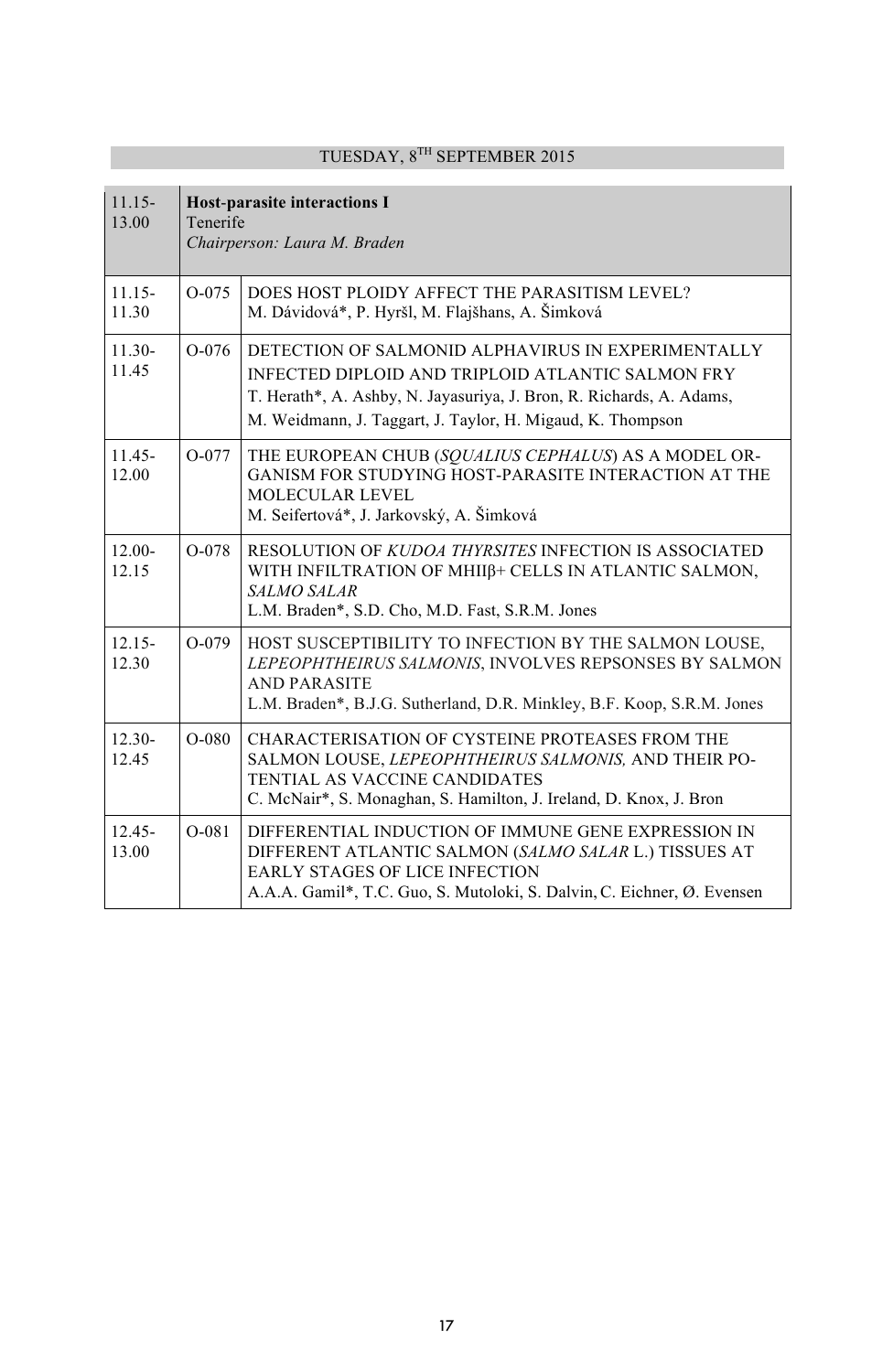| $11.15 -$<br>12.45 |         | <b>Bivalve and crustacean diseases II</b><br>Atlantico<br>Chairperson: Sharon A. Lynch                                                                                                                                                                                                |  |
|--------------------|---------|---------------------------------------------------------------------------------------------------------------------------------------------------------------------------------------------------------------------------------------------------------------------------------------|--|
| $11.15 -$<br>11.30 | O-082   | TWO PROTOZOAN PARASITES TAKE UP RESIDENCE IN A SAME<br>POPULATION OF FLAT OYSTER, OSTREA EDULIS, IN RADE DE<br>BREST, BRITTANY, FRANCE<br>I. Arzul*, L. Baillon, B. Chollet, C. Dubreuil, C. Garcia, P. Heloury, M.<br>Hussenot, D. Serpin, S. Pouvreau                               |  |
| $11.30-$<br>11.45  | $O-083$ | LIFE IN THE SLOW LANE MAY BE A GOOD STRATEGY FOR AN<br>OYSTER'S HEALTH: A SLOWER GROWING NATIVE FLAT OYSTER<br>(OSTREA EDULIS) STOCK EXHIBITS REDUCED SUSCEPTIBILITY TO<br>THE PROTISTAN PARASITE (BONAMIA OSTREAE)<br>S.A. Lynch*, E. Brennan, G. Flannery, R. McAllen, S.C. Culloty |  |
| $11.45 -$<br>12.00 | O-084   | FIRST DETECTION OF BONAMIA OSTREAE IN NATIVE FLAT OYS-<br>TERS FROM THE LIMFJORD IN DENMARK<br>L. Madsen*, H. Thomassen                                                                                                                                                               |  |
| $12.00 -$<br>12.15 | O-085   | APOPTOSIS: A DEFENSE MECHANISM USED BY THE FLAT OYS-<br>TER, OSTREA EDULIS, IN RESPONSE TO THE PROTOZOAN PARA-<br>SITE BONAMIA OSTREAE<br>O. Gervais*, B. Chollet, T. Renault, I. Arzul                                                                                               |  |
| $12.15 -$<br>12.30 | O-086   | PREVALENCE OF THE PROTOZOAN PARASITE (HAPLOSPORIUM<br>NELSONI) OF THE EASTERN OYSTER (CRASSOSTREA VIRGINICA) IN<br>THE DAMARISCOTTA ESTUARY, MAINE, USA.<br>T.J. Bowden*, J. Vigue, J. Sicotte, K. Johndrow, N. Messerman                                                             |  |
| $12.30 -$<br>12.45 | O-087   | PERFORMANCE CHARACTERISTICS OF POLYMERASE CHAIN RE-<br>ACTION AND HISTOLOGICAL METHODS FOR THE DETECTION OF<br>HAPLOSPORIDIUM NELSONI IN THE EASTERN OYSTER<br>CRASSOSTREA VIRGINICA: APPLICATION TO SURVEILLANCE<br>N. Gagné*, A. Veniot, M. Stephenson, C. McClure                  |  |
| $12.45 -$<br>13.00 |         |                                                                                                                                                                                                                                                                                       |  |

T.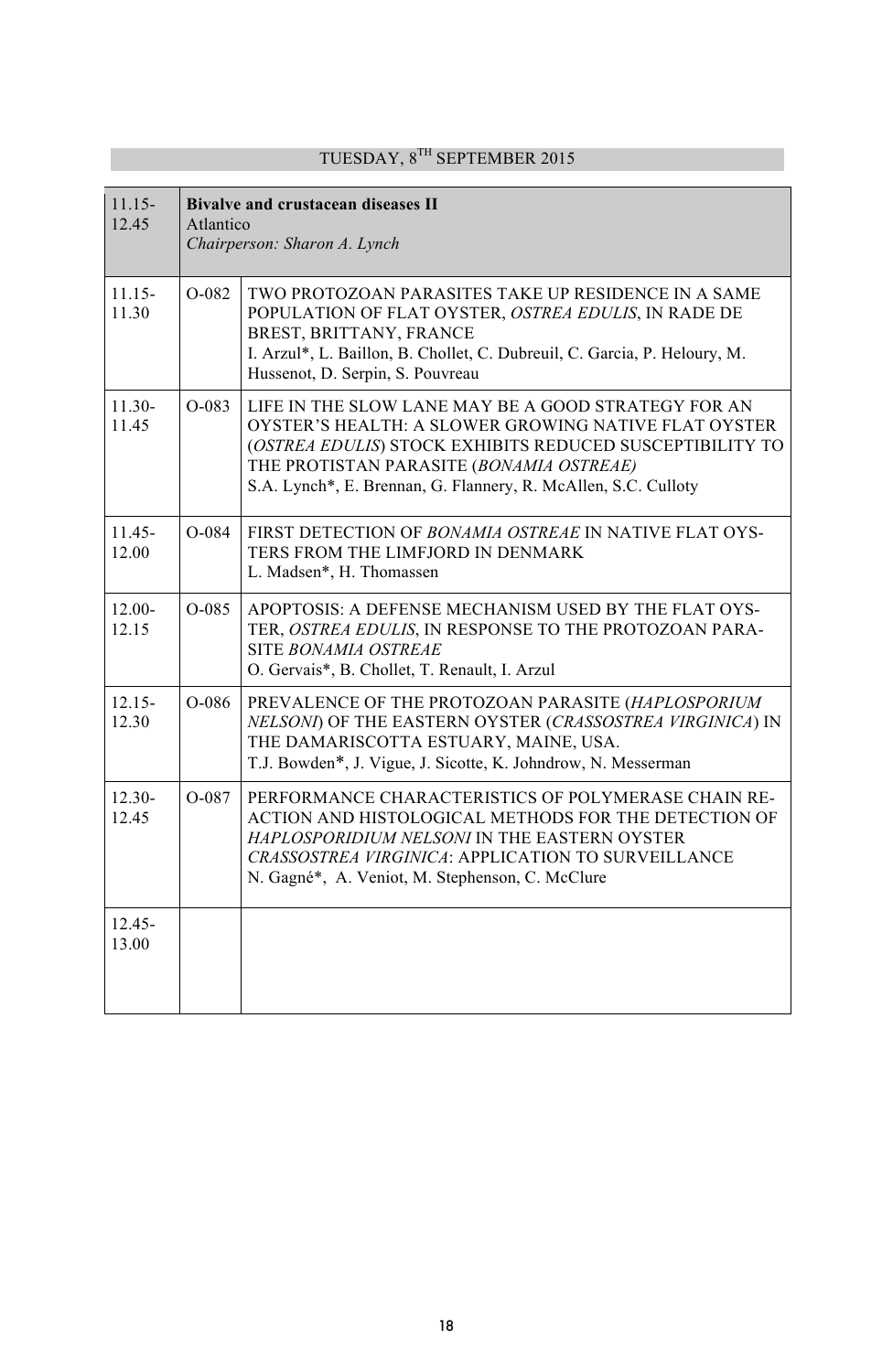#### 14.00- 15.45 **Bacterial diseases I**  Gran Canaria *Chairperson: Dražen Oraić* 14.00- 14.15 O-088 METAGENOMIC ANALYSES OF BACTERIAL FLORA IN THE POND WATER AND INTESTINE OF TILAPIA IN THAILAND T. Aoki\*, U. Watanabe, H. Takeyama, W. Suda, S. Hattori, J. Hikima, M. Sakai, S. Unajak, M. Rapeepat, H.C. Wang, C.F. Lo 14.15- 14.30 O-089 BACTERIAL DISEASES AND VACCINATION OF FARMED LUMP-FISH (*CYCLOPTERUS LUMPUS* L.) A. Rønneseth\*, G.T. Haugland, E. Brudal, H.I. Wergeland 14.30- 14.45 O-090 MOST IMPORTANT TILAPIA INFECTIOUS DISEASES (BACTERIAL AND VIRAL) IN HATCHERY PHASE TILL OFFER TO THE MARKET (GROW OUT PHASE) M.E.J. Zorriehzahra\*, M.R. Mehrabi, S.T. Delshad, M. Addel 14.45- 15.00 O-091 SPECIFIC SUBTYPES OF ATYPICAL *AEROMONAS SALMONICIDA* REPRESENT A SIGNIFICANT RISK TO 'CLEANER FISH' USED IN NORWEGIAN SALMON FARMING S. Gulla\*, B. Krossøy, Ø. Vågnes, D. Colquhoun 15.00- 15.15 O-092 ROLE OF TYPE III SECRETION EFFECTORS OF *AEROMONAS SALMONICIDA* SUBSP. *SALMONICIDA* IN FURUNCULOSIS IN FISH F. Origgi, P. van den Bergh, O. Benedicenti, T. Wahli, H. Segner, J. Frey\* 15.15- 15.30 O-093 APPLICATION OF *IN VIVO* INDUCED ANTIGEN TECHNOLOGY TO IDENTIFY GENES OF *AEROMONAS SALMONICIDA* SUBSP. *SALM-ONICIDA* THAT ARE SPECIFICALLY EXPRESSED IN THE HOST S. Menanteau-Ledouble\*, M. El-Matbouli 15.30- 15.45 O-094 PROTEIN-PROTEIN INTERACTIONS OF TRANSLOCATED EFFEC-TORS OF THE *EDWARDSIELLA ICTALURI* TYPE III SECRETION **SYSTEM** L. Dubytska, R. Thune\*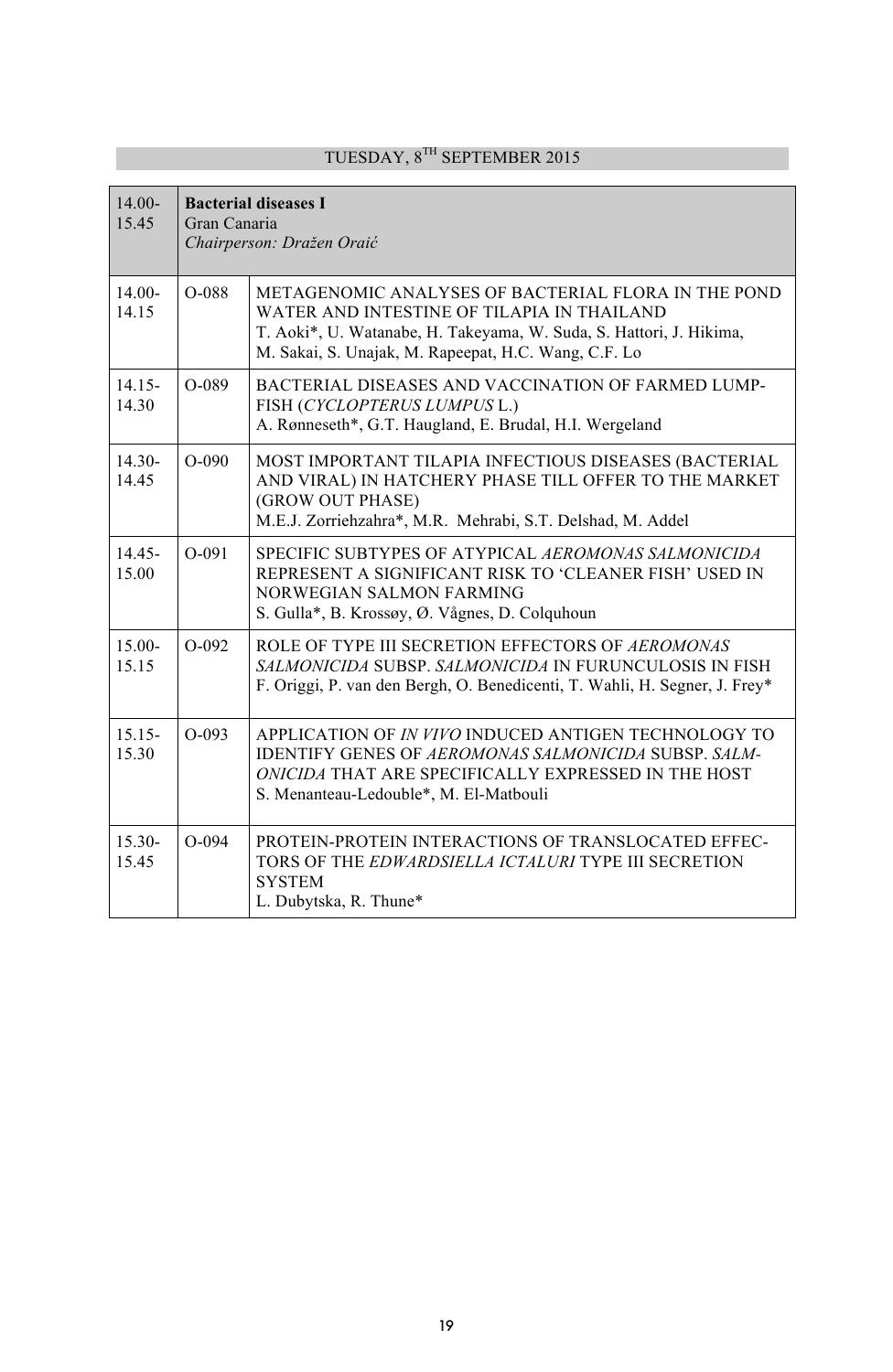| $14.00-$ | Workshop: Novel viral infections of cyprinid fish |
|----------|---------------------------------------------------|
| 15.45    | Tenerife - Open to all conference participants.   |
|          | Chairperson: Olga Haenen                          |

| $14.00-$<br>15.45  | <b>Workshop: EDOM</b><br>Atlantico – Open to all conference participants.<br>Chairperson: Øystein Evensen and Celine Lorteau |                                                                                                                          |
|--------------------|------------------------------------------------------------------------------------------------------------------------------|--------------------------------------------------------------------------------------------------------------------------|
| $14.00-$<br>14.40  | $O-095$                                                                                                                      | EUROPEAN PHARMACOPOEIA REQUIREMENTS FOR FISH VAC-<br><b>CINES</b><br>C. Lang*, C. Lorteau, Ø. Evensen                    |
| $14.50-$<br>15.15  | $O-0.96$                                                                                                                     | TOWARDS IN VITRO METHODS FOR POTENCY TESTING OF FISH<br><b>VACCINES</b><br>Ø. Evensen*, C. Lang, A.-M. Brady, C. Lorteau |
| $15.15 -$<br>15.45 |                                                                                                                              | Open discussion                                                                                                          |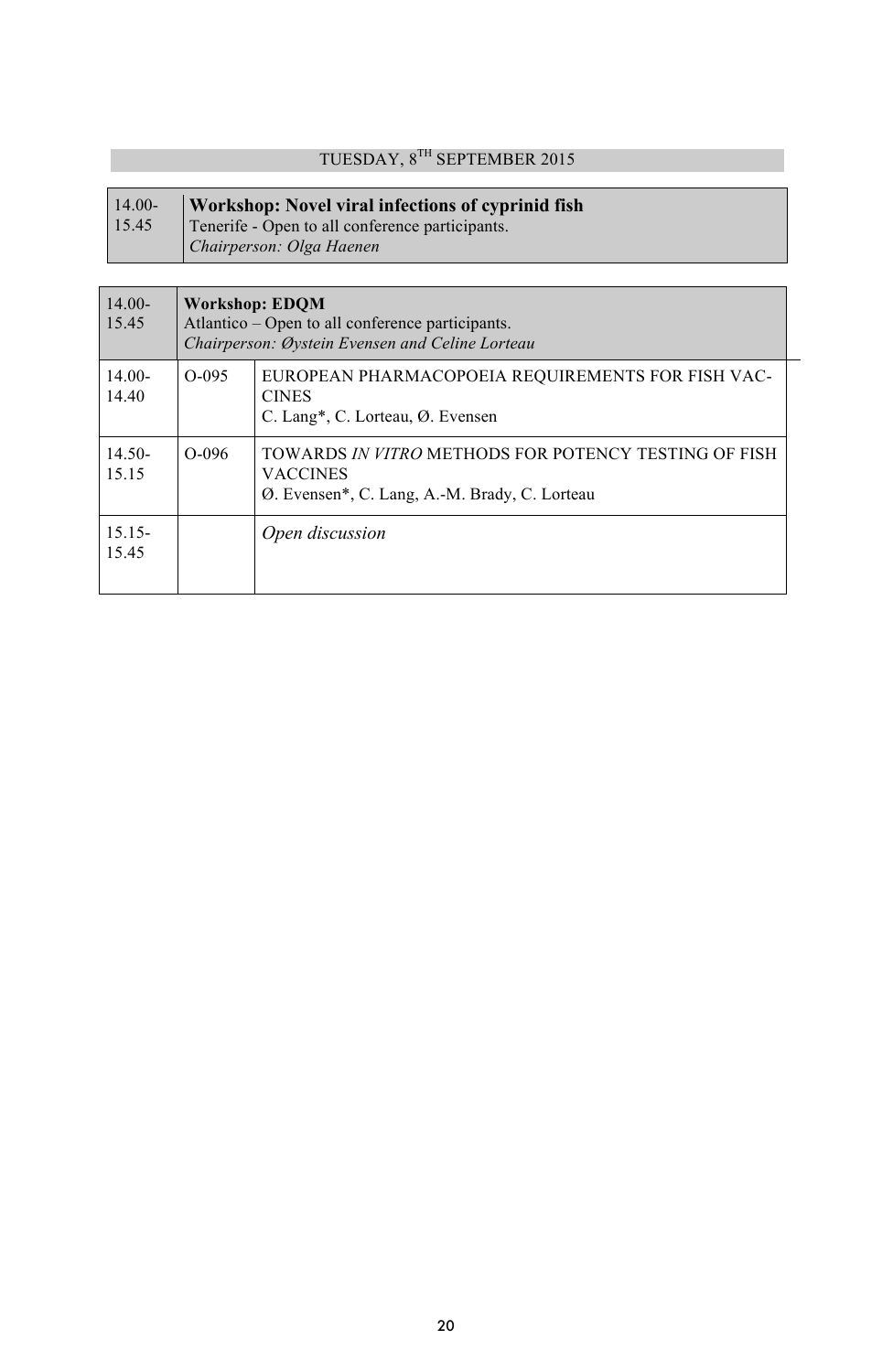| $16.30 -$<br>18.15 | <b>Bacterial diseases II</b><br>Gran Canaria<br>Chairperson: Andrew Barnes |                                                                                                                                                                                                                                                                                                                                   |
|--------------------|----------------------------------------------------------------------------|-----------------------------------------------------------------------------------------------------------------------------------------------------------------------------------------------------------------------------------------------------------------------------------------------------------------------------------|
| $16.30-$<br>16.45  | $O-097$                                                                    | <b>INTRAGENOMIC HETEROGENEITY IN THE 16S RRNA GENES OF</b><br>FLAVOBACTERIUM COLUMNARE AND STANDARD PROTOCOL FOR<br><b>GENOMOVAR ASSIGNMENT</b><br>B.R. LaFrentz*, G.C. Waldbieser, T.J. Welch, C.A. Shoemaker                                                                                                                    |
| $16.45 -$<br>17.00 | $O-098$                                                                    | NEW PCR PRIMERS FOR FLAVOBACTERIA AND TENACIBACULUM<br>SPECIES BASED ON 16S rRNA GENE SEQUENCING<br>G. Guttormsdottir*, S. Hjartardottir, T. Einarsdottir                                                                                                                                                                         |
| 17.00-<br>17.15    | $O-099$                                                                    | GENOTYPIC AND PHENOTYPIC CHARACTERIZATION OF NOR-<br>WEGIAN TENACIBACULUM ISOLATES RECOVERED FROM SKIN<br>ULCERS IN ATLANTIC SALMON<br>S. Bang Småge*, Ø. Brevik, H. Duesund, K.F. Ottem,<br>K. Watanabe, A. Nylund                                                                                                               |
| $17.15 -$<br>17.30 | $O-100$                                                                    | NORWEGIAN TENACIBACULUM ISOLATES CAUSING ULCERATIVE<br>DISEASE IN FIELD AND IN A CHALLENGE STUDY<br>Ø. Brevik*, V. Vold, K.F. Ottem, A. Nylund                                                                                                                                                                                    |
| $17.30 -$<br>17.45 | $O-101$                                                                    | WHOLE GENOME SEQUENCING OF THE SALMONID PATHOGEN<br>YERSINIA RUCKERI ISOLATED OVER 27 YEARS IN TASMANIA,<br>AUSTRALIA REVEALS SLOW EVOLUTION OF TWO DISTINCT<br>GENOTYPES WITHIN THE O1B SEROTYPE LEADING TO LOSS OF<br>MOTILTY AND ENHANCED BIOFILM FORMATION<br>A.C. Barnes*, J. Delamare-Deboutteville, R. Morrison, J. Carson |
| $17.45 -$<br>18.00 | $O-102$                                                                    | FLAGELLAR REGULATION IN YERSINIA RUCKERI DURING INFEC-<br><b>TION</b><br>A.K. Snyder, T.J. Welch*                                                                                                                                                                                                                                 |
| 18.00-<br>18.15    | $O-103$                                                                    | SUSCEPTIBILITY OF DIFFERENT LUMPFISH (CYCLOPTERUS LUM-<br>PUS) FAMILIES TO VIBRIO ORDALII INFECTION<br>M.S.W. Breiland*, L.-H. Johansen, H.E. Mikalsen, Ø.J. Hansen, T.M.K.<br>Drangsholt, A. Mortensen                                                                                                                           |
| $18.15 -$<br>18.30 |                                                                            |                                                                                                                                                                                                                                                                                                                                   |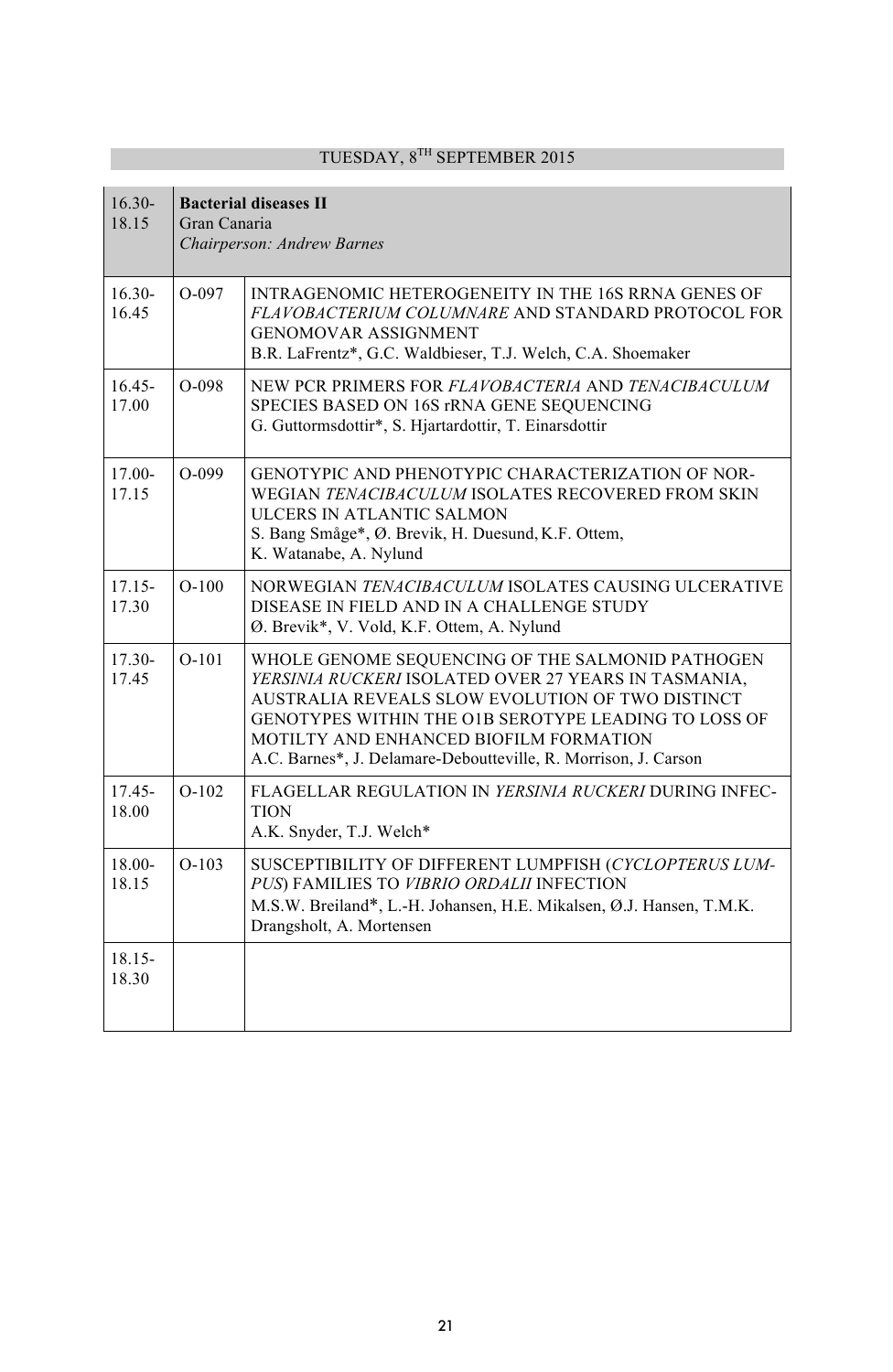| $16.30 -$<br>18.30 | <b>Diagnostics</b><br>Tenerife<br>Chairperson: Sven Bergmann |                                                                                                                                                                                                                                                                                                                |
|--------------------|--------------------------------------------------------------|----------------------------------------------------------------------------------------------------------------------------------------------------------------------------------------------------------------------------------------------------------------------------------------------------------------|
| $16.30-$<br>16.45  | $O-104$                                                      | SEROLOGICAL DIAGNOSTICS FOR FISH DISEASES –<br>THE UNDERESTIMATED TOOL<br>S.M. Bergmann*, M. Matras, N.J. Olesen, Th. Morin, J. Kempter                                                                                                                                                                        |
| $16.45 -$<br>17.00 | $O-105$                                                      | DEVELOPMENT OF MOBILE REAL TIME PCR ASSAYS FOR BI-<br>OMARKER DETECTION OF SMOLTIFICATION IN ATLANTIC<br>SALMON (SALMO SALAR)<br>M.J. McGowan*, S. MacKenzie, N. Steiropoulos, A. Dykes, M. Weidmann                                                                                                           |
| 17.00-<br>17.15    | $O-106$                                                      | DIAGNOSTIC VALIDATION OF THE ORF89 QUANTITATIVE PCR<br>(QPCR) TEST FOR DETECTION OF CYPRINID HERPESVIRUS 3<br>$(CvHV-3)$<br>S. Clouthier*, C. McClure, T. Schroeder, M. Lindsay, S. Khatkar,<br>M. Desai, L. Hawley, G. Lowe, E. Anderson                                                                      |
| $17.15 -$<br>17.30 | $O-107$                                                      | DETECTION OF ANTIBODIES SPECIFIC TO KOI HERPESVIRUS<br>(KHV) BY SERUM NEUTRALIZATION TEST<br>J. Cabon, L. Louboutin, J. Castric, S.M. Bergmann, G. Bovo,<br>M. Matras, O. Haenen, N. Jorgen Olesen, T. Morin*                                                                                                  |
| 17.30-<br>17.45    | $O-108$                                                      | POINT OF NEED MULTIPLEX REAL TIME PCR DETECTION ASSAY<br>FOR THE DETECTION OF SAV, PRV AND PMCV<br>M.J. McGowan*, B. Lopez-Jimena, M. Weidmann                                                                                                                                                                 |
| $17.45 -$<br>18.00 | $O-109$                                                      | THE YELLOWHEAD DISEASE COMPLEX: IT'S COMPLEX<br>N.J.G. Moody*, P.G. Mohr, J. Hoad, L.M. Williams, R.O. Bowater, D.M.<br>Cummins, J.A. Cowley, M.StJ. Crane                                                                                                                                                     |
| 18.00-<br>18.15    | $O-110$                                                      | THE ASSESSMENT OF NEW RAPID DIAGNOSIS KIT FOR DETEC-<br>TION OF VIRAL NERVOUS NECROSIS (VNN) DISEASE AND COM-<br>PARISON WITH HISTOPATHOLOGY AND HEMATOLOGY DIAG-<br>NOSIS METHODS IN MULLET FISH OF THE CASPIAN SEA<br>M.E.J. Zorriehzahra*, M.R. Mehrabi, M. Ghiasi, G. Bovo,<br>M. Ghasemi, S.H. Karisidani |
| 18.15-<br>18.30    | $O-111$                                                      | ASSESSMENT OF THE INTRAEPITHELIAL STRUCTURES IN THE<br>PYLORIC CAECA AND INTESTINE OF FARMED FINGERLING AND<br>JUVENILE RAINBOW TROUT ONCORHYNCHUS MYKISS (WAL-<br>BAUM, 1792) INFECTED WITH SPIRONUCLEUS SALMONIS<br>P. Noguera*, R. Hopewell, C. Collins                                                     |

 $\overline{\phantom{a}}$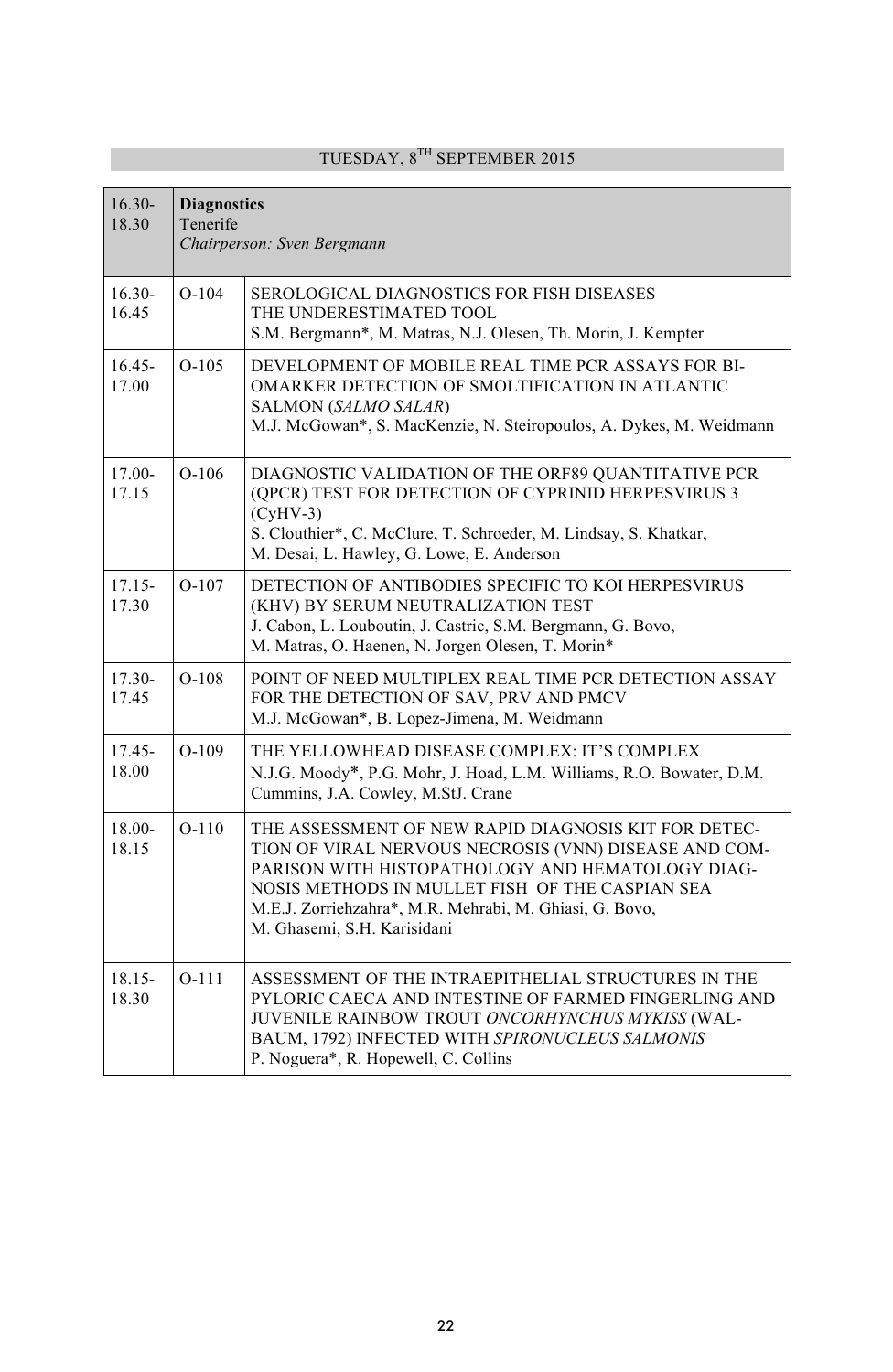| $16.30 -$<br>17.30 | <b>Environmental and toxicological diseases</b><br>Atlantico<br>Chairperson: Mark Powell |                                                                                                                                                                                                                                                                                             |
|--------------------|------------------------------------------------------------------------------------------|---------------------------------------------------------------------------------------------------------------------------------------------------------------------------------------------------------------------------------------------------------------------------------------------|
| $16.30-$<br>16.45  | $O-112$                                                                                  | TRANCHEM PROJECT - TRANSGENERATIONAL EFFECTS OF A<br>CHRONIC EXPOSURE TO PESTICIDE ON THE IMMUNE SYSTEM IN<br>RAINBOW TROUT (ONCORHYNCHUS MYKISS)<br>M. Danion*, J. Cabon, L. Louboutin, S. Le Floch, T. Morin                                                                              |
| $16.45 -$<br>17.00 | $O-113$                                                                                  | HARMFUL EFFECTS ON AFRICAN CLAWED FROG (XENOPUS<br>LAEVIS) REPRODUCTION AS EXPRESSION OF HIGH WATER PHOS-<br>PHATES LEVELS<br>M. Iannaccone*, F. Spanò, G. Postiglione, M. Campolo                                                                                                          |
| $17.00 -$<br>17.15 | $O-114$                                                                                  | EFFECTS OF THE JELLYFISH CYANEA CAPILLATA INTOXICATION<br>OF ATLANTIC SALMON SMOLT (SALMO SALAR L.)<br>M.D. Powell*, T. Dale, Å. Åtland                                                                                                                                                     |
| $17.15 -$<br>17.30 | $O-115$                                                                                  | ABIOTIC FACTORS AND MIXED BACTERIAL INFECTION AS<br>CAUSE OF MORTALITY IN CAGE REARED LENA STURGEON,<br><i>ACIPENSER BAERI</i><br>A.V. Kazarnikova*, H.V. Shestakovskaya, M. Galeotti,<br>A.V. Trishina, A.A. Turchenko                                                                     |
| $17.30-$<br>18.30  | <b>Diseases of tuna</b><br>Atlantico<br>Chairperson: Barbara Nowak                       |                                                                                                                                                                                                                                                                                             |
| 17.30-<br>17.45    | $O-116$                                                                                  | HOST-PARASITE INTERACTIONS IN BLOOD FLUKE INFECTIONS<br><b>OF TUNA</b><br>B. Nowak*, A. Bridle, Y. Pennacchi, M. Polinski, S. Shirakashi                                                                                                                                                    |
| 17.45-<br>18.00    | $O-117$                                                                                  | TRANSCRIPTOMIC AND ULTRASTRUCTURAL CHANGES OF THE<br>ATLANTIC BLUEFIN TUNA THUNNUS THYNNUS (LINNAEUS, 1758)<br>GILL EPITHELIUM INFECTED WITH DIDYMOSULCUS KATSUWONI-<br>COLA (POZDNYAKOV, 1990)<br>Ž. Trumbić*, J.B. Taggart, J.E. Bron, I. Bočina, I. Mladineo                             |
| 18.00-<br>18.15    | $O-118$                                                                                  | EXPRESSION OF PROINFLAMMATORY CYTOKINES IL-1β, TNFα1<br>AND TNFα2 INDUCED BY PAMPs AND GILL PARASITIC INFEC-<br>TIONS IN THE ATLANTIC BLUEFIN TUNA (THUNNUS THYNNUS)<br>PERIPHERAL BLOOD LEUKOCYTES AND GILLS<br>I. Lepen Pleić, I. Bušelić, Ž. Trumbić, I. Bočina, M. Šprung, I. Mladineo* |
| 18.00-<br>18.15    | $O-119$                                                                                  | HISTOPATHOLOGICAL ALTERATIONS INDUCED BY GILL AND<br>SKIN PARASITIC INFECTIONS IN THE ATLANTIC BLUEFIN TUNA<br>(THUNNUS THYNNUS) AND ITS INNATE RESPONSE MODELED IN<br><b>VITRO</b><br>I. Lepen Pleić, I. Bušelić, J. Hrabar, M. Šprung, I. Bočina, I. Mladineo*                            |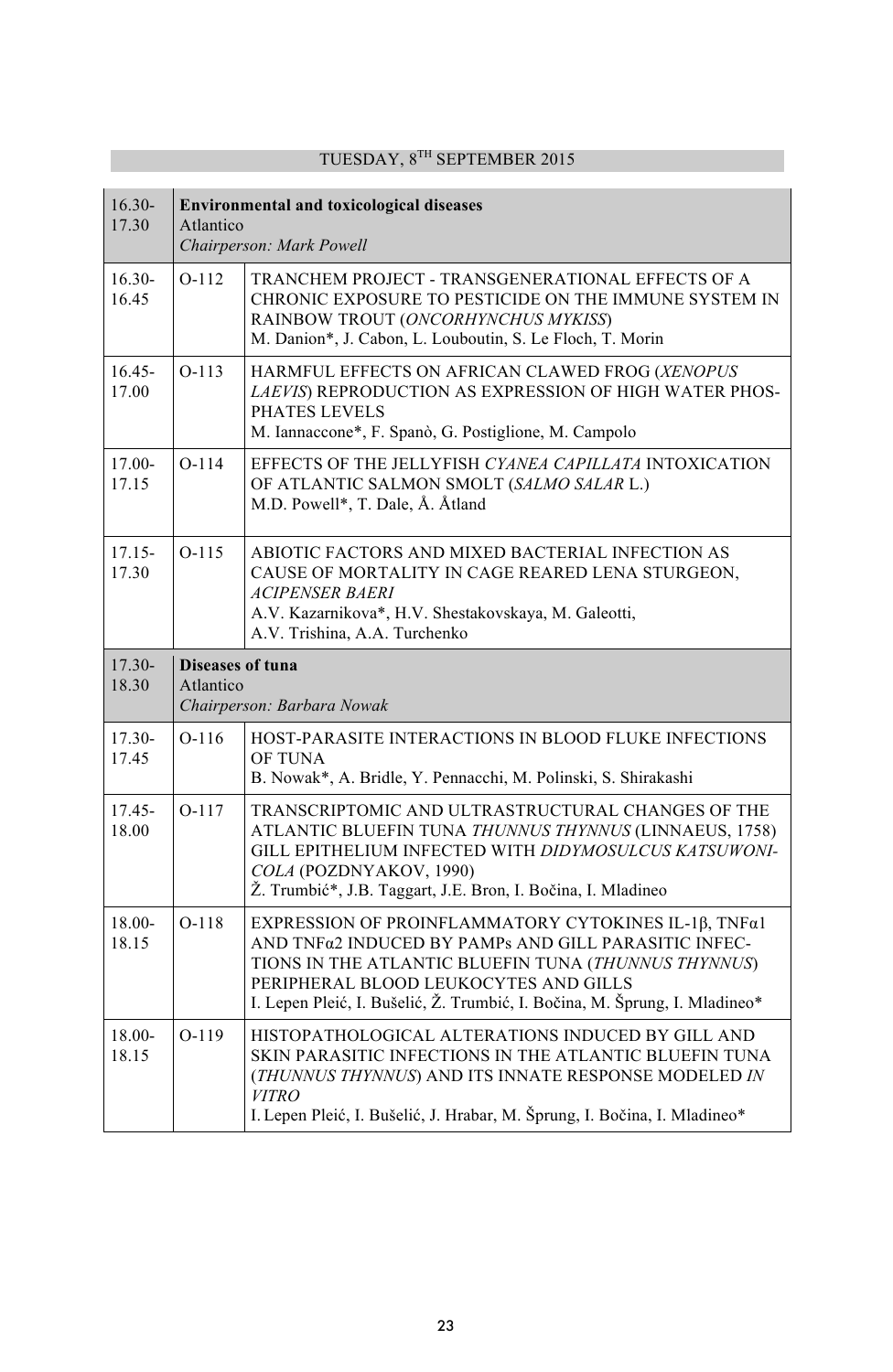| $9.00 -$<br>10.45  | <b>Bacterial diseases III</b><br>Gran Canaria<br>Chairperson: Felix Acosta |                                                                                                                                                                                                                                                                                                                        |
|--------------------|----------------------------------------------------------------------------|------------------------------------------------------------------------------------------------------------------------------------------------------------------------------------------------------------------------------------------------------------------------------------------------------------------------|
| $9.00 -$<br>9.15   | $O-120$                                                                    | <i>VIBRIO SPLENDIDUS AND VIBRIO AESTUARIANUS ASSOCIATED</i><br>WITH MORTALITY EVENTS IN SHELLFISH IN SCOTLAND<br>H. Stagg*, J. Black, E. Munro, U. McCarthy                                                                                                                                                            |
| $9.15 -$<br>9.30   | $O-121$                                                                    | PROTEOMIC ANALYSIS OF VIBRIO ORDALII REVEALS IRON-<br>REGULATED PROTEINS RELATED TO VANCHROBACTIN AND<br>PISCIBACTIN-LIKE SIDEROPHORES<br>P. Ruiz*, M. Balado, C. Hidalgo, A.E. Toranzo, M.L. Lemos,<br>R. Paredes, R. Avendaño-Herrera                                                                                |
| $9.30 -$<br>9.45   | $O-122$                                                                    | FUNCTIONAL AND MUTATIONAL ANALYSIS OF cpsG AND cpsE IN<br>THE CAPSULAR OPERON OF STREPTOCOCCUS INIAE IMPLICATE<br>cpsG IN SEROTYPE SWITCHING AND VACCINE ESCAPE AND RE-<br>VEAL A DISTINCT OPERON ARRANGEMENT FOR WZY-<br>DEPENDENT CPS BIOSYNTHESIS IN S. INIAE<br>A.C. Barnes*, C.M. Heath, C.M. Gillen, M.J. Walker |
| $9.45 -$<br>10.00  | $O-123$                                                                    | MEMBRANE PROTEOME PROFILE OF STREPTOCOCCUS INIAE<br>FROM TWO DIFFERENT HOSTS BY SHAVING APPROACH<br>F. El Aamri <sup>*</sup> , D. Padilla, F. Real, L. Román, J. Bravo, S. Déniz, F. Acosta                                                                                                                            |
| $10.00 -$<br>10.15 | $O-124$                                                                    | FIRST REPORT OF STREPTOCOCCUS PARAUBERIS FROM TURKEY<br>Z.H. Bektas*, F.B. Ucar, S. Savaşer                                                                                                                                                                                                                            |
| $10.15 -$<br>10.30 | $O-125$                                                                    | <b>OUTBREAKS OF PSEUDOMONAS ANGUILLISEPTICA IN CULTURED</b><br>AYU PLECOGLOSSUS ALTIVELIS IN JAPAN<br>Y. Shimahara*, I. Kiryu, Y. Kawato, T. Nishioka, K. Yuasa, S. Miwa,<br>T. Kamaishi, N. Oseko, M. Hosaka, T. Nakai                                                                                                |
| $10.30 -$<br>10.45 | $O-126$                                                                    | CHARACTERIZATION OF PISCIRICKETTSIA SALMONIS FROM<br>CHILEAN AND CANADIAN SALMONIDS<br>A. Otterlei, D. Jensen, H. Duesund, Ø.J. Brevik, I. Sommerset, P. Frost, J.<br>Mendoza, P. McKenzie, A. Nylund, T. Utne, S. Johannessen, P. Apablaza*                                                                           |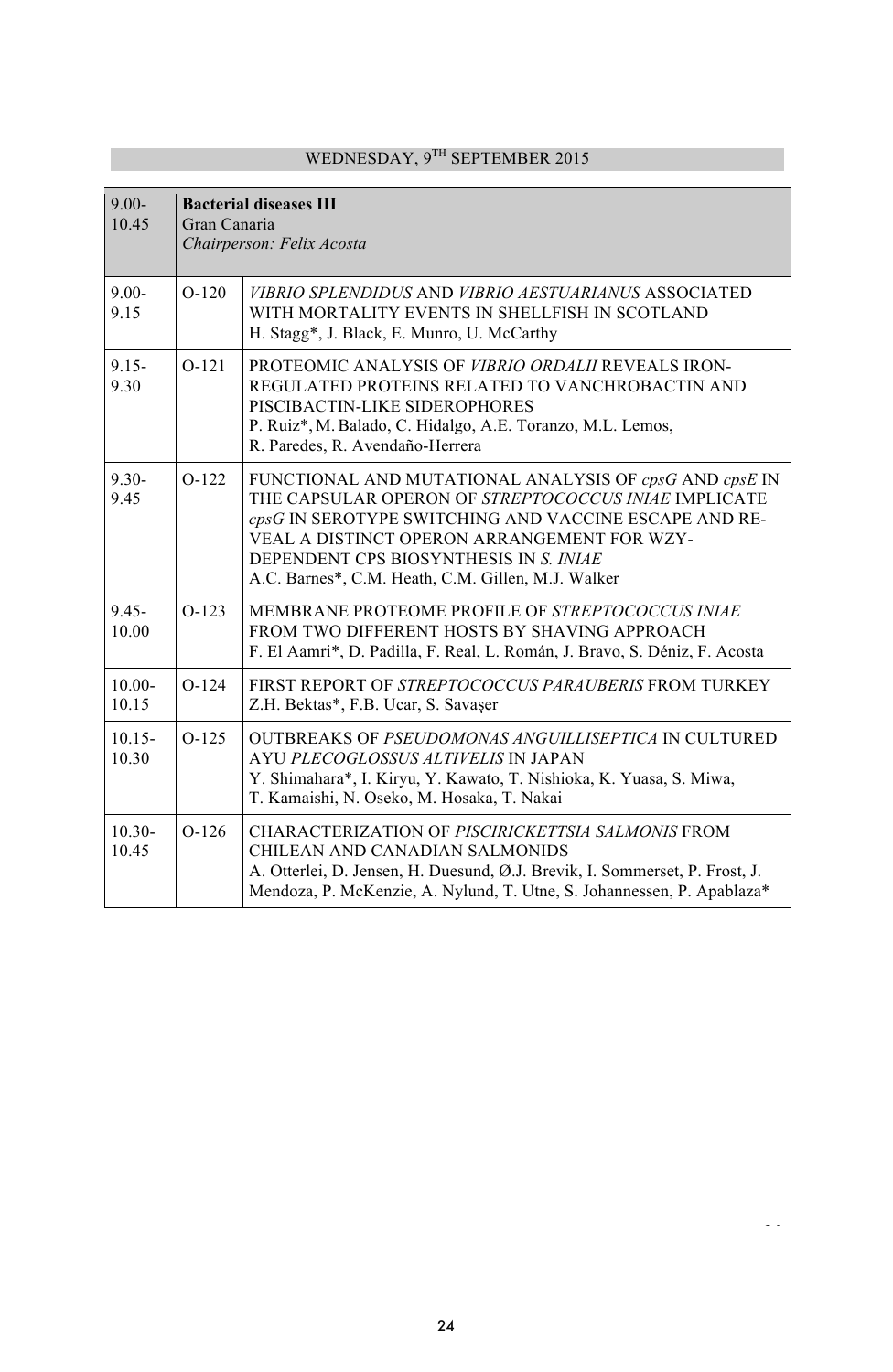| $9.00 -$<br>10.45  | <b>Host-parasite interactions II</b><br>Tenerife<br>Chairperson: Ariadna Sitjà-Bobadilla |                                                                                                                                                                                                                                                          |
|--------------------|------------------------------------------------------------------------------------------|----------------------------------------------------------------------------------------------------------------------------------------------------------------------------------------------------------------------------------------------------------|
| $9.00 -$<br>9.15   | $O-127$                                                                                  | ARE BROWN TROUT AND RAINBOW TROUT TWO OF A KIND? A<br>SPECIES COMPARISON OF INFECTION BY TETRACAPSULOIDES<br><b>BRYOSALMONAE</b><br>T. Wahli*, C. Bailey, H. Schmidt-Posthaus, H. Segner, N. Strepparava                                                 |
| $9.15 -$<br>9.30   | $O-128$                                                                                  | CHARACTERIZATION OF GENES RESONSIBLE FOR SPOROGENE-<br>SIS OF TETRACAPSULOIDES BRYOSALMONAE IN BROWN TROUT<br>(SALMO TRUTTA) AND RAINBOW TROUT (ONCORHYNCHUS<br>MYKISS)<br>G. Kumar, S. Menanteau-Ledouble, M. El-Matbouli*                              |
| $9.30 -$<br>9.45   | $O-129$                                                                                  | PROLIFERATIVE KIDNEY DISEASE (PKD) IN SALMONIDS: DRIVEN<br>BY INCREASED WATER - TEMPERATURE?<br>N. Strepparava*, H. Schmidt-Posthaus, H. Segner, T. Wahli                                                                                                |
| $9.45 -$<br>10.00  | $O-130$                                                                                  | DEVELOPMENT OF AN IN VITRO MODEL TO STUDY SALMONID<br><b>INNATE IMMUNE RESPONSES TO PARAMOEBA PERURANS</b><br>I. Cano, A. Bayley, S. Gunning, R. Paley*                                                                                                  |
| $10.00 -$<br>10.15 | $O-131$                                                                                  | AMOEBIC GILL DISEASE CHALLENGE AND INFECTION IN AT-<br>LANTIC SALMON AND RAINBOW TROUT UNDER LABORATORY<br>CONDITIONS - INFECTION DYNAMICS AND COHABITATION IN-<br>FECTION.<br>M.D. Powell*, L. Andersen, A. Litlabø, S. Nylund, S. Blindheim, A. Nylund |
| $10.15 -$<br>10.30 | $O-132$                                                                                  | PROTEOMICS TO STUDY AMOEBIC GILL DISEASE IN FARMED<br>ATLANTIC SALMON SALMO SALAR<br>M. Marcos-López*, H.D. Rodger, I. O'Connor, M. Braceland,<br>D. Eckersall, E. MacCarthy                                                                             |
| $10.30 -$<br>10.45 | $O-133$                                                                                  | DIFFERENTIALLY EXPRESSED PROTEINS IN GILL AND SKIN<br>MUCUS OF ATLANTIC SALMON (SALMO SALAR) AFFECTED BY<br><b>AMOEBIC GILL DISEASE</b><br>V. Valdenegro-Vega*, P. Crosbie, A. Bridle, M. Leef, R. Wilson, B. Nowak                                      |

T.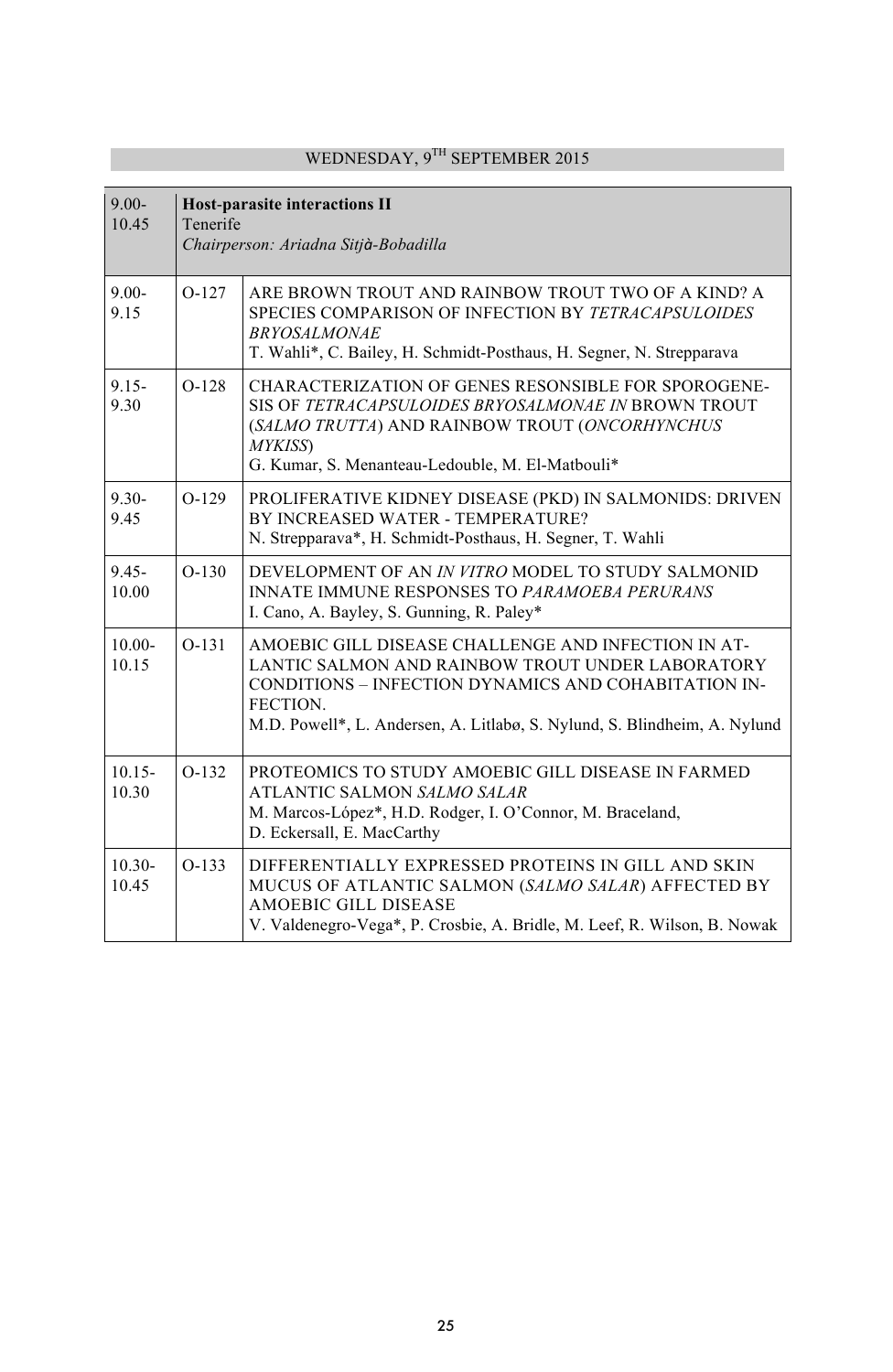| $9.00 -$<br>10.30  | Aquatic animal welfare I<br>Atlantico<br>Chairperson: Klaus Knopf |                                                                                                                                                                                                                                    |
|--------------------|-------------------------------------------------------------------|------------------------------------------------------------------------------------------------------------------------------------------------------------------------------------------------------------------------------------|
| $9.00 -$<br>9.30   | K4                                                                | ANIMAL BASED WELFARE INDICATORS: A BIOMEDICAL AP-<br>PROACH TO FISH WELFARE. SOME COMMENTS ON RECENT<br>CHANGES IN LEGISLATION ON ANIMAL TRIALS<br>P. Midtlying                                                                    |
| $9.30 -$<br>9.45   | $O-134$                                                           | <b>PRODUCTION SCALE RAS-FARMING: A FOLLOW-UP STUDY ON</b><br>WATER PARAMETERS, FISH HEALTH AND WELFARE<br>A.M. Eriksson-Kallio*, K. Pelkola, T. Kiuru                                                                              |
| $9.45 -$<br>10.00  | $O-135$                                                           | INFLUENCE OF A DENITRIFICATION - MEMBRANE - REACTOR ON<br>THE BACTERIAL MICROFLORA IN A RECIRCULATING AQUA-<br><b>CULTURE SYSTEM</b><br>V. Jung-Schroers*, M. Adamek, A. Boley, A. Korshun, D. Steinhagen                          |
| $10.00 -$<br>10.15 | $O-136$                                                           | FISH-FRIENDLY PROPHYLAXIS/DISINFECTION IN AQUACUL-<br>TURE:<br>LOW CONCENTRATION OF PERACETIC ACID IS STRESS-FREE TO<br>THE CARP (CYPRINUS CARPIO) AFTER REPEATED APPLICATIONS<br>D. Liu*, L.-F. Pedersen, D.L. Straus, T. Meinelt |
| $10.15 -$<br>10.30 | $0-137$                                                           | <b>IMPACT OF STOCKING DENSITY ON STRESS PARAMETERS AND</b><br>THE IMMUNE STATUS OF PIKEPERCH (SANDER LUCIOPERCA)<br>K. Knopf*, M.E. Garcia, S. Krämer, T. Preuer, W. Kloas                                                         |
|                    |                                                                   |                                                                                                                                                                                                                                    |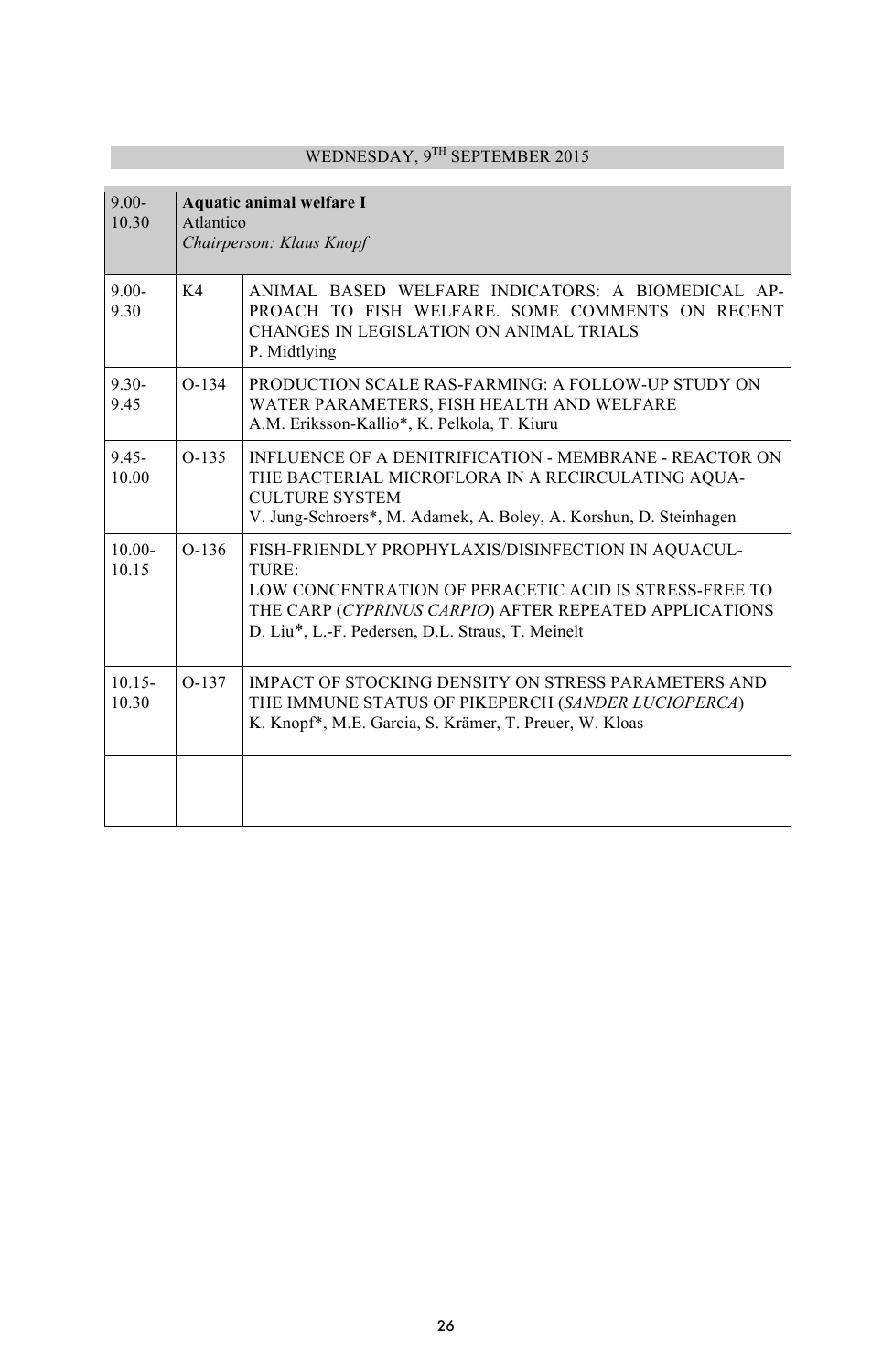| $11.15 -$<br>13.00 | Viruses and viral diseases III<br>Gran Canaria<br>Chairperson: Britt Bang Jensen |                                                                                                                                                                                                                                                      |
|--------------------|----------------------------------------------------------------------------------|------------------------------------------------------------------------------------------------------------------------------------------------------------------------------------------------------------------------------------------------------|
| $11.15 -$<br>11.30 | $O-138$                                                                          | ULTRA-DEEP SEQUENCING OF VHSV ISOLATES CONTRIBUTES TO<br>UNDERSTANDING THE ROLE OF VIRAL QUASISPECIES IN VIRUS<br><b>VARIABILITY</b><br>A.A. Schönherz, N. Lorenzen*, B. Guldbrandtsen, B. Buitenhuis, K. Einer-<br>Jensen                           |
| $11.30-$<br>11.45  | $O-139$                                                                          | VIRAL HAEMORRHAGIC SEPTICAEMIA VIRUS (VHSV): ON THE<br>SEARCH FOR DETERMINANTS IMPORTANT FOR VIRULENCE IN<br>RAINBOW TROUT ONCORHYNCHUS MYKISS<br>N.J. Olesen*, H.F. Skall, J. Kurita, K. Mori, T. Ito                                               |
| $11.45 -$<br>12.00 | $O-140$                                                                          | SPECIFIC POSITIONS IN THE 3'-UTR REGION OF VHS VIRUS DIC-<br>TATE VIRULENCE IN VITRO AND IN VIVO<br>S.-H. Kim, T.C. Guo, V. Vakharia, Ø. Evensen*                                                                                                    |
| $12.00 -$<br>12.15 | $O-141$                                                                          | INACTIVATION OF VHSV BY INFILTRATION AND SALT<br>UNDER EXPERIMENTAL CONDITIONS<br>H.F. Skall*, C. Jørgensen, N.J. Olesen                                                                                                                             |
| $12.15 -$<br>12.30 | $O-142$                                                                          | VIRAL HAEMORRHAGIC SEPTICAEMIA VIRUS LEVELS IN WASTE<br>WATER PRODUCED DURING GUTTING AND FILLETING PRE-<br>CLINICALLY INFECTED RAINBOW TROUT<br>C. Joiner*, R. Paley, B. Oidtmann                                                                   |
| $12.30 -$<br>12.45 | $O-143$                                                                          | NOVEL VIRAL INFECTIONS IN ATLANTIC SALMON (SALMO SALAR<br>L.<br>H. Sigurðardóttir*, B.Þ. Bragason, S. Guðmundsdóttir                                                                                                                                 |
| $12.45 -$<br>13.00 | $O-144$                                                                          | SUSCEPTIBILITY OF ATLANTIC SALMON (SALMO SALAR) TO A<br>NEW VIRUS ASSOCIATED WITH HEART INFLAMMATION AND<br>ANAEMIA IN RAINBOW TROUT (ONCORHYNCHUS MYKISS)<br>H. Hauge*, T. Taksdal, Ø. Wessel, A.-G. Gjevre, M.J. Hjortaas,<br>A.B. Olsen, M. Dahle |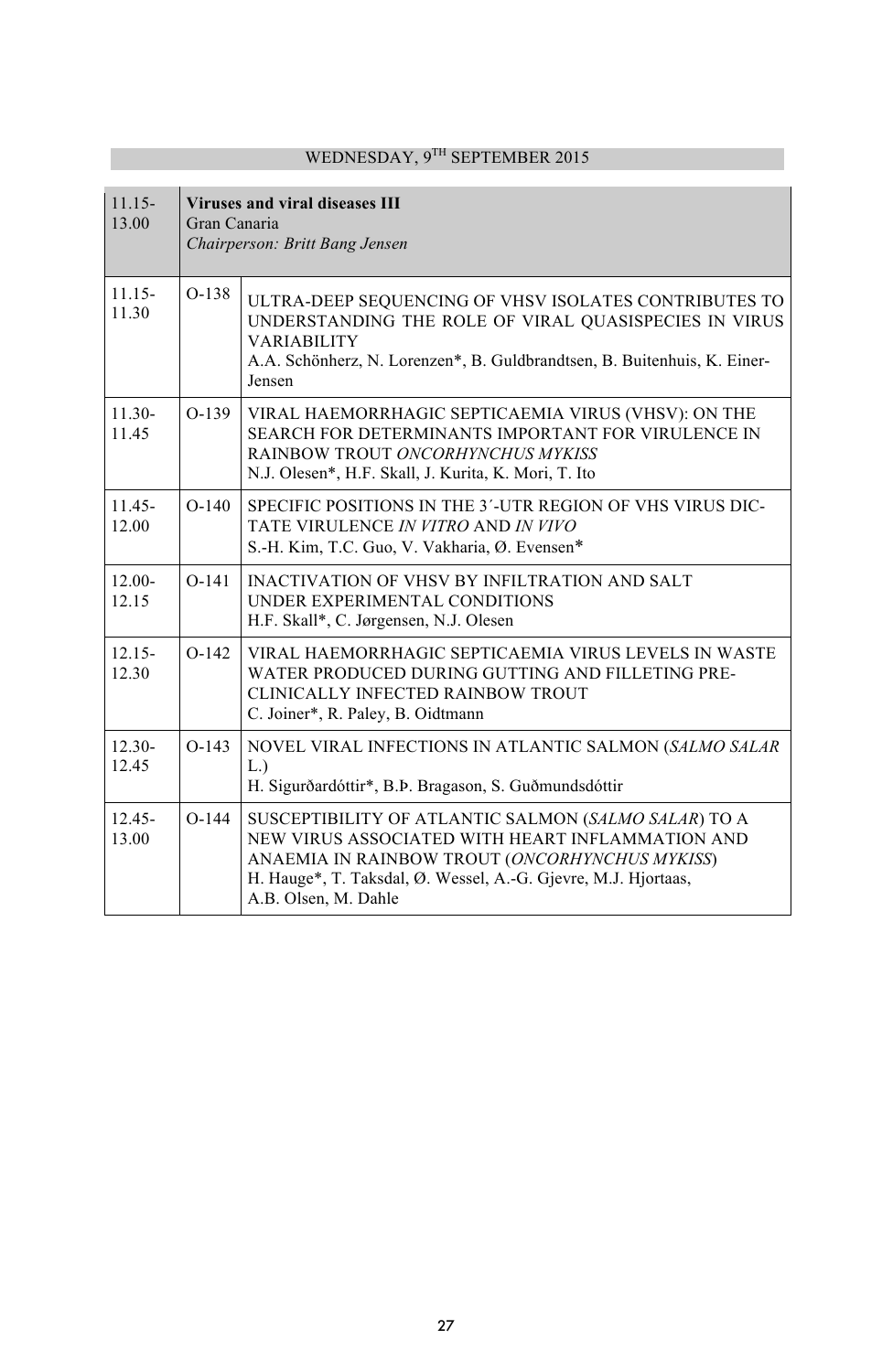T.

| $11.15 -$<br>13.00 | <b>Emerging pathogens II</b><br>Tenerife<br>Chairperson: Marco Galeotti |                                                                                                                                                                                                                 |
|--------------------|-------------------------------------------------------------------------|-----------------------------------------------------------------------------------------------------------------------------------------------------------------------------------------------------------------|
| $11.15 -$<br>11.30 | $O-145$                                                                 | PISCIRICKETTSIA SALMONIS INFECTION IN EUROPEAN SEA BASS -<br>AN EMERGING DISEASE IN MEDITERRANEAN MARICULTURE<br>S. Zrnčić*, N. Vendramin, T.S. Boutrup, M. Boye, M.S. Bruun,<br>D. Brnić, D. Oraić             |
| $11.30-$<br>11.45  | $O-146$                                                                 | EPITHELIOCYSTIS IN FARMED ORANGE-SPOTTED GROUPER (EP-<br><b>INEPHELUS COIOIDES</b> )<br>A. Taylor-Brown, A. Bridle, T. Miller, B. Nowak*,<br>P. Timms, A. Polkinghorne                                          |
| $11.45 -$<br>12.00 | $O-147$                                                                 | KEY VIRULENCE FACTORS OF PHOTOBACTERIUM DAMSELAE<br>SUBSP DAMSELAE AND SUBSP PISCICIDA ARE ENCODED WITHIN<br>MOBILE GENETIC ELEMENTS<br>C.R. Osorio*, M. Balado, A.J. Rivas, B. Puentes, A. Vences, M.L. Lemos  |
| $12.00 -$<br>12.15 | $O-148$                                                                 | TAIL AND FIN ROT BACTERIA IN WILD AND FARMED FISH IN<br><b>ICELAND. STRAIN DIVERSITY AND INFECTION ROUTE</b><br>S. Hjartardottir*, G. Guttormsdottir, T. Einarsdottir                                           |
| $12.15 -$<br>12.30 | $O-149$                                                                 | INVESTIGATION ON TETRACAPSULOIDES BRYOSALMONAE LIFE-<br>CYCLE IN BRYOZOAN FREDERICELLA SULTANA FOLLOWING THE<br>FIST PKD OUTBREAK IN AUSTRIA<br>B. Gorgoglione*, M. Kotob, G. Unfer, M. El-Matbouli             |
| $12.30 -$<br>12.45 | $O-150$                                                                 | PANCREAS DISEASE – WILL THE DIFFERENT PD SITUATION IN<br>THE SOUTH AND MID PART OF NORWAY CONTRIBUTE TO MAIN-<br>TAIN THE CHALLENGE PRESSURE AND FURTHER SPREAD OF<br>THE DISEASE?<br>T. Hovland*, L. Melstveit |
| $12.45 -$<br>13.00 | $O-151$                                                                 | EFFECT OF PD-VACCINATION ON SHEDDING OF SPDV POST<br><b>CHALLENGE</b><br>K. Ulven*, I. Sommerset, P. Skjold, A. Tangerås, P. Frost, S. Villoing                                                                 |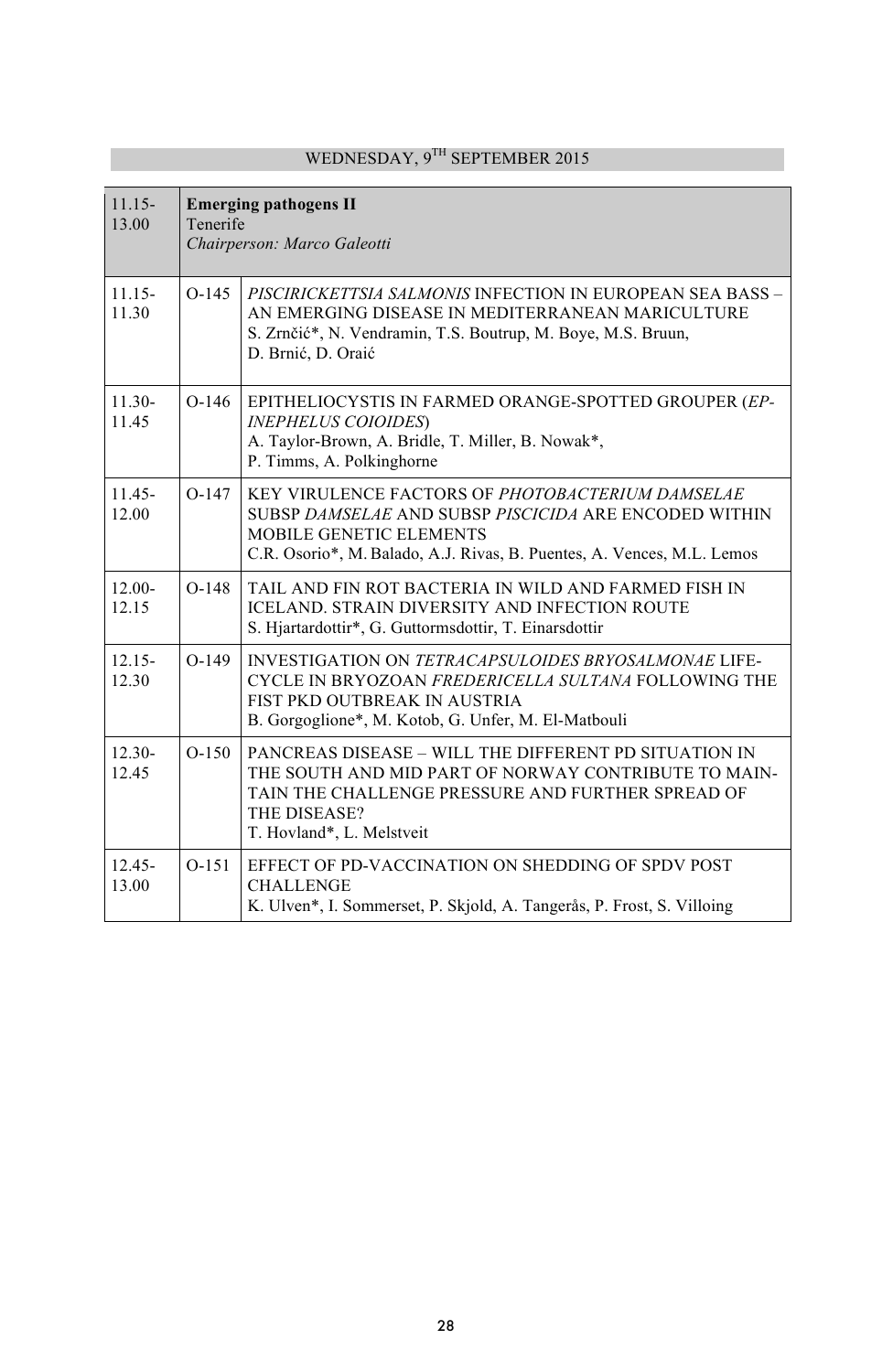| $11.15 -$<br>12.00 | Aquatic animal welfare II<br>Atlantico<br>Chairperson: Verena Jung-Schroers |                                                                                                                                                                                                                                                                                               |
|--------------------|-----------------------------------------------------------------------------|-----------------------------------------------------------------------------------------------------------------------------------------------------------------------------------------------------------------------------------------------------------------------------------------------|
| $11.15 -$<br>11.30 | $O-152$                                                                     | THE STRESS HORMONE CORTISOL DIRECTLY IMPACTS FLAVO-<br><b>BACTERIUM COLUMNARE IN VITRO GROWTH CHARACTERISTICS</b><br>A.M. Declercq*, J. Aerts, B. Ampe, F. Haesebrouck,<br>S. De Saeger, A. Decostere                                                                                         |
| $11.30 -$<br>11.45 | $O-153$                                                                     | EFFECT OF TEMPERATURE AND DIET ON WOUND HEALING IN<br>ALTANTIC SALMON (SALMO SALAR L.)<br>L.B. Jensen*, T. Wahli, C. McGurk, T.B. Eriksen, A. Obach, R. Waagbø,<br>A. Handler, C. Tafalla                                                                                                     |
| $11.45 -$<br>12.00 | $O-154$                                                                     | DEVELOPMENT OF AN EVALUATION SCORE FOR EXAMINATION<br>AND COMPARISON OF METHODS AND PROCEDURES FOR STUN-<br>NING AND SLAUGHTERING OF RAINBOW TROUT (ONCORYNCHUS<br>MYKISS) AND CARP (CYPRINUS CARPIO)<br>V. Jung-Schroers*, J. Hellmann, K. Retter, D. Steinhagen                             |
| $12.00 -$<br>13.00 | Atlantico                                                                   | Diseases of public concern<br>Chairperson: Ivona Mladineo                                                                                                                                                                                                                                     |
| $12.00 -$<br>12.15 | $O-155$                                                                     | GENOME SEQUENCING OF FOUR STRAINS OF EDWARDSIELLA IC-<br>TALURI FROM THE MEKONG DELTA REVEALS HIGH SIMILARITY<br>TO MEGAPLASMIDS PREVIOUSLY DESCRIBED IN HUMAN PATH-<br><b>OGENS</b><br>A. Klevan*, T.T. Vo, P.T. Nguyen, P.D. Tran, T.H.T. Nguyen,<br>A. Nygaard, M. Bordevik, K. Gravningen |
| $12.15 -$<br>12.30 | $O-156$                                                                     | HISTOPATHOLOGICAL EVIDENCE OF MYCOBACTERIOSIS IN<br>MULLETS FROM SARDINIAN LAGOONS (CENTRAL-WESTERN<br><b>MEDITERRANEAN</b> )<br>E. Antuofermo*, R. Ariu, M. Polinas, A. Pais, T. Cubeddu,<br>M.A. Sanna, V. Vitiello, M. Prearo                                                              |
| $12.30 -$<br>12.45 | $O-157$                                                                     | RISK FACTOR ANALYSIS OF HUMAN INFECTION WITH ANISAKIS<br>SPP. IN THE EUROPEAN ANCHOVY AND SARDINE FROM THE<br><b>EASTERN ADRIATIC SEA</b><br>I. Bušelić*, J. Hrabar, A. Čalić, I. Radonić, V. Poljak, I. Mladineo                                                                             |
| $12.45 -$<br>13.00 | $O-158$                                                                     | ANISAKIS SPP. FROM LARGE PELAGIC FISH OFF EASTERN ADRI-<br>ATIC - MOLECULAR IDENTIFICATION AND RISK ANALYSIS<br>J. Hrabar*, I. Bušelić, I. Radonić, V. Poljak, I. Mladineo                                                                                                                    |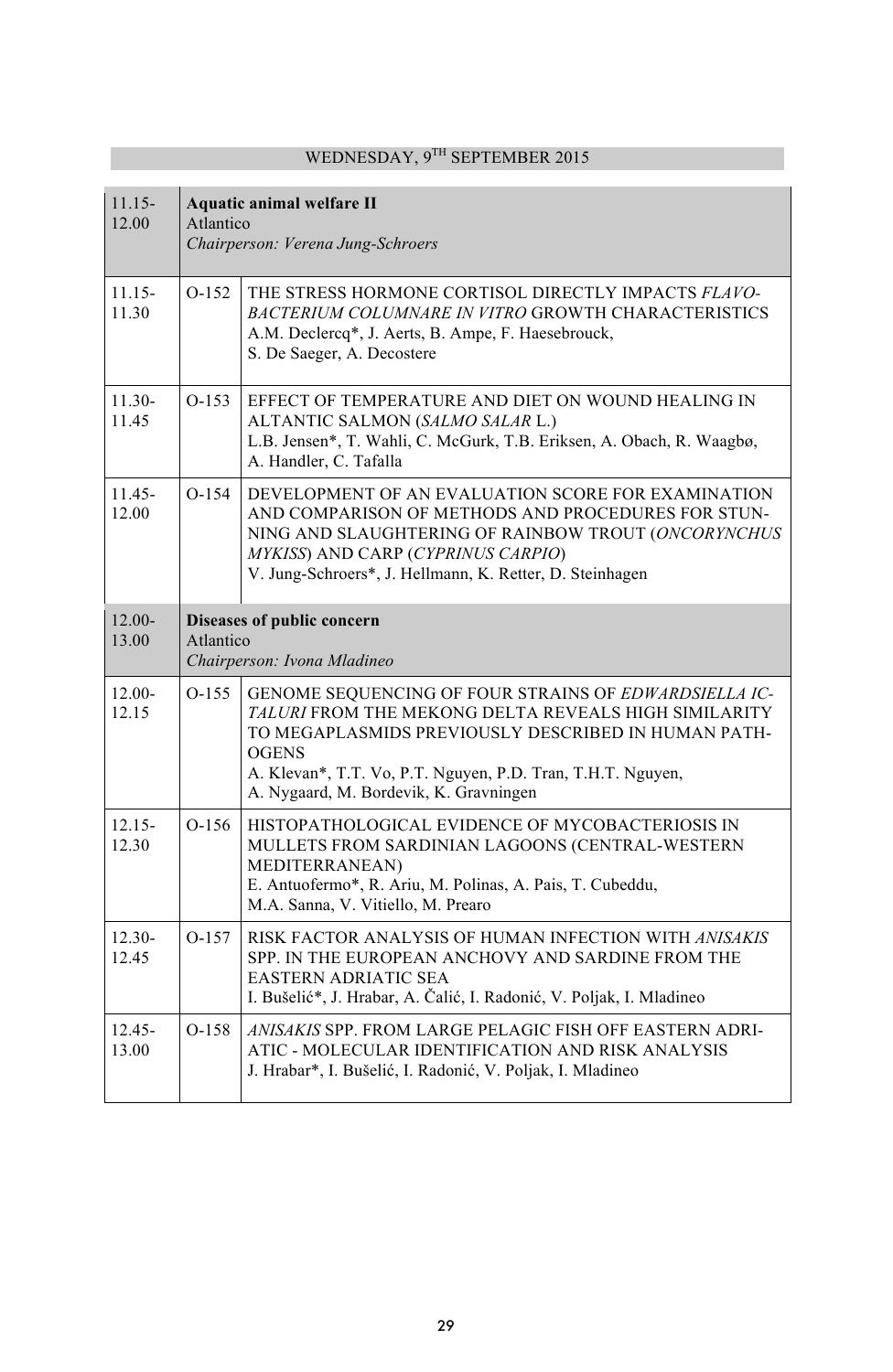| $14.00 -$<br>15.45 | Fish and shellfish immunology III<br>Gran Canaria<br>Chairperson: José A. Garcia |                                                                                                                                                                                                                                                       |
|--------------------|----------------------------------------------------------------------------------|-------------------------------------------------------------------------------------------------------------------------------------------------------------------------------------------------------------------------------------------------------|
| $14.00 -$<br>14.15 | $O-159$                                                                          | IS STRESS IN FARMED SALMON (SALMO SALAR) AN IMPORTANT<br><b>FACTOR FOR SAPROLEGNIOSIS?</b><br>M.J. Beckmann*, C.J. Secombes, P. van West                                                                                                              |
| $14.15 -$<br>14.30 | $O-160$                                                                          | PATHOGEN-SPECIFIC IMMUNOGLOBULIN AND B CELL RE-<br>SPONSES IN THE GILLS OF WILD-TYPE AND IGT <sup>+</sup> B CELL-<br>DEPLETED RAINBOW TROUT<br>Z. Xu, D. Parra, F. Takizaw, D. Gómez, L. von Gersdorff Jørgensen,<br>S. LaPatra, J.O. Sunyer*         |
| $14.30 -$<br>14.45 | $O-161$                                                                          | DIFFERENTIAL HUMORAL IMMUNE RESPONSE OF GILTHEAD<br>SEA BREAM (SPARUS AURATA) RESISTANT TO ENTEROMYXUM<br>LEEI (MYXOZOA) RE-INFECTION<br>I. Estensoro, R. del Pozo, A. Sitjà-Bobadilla*                                                               |
| $14.45 -$<br>15.00 | $O-162$                                                                          | A MULTICOLOUR FLOW CYTOMETRY FOR THE SIMULTANEOUS<br>ANALYSIS OF RESTING AND PROLIFERATIVE B AND T LYMPHO-<br>CYTE RESPONSES FOLLOWING PATHOGENIC CHALLENGE IN<br>RAINBOW TROUT (ONCORHYNCHUS MYKISS)<br>T. Korytář*, F. Takizawa, Z. Xu, J.O. Sunyer |
| $15.00 -$<br>15.15 | $O-163$                                                                          | <b>GLOBAL 3D IMAGING OF YERSINIA RUCKERI BACTERIN UPTAKE</b><br>IN RAINBOW TROUT FRY<br>M. Ohtani*, K.R. Villumsen, E.O. Koppang, M.K. Raida, A.M. Bojesen                                                                                            |
| $15.15-$<br>15.30  | $O-164$                                                                          | A NOVEL CHALLENGE METHOD WITH AEROMONAS SALM-<br>ONICIDA IN RAINBOW TROUT FOR EVALUATION OF FURUNCU-<br><b>LOSIS VACCINES.</b><br>M.H. Marana*, J. Skov, J.K. Chettri, B. Krossøy, I. Dalsgaard,<br>P.W. Kania, K. Buchmann                           |
| $15.30-$<br>15.45  | $O-165$                                                                          | ADJUVANT EFFECT OF A FORMULATED CARBOHYDRATE (MSS1)<br>IN VACCINES AGAINST AEROMONAS HYDROPHILA IN COMMON<br>CARP (CYPRINUS CARPIO)<br>N. Kareem*, A. Adams, M. Skidmore, S. Harris, D. Hoole                                                         |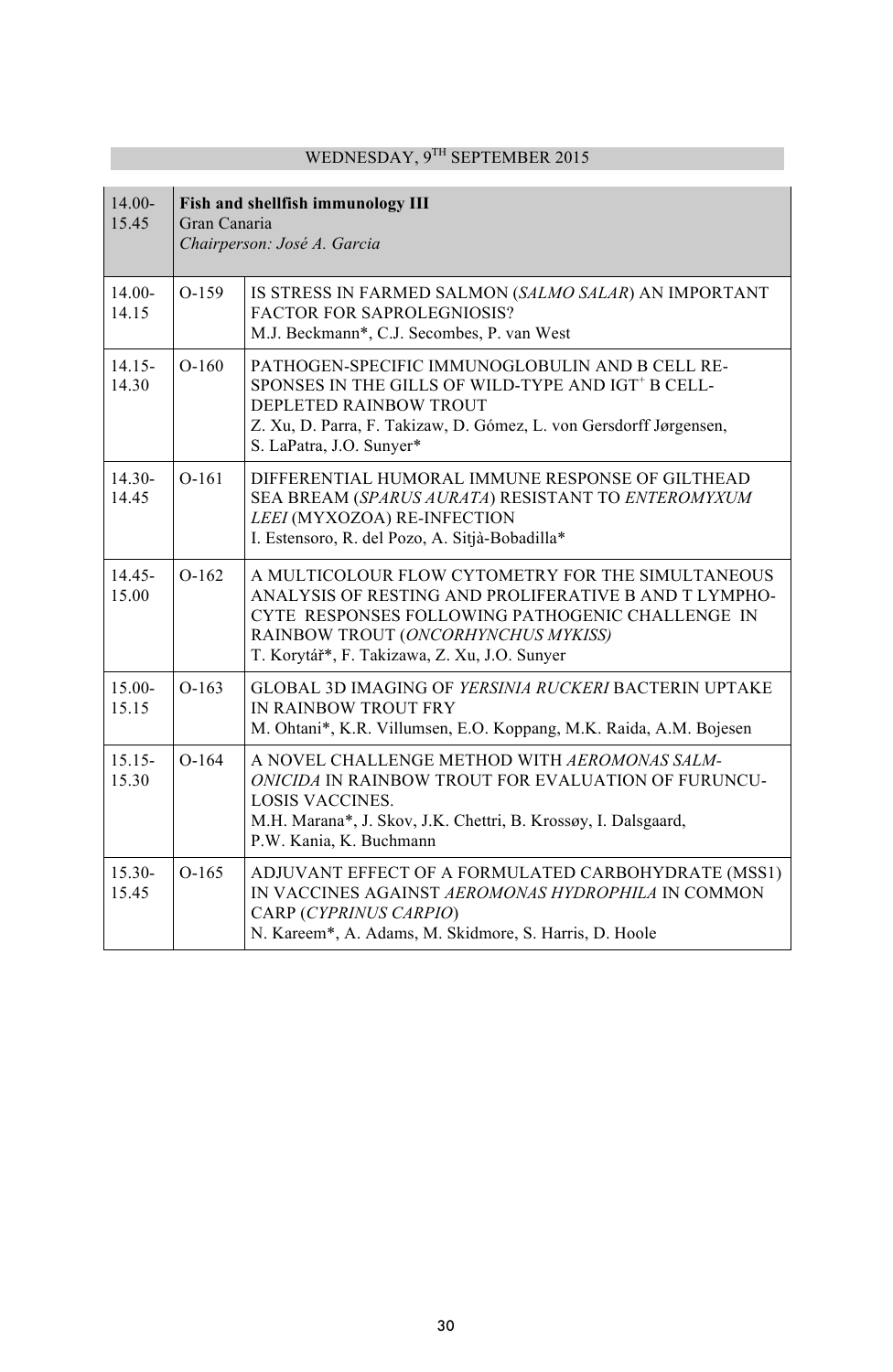#### 14.00- 15.45 **Workshop: Fish health in the Mediterranean aquaculture, past mistakes and future challenges** Tenerife - Open to all conference participants. *Chairperson: Niccoló Vendramin, Dražen Oraić, Snježana Zrnčić and Francesc Padrós*

| $14.00-$ | Workshop: Publish or perish – everything you wanted to know about scientific |
|----------|------------------------------------------------------------------------------|
| 15.45    | publishing but were afraid to ask – scientific publishing workshop           |
|          | Atlantico - Open to all conference participants.                             |
|          | Chairperson: Barbara Nowak and Sarah Poynton                                 |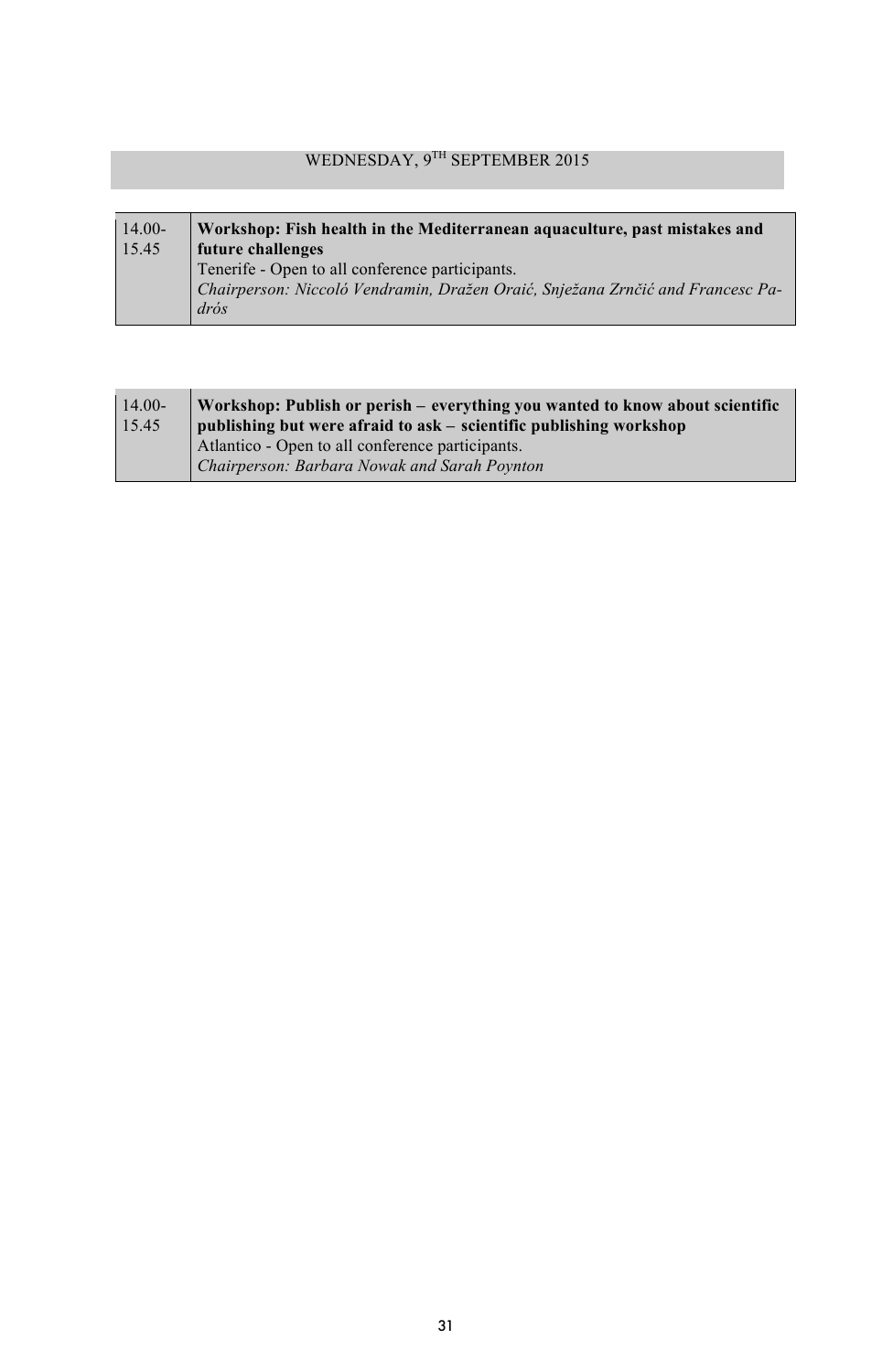# THURSDAY,  $10^{\mathrm{TH}}$  SEPTEMBER 2015

| $9.00 -$<br>10.30  | <b>Bacterial diseases IV</b><br>Gran Canaria<br>Chairperson: Lone Madsen |                                                                                                                                                                                                                                                                    |
|--------------------|--------------------------------------------------------------------------|--------------------------------------------------------------------------------------------------------------------------------------------------------------------------------------------------------------------------------------------------------------------|
| $9.00 -$<br>9.15   | $O-166$                                                                  | T.E.M. AND BIOMOLECULAR DETECTION OF RICKETTSIALES IN<br>TISSUES OF RAINBOW TROUT AND THEIR POTENTIAL ROLE AS<br>RED MARK SYNDROME (RMS) ETIOLOGICAL AGENTS<br>M. Galeotti*, M. Manzano, F. Cecchini, D. Volpatti, C. Bulfon,<br>P. Beraldo, G. Rossi, G. Magi     |
| $9.15 -$<br>9.30   | $O-167$                                                                  | PATHOLOGICAL EFFECT OF NOCARDIA SPP. INFECTION IN MEA-<br><b>GRE (ARGIROSOMUS REGIUS)</b><br>B. Vega*, F. Acosta, C. Ribeiro, M.A. Ruiz, D. Montero, M.J. Caballero                                                                                                |
| $9.30 -$<br>9.45   | $O-168$                                                                  | <b>IRON UTILIZATION AND SIDEROPHORE PRODUCTION BY RENI-</b><br><b>BACTERIUM SALMONINARUM ISOLATED FROM DISEASED</b><br>ATLANTIC SALMON (SALMO SALAR) IN CHILE<br>J. Bethke*, M. Poblete-Morales, R. Irgang, R. Avendaño-Herrera                                    |
| $9.45 -$<br>10.00  | $O-169$                                                                  | IN VITRO STUDY OF ADHERENCE AND INVASION OF PHOTOBAC-<br><b>TERIUM DAMSELAE SUBSPECIES PISCICIDA IN SAF-1 CELL LINE</b><br>BY CONFOCAL AND ELECTRON MICROSCOPY<br>F. Acosta*, B. Vega, J. Bravo, L. Román, O. Escuela, J. Vega,<br>F. Madrazo, J. Ramos-Vivas      |
| $10.00 -$<br>10.15 | $O-170$                                                                  | THE USE OF "TAXO-GENOMICS" TO CLARIFY THE NOMENCLA-<br>TURE AND TAXONOMICAL STATUS OF FISH PATHOGENIC FRAN-<br>CISELLA SPP.<br>J.G. Ramírez-Paredes*, E. Soto, C. Öhrman, K. Jolley, M. Maiden,<br>H.J. Busse, R.H. Richards, D.J. Colquhoun, P. Larsson, A. Adams |
| $10.15 -$<br>10.30 | $O-171$                                                                  | SUSCEPTIBILITY OF COMMON CARP AND SUNFISH TO FRAN-<br>CISELLA NOATUNENS SUBSP. ORIENTALIS<br>E. Lewisch*, S. Menanteau-Ledouble, M. El-Matbouli                                                                                                                    |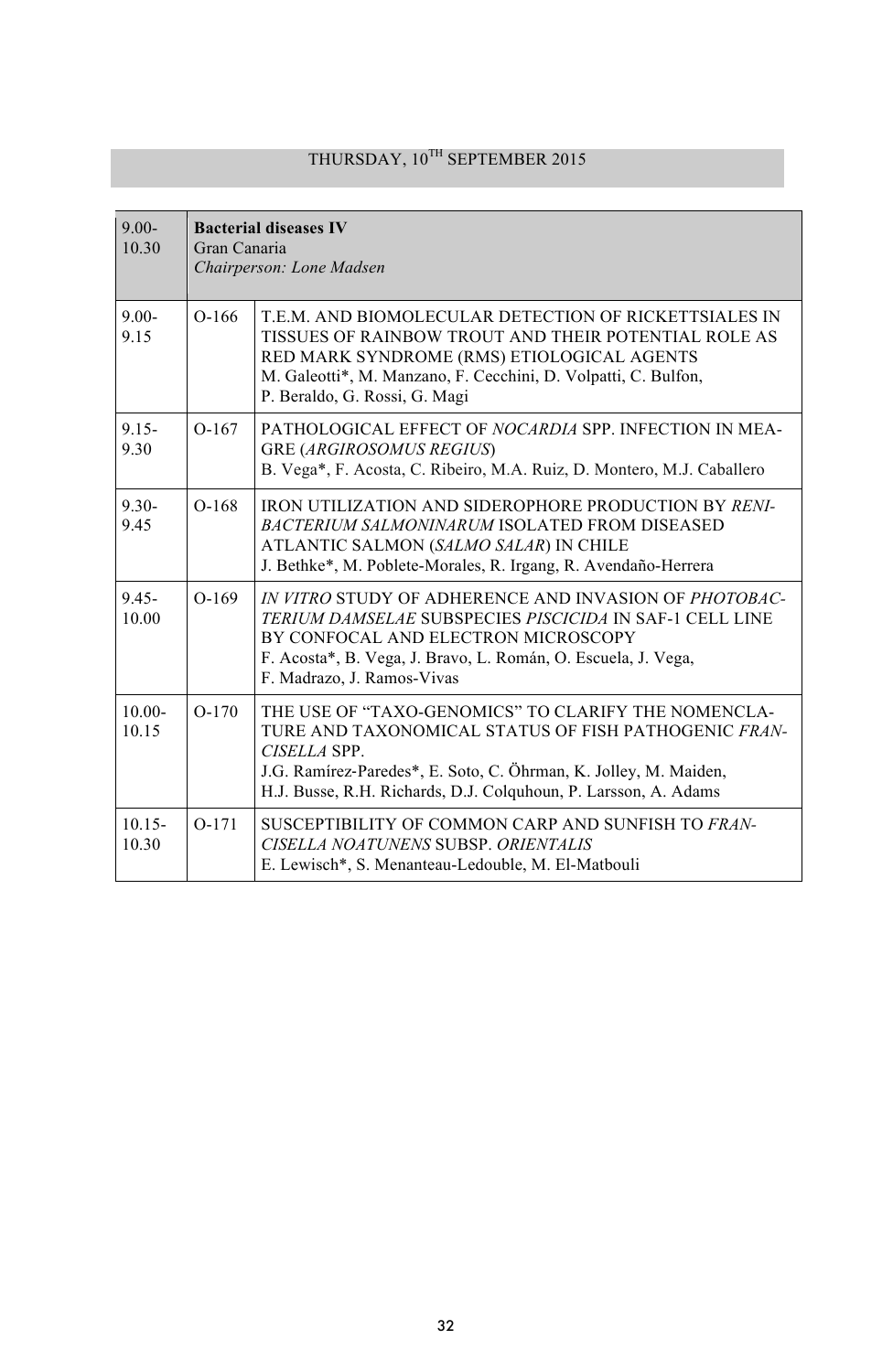| $9.00 -$<br>10.45  | Fish and shellfish immunology IV<br>Tenerife<br>Chairperson: Dagoberto Sepúlveda |                                                                                                                                                                                                                                                                                                                                                   |
|--------------------|----------------------------------------------------------------------------------|---------------------------------------------------------------------------------------------------------------------------------------------------------------------------------------------------------------------------------------------------------------------------------------------------------------------------------------------------|
| $9.00 -$<br>9.15   | $O-172$                                                                          | ACTIVATION OF RAINBOW TROUT SKIN CD8 <sup>+</sup> DENDRITIC-LIKE<br>CELLS IN RESPONSE TO ANTIGENIC EXPOSURE<br>A.G. Granja, E. Leal, R. Castro, B. Abós, U. Fischer, C. Tafalla*                                                                                                                                                                  |
| $9.15 -$<br>9.30   | $O-173$                                                                          | RAPID PROLIFERATION RATHER THAN SURVIVAL IN BLOOD<br>MAY BE A REQUIREMENT FOR STREPTOCOCCAL PATHOGENESIS<br>IN BARRAMUNDI (LATES CALCARIFER): UNDERLYING MECHA-<br>NISMS OF IMMUNE EVASION<br>K.A. Masterman*, A.C. Barnes                                                                                                                        |
| $9.30 -$<br>9.45   | $O-174$                                                                          | PARASITISM AFFECTS VACCINE EFFICACY AGAINST STREPTO-<br>COCCUS INIAE IN NILE TILAPIA<br>C.A. Shoemaker*, M.L. Martins, D. Xu                                                                                                                                                                                                                      |
| $9.45 -$<br>10.00  | $O-175$                                                                          | CHOLESTEROL/FARNESYL DIPHOSPHATE SYNTHASE AS SUITA-<br>BLE TARGETS FOR HOST ANTIVIRAL AND TREATMENT STRATE-<br><b>GIES</b><br>M. Adamek*, G. Brogden, F.E. Müller, H.Y. Naim, D. Steinhagen                                                                                                                                                       |
| $10.00 -$<br>10.15 | $O-176$                                                                          | RENIBACTERIUM SALMONINARUM AND INNATE IMMUNITY IN<br>ATLANTIC SALMON (SALMO SALAR L.) AND ARCTIC CHARR<br>(SALVELINUS ALPINUS L.)<br>S. Gudmundsdottir*, B.Th. Bragason, I.Ö. Arnason                                                                                                                                                             |
| $10.15 -$<br>10.30 | $O-177$                                                                          | RATIONAL DESIGN OF A SAFE AND EFFICACIOUS ATTENUATED<br>RECOMBINANT VACCINE AGAINST CYPRINID HERPESVIRUS 3<br>USING PROKARYOTIC MUTAGENESIS AND IN VIVO IMAGING<br><b>SYSTEM</b><br>M. Boutier, M. Ronsmans, P. Ouyang, G. Fournier, K. Rakus, A. Reschner,<br>A. Davison, F. Farnir, C. Bayrou, F. Lieffrig, D. Desmecht,<br>A. Vanderplasschen* |
| $10.30 -$<br>10.45 | $O-178$                                                                          | ABILITY OF VIRAL HAEMORRHAGIC SEPTICAEMIA VIRUS TO<br>EVADE THE PROTECTIVE IMMUNE RESPONSE INDUCED IN<br>RAINBOW TROUT BY DNA VACCINATION<br>D. Sepúlveda*, N. Lorenzen                                                                                                                                                                           |

## THURSDAY, 10TH SEPTEMBER 2015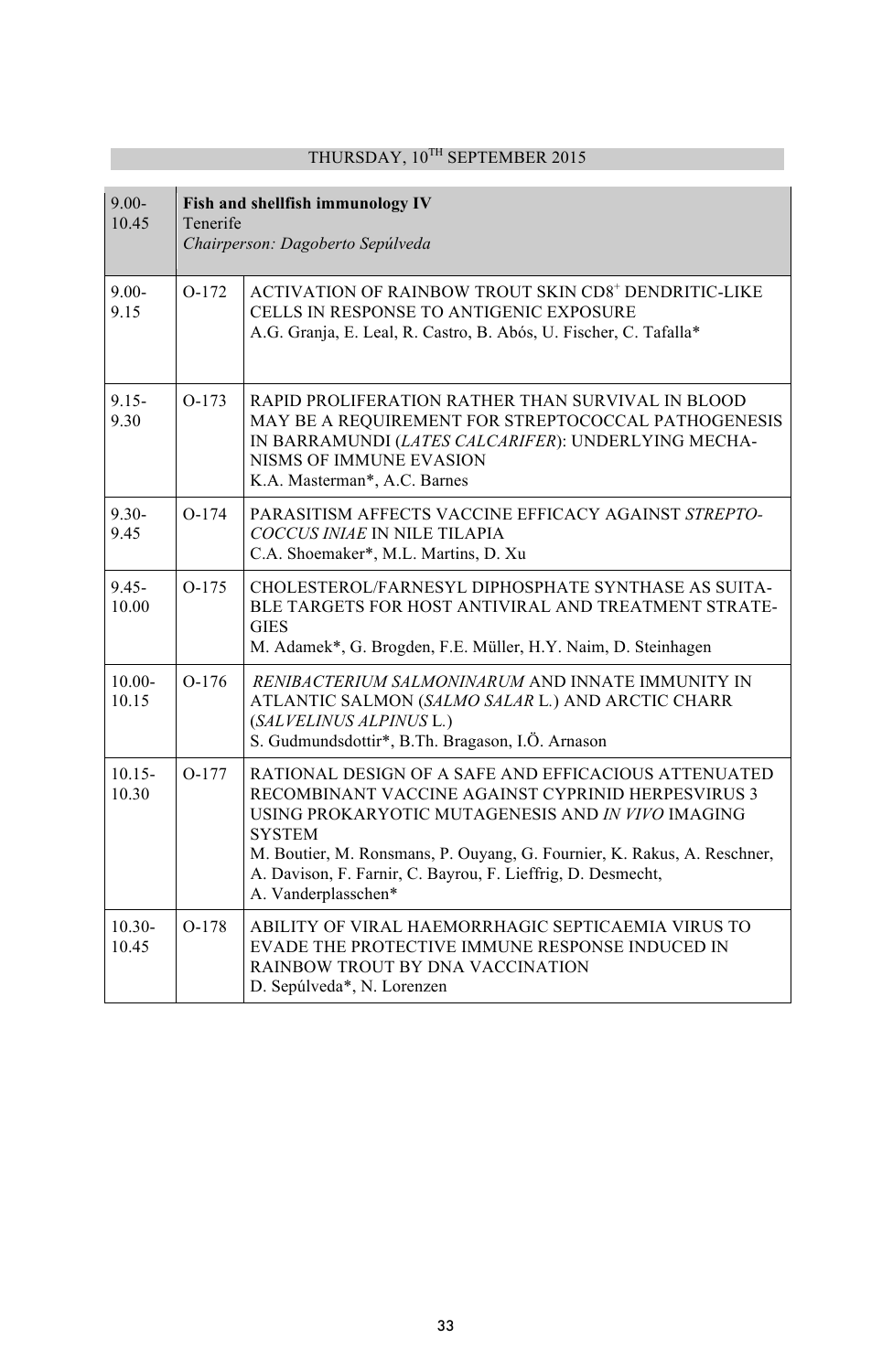| $9.00 -$<br>10.45  | <b>Prophylaxis and treatment I</b><br>Atlantico<br>Chairperson: Dave Straus |                                                                                                                                                                                                                              |
|--------------------|-----------------------------------------------------------------------------|------------------------------------------------------------------------------------------------------------------------------------------------------------------------------------------------------------------------------|
| $9.00 -$<br>9.15   | $O-179$                                                                     | FRESHWATER TREATMENTS IN THE UK RAINBOW TROUT IN-<br>DUSTRY: IS THERE LIFE AFTER FORMALIN?<br>N. Taylor, D.W. Verner-Jeffreys*                                                                                               |
| $9.15 -$<br>9.30   | $O-180$                                                                     | ACUTE TOXICITY OF PERACETIC ACID TO VARIOUS FISH SPE-<br><b>CIES</b><br>D.L. Straus*, C.K. Ledbetter, B.D. Farmer, T. Meinelt, L.-F. Pedersen                                                                                |
| $9.30 -$<br>9.45   | $O-181$                                                                     | <b>GROWTH INHIBITION OF AEROMONAS SALMONICIDA AND YER-</b><br>SINIA RUCKERI BY DISINFECTANTS CONTAINING PERACETIC AC-<br>ID.<br>T. Meinelt*, S. Behrens, L.-F. Pedersen, D. Liu, D.L. Straus                                 |
| $9.45 -$<br>10.00  | $O-182$                                                                     | CONTROL OF SAPROLEGNIASIS ON SUNSHINE BASS EGGS WITH<br><b>COPPER SULFATE</b><br>D.L. Straus*, B.D. Farmer, C.K. Ledbetter, B.H. Beck, R.S. Williams,<br>M.L. Clark, T.M. Freeze                                             |
| $10.00 -$<br>10.15 | $O-183$                                                                     | EFFECT OF IMMUNIZATION TEMPERATURE AND TIME ON THE<br>ABILITY OF ATLANTIC SALMON TO ELICIT SPECIFIC ANTIBODY<br>RESPONSES AND PROTECTION AGAINST MORITELLA VISCOSA<br>R. Thorarinsson*, D. Vollstad, A. Ramstad, P. Midtlyng |
| $10.15 -$<br>10.30 | $O-184$                                                                     | GARLIC AS AN ANTI-PARASITIC THERAPEUTANT IN FISH<br>J.H. Kim, S. Fridman, H. Borochov-Neori, T. Sinai, D. Zilberg*                                                                                                           |
| $10.30 -$<br>10.45 | $O-185$                                                                     | AMOEBIC GILL DISEASE IN NORWEGIAN ATLANTIC SALMON<br>(SALMO SALAR L.) - CASE HISTORY AND COMPARISON OF<br>TREATMENT WITH H <sub>2</sub> O <sub>2</sub> AND FRESHWATER<br>D. Persson, T.M. Pedersen*, S. Kolstø, H. Hellberg  |

## THURSDAY, 10TH SEPTEMBER 2015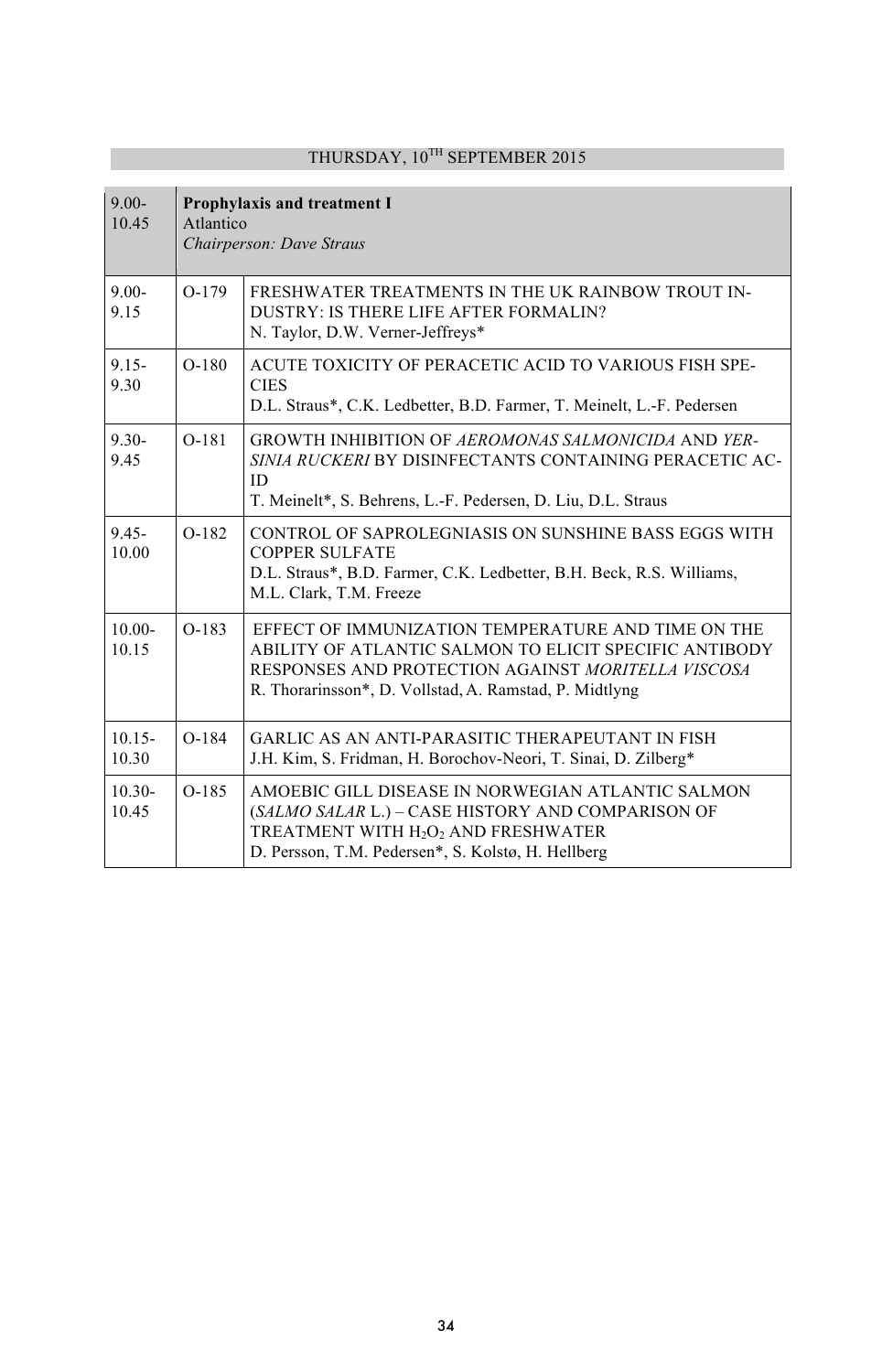| $11.15-$<br>13.00  | Gran Canaria | Viruses and viral diseases IV<br>Chairperson: Mickael Fourrier                                                                                                                                                  |
|--------------------|--------------|-----------------------------------------------------------------------------------------------------------------------------------------------------------------------------------------------------------------|
| $11.15 -$<br>11.30 | $O-186$      | MOLECULAR TRACING OF VHS IN DENMARK<br>S.S. Mikkelsen*, H. Schuetze, H. Korsholm, B.B. Jensen,<br>M.S. Bruun, N.J. Olesen                                                                                       |
| $11.30-$<br>11.45  | O-187        | COURSE OF INFECTION WITH LYMPHOCYSTIS DISEASE VIRUS IN<br>GILTHEAD SEABREAM (SPARUS AURATA)<br>E.J. Valverde*, J.B. Ortiz-Delgado, M.C. Sarasquete, J.J. Borrego, D. Castro                                     |
| $11.45 -$<br>12.00 | O-188        | VIRULENCE ACQUISITION IN INFECTIOUS SALMON ANAEMIA<br>VIRUS: THE ROLE OF MUTATIONS IN THE HAEMAGGLUTININ-<br><b>ESTERASE AND FUSION PROTEIN</b><br>M. Fourrier*, K. Lester, A. Mcbeath, B. Collet               |
| $12.00 -$<br>12.15 | O-189        | FIRST ISOLATION OF A RHABDOVIRUS FROM PERCH IN SWIT-<br><b>ZERLAND</b><br>T. Wahli*, L. Bellec, B. Von Siebenthal, J. Cabon,<br>H. Schmidt-Posthaus, T. Morin                                                   |
| $12.15 -$<br>12.30 | $O-190$      | MOLECULAR DETECTION AND GENOME ANALYSIS OF<br>CIRCOVIRUSES OF EUROPEAN EEL (ANGUILLA ANGUILLA) AND<br>SICHEL (PELECUS CULTRATUS) FROM LAKE BALATON, HUNGARY<br>R. Borzák*, B. Sellyei, Cs. Székely, A. Doszpoly |
| $12.30 -$<br>12.45 | $O-191$      | DETECTION AND TISSUE DISTRIBUTION OF OSTREID HERPESVI-<br>RUS 1 PROTEINS IN INFECTED PACIFIC OYSTER, CRASSOSTREA<br><b>GIGAS</b><br>C. Martenot*, A. Segarra, L. Baillon, N. Faury, M. Houssin, T. Renault      |
| $12.45 -$<br>13.00 | $O-192$      | ISOLATION AND CHARACTERIZATION OF PSEUDOMONAS AN-<br>GUILLISEPTICA-LYTIC PHAGES BELONGING TO MYOVIRIDAE, SI-<br>PHOVIRIDAE AND CYSTOVIRIDAE<br>I. Istiqomah*, R. Matsumoto, Y. Kawato, Y. Shimahara, T. Nakai   |

## THURSDAY,  $10^{\mathrm{TH}}$  SEPTEMBER 2015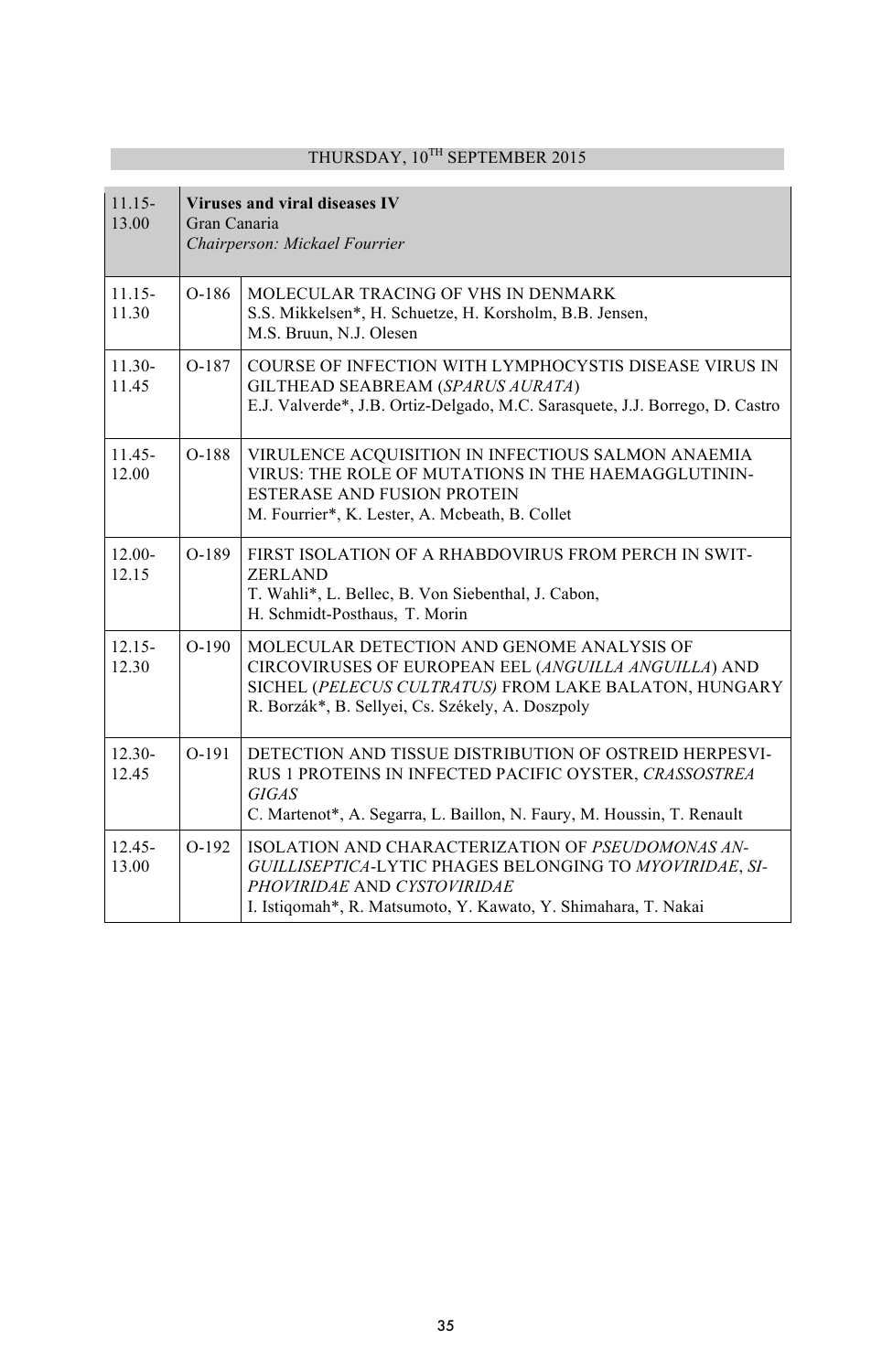| $11.15 -$<br>13.15 | Cephalopods immunity and pathology<br>Tenerife<br>Chairperson: Camino Gestal and Sarah Culloty |                                                                                                                                                                                                                                                                                  |
|--------------------|------------------------------------------------------------------------------------------------|----------------------------------------------------------------------------------------------------------------------------------------------------------------------------------------------------------------------------------------------------------------------------------|
| $11.15 -$<br>11.30 | $O-193$                                                                                        | A NETWORK FOR IMPROVEMENT OF CEPHALOPOD WELFARE<br>AND HUSBANDRY IN RESEARCH, AQUACULTURE AND FISHER-<br>IES - COST ACTION FA1301, CEPHSINACTION<br>G. Ponte*, C. Gestal, S. Culloty, D. Osorio                                                                                  |
| $11.30-$<br>11.45  | $O-194$                                                                                        | PARASITES AND DISEASES OF WORLDWIDE CEPHALOPODS: AN<br><b>UPDATE</b><br>P. Tedesco*, A. Terlizzi, G. Fiorito                                                                                                                                                                     |
| $11.45 -$<br>12.00 | $O-195$                                                                                        | IMPLEMENTATION OF THE DISEASE DATABASE FOR CEPHALO-<br><b>PODS</b><br>V. Galligioni*, C. Gestal, P. Tedesco, G. Fiorito                                                                                                                                                          |
| $12.00 -$<br>12.15 | $O-196$                                                                                        | SELECTION OF RELIABLE REFERENCE GENES FOR NORMALIZA-<br>TION OF GENE EXPRESSION IN PARALARVAE OF OCTOPUS VUL-<br><b>GARIS DURING DEVELOPMENT AND AFTER IMMUNE-</b><br><b>STIMULATION</b><br>P. García-Fernández*, S. Castellanos-Martínez, J. Iglesias,<br>J.J. Otero, C. Gestal |
| $12.15 -$<br>12.30 | $O-197$                                                                                        | ULTRASTRUCTURAL AND MOLECULAR CHARACTERIZATION OF<br>AGGREGATA SPP (FRENZEL, 1885) IN OCTOPUS VULGARIS (CUVI-<br>ER, 1797) FROM CENTRAL MEDITERRANEAN<br>P. Tedesco*, C. Gestal, A. Terlizzi, G. Fiorito                                                                         |
| $12.30 -$<br>12.45 | $O-198$                                                                                        | RECENT ADVANCES AT FUNCTIONAL AND MOLECULAR LEVEL<br>OF THE INTERACTION BETWEEN THE CELLULAR INNATE IM-<br>MUNITY OF THE COMMON OCTOPUS, OCTOPUS VULGARIS, AND<br>THE COCCIDIA, AGGREGATA OCTOPIANA<br>S. Castellanos-Martinez*, C. Gestal                                       |
| $12.45 -$<br>13.00 | $O-199$                                                                                        | CONTROLLED NOISE EXPOSURE EXPERIMENTS ON CEPHALO-<br><b>PODS</b><br>M. Solé*, M. Lenoir, M. Durfort, M. López-Bejar, A. Lombarte, M. André                                                                                                                                       |
| $13.00 -$<br>13.15 | $O-200$                                                                                        | <i>OCTOPUS VULGARIS</i> IMMUNE RESPONSE AT GENE EXPRESSION<br>LEVEL BY IN VITRO IMMUNOSTIMULATION OF HEMOCYTES<br>M. Petrić*, E. Baldascino, C. Lauritano, I. Zarrella, G. Ponte, G. Fiorito                                                                                     |

## THURSDAY,  $10^{TH}$  SEPTEMBER 2015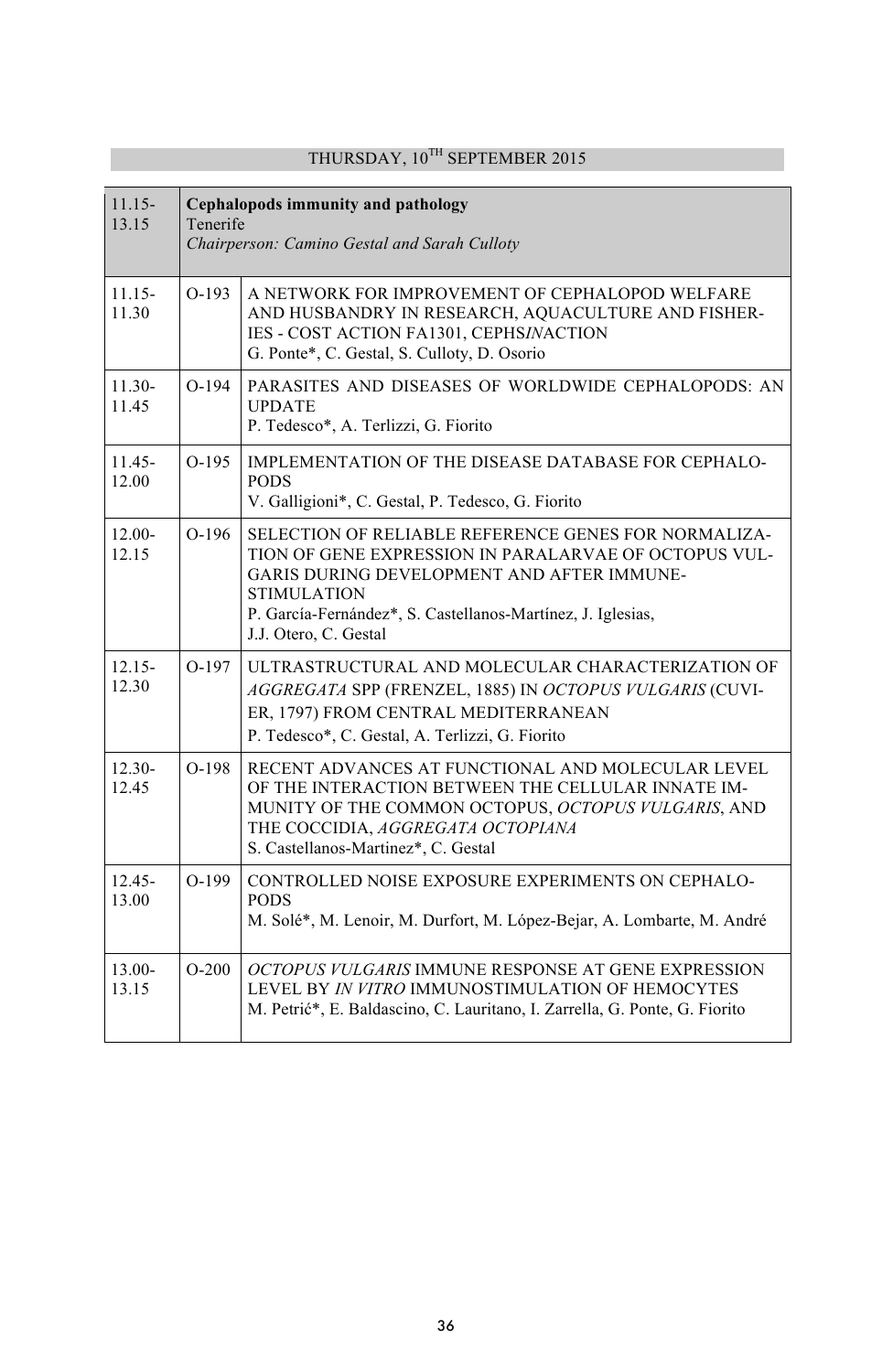# THURSDAY,  $10^{TH}$  SEPTEMBER 2015

| $11.15 -$<br>11.45 | Atlantico | <b>Prophylaxis and treatment II</b><br>Chairperson: Dave Straus                                                                                                                                                                                     |
|--------------------|-----------|-----------------------------------------------------------------------------------------------------------------------------------------------------------------------------------------------------------------------------------------------------|
| $11.15-$<br>11.30  | $O-201$   | THERMOLICER® – A NEW NON-MEDICAL TECHNOLOGY<br>AGAINST SALMON LOUSE (LEPEOPHTHEIRUS SALMONIS) - DOC-<br><b>UMENTATION OF EFFECT AND WELFARE</b><br>R.N. Grøntvedt*, H. Viljugrein, A.G. Gjevre, I.K. Nerbøvik,<br>A. Litlabø, S. Nygaard WITHDRAWN  |
| $11.30-$<br>11.45  | $O-202$   | OPTIMIZATION OF THE COHABITATION CHALLENGE MODEL FOR<br>INFECTIOUS PANCREATIC NECROSIS VIRUS IN ATLANTIC SALM-<br>ON (SALMO SALAR L) USING A SYSTEMATIC APPROACH<br>H.M. Munang'andu*, N. Santi, B. Nilsen Fredriksen,<br>K.-E. Løkling, Ø. Evensen |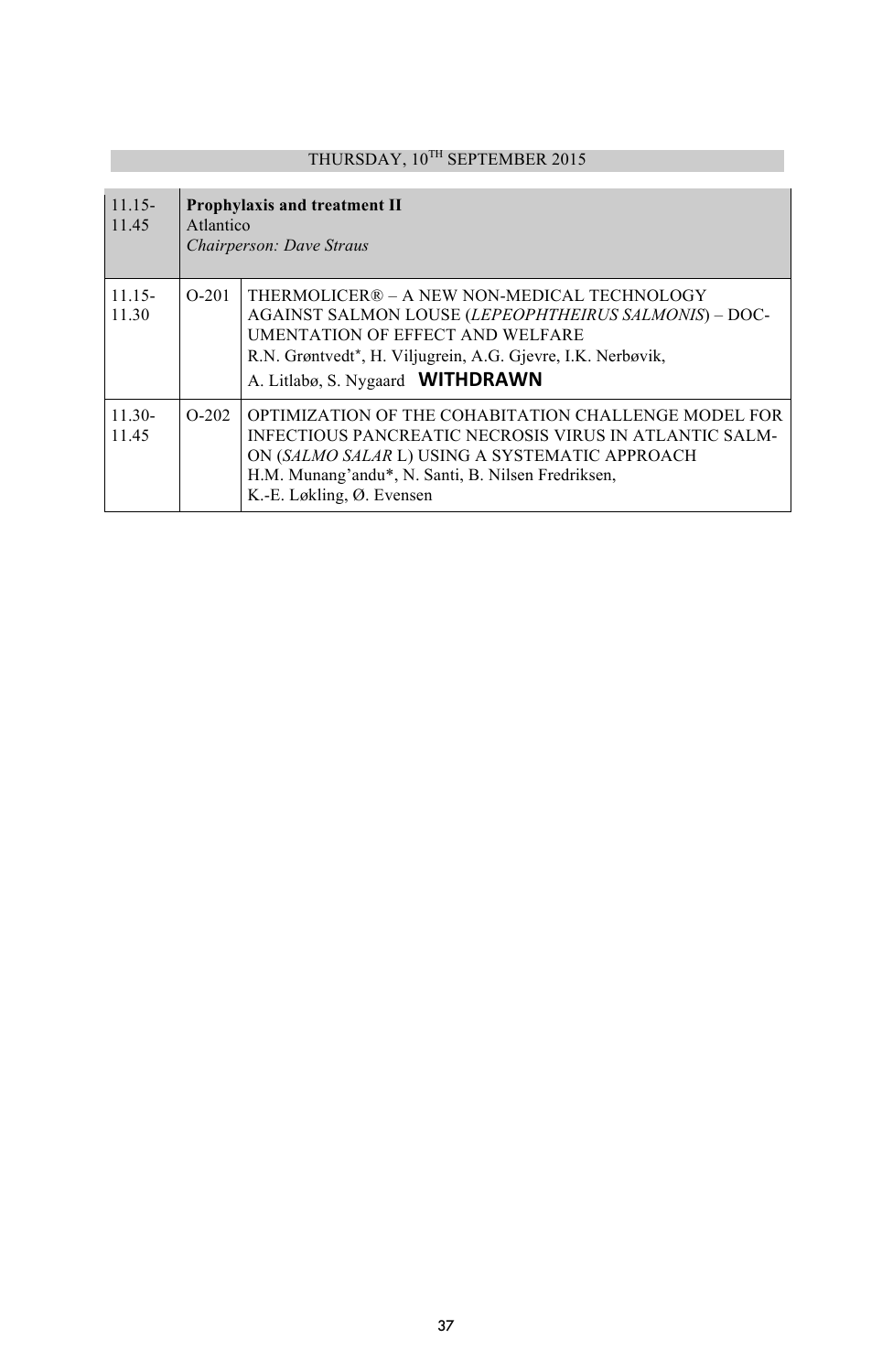| $14.00 -$<br>15.00 | Gran Canaria | Diseases of wild and ornamental fish<br>Chairperson: Jason Mewett                                                                                                                                                                       |
|--------------------|--------------|-----------------------------------------------------------------------------------------------------------------------------------------------------------------------------------------------------------------------------------------|
| $14.00-$<br>14.15  | $O-203$      | THE THREAT OF ILLEGAL FISH MOVEMENTS ON NATIONAL FISH<br><b>HEALTH STATUS</b><br>J Mewett*                                                                                                                                              |
| $14.15-$<br>14.30  | $O-204$      | INTERNAL NEOPLASMS IN KOI (CYPRINUS CARPIO KOI), FRE-<br>QUENCY, CHARACTERISATION AND RISK FACTORS FOR DE-<br><b>VELOPMENT</b><br>H. Schmidt-Posthaus*, R. Knüsel, T. Wahli, F. Ott Knüsel                                              |
| $14.30-$<br>14.45  | $O-205$      | <i>VIBRIO TAPETIS</i> ISOLATED FROM VESICULAR SKIN LESIONS IN<br>DOVER SOLE (SOLEA SOLEA)<br>A.M. Declercq*, K. Chiers, M. Soetaert, A. Lasa, J.L. Romalde,<br>H. Polet, F. Haesebrouck, A. Decostere                                   |
| 14.45-<br>15.00    | $O-206$      | MOLECULAR CONFIRMATION OF INFECTIOUS SPLEEN AND<br>KIDNEY NECROSIS VIRUS (ISKNV) IN FARMED AND IMPORTED<br>ORNAMENTAL FISH IN AUSTRALIA<br>N.J.G. Moody*, P.G. Mohr, L.M. Williams, J. Hoad, D.M. Cummins,<br>K.R. Davies, M.StJ. Crane |

## THURSDAY, 10<sup>TH</sup> SEPTEMBER 2015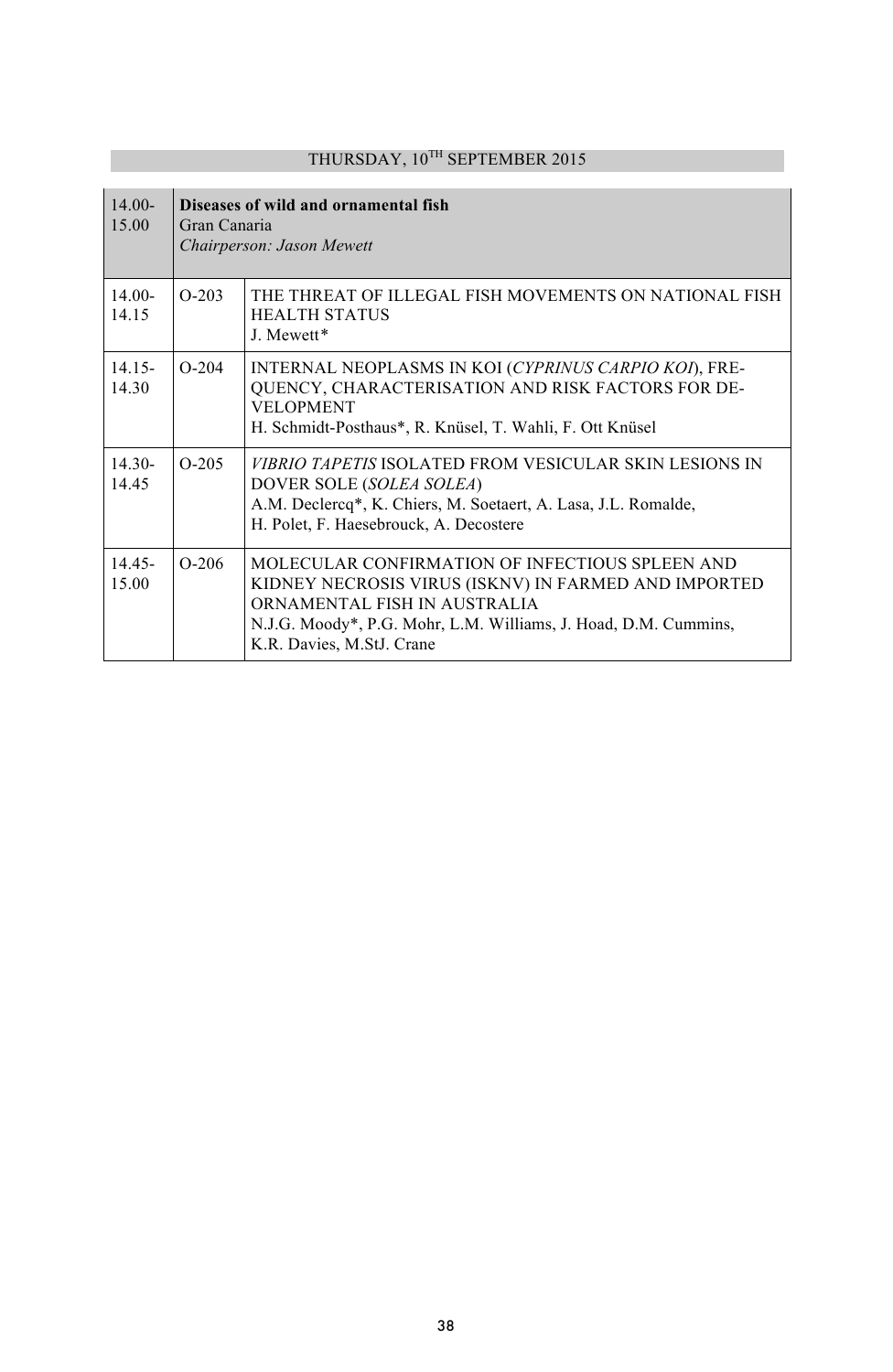## THURSDAY, 10<sup>TH</sup> SEPTEMBER 2015

| $14.00-$ | <b>Workshop: Amoebic Gill Disease</b>           |
|----------|-------------------------------------------------|
| 15.45    | Tenerife - Open to all conference participants. |
|          | Chairperson: Barbara Nowak and Hamish Rodger    |
|          |                                                 |

| $14.00-$ | <b>Workshop: MOLTRAO</b>                         |
|----------|--------------------------------------------------|
| 15.45    | Atlantico - Open to all conference participants. |
|          | Chairperson: Niels Jørgen Olesen                 |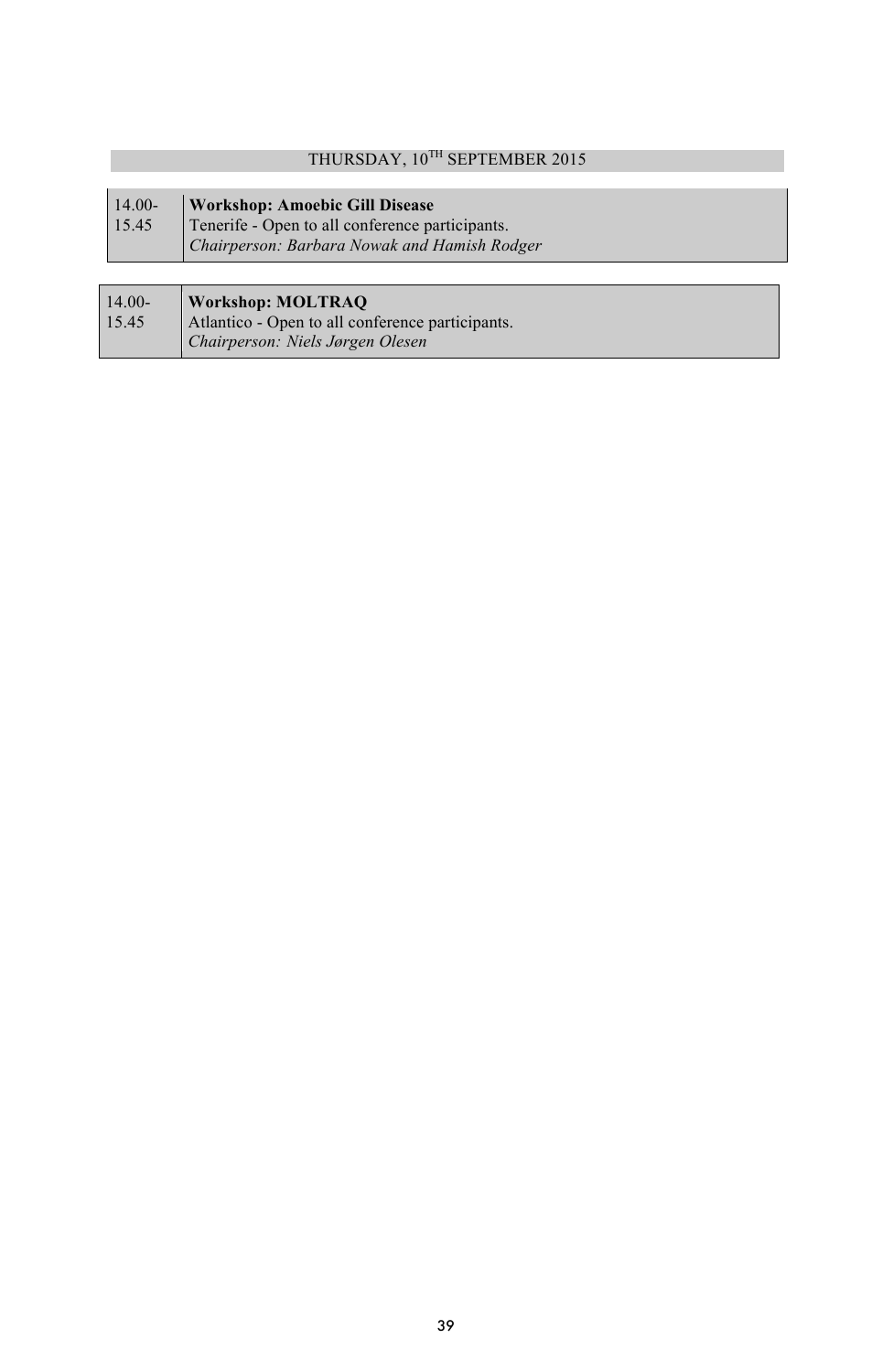| $16.30-$<br>17.30  | Fish and shellfish immunology V<br>Gran Canaria<br>Chairperson: Carlos Pereira Dopazo |                                                                                                                                                                                                                                                                                         |
|--------------------|---------------------------------------------------------------------------------------|-----------------------------------------------------------------------------------------------------------------------------------------------------------------------------------------------------------------------------------------------------------------------------------------|
| $16.30-$<br>16.45  | $O-207$                                                                               | THE VIRAL ENCEFALOPATHY AND RETINOPATHY VIRUS OF EU-<br>ROPEAN SEA BASS <i>DICENTRARCHUS LABRAX</i> : NEW STRATEGIES<br><b>FOR IMMUNIZATION</b><br>F. Pascoli*, A. Toffan, F. Buonocore, N. Nuñez, V. Stocchi, S. Picchietti,<br>A. Stratman, G. Scapigliati                            |
| $16.45 -$<br>17.00 | $O-208$                                                                               | DOES INFECTION OF SOCKEYE SALMON (ONCORHYNCHUS NER-<br>KA) WITH PISCINE REOVIRUS (PRV) AFFECT THE OUTCOME OF<br>SUBSEQUENT EXPOSURE TO INFECTIOUS HEMATOPOIETIC NE-<br><b>CROSIS VIRUS (IHNV)?</b><br>S.C. Johnson*, S. Inkpen, M.P. Polinski, J.C. Bradshaw,<br>M.L. Rise, K.A. Garver |
| $17.00 -$<br>17.15 | $O-209$                                                                               | CHARACTERISING IMMUNE RESPONSES IN RAINBOW TROUT<br>(ONCORHYNCHUS MYKISS) FOLLOWING THE ADMINISTRATION<br>OF CELL-MEDIATED AND HUMORAL W/O ADJUVANTED VAC-<br><b>CINES</b><br>K. Veenstra*, S. Russell, J. Ben Arous, C. Secombes                                                       |
| $17.15 -$<br>17.30 | $O-210$                                                                               | <b>IMMUNOLOGICAL PARAMETERS CORRELATING WITH VI-</b><br>RAEMIC PERIOD OF SALMONID ALPHAVIRUS INFECTION IN AT-<br><b>LANTIC SALMON POST-SMOLTS</b><br>L. Moore, J. Jarungsriapisit, G.L. Taranger, T. Korytář, B. Köllner,<br>T.O. Nilsen, S.O. Stefansson, H.C. Morton, S. Patel*       |

## THURSDAY,  $10^{\mathrm{TH}}$  SEPTEMBER 2015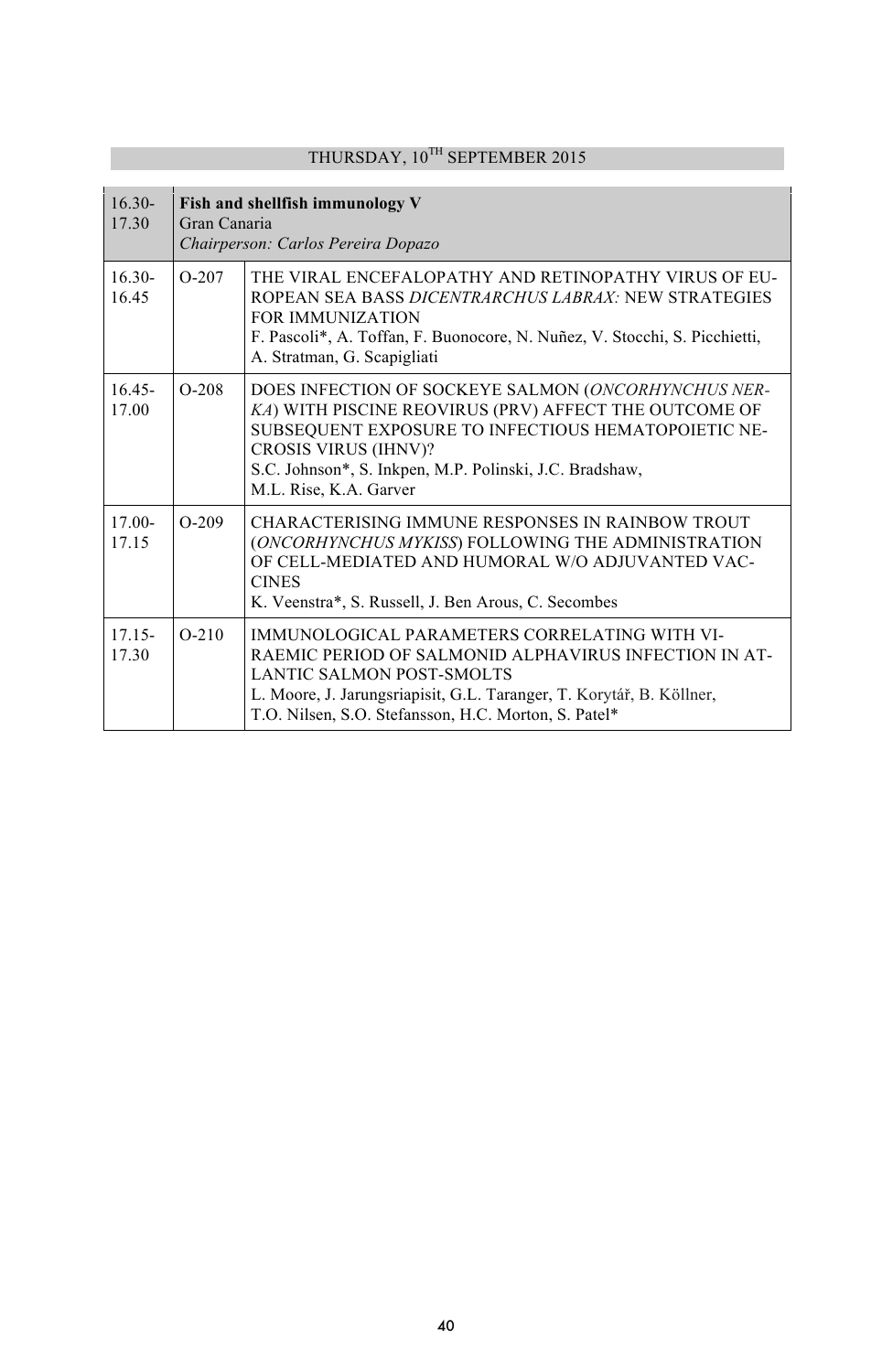## THURSDAY,  $10^\mathrm{TH}$  SEPTEMBER 2015

#### 16.30- **Industry roundtable: TargetFish**

18.00 Tenerife - Open to all conference participants.

*Chairperson: Patrick Smith and Geert Wiegertjes*

| $16.30-$<br>18.00  | <b>Host-parasite interactions III</b><br>Atlantico<br>Chairperson: Sarah L. Poynton |                                                                                                                                                                                                                                               |
|--------------------|-------------------------------------------------------------------------------------|-----------------------------------------------------------------------------------------------------------------------------------------------------------------------------------------------------------------------------------------------|
| $16.30-$<br>16.45  | $O-211$                                                                             | TOLERANCE AND TRANSITION IN TROPHOZOITES: UNUSUAL<br>AND ELABORATE BEHAVIORAL ADAPTIONS IN SPIRONUCLEUS<br>SPP.<br>S.L. Poynton*, K.W. Witwer, L. Ostrenga, M.R. Saghari-Fard                                                                 |
| $16.45 -$<br>17.00 | $O-212$                                                                             | SAPROLEGNIA DICLINA JUA AND S. PARASITICA EMPLOY DIFFER-<br>ENT INFECTION STRATEGIES WHEN<br>COLONISING EGGS OF ATLANTIC SALMON, SALMO SALAR, L.<br>M. Songe*, A. Willems, J. Wiik-Nielsen, E. Thoen, Ø. Evensen,<br>P. van West, I. Skaar    |
| $17.00 -$<br>17.15 | $O-213$                                                                             | EFFECTS OF LOMA MORHUA (MICROSPORIDIA) INFECTION ON<br>THE CARDIORESPIRATORY AND SWIMMING PERFORMANCE OF<br>ATLANTIC COD GADUS MORHUA (L).<br>M. Powell*, A.K. Gamperl                                                                        |
| $17.15 -$<br>17.30 | $O-214$                                                                             | ACTIVITY OF DIGESTIVE HYDROLASES IN FISH INFECTED WITH<br><b>CESTODES</b><br>M.M. Solovyev*, G.I. Izvekova                                                                                                                                    |
| $17.30 -$<br>17.45 | $O-215$                                                                             | HOST CONDITION AND ACCUMULATION OF METALS BY ACAN-<br>THOCEPHALAN PARASITE ECHINORHYNCHUS GADI IN COD GA-<br>DUS MORHUA FROM THE SOUTHERN BALTIC SEA<br>M. Podolska*, L. Polak-Juszczak, K. Nadolna-Ałtyn                                     |
| $17.45 -$<br>18.00 | $O-216$                                                                             | A NEW METHOD FOR ASSESSING POTENTIAL ANTI-SEA LICE MI-<br>CROINGREDIENTS AND COPEPODID SEA LICE (LEPEOPHTHEIRUS<br>SALMONIS) HOST LOCATION BEHAVIOUR<br>R.M. Heavyside*, T.B. Eriksen, T. Cornulier, C.J. Secombes,<br>C. McGurk, A.S. Bowman |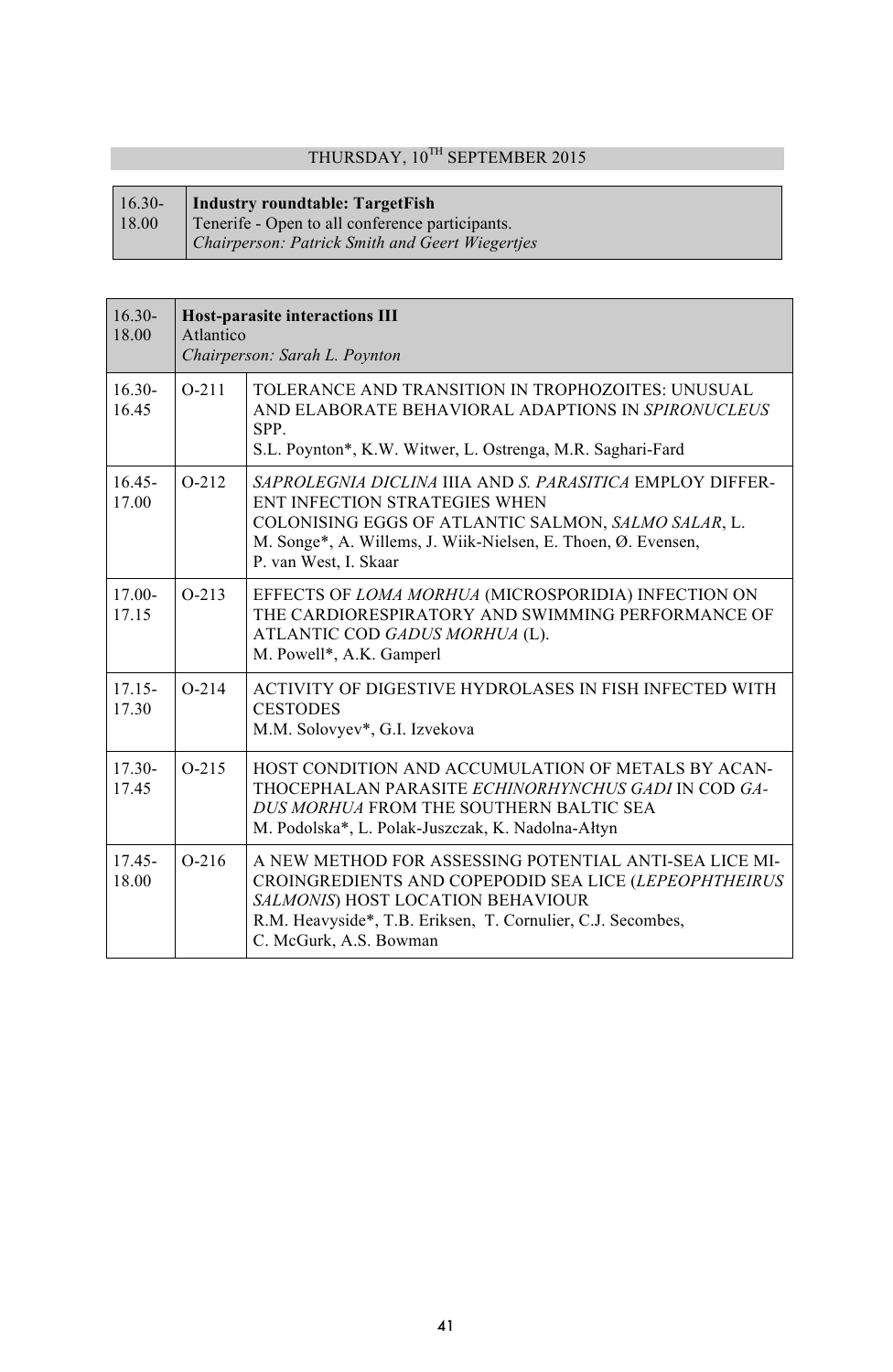### **POSTER PRESENTATIONS**

|           | <b>Viruses and viral diseases</b>                                                                                                                                                                                                       |  |  |
|-----------|-----------------------------------------------------------------------------------------------------------------------------------------------------------------------------------------------------------------------------------------|--|--|
| $P - 001$ | GENETIC ANALYSIS OF THE COMPLETE G GENE OF VIRAL HEMORRHAGIC<br>SEPTICEMIA VIRUS (VHSV) ISOLATES IN TURKEY<br>H. Albayrak*, H. Isidan, G. Kalayci, E. Ozan, V. Vakharia                                                                 |  |  |
| $P-002$   | MOLECULAR CHARACTER1ZAT1ON OF THE ALMUS INFECTIOUS PANCRE-<br>ATIC NECROSIS VIRUS (IPNV) 1SOLATE FROM TURKEY<br>H. Albayrak*, E. Ozan, V. Vakharia                                                                                      |  |  |
| $P-003$   | MOLECULAR PHYLOGENY: A TOOL TO UNDERSTAND THE EPIDEMIOLO-<br>GY OF INFECTIOUS HEMATOPOIETIC NECROSIS VIRUS (IHNV) IN FRANCE<br>OVER THE PERIOD 1987-2014<br>L. Bellec, R. Thiéry, J. Cozien, J. Cabon, T. Morin*, L. Louboutin          |  |  |
| $P-004$   | CHARACTERIZATION OF EELPOUT RHABDOVIRUS (ERV) ON CELL CUL-<br>TURE<br>E. Blomkvist*, A. Alfjorden, M. Hakhverdyan, T.S. Boutrup, H. Ahola, F. Ljunghager,<br>Å. Hagström, N.J. Olesen, M. Juremalm, M. Leijon, J.-F. Valarcher, C. Axén |  |  |
| $P-005$   | IMPACT OF VIRAL ENCEPHALOPATHY AND RETINOPATHY (VER) INTRO-<br>DUCTION TO CROATIAN MARINE FARMS<br>D. Brnić*, S. Zrnčić, D. Oraić, I. Lojkić                                                                                            |  |  |
| P-006     | NODAVIRUS INFECTION ALTERS THE KISSPEPTINS PATHWAY IN EURO-<br>PEAN SEA BASS BRAIN<br>Y. Valero, A. Cuesta, M. Arizcun, M.A. Esteban, J. Meseguer, E. Chaves-Pozo*                                                                      |  |  |
| $P-007$   | IMMUNE RESPONSE AGAINST INTRAVITREALLY INJECTED NODAVIRUS IN<br>EUROPEAN SEA BASS SPECIMENS<br>Y. Valero, A. García-Alcazar, M.A. Esteban, B. Boughlala, J. De Juan, J. Meseguer,<br>E. Chaves-Pozo, A. Cuesta*                         |  |  |
| P-008     | MOLECULAR DETECTION OF A PUTATIVELY NOVEL CYPRINID HERPES-<br>VIRUS IN SICHEL (PELECUS CULTRATUS) DURING A MASS MORTALITY<br><b>EVENT IN HUNGARY</b><br>A. Doszpoly*, M. Papp, P.P. Deákné, R. Glávits, K. Ursu, Á. Dán                 |  |  |
| $P-009$   | WHOLE GENOME SEQUENCING OF TWO HUNGARIAN RANAVIRUS<br>STRAINS ISOLATED FROM BROWN BULLHEADS (AMEIURUS NEBULOSUS)<br>S.L. Farkas, A. Doszpoly*, R. Borzak, K. Banyai, T. Juhasz                                                          |  |  |
| $P-010$   | CHARACTERIZATION OF AN OUTBREAK OF CARDIOMYOPATHY SYN-<br>DROME (CMS) IN YOUNG ATLANTIC SALMON (SALMO SALAR L.)<br>C. Fritsvold*, T.T. Poppe, E. Hoel, T. Taksdal, A.B. Mikalsen, H. Sindre                                             |  |  |
| $P-011$   | SEQUENCIAL HISTOPATHOLOGICAL STUDY OF AQUAREOVIRAL HEPATI-<br>TIS IN ATLANTIC HALIBUT, HIPPOGLOSSUS HIPPOGLOSSUS<br>J. Gu*, R. Johansen, H.R. Skjelstad                                                                                 |  |  |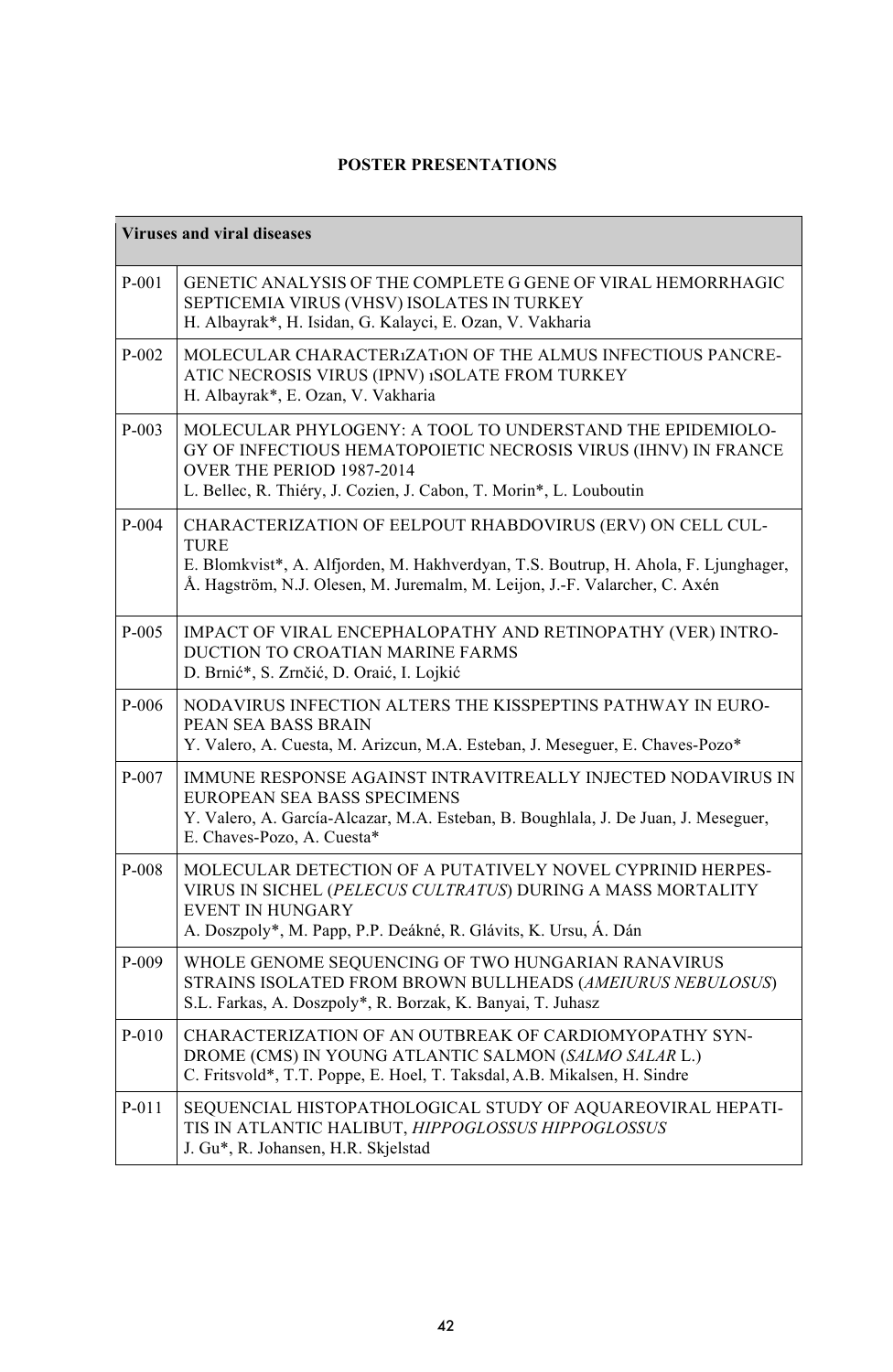| P-012   | <b>IDENTIFICATION OF MEMBRANE PROTEIN PORF44 OF ABALONE HERPES-</b><br><b>VIRUS</b><br>C.S. Huang, M.S. Chen, S.T. Kuo, P.H. Chang*                                                                                                                                           |
|---------|-------------------------------------------------------------------------------------------------------------------------------------------------------------------------------------------------------------------------------------------------------------------------------|
| $P-013$ | STUDY OF IHNV, VHSV AND KHV INFECTIONS IN FERAL FISH IN THE SE-<br>LECTED SLOVENIAN WATERS<br>V. Jenčič*, P. Hostnik, K. Pliberšek, A. Grilc-Fajfar                                                                                                                           |
| $P-014$ | "KOI SLEEPY DISEASE" DUE TO AN INFECTION WITH CARP EDEMA VIRUS<br><b>IN GERMANY</b><br>V. Jung-Schroers*, M. Adamek, F. Teitge, J. Hellmann, S.M. Bergmann, H. Schütze,<br>D.W. Kleingeld, K. Way, D. Stone, M. Runge, B. Keller, S. Hesami, T. Waltzek,<br>D. Steinhagen     |
| P-015   | SPLEEN AND KIDNEY NECROSIS VIRUS IN ORNAMENTAL FISH IN GER-<br><b>MANY</b><br>V. Jung-Schroers*, M. Adamek, P. Wohlsein, J. Wolter, H. Wedekind, D. Steinhagen                                                                                                                |
| P-016   | MONITORING FOR THE MAIN FISH VIRUSES IN KAZAKHSTAN<br>A. Kydyrmanov*, A. Seidalina, S. Suleimenova, K. Karamendin, Ye. Kassymbekov                                                                                                                                            |
| P-017   | ISOLATION OF VHS AND IHN FROM RECENT OUTBREAKS ON CROATIAN<br>RAINBOW TROUT FARMS<br>D. Oraić*, S. Zrnčić, D. Brnić, N. Vendramin, S.S. Mikkelsen, M.S. Bruun,<br>A. Toffan, N.J. Olesen                                                                                      |
| P-018   | EFFECT OF TEMPERATURE ON THE EXPRESSION OF IFN-1 $(\alpha)$ , STAT-1 AND<br>MX-1 GENES IN RAINBOW TROUT (ONCORHYNCHUS MYKISS) EXPOSED AT<br><b>INFECTIOUS PANCREATIC NECROSIS VIRUS (IPNV)</b><br>D. Arguedas, A. Romero, R. Enríquez, S. Martínez, B. Valladares, C. Ortega* |
| P-019   | RECURRENT VNN OUTBREAKS AFFECTING WILD GROUPERS IN THE MED-<br><b>ITERRANEAN BASIN</b><br>V. Panzarin*, M. Abbadi, M. Baud, L. Bigarré, H. Kara, G. Fusco, G. Purpari, G. Cat-<br>toli, A. Toffan                                                                             |
| $P-020$ | EXPERIMENTAL INFECTION OF STONE LOACH (BARBATULA BARBATULA)<br>AND HYBRID OF STARLET (ACIPENSER RUTHENUS) AND BELUGA (HUSO<br>HUSO) WITH CYHV-3<br>V. Piačková*, A. Pospíchal, D., Pokorová, S. Reschová, T. Veselý                                                           |
| $P-021$ | ANTIVIRAL ACTIVIITY OF MICROALGAL EXTRACTS AGAINST KOI HER-<br>PESVIRUS (KHV)<br>M. Reichert*, C. Lindenberger, R. Buchholz                                                                                                                                                   |
| $P-022$ | THE PRESENCE OF VIRAL PATHOGENS IN EUROPEAN EEL POPULATION<br>FROM VISTULA LAGOON (BALTIC SEA)<br>M. Stachnik*, T. Nermer                                                                                                                                                     |
| $P-023$ | SCREENING FOR VIRAL HEMORRHAGIC SEPTICEMIA VIRUS IN ATLANTIC<br>COD (GADUS MORHUA) FROM THE BALTIC SEA<br>M. Stachnik*, K. Nadolna-Ałtyn                                                                                                                                      |
| $P-024$ | SUSCEPTIBILTY TO VHS AND IHN INFECTION OF COMMONLY FARMED<br>FRESHWATER SALMONID SPECIES IN POLAND<br>M. Stachnik*, M. Jesiołowski                                                                                                                                            |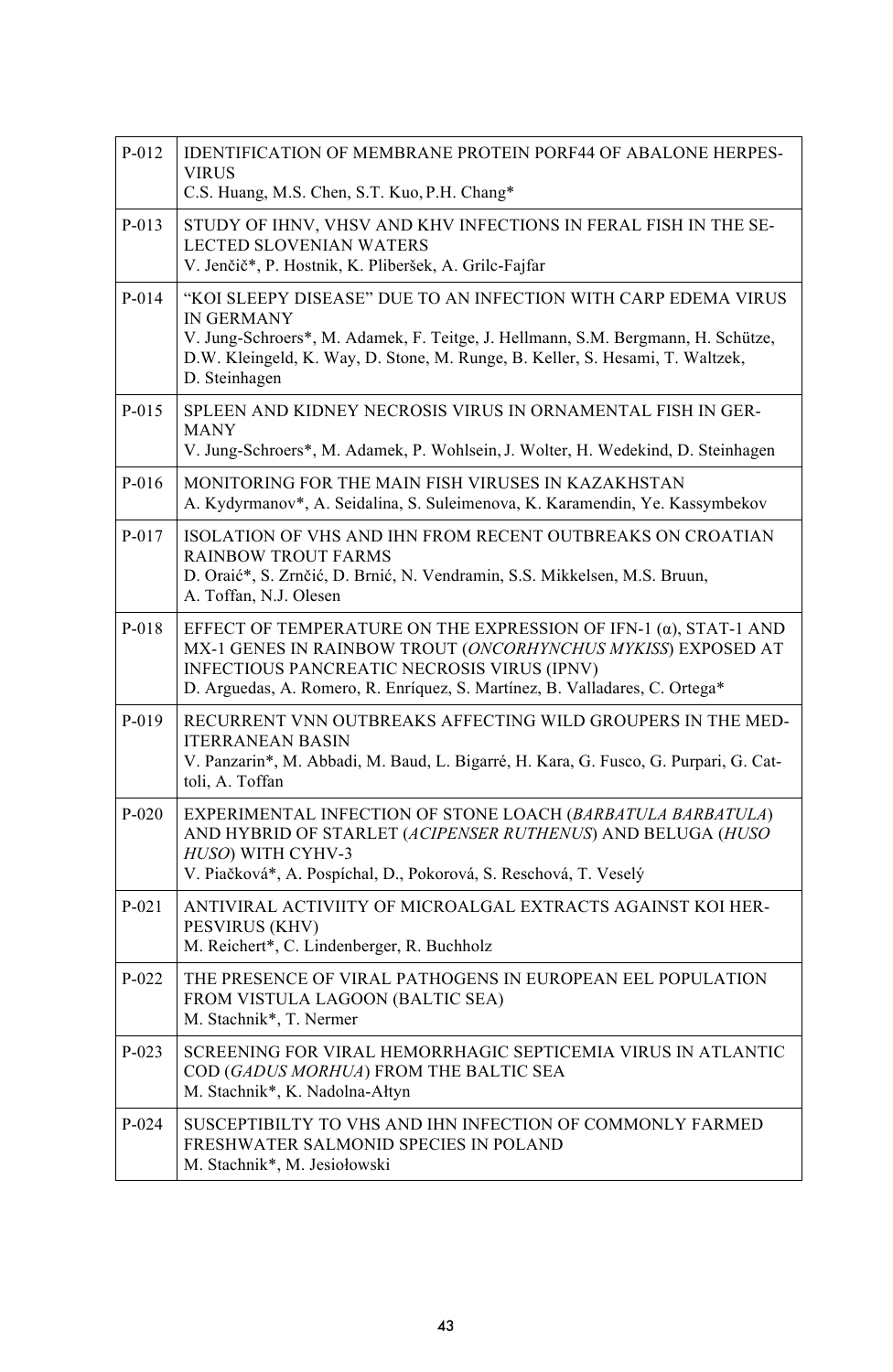| $P-025$  | EXPERIMENTAL INFECTION OF FRESHWATER SALMONID SPECIES WITH<br>HIRAME RHABDOVIRUS (HIRRV)<br>E. Borzym, M. Stachnik*, J. Maj-Paluch, M. Matras, M. Baud, L. Bigarré                                                                                                                                                                                                     |
|----------|------------------------------------------------------------------------------------------------------------------------------------------------------------------------------------------------------------------------------------------------------------------------------------------------------------------------------------------------------------------------|
| $P-026$  | IPNV PERSISTENTLY INFECTED CELLS INDUCE PROTECTION IN NAIVE<br>CELLS AGAINST VHSV. A CO-CULTURE SYSTEM STUDY<br>S. Torres, R. Parreño*, L. Almagro, A. Estepa, L. Perez                                                                                                                                                                                                |
| P-027    | SURVEILLANCE STUDIES OF LYMPHOCYSTIS DISEASE VIRUS IN FARMED<br>GILTHEAD SEABREAM (SPARUS AURATA) BY REAL-TIME PCR<br>E.J. Valverde, A.M. Labella, R. Leiva, J.J. Borrego, D. Castro*                                                                                                                                                                                  |
| $P-028$  | VIRAL LOAD OF LYMPHOCYSTIVIRUS IN TARGET AND NON-TARGET TIS-<br>SUES OF NATUALLY INFECTED GILTHEAD SEABREAM (SPARUS AURATA)<br>E. Volpe, A.C.d.A.S. Pinheiro, M. Moscato, M. Galeotti, S. Prosperi, S. Ciulli*                                                                                                                                                         |
| $P-029$  | DETECTION OF CARP EDEMA-LIKE VIRUS IN ARCHIVE DNA AND TISSUE<br>SAMPLED FROM DISEASE OUTBREAKS IN COMMON CARP (CYPRINUS<br>CARPIO) IN THE UK AND THE NETHERLANDS: A LINK WITH SPRING CARP<br>MORTALITY SYNDROME.<br>K. Way*, P. Martin, A. Reading, C. Williams, M. Engelsma, O. Haenen, D. Stone                                                                      |
| $P-030$  | STUDY ON VIRAL NERVOUS NECROSIS (VNN) DISEASE IN MUGILIDAE FISH<br>(LIZA KLUNZINGERI & MUGIL CEPHALOUS) OF OMAN SEA AND PERSIAN<br>GULF USING HISTOPATHOLOGY, IMMUNOFLUORESCENCE ANTIBODY<br>TEST (FAT) AND HEMATOLOGY METHODS<br>M.E.J. Zorriehzahra*, V. Sarabandi, A. Ghahghaei, G.-R. Motalleb, M. Ghasemi, M.R.<br>Mehrabi, K. Radkhah, O. Koohkan, I. Sharifpour |
| $P-0.31$ | STUDY ON THE EFFECTS OF VIRAL NERVOUS NECROSIS (VNN) DISEASE<br>ON SOME BLOOD BIOCHEMICAL PARAMETERS IN GOLDEN GREY MULLET<br>(LIZA AURATA) IN SOUTHERN COASTAL WATERS OF CASPIAN SEA<br>M.E.J. Zorriehzahra*, A.A Saeidi, M. Ghiasi, M.R. Mehrabi,<br>R. Pourgholam, M. Binaeii                                                                                       |
| $P-032$  | STUDY ON HAEMATOLOGICAL FACTORS OF GOLDEN GREY MULLET (LIZA<br>AURATUS) SUSPECTED TO VIRAL NERVOUS NECROSIS (VNN) DISEASES<br>CAPTURED IN SOUTHERN COASTAL WATERS OF CASPIAN SEA<br>M.E.J. Zorriehzahra*, M. Ghiasi, A.A Saeidi, R. Pourgholam,<br>M.R. Mehrabi, M. Binaeii                                                                                            |
|          | Immunostimulants, prebiotics and probitics                                                                                                                                                                                                                                                                                                                             |
| $P-033$  | SCREENING OF PROBIOTIC BACTERIA FOR THE CONTROL OF STREPTO-<br>COCCUS INIAE AND EDWARDSIELLA PISCICIDA IN TILAPIA (OREOCHROMIS<br>NILOTICUS, LINNEUS 1758)<br>M. Etyemez*, J.L. Balcazar, İ. Cengizler, Ş. Tabakoğlu                                                                                                                                                   |
| P-034    | <b>IMMUNE STIMULATION IN EUROPEAN SEA BASS (DICENTRARCHUS</b><br>LABRAX) LARVAE BY POLY-ß-HYDROXYBUTYRATE ADMINISTRATION<br>A. Franke*, O. Roth, P. de Schryver, C. Clemmesen                                                                                                                                                                                          |
| $P-035$  | SACCHAROMYCES CEREVISIAE VAR. BOULARDII AS PROTECTION OF INTES-<br>TINAL MUCOSA AGAINST VIBRIO ANGUILLARUM<br>M. Mancuso*, L. Caccamo, C. Pedà, A. Perdichizzi, L. Genovese, G. Maricchiolo                                                                                                                                                                            |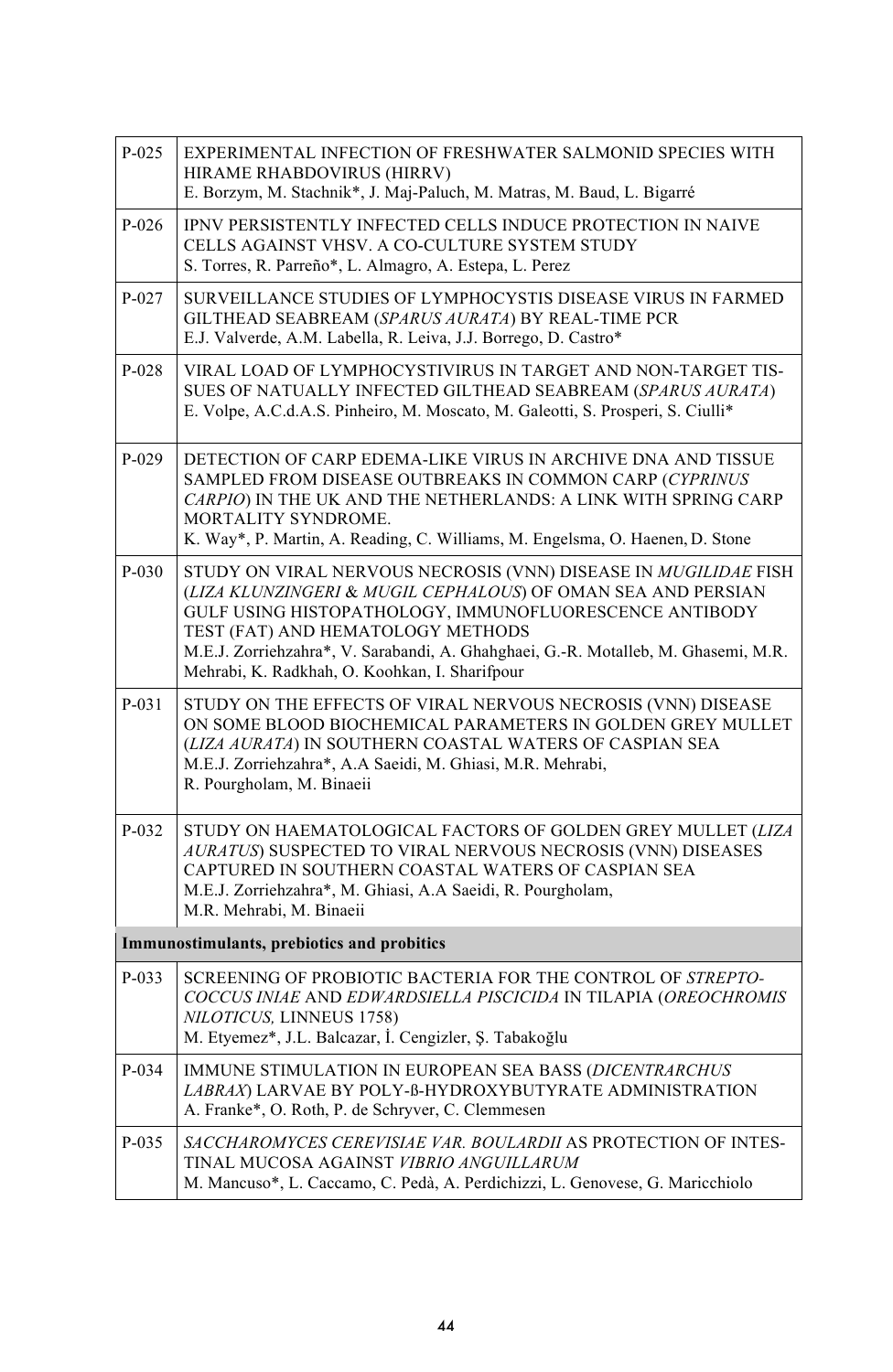| P-036   | EFFECTS OF A DIETARY MESOPHILIC PROBIOTIC LACTOBACILLUS RHAM-<br>NOSUS ON PHYSIOLOGICAL RESPONSES OF RAINBOW TROUT<br>N. Topić Popović*, I. Strunjak-Perović, R. Sauerborn-Klobučar, J. Barišić, M. Jadan,<br>S. Kazazić, A. Prevendar Crnić, J. Šuran, B. Beer Ljubić, V. Matijatko,<br>R. Čož-Rakovac |
|---------|---------------------------------------------------------------------------------------------------------------------------------------------------------------------------------------------------------------------------------------------------------------------------------------------------------|
|         | <b>Parasitic diseases</b>                                                                                                                                                                                                                                                                               |
| $P-037$ | CHARACTERIZATION OF CRYPTOSPORIDIUM SCOPHTHALMI - LIKE OR-<br>GANISM FROM TURBOT (SCOPHTHALMUS MAXIMUS) USING HISTOLOGI-<br>CAL AND MOLECULAR TOOLS<br>J. Costa, C. Cruz, J.C. Eiras, A. Saraiva*                                                                                                       |
| P-038   | PREVALENCE OF SAPROLEGNIA SPECIES COLLECTED FROM FISH FARMS<br>IN SCOTLAND<br>M.J. Beckmann*, C.J. Secombes, P. van West                                                                                                                                                                                |
| $P-039$ | DEVELOPMENT OF NON-LETHAL SAMPLING TECHNIQUES TO INVESTI-<br>GATE ATLANTIC SALMON (SALMO SALAR) IMMUNE RESPONSES TO THE<br>ECTOPARASITE NEOPARAMOEBA PERURANS, THE ETIOLOGICAL AGENT OF<br>AMOEBIC GILL DISEASE (AGD)<br>R. Chance*, Z. Allcock, C. Collins, B. Collet, C. Secombes                     |
| $P-040$ | COMPARATIVE MORPHOLOGICAL STUDY OF GREATER AMBERJACK (SE-<br>RIOLA DUMERILI) SKIN BETWEEN FISH INFECTED AND NON INFECTED<br>WITH MONOGENEA NEOBENEDENIA GIRELLAE<br>A. Fernández-Montero*, M.J. Caballero, S. Torrecillas, M.S. Izquierdo, D. Montero                                                   |
| $P-041$ | METHODS OF IDENTIFYING VACCINE CANDIDATES IN THE SALMON<br>LOUSE (LEPEOPHTHEIRUS SALMONIS) USING A PROTEOMICS APPROACH<br>S. Hamilton*, S. Monaghan, C. McNair, N. Inglis, K. McLean, W. Roy, H. McDonald,<br>A. Adams, K. Thompson, R. Richards, T. Kanellos, D. Asper, J.E. Bron, D.P. Knox           |
| $P-042$ | HISTOPATHOLOGY OF MICROSPORIDIAN INFECTING NILE TILAPIA (ORE-<br>OCHROMIS NILOTICUS) FROM CAGE FISH FARMING ON HYDROELECTRIC<br>RESERVOIRS IN BRAZILM<br>V. Rodrigues*, C. J. Francisco, J. P. Araújo Júnior, M.C.C. de Souza, M. Bongiovani,<br>F. Henrique, G.S. David, R.J. da Silva                 |
| $P-043$ | SUSCEPTIBILITY OF NON-NATIVE HOST PROTERORHINUS SEMILUNARIS TO<br><b>LOCAL PARASITES IN THE DYJE RIVER</b><br>M. Ondračková, I. Hudcová, I. Dyková, M. Dávidová*, P. Jurajda                                                                                                                            |
| $P-044$ | NEW CONTRIBUTIONS TO MYXOSPOREAN (MYXOZOA) FAUNA OF THE<br>BLACK SEA FISHES - A COMPARISON OF PAST AND CURRENT STATUS<br>A. Özer*, H. Özkan, V. Yurakhno                                                                                                                                                |
| P-045   | COMPARATIVE INFECTION LEVELS OF HYSTEROTHYLACIUM ADUNCUM<br>(NEMATODA) IN WHITING MERLANGIUS MERLANGUS AT THE SOUTHERN<br>AND NORTHERN COASTS OF THE BLACK SEA<br>A. Özer*, Y. Kornyychu, V. Yurakhno, T. Öztürk                                                                                        |
| $P-046$ | ENDEMIC APHANIUS DANFORDII (PISCES: CYRINODONTIFORMES): A NEW<br>HOST SPECIES OF CLINOSTOMUM COMPLANATUM METACERCARIAE (DI-<br><b>GENEA</b> )<br>T. Öztürk*, A. Özer                                                                                                                                    |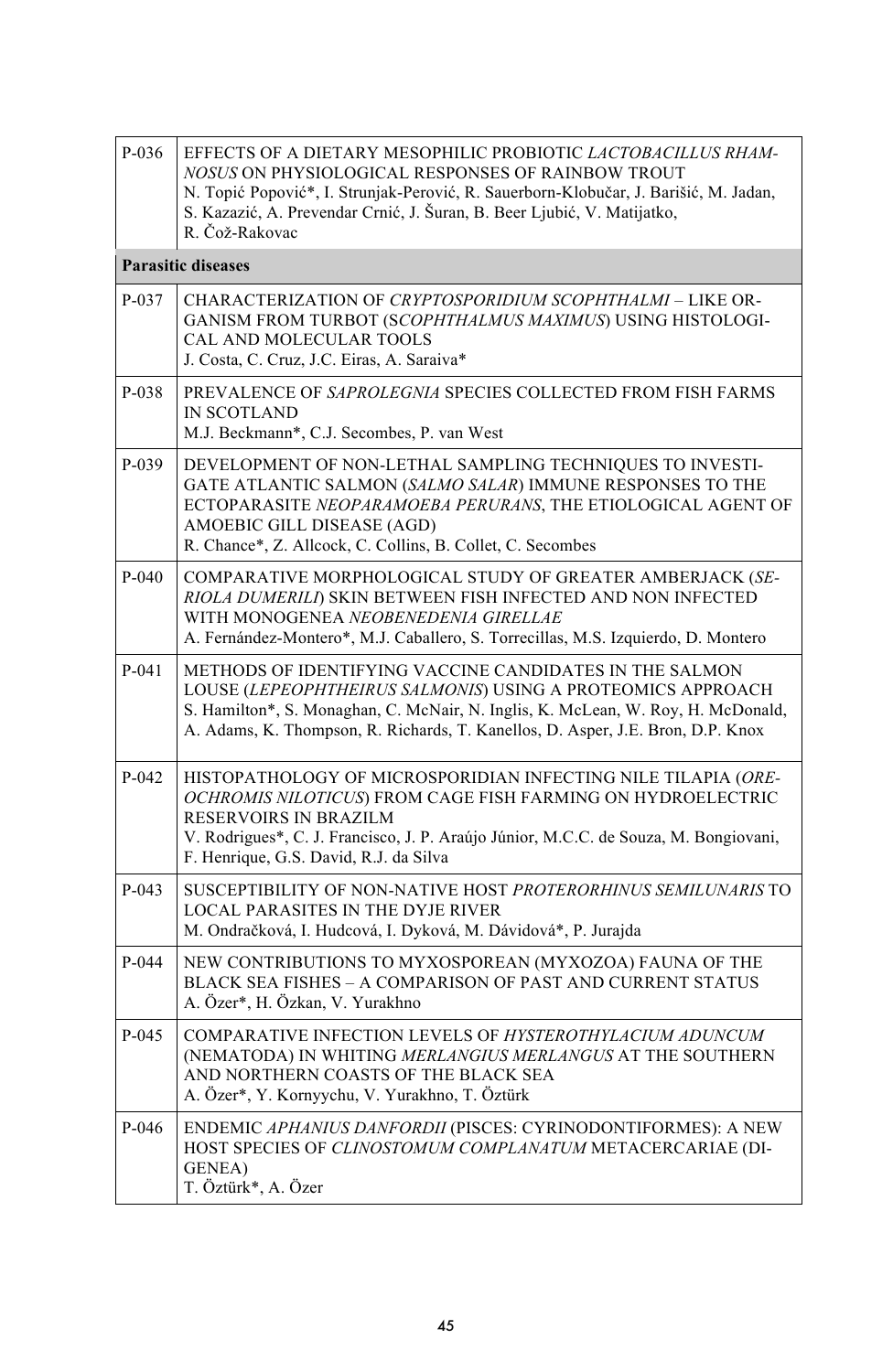| P-047      | DIGENEAN PARASITE DIVERSITY IN TELEOST FISHES FROM THE LOWER<br>KIZILIRMAK DELTA, TURKEY<br>T. Öztürk*, A. Özer, A. Çam, D. Yılmaz Kırca                                                                                                                                |
|------------|-------------------------------------------------------------------------------------------------------------------------------------------------------------------------------------------------------------------------------------------------------------------------|
| P-048      | PROLIFERATIVE KIDNEY DISEASE IN RAINBOW TROUT (ONCORHYNCHUS<br>MYKISS) IN CONDITIONS OF INTENSIVE BREEDING: PATHOGENESIS, HE-<br>MATOLOGICAL AND IMMUNE PARAMETERS<br>M. Palíková*, I. Papežíková, Z. Marková, S. Navrátil, L. Vojtek, P. Hyršl,<br>H. Schmidt-Posthaus |
| P-049      | THE USE OF A DOUBLE GILL SCORING SYSTEM FOR FIELD EVALUATION<br>OF GILL HEALTH IN ATLANTIC SALMON (SALMO SALAR L.)<br>D. Persson, S. Kolstø, T.M. Pedersen*                                                                                                             |
| $P - 0.50$ | OCCURRENCE AND EFFECTS OF NEOMETANEMATOBOTHRIOIDES SP., A<br>DIDYMOZOID PARASITE OF WILD GREATER AMBERJACK IN THE WEST-<br>ERN MEDITERRANEAN SEA<br>B. Repullés-Albelda*, J.A. Raga, F.E. Montero                                                                       |
| P-051      | IN VITRO ANTIMICROSPORIDIAL ACTIVITY OF GOLD NANOPARTICLES<br>M. Saleh*, G. Kumar, A. Abdel-Baki, S. Al-Quraishy, M. El-Matbouli                                                                                                                                        |
| P-052      | SERIOLA DUMERILI PARASITISED BY THE SKIN MONOGENEAN NEOBENE-<br>DENIA MELLENI ON SPANISH ATLANTIC CULTURES<br>N. Sánchez-García, A. Repullés-Albelda*, J.Z. Costa, J.A. Raga, F.E. Montero                                                                              |
| P-053      | INVESTIGATION OF PARASITES IN SOME FISH CULTURED IN VI REGIONAL<br>DIRECTORATE OF STATE HYDRAULIC WORKS, FISHERIES HEAD ENGI-<br><b>NEERING</b><br>S. Tabakoglu*, I. Cengizler, M. Etyemez                                                                              |
| P-054      | EFFECTS AND IMPLICATIONS IN GILTHEAD SEABREAM (SPARUS AURATA)<br>OF GILL AREA AFFECTED BY SPARICOTYLE CHRYSOPHRII<br>M. Villar-Torres, J.A. Raga, F.E. Montero, A. Repullés-Albelda*                                                                                    |
| P-055      | PARAMOEBA PERURANS - MORPHOLOGY AND GILL INTERACTIONS IN AT-<br>LANTIC SALMON (SALMO SALAR L)<br>J. Wiik-Nielsen*, M. Gjessing, H. Kolstad, S.N. Mohammad, S. Hytterød, M.D. Powell                                                                                     |
|            | Fish and shellfish immunology                                                                                                                                                                                                                                           |
| P-056      | MOST ABUNDANT PROTEINS FROM SEMINAL PLASMA MAY AID PROTEC-<br>TION OF THE TESTIS VIA ANTIMICROBIAL ACTIVITY<br>M. Adamek*, M. Dietrich, J. Nynca, A. Ciereszko, D. Steinhagen                                                                                           |
| P-057      | THE SENEGALESE SOLE Mx GENE PROMOTER CONTAINS A VARIABLE MI-<br>CROSATELLITE REGION INVOLVED IN THE TRANSCRIPTIONAL CONTROL<br>D. Alvarez-Torres*, L.P. Vieytes, E. Garcia-Rosado, M.C. Alonso, J. Bejar                                                                |
| P-058      | ANTIMICROBIAL ACTIVITY AND IN VIVO PROTECTION OF SYNTHETIC<br>HEPCIDIN AGAINST VIBRIO ANGUILLARUM IN SEA BASS (DICENTRARCHUS<br><b>LABRAX</b><br>C. Álvarez, F. Acosta, B. Vega, D. Montero, F. Guzmán, P. Santana,<br>E. Torres, L. Mercado*                           |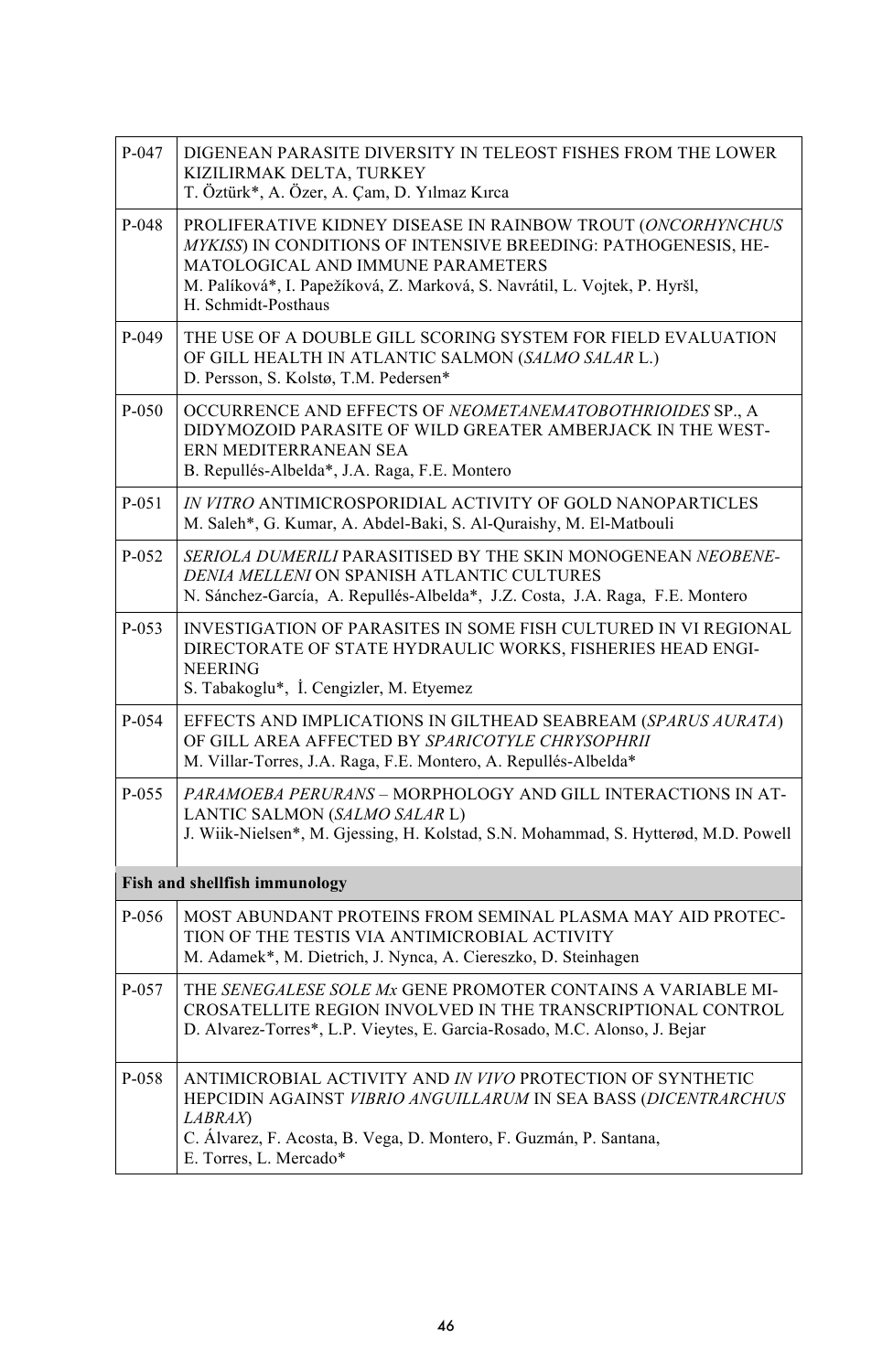| P-059   | PIECING TOGETHER THE PROLIFERATIVE KIDNEY DISEASE PUZZLE: DOES<br>TEMPERATURE MODULATE THE IMMUNE RESPONSE?<br>C. Bailey*, H. Segner, T. Wahli                                                                                                   |
|---------|--------------------------------------------------------------------------------------------------------------------------------------------------------------------------------------------------------------------------------------------------|
| P-060   | HISTOPATHOLOGICAL FINDINGS IN AEROMONAS SALMONICIDA SUBSP.<br>SALMONICIDA-INFECTED TURBOT (SCOPHTHALMUS MAXIMUS). WHY THE<br>TERM "FURUNCULOSIS" SHOULD BE AVOIDED?<br>R. Bermúdez*, G. Coscelli, A.P. Losada, P. Ronza, Y. Santos, M.I. Quiroga |
| P-061   | AN IN VITRO STUDY OF COMMON CARP (CYPRINUS CARPIO) ANTIGEN PRE-<br><b>SENTING CELL FUNCTION</b><br>I. Cano*, E. Guzman, R. Paley, R. van Aerle                                                                                                   |
| $P-062$ | DNA VACCINATION OF BROODSTOCK SPECIMENS MODIFIES THE IMMUNE<br><b>STATUS OF THEIR PROGENY</b><br>Y. Valero, A. Cuesta, A. García-Alcázar, M.A. Esteban, E. Chaves-Pozo*                                                                          |
| P-063   | VACCINE EFFICACY OF GLYCERALDEHYDES-3-PHOSPHATE DEHYDRO-<br>GENASE AND COPPER BINDING PROTEIN FROM NOCARDIA SERIOLAE<br>AGAINST NOCARDIOSIS IN LARGEMOUTH BASS<br>S.C. Chen*, H.E. Hung, H.H. Hu, M.A. Tsai, P.C. Wan, L.L. Liaw                 |
| P-064   | INDOLEAMINE 2,3-DIOXYGENASE (IDO) AS A POTENTIAL INDICATOR OF<br>THE IMMUNE RESPONSE AGAINST PATHOGENS IN RAINBOWN TROUT<br>L.J. Cortés, C. Álvarez, E. Torres, F. Gómez, L. Mercado*                                                            |
| P-065   | ORAL ADMINISTRATION OF A NODAVIRUS DNA VACCINE INTO CHITOSAN<br>NANOPARTICULES IMPROVES THE SURVIVAL OF EUROPEAN SEA BASS<br><b>JUVENILES UPON CHALLENGE</b><br>Y. Valero, E. Awad, E. Chaves-Pozo, J. Meseguer, M.A. Esteban, A. Cuesta*        |
| P-066   | NOD-LIKE RECEPTOR AND TRIM PROTEINS AS IMMUNOLOGICAL INDICA-<br>TORS OF INNATE IMMUNE RESPONSE IN GILL OF ONCORHYNCHUS MYKISS<br>F. Donoso, F. Ramírez, C. Alvarez, P. Santana, F. Guzmán, L. Mercado*                                           |
| $P-067$ | ALTERATIONS IN THE EXPRESSION OF ANTIMICROBIAL PEPTIDE GENES<br>ON THE MUCOSAL SURFACES OF ATLANTIC SALMON<br>Y. Kitani*, J.M.O. Fernandes, V. Kiron                                                                                             |
| P-068   | EFFECTS OF IMMUNONANOLIPOSOMES IN TERMS OF IMMUNOLOGICAL<br>STIMULATION AND PROTECTION AGAINST YERSINIOSIS IN RAINBOW<br>TROUT (ONCHORHYNCHUS MYKISS, WALBAUM)<br>B. Fouz*, A. Llorens, A. Ruyra, M. Carmona, N. Roher                           |
| P-069   | CYTOCHEMICAL AND FUNCTIONAL CHARACTERIZATION OF LEUCO-<br>CYTES ISOLATED FROM BALLAN WRASSE (LABRUS BERGGYLTA A.)<br>G.T. Haugland*, A. Rønneseth, H.I. Wergeland                                                                                |
| P-070   | EXPRESSION ANALYSIS OF THE TOLL-LIKE RECEPTORS INVOLVED IN VI-<br>RAL RESPONSE OF NATURAL INFECTED SYMPTOMATIC AND ASYMPTO-<br><b>MATIC SALMON WITH IPN VIRUS</b><br>D. Haussmann*, F. Lagos, L. Soto, T. Cárdenas, J. Figueroa                  |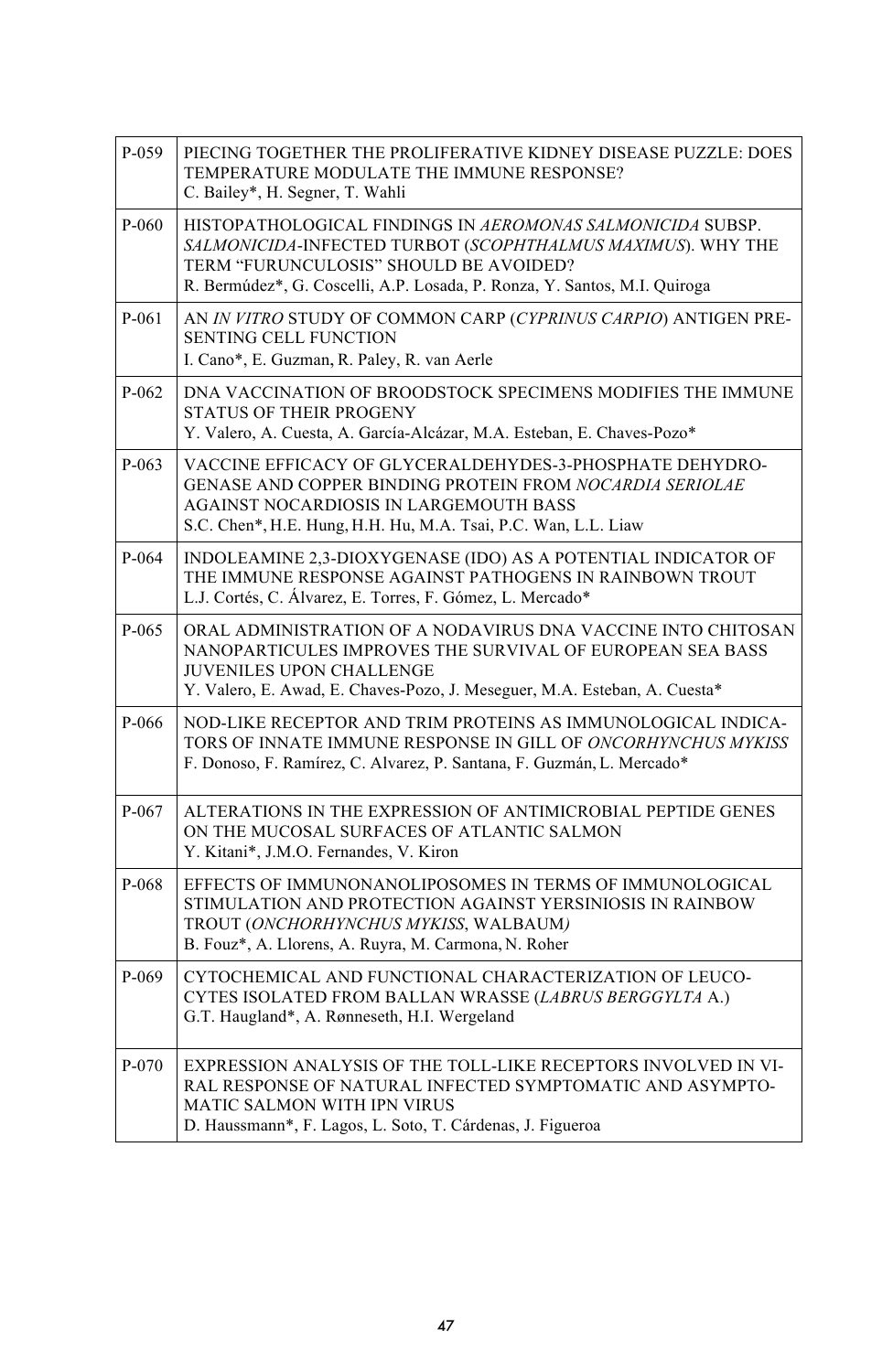| P-071   | THE IN VITRO EFFECT OF TRANS-RESVERATROL ON THE RAINBOW TROUT<br>(ONCORHYNCHUS MYKISS) LYMPHOCYTES PROLIFERATION AND MACRO-<br>PHAGES METABOLIC AND PHAGOCYTIC ACTIVITY<br>S. Hermańska, A.K. Siwicki*, E. Terech- Majewska, E. Kaczorek,<br>E. Szczucińska, M. Zembrzuska              |
|---------|-----------------------------------------------------------------------------------------------------------------------------------------------------------------------------------------------------------------------------------------------------------------------------------------|
| P-072   | EXPRESSION ANALYSIS AND BIOLOGICAL ACTIVITYS OF AN ANTIMI-<br>CROBIAL PEPTIDE, PISCIDIN, FROM ROCK BREAM (OPLEGNATHUS FASCIA-<br>TUS)<br>J.S. Bae, M.A. Park, S.D. Hwang*, J.W. Kim, J.M. Jeong, D.H. Cho, C.I. Park                                                                    |
| $P-073$ | DOSE DETERMINATION OF CHITOSAN FOR ORAL ADJUVANT IN OLIVE<br>FLOUNDER (PARALICHTHYS OLIVACEUS)<br>M.H. Jung*, S.M. Nam, S.J. Jung                                                                                                                                                       |
| P-074   | CYTOKINE GENE EXPRESSION IN OLIVE FLOUNDER (PARALICHTHYS OLI-<br>VACEUS) AFTER ORAL ADMINISTRATION OF CHITOSAN<br>M.H. Jung*, S.M. Nam, S.J. Jung                                                                                                                                       |
| P-075   | EFFECTS OF REARING DENSITY ON TIGER PUFFER (TAKIFUGU RUBRIPES)<br>AND JAPANESE FLOUNDER (PARALICHTHYS OLIVACEUS) IMMUNE SYSTEM<br>K. Kobayashi*, H. Ushio, I. Hirono, H. Kondo                                                                                                          |
| P-076   | <b>IDENTIFICATION OF THE GENES INVOLVED IN ANTIGEN PRESENTATION</b><br>AND T-CELL DEVELOPMENT IN JAPANESE FLOUNDER (PARALICHTHYS OL-<br><b>IVACEUS) TO EVALUATE THE VACCINE EFFICACY</b><br>H. Kondo*, S. Aoka, N. Kaneshige, I. Hirono                                                 |
| P-077   | DISTRIBUTION OF T CELLS THROUGHOUT RAINBOW TROUT SKIN AND<br>RESPONSIVENESS TO VIRAL INFECTION<br>E. Leal, A.G. Granja, C. Tafalla*                                                                                                                                                     |
| P-078   | VARIATIONS IN EXPRESSION OF ZEBRAFISH (DANIO RERIO) TOLL-LIKE<br>RECEPTOR 9 IS LINKED TO THE CIRDADIAN RHYTHM<br>D.L. Makrinos*, A.R. Marro, T.J. Bowden                                                                                                                                |
| P-079   | CHARACTERIZATION OF IMMUNE MOLECULAR MARKERS TO IDENTIFY<br>TRAITS OF IMMUNE COMPETENCE IN THE NORTHERN SCALLOP AR-<br><b>GOPECTEN PURPURATUS</b><br>D. Oyanedel, P. Schmitt, R. González, K. Brokordt, L. Mercado*                                                                     |
| P-080   | SEASONAL CHANGES OF IMMUNE PARAMETERS IN RAINBOW TROUT<br>(ONCORRHYNCHUS MYKISS), BROOK TROUT (SALVELINUS FONTINALIS) AND<br>HYBRID OF BROOK TROUT AND ARCTIC CHARR (S. FONTINALIS X S. AL-<br><b>PINUS</b><br>I. Papežíková*, J. Mareš, L. Vojtek, P. Hyršl, Z. Soukupová, M. Palíková |
| P-081   | EVIDENCE OF KINOCIDIN ACTIVITY IN CHEMOKINE IL-8 FROM RAINBOW<br><b>TROUT</b><br>P.A. Santana*, F. Guzmán, L.A. Mercado                                                                                                                                                                 |
| P-082   | THE FIRST CHARACTERIZATION OF AN IFN-GAMMA GENE IN TURBOT<br>(SCOPHTHALMUS MAXIMUS) REVEALS INTERESTING QUESTIONS ABOUT<br>ITS IMMUNOMODULATORY PROPERTIES<br>P. Pereiro*, G. Forn-Cuni, A. Figueras, B. Novoa                                                                          |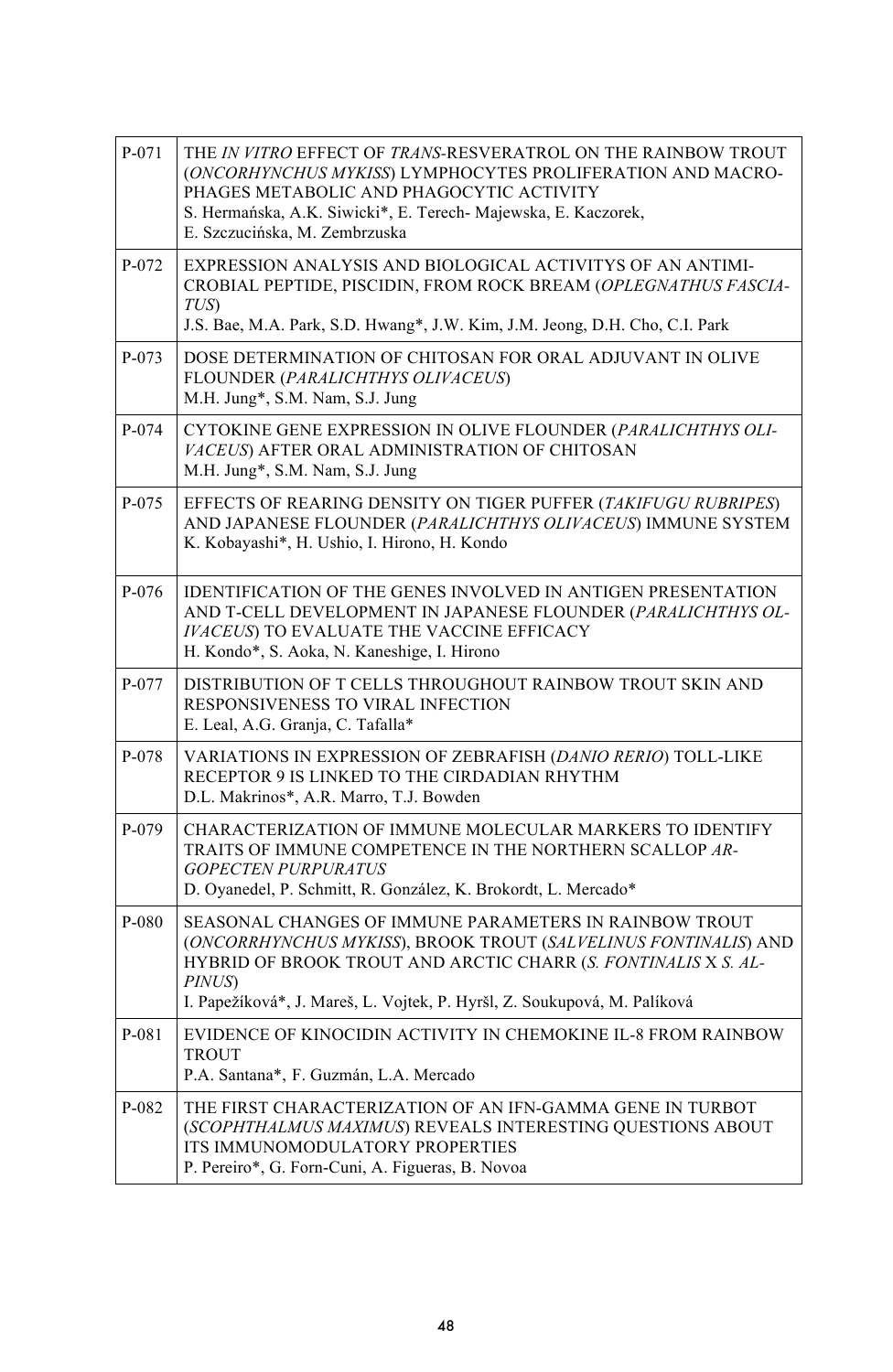| P-083 | STUDY OF THE IMMUNE RESPONSE AFTER AEROMONAS SPP. CHALLENGE<br>IN TURBOT (SCOPHTHALMUS MAXIMUS) AND ZEBRAFISH (DANIO RERIO)<br>P.R. Saraceni, P. Pereiro*, A. Romero, A. Figueras, B. Novoa                                                                                   |  |
|-------|-------------------------------------------------------------------------------------------------------------------------------------------------------------------------------------------------------------------------------------------------------------------------------|--|
| P-084 | TRANSCRIPTOME ANALYSIS OF THE MAIN IMMUNE PATHWAYS AFTER<br>VHSV INFECTION IN TURBOT (SCOPHTHALMUS MAXIMUS)<br>P. Pereiro*, B. Novoa, A. Figueras                                                                                                                             |  |
| P-085 | EFFICACY OF ICTHIOVAC® VR AGAINST LISTONELLA ANGUILLARUM<br>SEROVAR O2 IN EUROPEAN SEA BASS FRY AND JUVENILES<br>M.C. Ruiz, A. Callol, S. Colomer, D. Vendrell, M. Perelló*, R. Robles                                                                                        |  |
| P-086 | EFFICACY OF ICTHIOVAC® VR AGAINST LISTONELLA ANGUILLARUM<br>SEROVAR O1 IN EUROPEAN SEA BASS FRY AND JUVENILES<br>M.C. Ruiz, A. Callol, S. Colomer, D. Vendrell, M. Perelló*, R. Robles                                                                                        |  |
| P-087 | ASSESSMENT OF IMMUNE RESPONSE CAPABILITY IN RAINBOW TROUT<br><b>LARVAE VIA IL-8 /IL-8R</b><br>P.A. Santana*, L.J. Cortés, S.R. Sariego, F. Guzmán, L. Mercado                                                                                                                 |  |
| P-088 | MOLECULAR CLONING AND FUNCATIONAL ANALYSIS OF SERUM AMY-<br>LOID P COMPONENT IN ROCK BREAM, OPLEGNATHUS FASCIATUS<br>S.D. Hwang*, M.Y. Cho, K.I. Kim, C.I. Park, M.A. Park                                                                                                    |  |
| P-089 | CHRONIC STRESS DOWN REGULATED THE PATTERN RECOGNITION RE-<br>CEPTORS (PRRS) EXPRESSION IN THE SKELETAL MUSCLE OF THE FINE<br><b>FLOUNDER</b><br>C. Valenzuela*, R. Zuloaga, J.A. Valdes, A. Molina                                                                            |  |
| P-090 | CYTOKINES EXPRESSION IN SAF-1 CELL LINE INFECTED WITH PHOTO-<br>BACTERIUM DAMSELAE SUBSP. PISCICIDA<br>J. Vega, D. Padilla, L. Román, M.S. Déniz, I. Rosario, B. Acosta*, F. El Aamri, F. Real                                                                                |  |
| P-091 | MOLECULE CHARACTERIZATION OF CXC CHEMOKINE LIGAND 12 FROM<br>ORANGE-SPOTTED GROUPER (EPINEPHELUS COIOIDES) IN RESPONSE TO<br>NODAVIRUS INFECTION<br>W. Cheng-Hsiu, L. Chin-Feng, L. Hao-Ping, C. Young-Mao, C. Tzong-Yueh*                                                    |  |
| P-092 | IMMUNE CHARACTERIZATION OF NOVEL PARASITE ANTIGEN BI-<br>OMARKERS FOR PROLIFERATIVE KIDNEY DISEASE IN SALMONIDS<br>S. Yoon*, Z. Qi, A. Alnabulsi, C. Secombes, J. Holland                                                                                                     |  |
| P-093 | EOSINOPHILIC GRANULOCYTES RICH HAMARTOMA OF GILLS IN NON-<br>DISEASED ATLANTIC SALMON (SALMO SALAR L.)<br>M.N. Yousaf*, A.B. Amin                                                                                                                                             |  |
|       | <b>Nutrition and fish health</b>                                                                                                                                                                                                                                              |  |
| P-094 | STUDY OF SKELETAL ANOMALIES IN SENEGALESE SOLE (SOLEA SENEGA-<br>LENSIS) FED WITH DIETS USING DIFFERENT COMMERCIAL ENRICHMENT<br><b>PRODUCTS</b><br>A.M. de Azevedo, A.P. Losada, P. Ronza, I. Ferreiro, A. Riaza, L. Prestinicola,<br>C. Boglione, S. Vázquez, M.I. Quiroga* |  |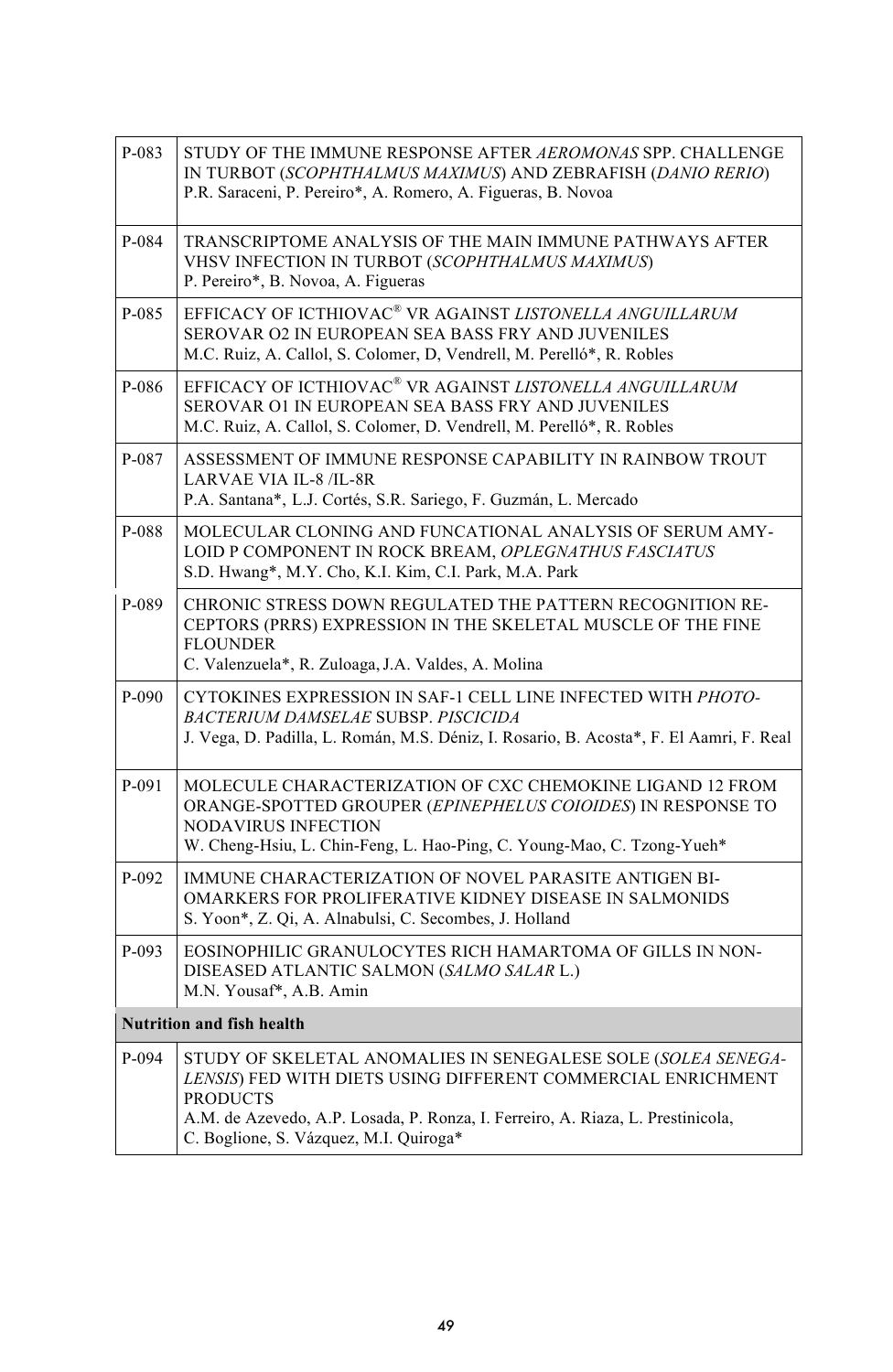| P-095   | NUTRACEUTICS FOR THE CONTROL OF BACTERIAL COLDWATER DISEASE<br>C. Fernández-Álvarez, Y. Torres-Corral, G. Coscelli, A.R. Sánchez-Arévalo,<br>A. Martínez, M.I. Quiroga, Y. Santos*                                                                                                                                                                                                                                                        |
|---------|-------------------------------------------------------------------------------------------------------------------------------------------------------------------------------------------------------------------------------------------------------------------------------------------------------------------------------------------------------------------------------------------------------------------------------------------|
| P-096   | INTESTINAL MICROBIOTA OF ATLANTIC SALMON (SALMO SALAR L.)<br>J. Lokesh*, H.Q. Dang, V. Kiron                                                                                                                                                                                                                                                                                                                                              |
| P-097   | WATER AS A SOURCE OF MACRO- AND MICROELEMENTS IN FISH NUTRI-<br>TION<br>J. Pajdak*, E. Terech-Majewska, P. Schulz, W. Szweda, A.K. Siwicki                                                                                                                                                                                                                                                                                                |
| P-098   | EFFECT OF ORIGANUM VULGARE L. ON THE GROWTH PERFORMANCE AND<br>ANTIOXIDANT STATUS OF RAINBOW TROUT (ONCORHYNCUS MYKISS)<br>Ö. Diler*, Ö. Görmez, İ. Diler, S. Metin                                                                                                                                                                                                                                                                       |
| P-099   | REMINERALISATION OF THE PRIMARY PHOSPHORUS-DEFICIENT SKELE-<br>TAL PHENOTYPE IN POST SMOLT ATLANTIC SALMON (SALMO SALAR)<br>P.E. Witten, M.A.G. Owen*, M. Soenens, C. McGurk, A. Obach                                                                                                                                                                                                                                                    |
| $P-100$ | EFFECT OF EYE FLUKES (TREMATODA, DIPLOSTOMATIDAE) UPON ACTIV-<br>ITY OF GUT DIGESTIVE ENZYMES IN BAIKAL OMUL (COREGONUS MIGRA-<br>TORIUS GEORGI, 1775)<br>M.M. Solovyev*, O.T. Rysinek                                                                                                                                                                                                                                                    |
|         | Aquatic animal epidemiology                                                                                                                                                                                                                                                                                                                                                                                                               |
| $P-101$ | MOLECULAR CHARACTERIZATION AND EVOLUTION OF ITALIAN VHSV<br><b>AND IHNV</b><br>M. Abbadi*, V. Panzarin, A. Fusaro, R. Quartesan, M. Toson, L. Bille, M. Dalla Pozza,<br>A. Toffan, G. Cattoli                                                                                                                                                                                                                                             |
| $P-102$ | WGS-AQUA: CAPACITY BUILDING FOR THE WIDESPREAD ADOPTION OF<br>WHOLE GENOME SEQUENCING (WGS) FOR THE MOLECULAR EPIDEMIOL-<br>OGY OF AQUACULTURE PATHOGENS<br>S.C. Bayliss*, E.J. Feil, A. Adams, D.W. Verner-Jeffreys, D. Aanensen, R. van Aerle,<br>C. Baker-Austin, K.L. Bartie, O. Brynilsrud, D. Colquoun, B. Mable, J. Martinez-<br>Urtaza, T.P.H. Ngo, S. Russell, K.M.E. Turner, S. Sheppard, N.C. Stenseth, D. Stone,<br>T. Wallis |
| $P-103$ | AQUAPONICS: KEY ELEMENTS AND CONSIDERATIONS<br>D. Jakić-Dimić*, V. Radosavljević, Z. Marković, D. Ljubojević, T. Labus, M. Ćirković                                                                                                                                                                                                                                                                                                       |
| $P-104$ | FIELD VALIDATION OF A MODEL FOR RISK BASED SURVEILLANCE OF<br>AQUACULTURE IN SWITZERLAND<br>N. Diserens*, L. Falzon, B. von Siebenthal, T. Wahli                                                                                                                                                                                                                                                                                          |
| $P-105$ | THE IMPACT OF MARINE SAV2 INFECTION ON PRODUCTION PERFOR-<br>MANCE IN NORWEGIAN SALMONID AQUACULTURE<br>M.D. Jansen*, D. Jimenez, H. Viljugrein WITHDRAWN                                                                                                                                                                                                                                                                                 |
| P-106   | RESISTANCE TO ANTIPARASITIC DRUGS IN THE SALMON LOUSE (LEPEO-<br>PHTHEIRUS SALMONIS)<br>P.A. Jansen*, R. Grøntvedt, A. Tarpai, K.O. Helgesen, T.E. Horsberg                                                                                                                                                                                                                                                                               |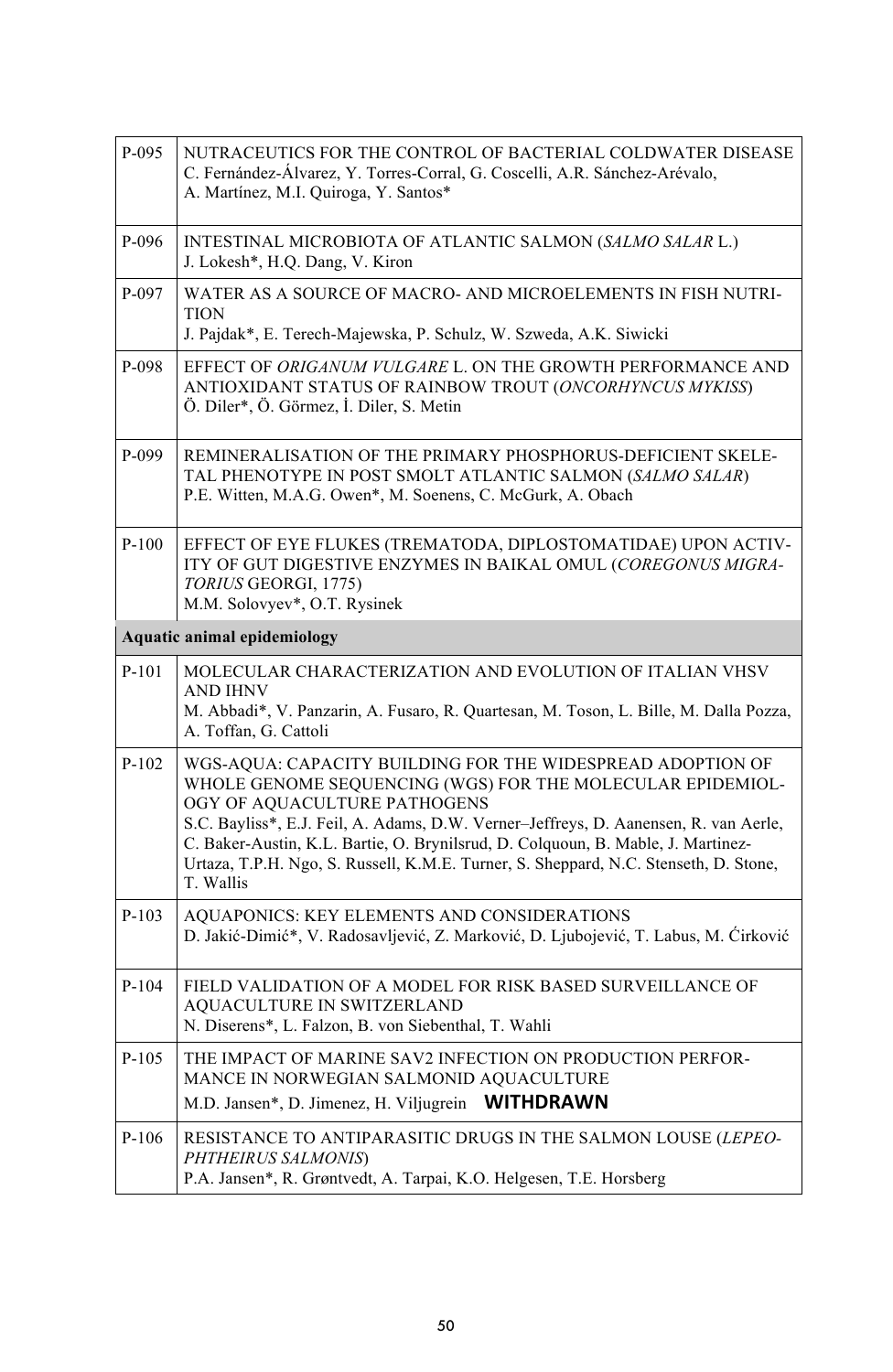| $P-107$                   | ECOANTIBIO: IMPROVE THE MONITORING SYSTEM FOR ANTIMICROBIAL<br>USE AND ANTIBIOTIC RESISTANCE<br>S. Le Bouquin*, S. Baron, A. Tocqueville, M. Gaumé, J. David, M. Jamin,<br>I. Kempf, C. Chauvin                                                                                            |  |
|---------------------------|--------------------------------------------------------------------------------------------------------------------------------------------------------------------------------------------------------------------------------------------------------------------------------------------|--|
| $P-108$                   | THE MOST FREQUENT AND THE MOST IMPORTANT DISEASES IN SALMON-<br>ID BREEDINGS IN CONDITIONS OF THE CZECH REPUBLIC<br>Z. Marková*, S. Navrátil, I. Papežíková, M. Palíková                                                                                                                   |  |
| $P-109$                   | FISH HEALTH IN SERBIA DURING THE PERIOD 2009-2014<br>V. Radosavljevic*, D. Jakic-Dimic*, V. Milicevic*, D. Ljubojevic, M. Cirkovic                                                                                                                                                         |  |
| $P-110$                   | VIRAL HAEMORHAGIC SEPTICAEMIA (VHS) AND INFECTIOUS HAEMATO-<br>POIETIC NECROSIS (IHN) HEALTH STATUS IN SLOVENE AQUACULTURE<br>M. Seničar*, D. Žele, R. Sitar, V. Jenčič                                                                                                                    |  |
| P-111                     | RISK RANKING OF IRISH SALMON FARMS BASED ON NETWORK METRICS<br>AND BIOSECURITY EVALUATION<br>T. Yatabe*, S.J. More, F. Geoghegan, C. McManus, A.J. Hill, B. Martínez-López                                                                                                                 |  |
| $P-112$                   | STUDY ON MULLET FISH STOCKS REDUCTION AND PRESENTATION OF<br>CONTOL AND PREVENTION METHODS OF VIRAL NERVOUS NECROSIS<br>(VNN) DISEASE IN THE CASPIAN SEA<br>M.E.J. Zorriehzahra*, M. Ghasemi, M. Ghiasi, S. Haghighi Karisidani, G. Bovo,<br>A. Nazari, H.H.M. Daud, M. Adel, S.T. Delshad |  |
| <b>Emerging pathogens</b> |                                                                                                                                                                                                                                                                                            |  |
| P-113                     | COMPARATIVE HISTOPATHOLOGY OF HERPESVIRUS INFECTION IN<br>SCOPHTHALMUS MAXIMUS AND SOLEA SENEGALENSIS<br>M. Constenla*, A. Riaza, R. Silva, B. Alonso, F. Padrós                                                                                                                           |  |
| $P-114$                   | DETECTION OF NUCLEOSPORA SPP. IN NILE TILAPIA (OREOCHROMIS NI-<br>LOTICUS) FROM CAGE FISH FARMING ON HYDROELETRIC RESERVOIRS IN<br><b>BRAZIL</b><br>C.J. Francisco*, M.V. Rodrigues, J.P. Araújo Júnior, M.C.C. de Souza, M. Bongiovani,<br>F. Henrique, G.S. David, R.J. da Silva         |  |
| $P-115$                   | OUTBREAK OF CRYPTOSPORIDIOSIS IN SEA CAGED TURBOT (PSETTA MAX-<br>IMA)<br>M.L. Fioravanti*, F. Quaglio, M. Caffara, A. Gustinelli, O. Palenzuela,<br>S. Krizanac, S. Čolak                                                                                                                 |  |
| $P-116$                   | NODULAR GILL DISEASE IN RAINBOW TROUT (ONCORHYNCHUS MYKISS):<br><b>EMERGENCE IN ITALY</b><br>M. Galeotti*, D. Volpatti, C. Bulfon, P. Beraldo, P. Perantoni, G. Mattiuzzi, G. Rossi,<br>G. Magi                                                                                            |  |
| P-117                     |                                                                                                                                                                                                                                                                                            |  |
|                           | COMPLETE GENOME SEQUENCE OF EELPOUT RHABDOVIRUS (ERV) IDEN-<br>TIFIED BY DEEP SEQUENCING OF VIRAL RNA<br>M. Hakhverdyan, M. Areskog*, E. Blomkvist, A. Alfjorden, T.S. Boutrup, H. Ahola, F.<br>Ljunghager, Å. Hagström, N.J. Olesen, M. Juremalm, J.-F. Valarcher, C. Axén,<br>M. Leijon  |  |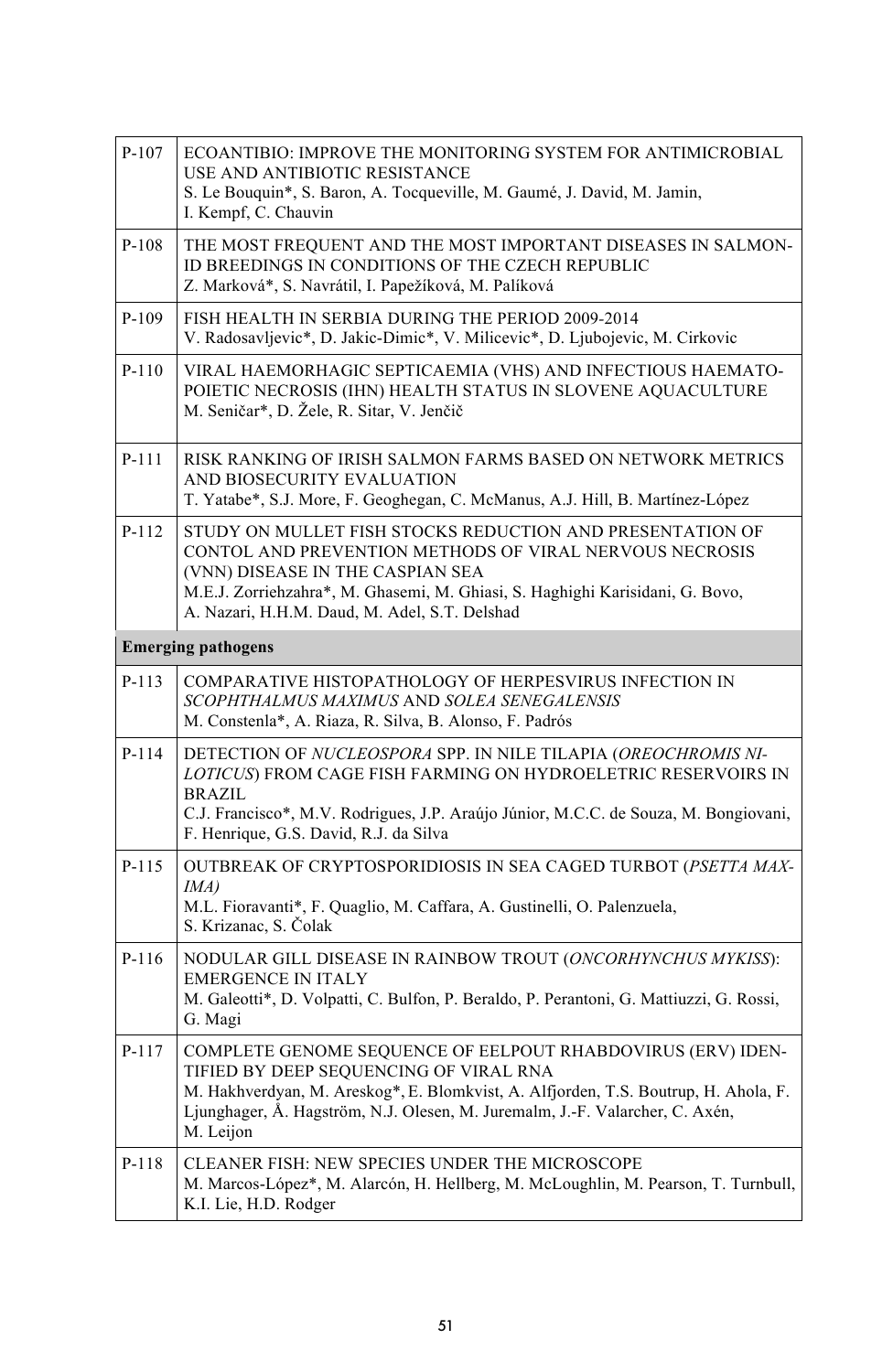| P-119   | CARP EDEMA VIRUS (CEV): FIRST DETECTION IN ITALY<br>T. Pretto*, M. Abbadi, V. Panzarin, R. Quartesan, A. Manfrin, A. Toffan                                                                                                                        |
|---------|----------------------------------------------------------------------------------------------------------------------------------------------------------------------------------------------------------------------------------------------------|
| $P-120$ | FIRST DESCRIPTIONS OF NODULAR GILL DISEASE IN ITALIAN FARMED<br>RAINBOW TROUT (ONCORHYNCHUS MYKISS)<br>F. Quaglio*, A. Perolo, P. Bronzatti, A. Gustinelli, V. Menconi, G. Cavazza, M. Caf-<br>fara, A. Manfrin, E. Gallo, M.L. Fioravanti         |
| P-121   | CHROMOSOME-ENCODED ENZIMATIC ACTIVITIES AS CANDIDATE VIRU-<br>LENCE FACTORS OF PHOTOBACTERIUM DAMSELAE SUBSP. DAMSELAE<br>A. Vences*, M. Terceti, A.J. Rivas, M. Balado, C.R. Osorio                                                               |
| $P-122$ | DETECTION OF CARP EDEMA VIRUS IN COMMON CARP (CYPRINUS CAR-<br>PIO) AND KOI CARP IN THE CZECH REPUBLIC<br>T. Veselý*, D. Pokorová, S. Reschová, V. Piačková                                                                                        |
| $P-123$ | LASER DISSECTION MICROSCOPY AND DNA SEQUENCING FACILITATES<br>IDENTIFICATION OF NOVEL EPITHELIOCYSTIS ASSOCIATED BACTERIA<br>J. Wiik-Nielsen*, H.T. Solheim, T.M. Steinum, G. Borno, H.R. Skjelstad, A.B. Olsen,<br>A.G. Gjevre, D.J. Colquhoun    |
|         | <b>Bivalve and crustacean diseases</b>                                                                                                                                                                                                             |
| $P-124$ | COCKLE CERASTODERMA EDULE MARTEILIOSIS FIRST DETECTED IN RÍA<br>DE AROUSA (GALICIA, NW SPAIN) HAS SPREAD TO OTHER GALICIAN RÍAS<br>CAUSING MASS MORTALITY<br>D. Iglesias, A. Villalba, E. No, S. Darriba, C. Mariño, J. Fernández, M.J. Carballal* |
| $P-125$ | PAPILLARY LESIONS IN THE MEDITERRANEAN MUSSEL MYTLIUS GALLO-<br>PROVINCIALIS FROM ITALIAN AND SPANISH COASTS<br>F. Carella*, N. Carrasco, D. Furones, G. De Vico                                                                                   |
| $P-126$ | A MORPHOMETRIC STUDY OF NORMAL, INFLAMMATORY AND NEO-<br>PLASTIC HAEMOCYTES IN MEDITERRANEAN MUSSEL MYTILUS GALLO-<br><b>PROVINCIALIS</b><br>F. Carella*, G. De Vico, G. Landini                                                                   |
| $P-127$ | DIGESTIVE EPITHELIAL VIROSIS (DEV)-LIKE AFFECTION IN MEDITERRA-<br>NEAN COMMERCIAL BIVALVES<br>N. Carrasco*, F. Carella, I. Gairín, G. De Vico, M.D. Furones                                                                                       |
| $P-128$ | COMPARISON OF DIFFERENT FIXATIVES AND FIXATION METHODS FOR<br>LIGHT MICROSCOPIC EXAMINATION OF THE GASTRO-INTESTINAL TRACT<br>OF PACIFIC WHITE SHRIMP (PENAEUS VANNAMEI)<br>F. Cervellione*, C. McGurk, W. Van den Broeck, P.F. Silva              |
| P-129   | BIVALVE HAEMOCYTES: A MODEL SYSTEM FOR PCNA DYNAMICS IN HU-<br>MAN INFLAMMATORY GRANULOCYTES AND LYMPHOMAS<br>G. De Vico*, A. Costantino, F. Carella                                                                                               |
| $P-130$ | REDUCING THE IMPACT OF PATHOGENS AND DISEASE IN THE IRISH PA-<br>CIFIC OYSTER INDUSTRY TO SUPPORT THE SUSTAINABILITY AND<br><b>GROWTH OF THE SECTOR (REPOSUS)</b><br>S.A. Lynch*, B. Bookelaar, A. O' Reilly, S.C. Culloty                         |
| P-131   | NECROSIS OF HEPATOPANCREAS IN CRABS FROM THE SEA OF OKHOTSK<br>T.V. Ryazanova*, E.A. Ustimenko                                                                                                                                                     |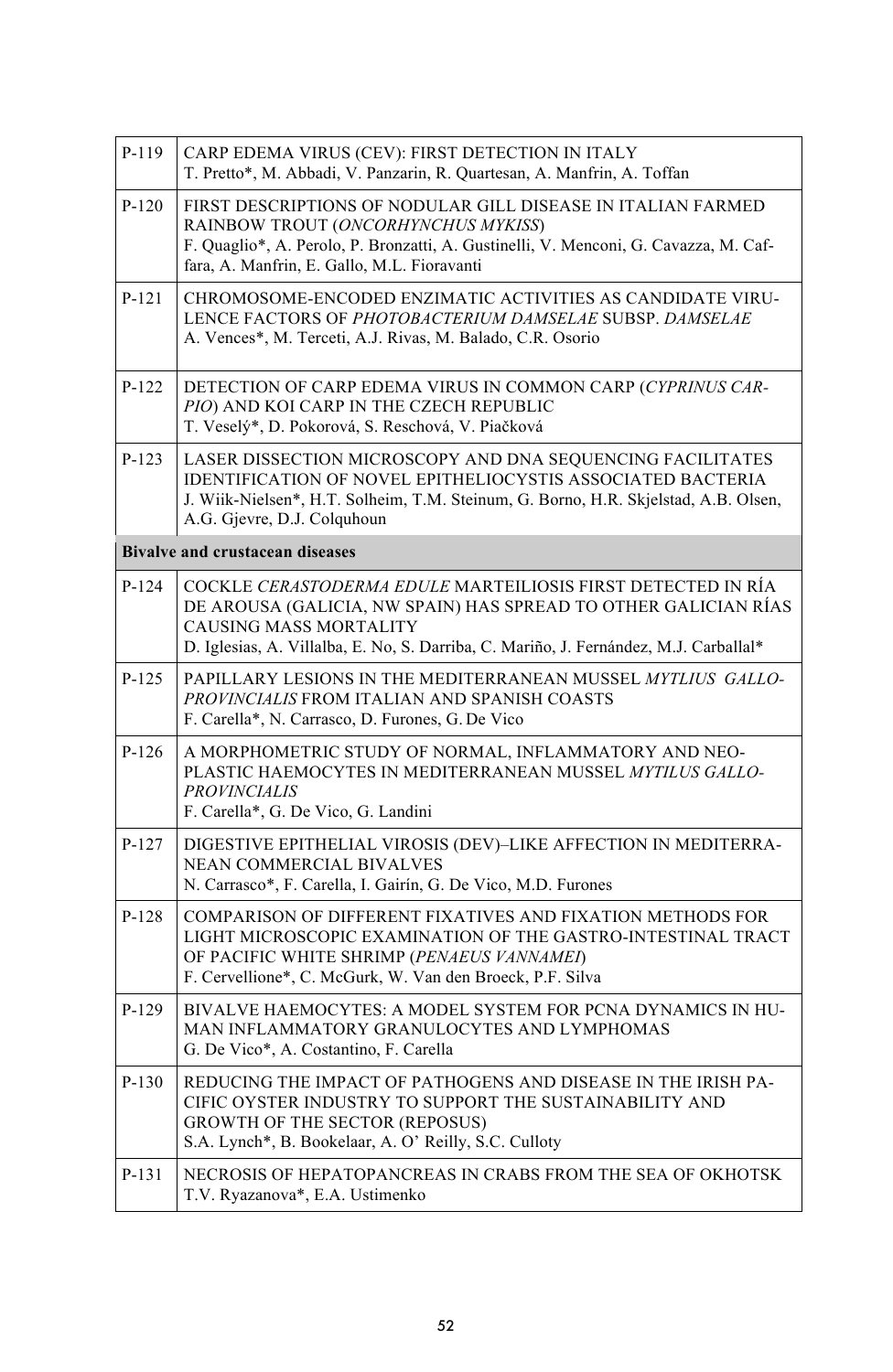| <b>WS EDQM</b> |                                                                                                                                                                                                            |
|----------------|------------------------------------------------------------------------------------------------------------------------------------------------------------------------------------------------------------|
| $P-132$        | THE EUROPEAN PHARMACOPOEIA - ASSURING THE OUALITY OF MEDI-<br><b>CINES</b><br>C. Lang*, C. Vielle, S. Keitel                                                                                               |
| $P-133$        | ANIMAL USE IN THE QUALITY CONTROL TESTS FOR THE BATCH RELEASE<br>OF VACCINES INTENDED FOR FISH<br>A. Tout, R. Cooney*, A.M. Brady, N. Paterson                                                             |
|                | <b>Bacterial diseases</b>                                                                                                                                                                                  |
| $P-134$        | EVIDENCE THAT A CITRATE-DERIVED SIDEROPHORE IS SHARED BY<br>PHOTOBACTERIUM DAMSELAE SUBSP DAMSELAE AND SUBSP PISCICIDA<br>M. Balado*, B. Puentes, J.C. Fuentes, J. Rodríguez, C. Jiménez, M.L. Lemos       |
| $P-135$        | DETECTION OF AEROMONAS SALMONICIDA IN FISH TISSUE BY REAL-TIME<br><b>PCR</b><br>S. Bartkova*, B. Kokotovic, I. Dalsgaard                                                                                   |
| $P-136$        | HAEMOAGGLUTINATION, HAEMOLYTIC AND CYTOTOXIC ACTIVITY OF<br>AEROMONAS VERONII BIOVAR SOBRIA<br>T. Bossù*, S. Marozzi, S. Amiti, G. Dante, A. Altigeri, G. Cardeti                                          |
| $P-137$        | EVALUATION OF INNATE DEFENCE STATUS ON VIBRIO SP. INFECTED SEA<br>BASS (DICENTRARCHUS LABRAX) UNDER INTENSIVE CULTURE IN ALGERIA<br>R. Cerezuela, D. Mokrani, M. Oumouna, M.A. Esteban, A. Cuesta*         |
| P-138          | DEVELOPMENT OF CHALLENGE MODEL TO PASTEURELLOSIS IN MEAGRE<br>(ARGYROSOMUS REGIUS)<br>T. Baptista*, F. Galhano, A.M. Pombo, J.Z. Costa, M.M. Sampaio                                                       |
| $P-139$        | PENGUIN: AN IMAGE ANALYSIS PROGRAM TO MEASURE CHANGES IN<br>COLONY SIZE OF FISH ASSOCIATED BACTERIA<br>S. J. Harris*, T. Specht, S.L. Taylor, D. Hoole                                                     |
| $P-140$        | IN VITRO ANALYSIS OF THE EFFECT OF β-GLUCANS ON GROWTH AND<br>SURVIVAL OF FISH ASSOCIATED BACTERIA<br>S.J. Harris*, A. Hughes, J. Natalello, T. Specht, D. Hulse, D. Hoole                                 |
| P-141          | USING IN SILICO SEQUENCE DATA TO ESTIMATE THE EFFECTIVENESS OF<br>GENUS SPECIFIC PRIMERS ENCODING FOR THE 16S rDNA GENE IN BACTE-<br>RIA TYPICALLY FOUND IN FISH<br>S.J. Harris*, D. Hoole                 |
| $P-142$        | FIRST ISOLATION OF <i>TENACIBACULUM DICENTRARCHI</i> FROM DISEASED<br>ATLANTIC SALMON (SALMO SALAR) CULTURED IN CHILE<br>P. Ilardi, C. Sandoval, R. Avendaño-Herrera*                                      |
| P-143          | GENOMICS AND PROTEOMICS OF PISCIRICKETTSIA SALMONIS: PATHOGEN-<br>HOST INTERACTIONS AND ANTIBIOTICS RESISTANCE<br>J. Figueroa*, D. Haussmann, F. Lagos, A. Isla, L. Soto, M. Muñoz,<br>A. Romero, A. Yañez |
| $P-144$        | FIRST RECORD OF STAPHYLOCOCCUS HOMINIS FROM THE CULTURED<br>GILTHEAD SEA BREAM (SPARUS AURATA) IN TURKEY<br>J. Korun*, M. Yılmaz, M. Gökoğlu, S.Y. Bulguroğlu                                              |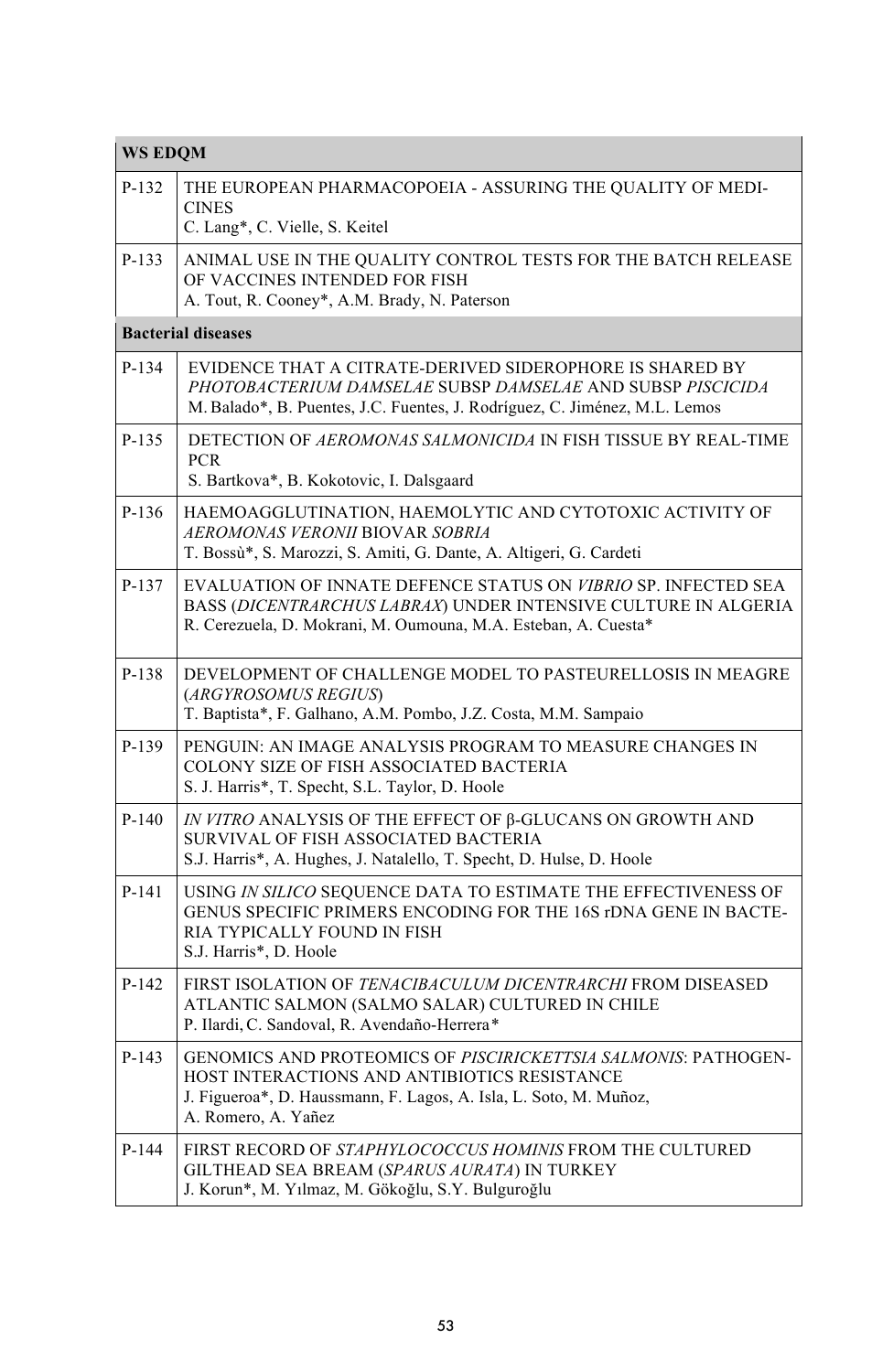| $P-145$            | ISOLATION AND CHARACTERIZATION OF BACTERIOPHAGES ACTIVE<br><b>AGAINST YERSINIA RUCKERI</b><br>S. Marozzi*, F. Di Giamberardino, G. Migliore, S. Colonna, S. Sittinieri, G. Cardeti,<br>T. Bossù                                                                                                                                                                       |
|--------------------|-----------------------------------------------------------------------------------------------------------------------------------------------------------------------------------------------------------------------------------------------------------------------------------------------------------------------------------------------------------------------|
| $P-146$            | PERSISTENT STREPTOCOCCUS AGALACTIAE CELLS INDUCED BY<br>FLORFENICOL IN VITRO AND IN VIVO IN NILE TILAPIA (OREOCHROMIS NI-<br>LOTICUS)<br>T.F. Oliveira, G.A. Queiroz, H.C.P. Figueiredo, C.A.G. Leal*                                                                                                                                                                 |
| $P-147$            | PERICARDITIS IN SALMON BROOD FISH IN WESTERN NORWAY<br>S. Giskegjerde*, R.H. Lyngstad, S.M.R. Nygaard                                                                                                                                                                                                                                                                 |
| $P-148$            | VIRULENCE GRADING OF VIBRIO SPP. STRAINS BY EXPERIMENTAL CHAL-<br>LENGE OF ATLANTIC HALIBUT (HIPPIGLOSSUS HIPPOGLOSSUS L.) ATLAN-<br>TIC COD (GADUS MORHUA L.) AND TURBOT (SCOPHTHALMUS MAXIMUS L.)<br>YOLK SACK LARVAE<br>A. Rønneseth*, P. D'Alvise, Ø. Tønnesen, G.T. Haugland, T. Grotkjær,<br>K. Engel-Sørensen, L. Nørremark, L. Gram, Ø. Bergh, H.I. Wergeland |
| P-149              | PHYLOGENETIC AND VIRULENCE ANALYSIS OF AEROMONAS VERONII<br>ISOLATED FROM FRESHWATER FISHES IN HUNGARY<br>B. Sellyei*, Zs. Varga, P. Paulus, M. Papp, K. Molnár, Cs. Székely                                                                                                                                                                                          |
| $P-150$            | COMPARISON OF PROTEOME TYPE AND SEROTYPING FOR STREPTOCOC-<br>CUS PARAUBERIUS FROM OLIVE FLOUNDER (PARALICHTHYS OLIVACEOUS)<br>S.W. Kim, J.S. Lee, S.P. Im, J.M.S. Lazarte, T.S. Jung*                                                                                                                                                                                |
| P-151              | BACTERIOLOGICAL ASSESSMENT OF THE RAINBOW TROUT (ONCORHYN-<br>CHUS MYKISS) REARED IN TWO DIFFERENT TECHNOLOGIES<br>E. Terech-Majewska, J. Pajdak, B. Kazuń, K. Kazuń, E. Kaczorek, E. Szczucińska, M.<br>Zembrzuska, A.K. Siwicki*, J. Szarek, K. Skibniewska                                                                                                         |
| P-152              | FIRST REPORT OF MIXED MYCOBACTERIAL INFECTION IN SILVER ARO-<br>WANA (OSTEOGLOSSUM BICIRRHOSUM)<br>K. Varello*, M. Righetti, V. Audino, M. Pezzolato, E.A.V. Burioli, C. Foglini, M. Bot-<br>ta, E. Bozzetta, M. Prearo                                                                                                                                               |
| P-153              | CHARACTERISATION AND ANTIBIOTIC RESISTANCE OF HUNGARIAN<br>FRESHWATER FLAVOBACTERIUM ISOLATES<br>Zs. Varga, B. Sellyei*, P. Paulus, M. Papp, K. Molnár, Cs. Székely                                                                                                                                                                                                   |
| P-154              | <b>IODOBACTER PISCIPHILUM SP. NOV. IS ASSOCIATED WITH SKIN DAMAGE</b><br>OF WILD AND CULTURED FISH<br>S. Viljamaa-Dirks*, M. Tiirola, S. Heinikainen, H. Kuronen                                                                                                                                                                                                      |
| P-155              | AEROMONAS SOBRIA INFECTION IN FARMED MUD LOACH (MISGURNUS MI-<br>ZOLEPIS) IN KOREA, A BACTERIOLOGICAL SURVEY<br>J.H. Yu*, B.H. Koo, D.H. Kim, D.W. Kim, S.W. Park                                                                                                                                                                                                     |
| <b>Diagnostics</b> |                                                                                                                                                                                                                                                                                                                                                                       |
| P-156              | A QUANTITATIVE PCR DEVELOPED FOR THE DETECION OF CARP EDEMA<br>VIRUS AIDS IN THE DIAGNOSIS OF VIRAL DISEASES AND MORTALITIES IN<br>KOI<br>M. Adamek*, V. Jung-Schroers, J. Hellmann, F. Teitge, S.M. Bergmann, H. Schütze,<br>D.W. Kleingeld, K. Way, D. Stone, M. Runge, D. Steinhagen                                                                               |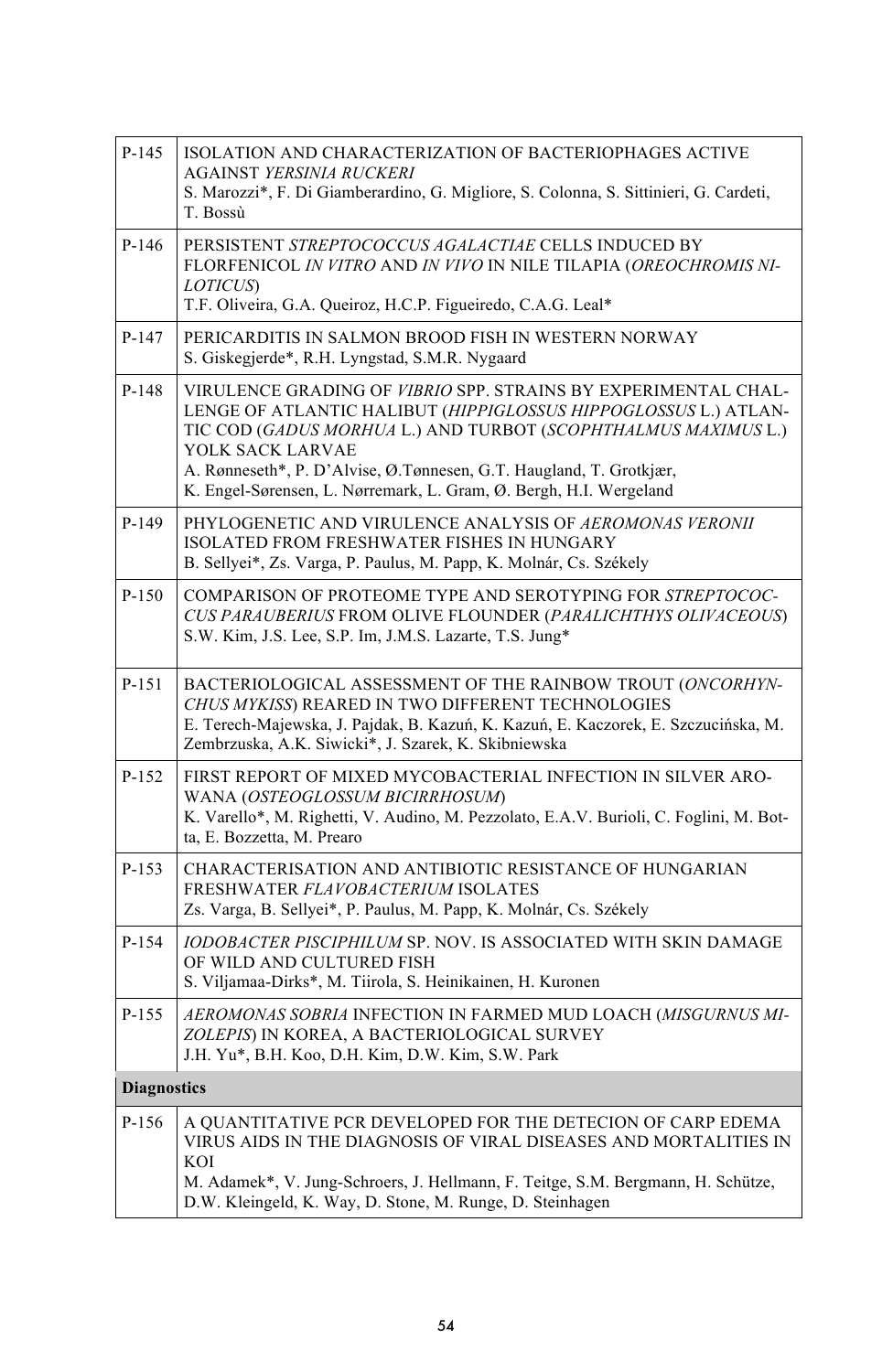| P-157   | DECENTRALISED MOLECULAR DIAGNOSTICS AND REMOTE DATA RE-<br>PORTING FOR MANAGEMENT OF DISEASE IN GLOBAL AOUACULTURE<br>K.S. Bateman*, M.J. Pond, P. Munday, O. Gandelman, G.D. Stentiford                                                                    |
|---------|-------------------------------------------------------------------------------------------------------------------------------------------------------------------------------------------------------------------------------------------------------------|
| P-158   | EVALUATION OF NON-DESTRUCTIVE MOLECULAR DIAGNOSTICS FOR<br>THE DETECTION OF NEOPARAMOEBA PERURANS<br>J. Downes*, M. Rigby, B. Maynard, R. Taylor, E. MacCarthy, I. O'Connor, H. Rodger,<br>N. Ruane, M. Cook                                                |
| P-159   | VALIDATION OF THE SENSITIVITIES OF ONE-STEP AND TWO-STEP RE-<br>VERSE-TRANSCRIPTION PCR METHODS FOR DETECTION OF VIRAL HEM-<br>ORRHAGIC SEPTICEMIA VIRUS (VHSV) IVa ISOLATES FROM CULTURED<br>OLIVE FLOUNDER (PARALICHTHYS OLIVACEUS) IN KOREA<br>H.J. Kim* |
| $P-160$ | MATRIX-ASSISTED LASER DESORPTION/IONIZATION TIME OF FLIGHT,<br>MALDI-TOF, MASS SPECTROMETRY FOR IDENTIFICATION OF FISH PATH-<br><b>OGENIC BACTERIA</b><br>E. Jansson, E. Eriksson, E. Säker, I. Dalsgaard, B. Nonnemann, I. Roozenburg,<br>O. Haenen*       |
| P-161   | FRANCISELLA NOATUNENSIS SUBSP. ORIENTALIS CAUSES MORTALITY IN<br>MEXICAN TILAPIA (OREOCHROMIS SPP.)<br>C. Ortega*, G. Mancera, A. Romero, R. Enríquez, J. Vásquez, A. Vargas, S. Martínez,<br>R. Fajardo, B. Valladares                                     |
| $P-162$ | DEVELOPMENT OF A QUANTITATIVE SEMI-AUTOMATED SYSTEM, FOR<br>HEPATOPANCREAS HISTOLOGY ASSESSMENT IN PENAEID SHRIMP, USING<br><b>IMAGE ANALYSIS</b><br>P.F. Silva*, T. Eriksen, M. Owen, D.V. Lightner, B.L. Noble, F. Cervellione,<br>C. McGurk              |
| $P-163$ | A SINGLE PAIR OF DEGENERATED PRIMERS FOR THE DETECTION AND<br>QUANTIFICATION OF A WIDE RANGE OF IPNV TYPES<br>D. Vazquez*, C. López-Vázquez, J.M. Cutrín, C.P. Dopazo                                                                                       |
| P-164   | QUANTITATIVE FLOW CYTOMETRY ANALYSIS OF THE INTRACELLULAR<br>EXPRESSION OF VP2 FROM IPNV<br>D. Vazquez*, C. López-Vázquez, J.M. Cutrín, C.P. Dopazo                                                                                                         |
| P-165   | <b>INTER-LABORATORY PROFICIENCY TEST ON NOTIFIABLE FISH DISEASES:</b><br>A TOOL TO STRENGTHEN DIAGNOSTIC CAPACITIES FOR VIRAL FISH DIS-<br><b>EASES</b><br>N. Vendramin*, S.S. Mikkelsen, N.J. Olesen                                                       |
|         | <b>Environmental and toxicological diseases</b>                                                                                                                                                                                                             |
| P-166   | EFFECTS OF ATRAZINE ON NEOTROPICAL FISH KIDNEY, PIARACTUS MES-<br>OPOTAMICUS: A SUBCHRONICAL EXPOSITION AND RECOVERY ASSAYS<br>L.P. Giglio, M.C. Delcorso, S.C.N. Queiroz, S. Arana*                                                                        |
| $P-167$ | SCREENING FOR IMMUNOTOXIC POTENTIALS OF ENVIRONMENTAL<br>CHEMICALS IN FISH: A LITERATURE REVIEW<br>L. Baumann*, K. Rehberger, I. Werner, B. Hitzfeld, H. Segner                                                                                             |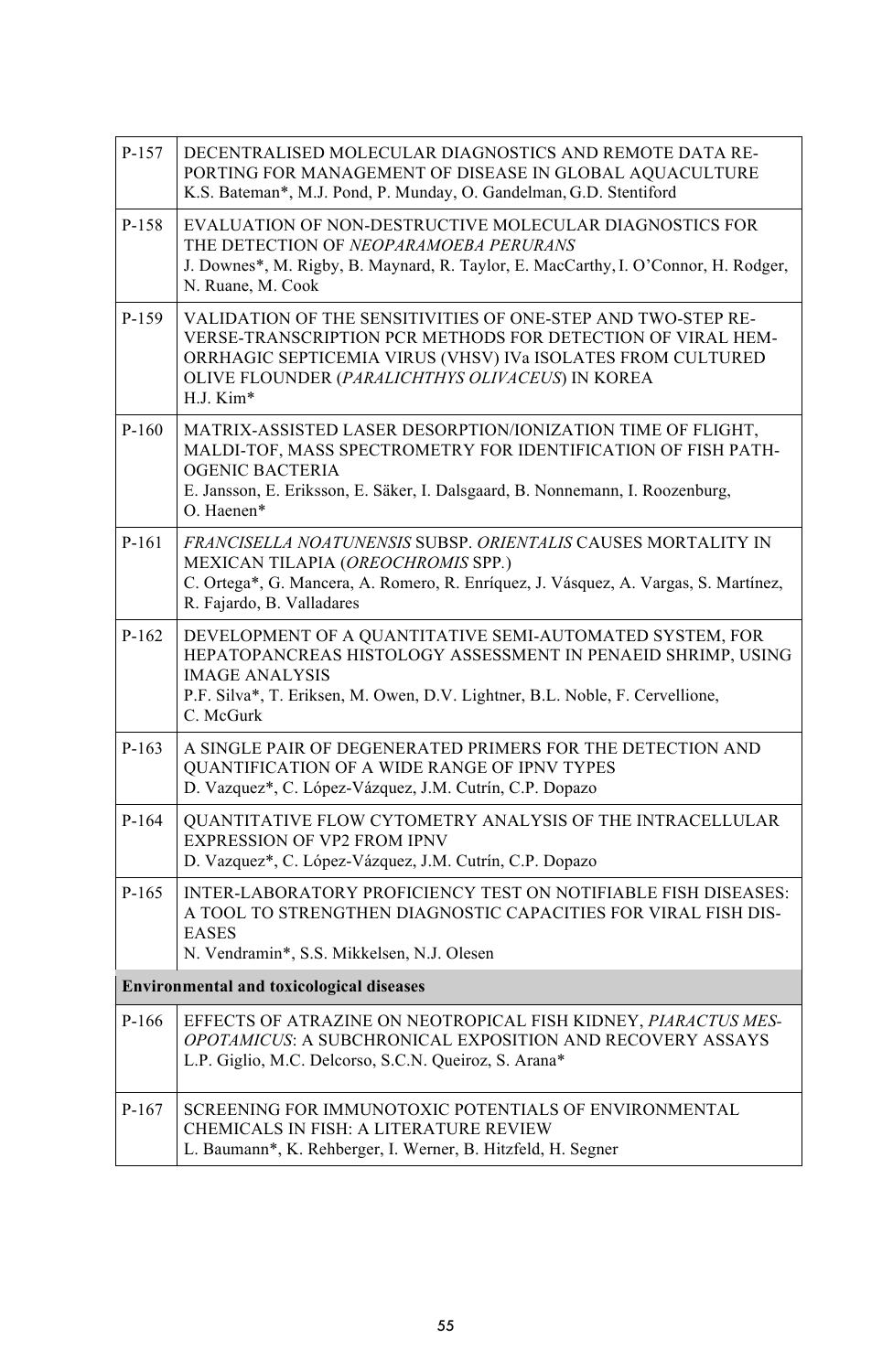| $P-168$ | WATERBORNE METHYLMERCURY PRODUCES CHANGES IN ANTIOXIDANT<br>AND IMMUNE STATUS IN THE GILTHEAD SEABREAM (SPARUS AURATA L.)<br>F.A. Guardiola, E. Chaves-Pozo, J. Meseguer, A. Cuesta*, M.A. Esteban                              |
|---------|---------------------------------------------------------------------------------------------------------------------------------------------------------------------------------------------------------------------------------|
| P-169   | OOGENESIS IN MUSSELS (MYTILUS GALLOPROVINCIALIS LMK.) EXPOSED<br>TO TARS: TIME-DEPENDENT HISTOPATHOLOGICAL EFFECTS<br>V. Dobal-Amador*, A. Alonso-Martínez, P. Suárez-Alonso, O. García-Martín,<br>F. San Juan-Serrano          |
| $P-170$ | IMMUNOLOGIC RESPONSES OF RAINBOW TROUT ONCORHYNCHUS MYKISS<br>EXPOSED TO A CHRONIC POLLUTION OF HERBICIDE AND A VIRAL CHAL-<br><b>LENGE WITH IHNV</b><br>C. Dupuy, J. Cabon, L. Louboutin, T. Morin, S. Le Floch, M. Danion*    |
| P-171   | EXPRESSED SEQUENCE TAQS (ESTS) ANALYSIS OF NEOCARIDINA DENTIC-<br>ULATA DENTICULATA FOLLOWING SHORT-TERM EXPOSURE TO COPPER<br>N.Y. Kim <sup>*</sup> , J.S. Seo, E.J. Jeon, J.Y. Hwang, M.K. Kwon, S. H. Jung                   |
| $P-172$ | TISSUE DAMAGES DUE TO OSTREOPSIS OVATA FUKUYO 1981 (DI-<br>NOPHYCEAE) IN VERTEBRATE MARINE ORGANISMS<br>C. Bertuccio, D. Palombieri, M.G. Giacobbe*, A. Manganaro, G. Lanteri, F. Marino                                        |
| $P-173$ | CHLORINATED HYDROCARBON RESIDUES IN TISSUES OF FARMED AND<br>WILD PIKE ( <i>ESOX LUCIUS</i> )<br>R. Pietrzak-Fiećko, E. Terech-Majewska, M. Modzelewska-Kapituła, Z. Zakęś,<br>A.K. Siwicki*                                    |
| $P-174$ | PARALYTIC SHELLFISH TOXINS BY ALEXANDRIUM (DINOPHYCEAE) IN<br>SEAWATER, CULTURES AND BIVALVE MOLLUSCS: CASE STUDY IN SICI-<br>LY<br>M.G. Giacobbe*, A. Costa, A. Penna, E. Riccardi, A. Milandri, E. Gangemi,<br>S. Cappellacci |
| $P-175$ | PLASMA ALANINE AMINOTRANSFERASE (ALT) IN FARMED RAINBOW<br>TROUT, ONCORHYNCHUS MYKISS (WALBAUM): PHYSIOLOGICAL VALUES<br>AND FLUCTUATIONS IN DISEASES OR EXPOSURE TO TOXIC SUBSTANCES<br>J. Rehulka*                            |
|         | <b>Host-parasite interactions</b>                                                                                                                                                                                               |
| $P-176$ | THE OCCURRENCE OF PETASIGER METACERCARIAE (DIGENEA)<br>IN AN UNUSUAL SITE, WITHIN THE LATERAL LINE SCALES<br>OF CYPRINID FISHES<br>G. Cech*, D.I. Gibson, C. Székely, M. Papp, P. Deák-Paulus, L. Juhász, N. Tóth,<br>K. Molnár |
| P-177   | PISCIRICKETTSIA SALMONIS: MACROPHAGE APOPTOSIS REGULATION IN<br>EXPERIMENTALLY INFECTED ATLANTIC SALMON (SALMO SALAR)<br>S. Díaz, M.E. Rojas, M. Galleguillos, C. Maturana, P.I. Smith, P.A. Smith*                             |
| P-178   | VIRUS REPLICATION AND HOST RESPONSE IN SALMONID GILL CELLS IN<br><i>VITRO</i><br>T. Herath*, M. Weidmann                                                                                                                        |
| P-179   | METHODOLOGICAL ISSUES AFFECTING THE STUDY OF FISH PARASITES<br>Y. Kvach*, M. Ondračková, P. Jurajda                                                                                                                             |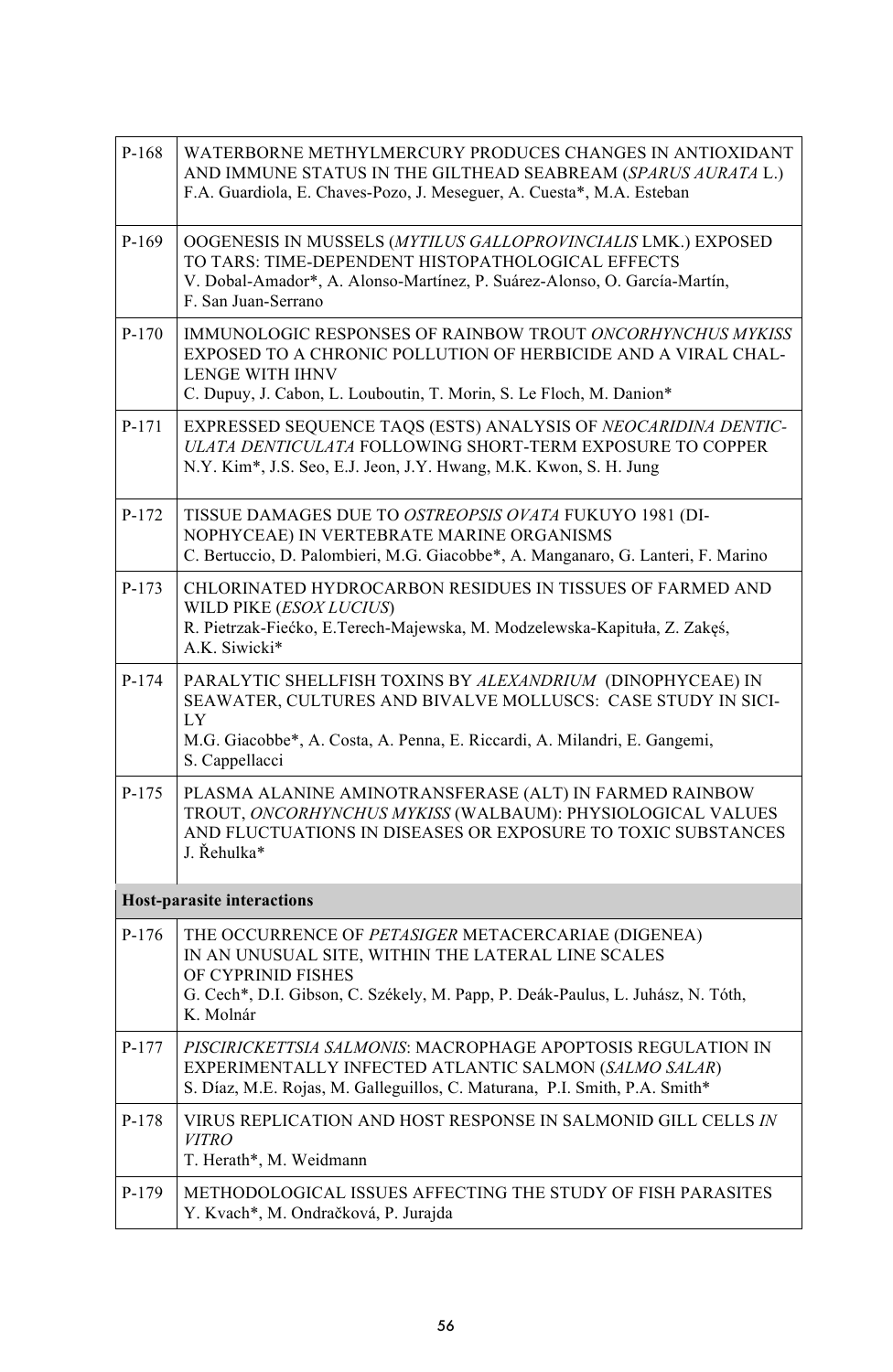| P-180   | DEGENERATIVE ALTERATIONS IN TWO MYXOBOLUS SPECIES AND ITS<br>HOST (PROCHILODUS LINEATUS) FROM MOGI-GUACU RIVER, BRAZIL:<br>POSSIBLE ACTION OF XENOBIOTICS?<br>S.A. Zatti, S. Arana*, A.A.M. Maia, E.A. Adriano                                                                                             |
|---------|------------------------------------------------------------------------------------------------------------------------------------------------------------------------------------------------------------------------------------------------------------------------------------------------------------|
| P-181   | MORPHOLOGICAL AND HISTOPATHOLOGICAL CHARACTERIZATION OF<br>HETEROPHYIDS (PYGIDIOPSIS & HETEROPHYES) ENCYSTED METACER-<br>CARIAE IN MUGIL CEPHALUS AT LAKE MANZALA, EGYPT<br>M.A. Mahmoud*, M. Abdelsalam, O.A. Mahdy                                                                                       |
| P-182   | INVESTIGATION INTO EX VIVO MAINTENANCE AND SURVIVAL OF LAR-<br>VAL SEA LICE, <i>LEPEOPHTHEIRUS SALMONIS</i> (COPEPODA, CALIGIDAE) US-<br>ING TISSUE CULTURE SYSTEMS<br>H.C. McDonald, K.F. Muir, J. Ireland, S.J. Monaghan*, C.M. McNair, R.H. Richards,<br>D.P. Knox, S. Hamilton, T. Kanellos, J.E. Bron |
| P-183   | MALFORMATION OF THE GILL FILAMENTS IN THE RUFFE [GYMNOCEPHA-<br>LUS CERNUA (L.), PISCES] DUE TO INFECTION WITH METACERCARIAE<br>K. Molnár, G. Cech*, G. Majoros, Cs. Székely                                                                                                                               |
| P-184   | ULTRASTRUCTURE OF HENNEGUYA A PARASITE OF PSEUDOPLATYSTOMA<br>PUNCTIFER AND LEIARIUS MARMORATUS TAKEN FROM THE BRAZILIAN<br><b>AMAZON</b><br>J. Naldoni*, A.A.M. Maia, E.A. Adriano                                                                                                                        |
| P-185   | MOLECULAR AND ULTRASTRUCTURAL DATA OF MYXIDIUM SP. PARASITE<br>OF THE GALLBLADDER OF CORYDORAS MELINI, AN ORNAMENTAL FISH<br>FROM THE BRAZILIAN AMAZON<br>P.M. Delgado, J. Naldoni*, M.R.M. Silva, A.A.M. Maia, E.A. Adriano                                                                               |
| P-186   | THE PARASITE COMMUNITY OF ENDEMIC CHONDROSTOMA MEANDRENSE<br>(PISCES: CYPRINIDAE) FROM LAKE IŞIKLI, ÇIVRIL-DENIZLI, TURKEY<br>S. Özesen Çolak*, E. Soylu, M.P. Soylu, M.S. Uzmanoğlu                                                                                                                       |
| P-187   | HISTOPATHOLOGICAL FEATURES OF DIDYMODICLINUS SP. IN PSEUDO-<br>BRANCHES OF THE DUSKY GROUPER EPINEPHELUS MARGINATUS (OSTE-<br>ICHTHYES: SERRANIDAE) FROM THE WESTERN MEDITERRANEAN SEA<br>M. Polinas*, S. Mele, O. Reñones, E. Antuofermo, P. Merella, F.E. Montero, F. Padros                             |
| P-188   | MORPHOLOGICAL CHARACTERIZATION OF GILL RESPONSE IN ATLANTIC<br>SALMON (SALMO SALAR L.) INFESTED BY FRESHWATER PEARL MUSSEL<br>(MARGARITIFERA MARGARITIFERA L.) GLOCHIDIA<br>M.I. Quiroga*, A.M. de Azevedo, C. Varela, E. Corral, P. Ronza, A.P. Losada,<br>R. Bermúdez, R. Amaro, P. Ondina               |
| P-189   | IN VITRO AND IN VIVO DOWN-REGULATION OF MHC CLASS I IN THE<br><b>COURSE OF CYHV-3 INFECTION</b><br>E. Borzym, M. Matras, J. Maj-Paluch, M. Stachnik, M. Reichert*                                                                                                                                          |
| $P-190$ | SPARICOTYLE CHRYSOPHRII-INFECTED GILTHEAD SEA BREAM; EFFECTS<br>ON GROWTH AND IMMUNE SYSTEM<br>G. Rigos*, M. Henry, C. Nikoloudaki, C.S. Tsigenopoulos                                                                                                                                                     |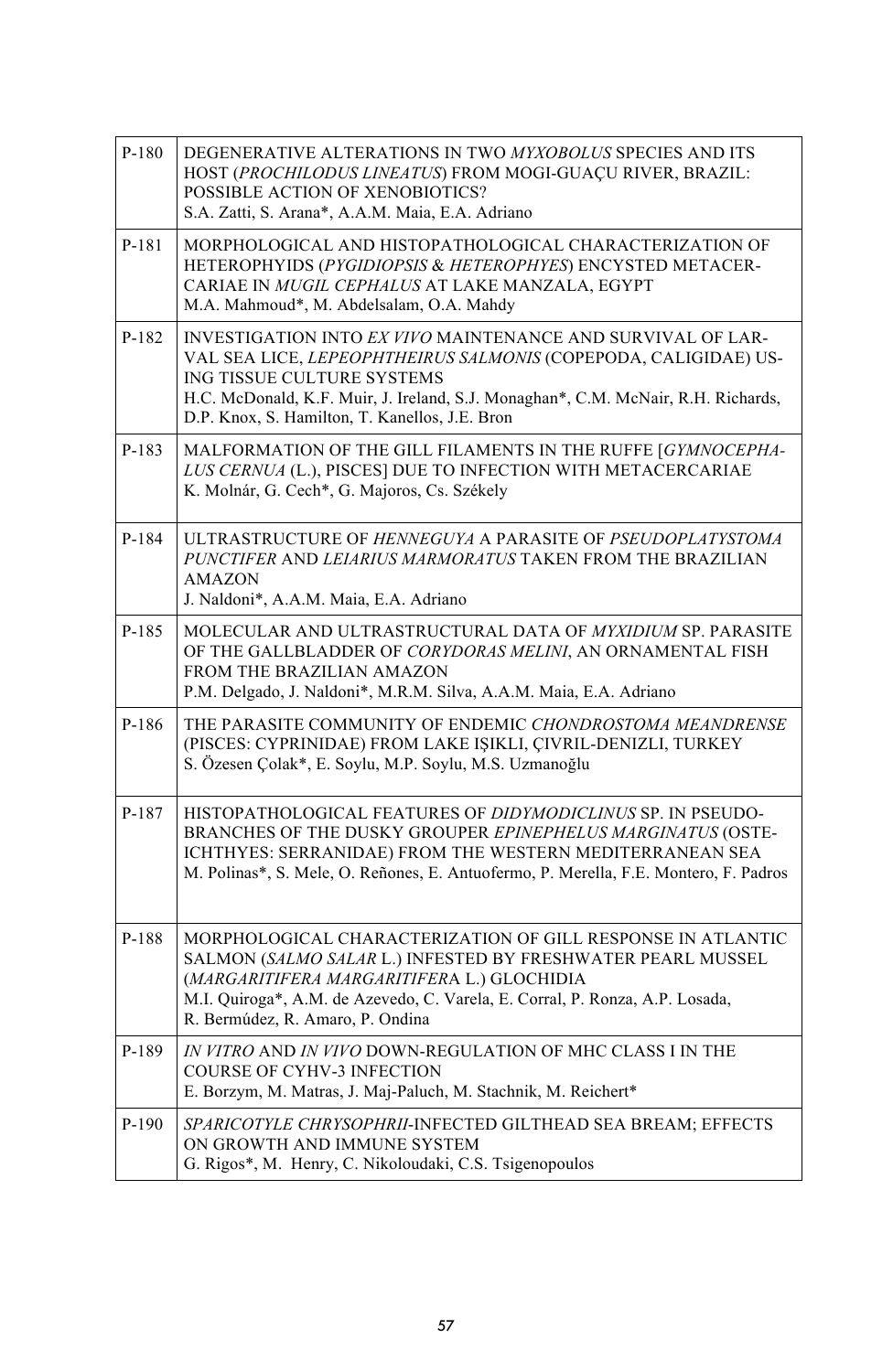| P-191   | INTERACTION BETWEEN CALIGUS ROGERCRESSEYI AND PISCIRICKETTSIA<br>SALMONIS IN REGION X, CHILE, 2006-2007<br>S.S. Bravo*, M.T. Silva                                                                                                                                    |  |
|---------|-----------------------------------------------------------------------------------------------------------------------------------------------------------------------------------------------------------------------------------------------------------------------|--|
| P-192   | ROLE OF ECOLOGY, EVOLUTION AND IMMUNOLOGY FOR AQUATIC DIS-<br>EASES IN RIVERINE LANDSCAPES: THE CASE OF PROLIFERATIVE KIDNEY<br><b>DISEASE</b>                                                                                                                        |  |
|         | T. Wahli*, N. Strepparava, H. Schmidt-Posthaus, H. Segner, L. Mari, E. Bertuzzo,<br>L. Carraro, A. Rinaldo, J. Holland, C.J. Secombes, J. Jokela, H. Hartikainen                                                                                                      |  |
|         | <b>Aquatic animal welfare</b>                                                                                                                                                                                                                                         |  |
| P-193   | A HISTOLOGY-BASED FISH HEALTH ASSESSMENT OF FARMED SEA BASS<br>(DICENTRARCHUS LABRAX L.)<br>A. Saraiva*, J. Costa, J. Serrão, J.C. Eiras, C. Cruz                                                                                                                     |  |
| P-194   | DEVELOPMENT OF A NON-INVASIVE PROCEDURE FOR DNA SAMPLING IN<br>RAINBOW TROUT IN ACCORDANCE WITH THE 3Rs PRINCIPLE<br>S. Colussi, V. Campia, M.V. Riina, T. Scanzio, E. Burioli*, C. Foglini, M. Prearo,<br>P.L. Acutis                                                |  |
|         | Diseases of public concern                                                                                                                                                                                                                                            |  |
| P-195   | ANISAKIS SPP. IN ANCHOVIES CAUGHT OFF THE LIGURIAN COAST<br>L. Serracca, R. Battistini, I. Rossini, A. Terarolli, M. Corsi, M. Prearo, E.A.V. Burioli*,<br>M. Righetti, C. Ercolini                                                                                   |  |
| P-196   | BACTERIAN CONTAMINATION OF RED MULLET: MULLUS BARBATUS<br>(LINNAEUS, 1758) FROM WESTERN ALGERIA<br>Ch. Hebbar*, D. Marzoug, Z. Boutiba                                                                                                                                |  |
| P-197   | MONITORING OF ORNAMENTAL FISH IMPORTS FOR POTENTIAL ZOONO-<br>TIC AND ANTIBIOTIC RESISTANT BACTERIA, AND TRANSPORT WATER<br>FOR RESIDUES OF THERAPEUTICS IN THE NETHERLANDS<br>O. Haenen*, I. Roozenburg, T. Zuidema, K. Riepema, N. Tafro, L. Stolker                |  |
| P-198   | ANISAKIS PEGREFFII (NEMATODA, ANISAKIDAE) TOTAL ANTIGEN EXERTS<br>OXIDATIVE STRESS AND MODULATE THE EXPRESSION OF BIOMOLECU-<br>LAR MARKERS RELATED TO INFLAMMATION AND CANCER IN HUMAN<br><b>CELL LINE</b>                                                           |  |
|         | C.M. Messina, A. Santulli, M. Boban, S. Orhanović, I. Bušelić, I. Mladineo*                                                                                                                                                                                           |  |
|         | Prophylaxis and treatment                                                                                                                                                                                                                                             |  |
| P-199   | THE ADJUVANT EFFECT OF LOW FREOUENCY ULTRASOUND WHEN AP-<br>PLIED WITH AN INACTIVATED AEROMONAS SALMONICIDA VACCINE TO<br>RAINBOW TROUT (ONCORHYNCHUS MYKISS)<br>C. Cobo*, R. Jung, G. Kotterba, S. Bergmann, R. Ariav, P. Ilardi, K. Thompson,<br>W. Kloas, K. Knopf |  |
| $P-200$ | ASSESSMENT OF VACCINE STRAIN COMPARED TO THE VIRULENCE OF<br>DIFFERENT ISOLATES OF AEROMONAS HYDROPHILA IN RAINBOW TROUT<br>(ONCORHYNCHUS MYKISS)<br>A. Kubilay*, S. Çiftçi, P. Yıldırım, E. Gümüş                                                                    |  |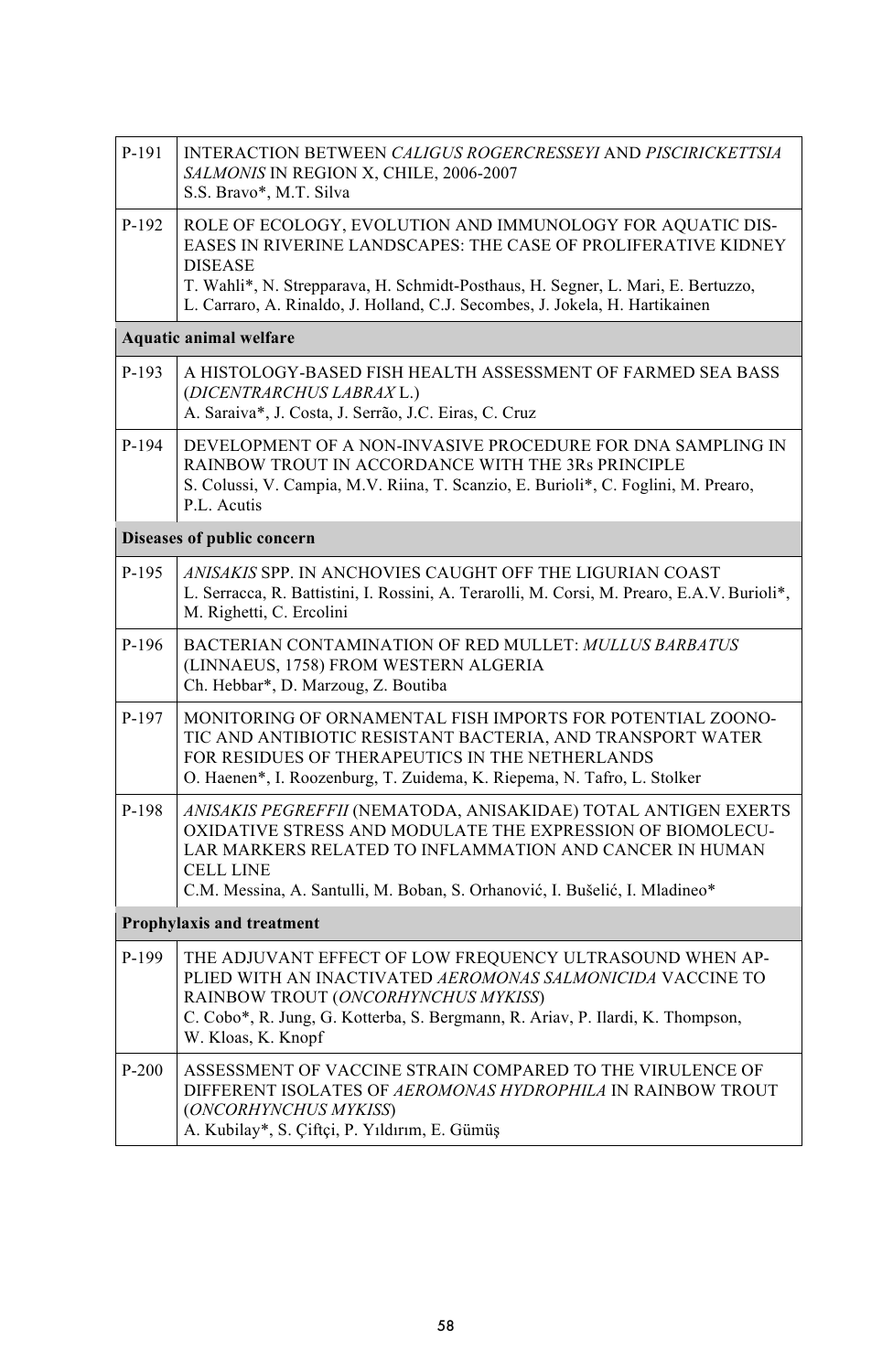| $P-201$                                  | IN VITRO ANTIBACTERIAL ACTIVITIES OF POMEGRANATE (PUNICA GRAN-<br>ATUM L.) AND GRAPE (VITIS VINIFERA) VINEGAR AGAINST BACTERIAL<br><b>FISH PATHOGENS</b><br>A. Kubilay*, S. Metin, P. Yıldırım, H.N. Budak, G. Uluköy, E. Gümüş, Z.B. Güzel-<br>Seydim |  |
|------------------------------------------|--------------------------------------------------------------------------------------------------------------------------------------------------------------------------------------------------------------------------------------------------------|--|
| P-202                                    | IN VITRO ANTIBACTERIAL ACTIVITIES OF SATUREJA CUNEIFOLIA Ten. ON<br><b>BACTERIAL FISH PATHOGENS</b><br>S. Metin, B.I. Didinen*, P. Yıldırım, A. Kubilay                                                                                                |  |
| P-203                                    | EFFICACY OF A POLYVALENT VACCINE AGAINST FLAVOBACTERIUM PSY-<br>CHROPHILUM IN ATLANTIC SALMON (SALMO SALAR L.)<br>R. Hoare*, S.-J. Jung, T.P.H. Ngo, K.D. Thompson, A. Adams                                                                           |  |
| $P-204$                                  | ALBENDAZOLE SUPRAMOLECULAR COMPLEXES AND THEIR USE<br><b>AGAINST FISH HELMINTHOSES</b><br>A.V. Kazarnikova*, E.N. Ponomareva, G.A. Dushenko, I.E. Mikhaillov                                                                                           |  |
| $P-205$                                  | INFLUENCE OF STERIDIAL W-15 ON GILLS STRUCTURE OF RAINBOW<br>TROUT (ONCORHYNCHUS MYKISS)<br>E. Terech-Majewska, J. Pajdak*, E. Kaczorek, J. Grudniewska, A. Drzewiecka,<br>E. Strzyżewska, A.K. Siwicki, K. Duk                                        |  |
| $P-206$                                  | INFLUENCE OF EFFECTIVE MICROORGANISMS ON OXIDATIVE STRESS BI-<br><b>OMARKERS IN RAINBOW TROUT</b><br>H. Tkachenko, N. Kurhaluk, E. Terech-Majewska, J. Grudniewska, P. Schulz,<br>A.K. Siwicki*                                                        |  |
| <b>Cephalopods immunity and diseases</b> |                                                                                                                                                                                                                                                        |  |
|                                          |                                                                                                                                                                                                                                                        |  |
| P-207                                    | REVEALING THE IDENTITY OF CESTODES INFECTING THE RED OCTOPUS.<br>OCTOPUS MAYA VOSS & SOLIS, 1966, FROM YUCATAN, MEXICO<br>S. Castellanos-Martinez*, M.L. Aguirre-Macedo                                                                                |  |
| $P-208$                                  | MORPHOLOGICAL CHARACTERIZATION OF DICYEMID MESOZOANS<br>(PHYLUM DICYEMIDA) OF OCTOPUS MAYA VOSS AND SOLIS 1966 FROM<br>YUCATAN, MEXICO<br>S. Castellanos-Martinez*, L. Aguirre-Macedo                                                                  |  |
| $P-209$                                  | DIFERENTIAL EXPRESSION OF OCTOPUS VULGARIS IMMUNE GENES IN<br>RESPONSE TO THE GASTROINTESTINAL COCCIDIA, AGGREGATA OCTOPI-<br><b>ANA INFECTION</b><br>S. Castellanos-Martínez, C. Gestal*                                                              |  |
| $P-210$                                  | IMMUNE RESPONSE OF COMMON OCTOPUS OCTOPUS VULGARIS FOLLOW-<br>ING BACTERIAL INFECTION<br>S. Castellanos-Martínez, C. Gestal*                                                                                                                           |  |
| P-211                                    | PHYLOGENY AND Q-PCR DETECTION OF AGGREGATA OCTOPIANA (AG-<br>GREGATIDAE, APICOMPLEXA) PARASITISING DIGESTIVE TISSUES OF<br>COMMON OCTOPUS (OCTOPUS VULGARIS) FROM THE ADRIATIC SEA<br>K. Begić, M. Petrić, I. Mladineo*                                |  |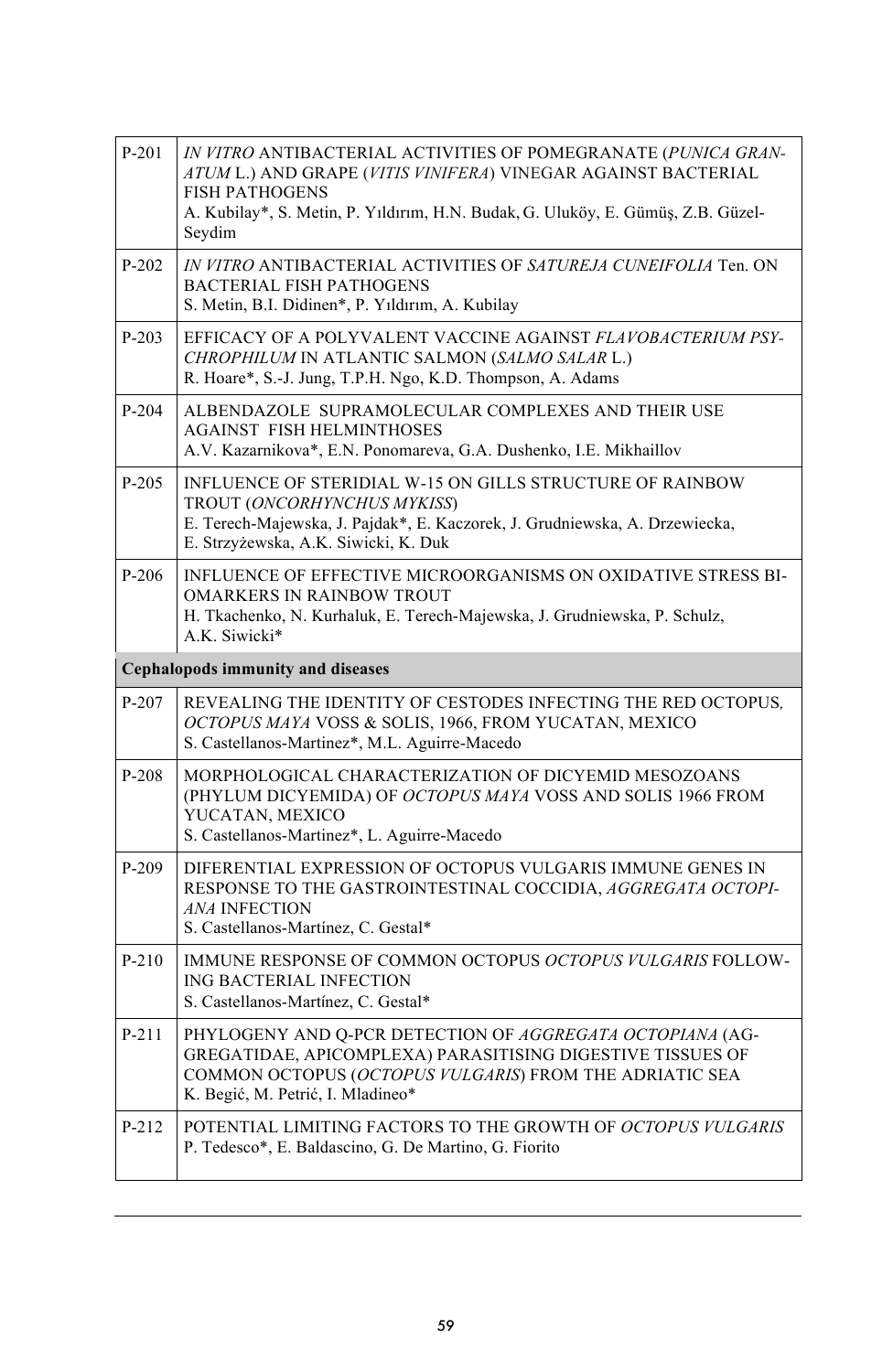| Diseases of wild and ornamental fish |                                                                                                                                                                                                                                        |  |
|--------------------------------------|----------------------------------------------------------------------------------------------------------------------------------------------------------------------------------------------------------------------------------------|--|
| $P-213$                              | MOLICOLA HORRIDUS (GOODSIR, 1841) DOLLFUS, 1935 (CESTODA, TRYPA-<br>NORHYNCHA) ENDOPARASITIC PATHOGEN OF THE OCEAN SUNFISH, MO-<br>$LA MOLA$ (L.)<br>A.E. Ahuir-Baraja*, A. Repullés-Albelda, J.A. Raga, F.E. Montero                  |  |
| $P-214$                              | FIRST OUTBREAK OF CYPRINID HERPESVIRUS 2 (CYHV2) ON GOLDFISH<br>(CARASSIUS AURATUS) IN FRANCE<br>P.-M. Boitard, M. Baud, S. Labrut, C. de Boisséson, M. Jamin, L. Bigarré*                                                             |  |
| $P-215$                              | MYCOBACTERIA SPECIES IDENTIFIED IN AQUARIUM FISH FROM SWEDISH<br><b>WHOLESALERS</b><br>T. Hongslo*, E. Jansson                                                                                                                         |  |
| $P-216$                              | 2014 DISEASE SURVEILLANCE OF WILD MARINE FISH CAUGHT FROM IN-<br><b>SHORE-OFFSHORE OF KOREA</b><br>M.A. Park*, K.I. Kim, M.Y. Cho, B.Y. Jee, J.H. Choi, J.C. Ko, S.D. Hwang                                                            |  |
| $P-217$                              | ATRIASTER LEBEDEV ET PARICHIN, 1969 (MONOGENEA: MICROCOTYLI-<br>DAE) FROM OMANI WATERS: AN OUTLOOK INTO SPECIES COMPOSITION<br>AND DISTRIBUTION ALONG COAST<br>V. Machkevskyi, S. Al-Jufaili, U. Al-Kindi*, R. Khalfan, N. Al-Mazrooei |  |
| $P-218$                              | SEASONAL DYNAMICS OF ERGASILOSIS IN FISH IN SELECTED WATER<br>RESERVOIR DEPENDING ON ZOOPLANKTON DEVELOPMENT<br>S. Navrátil*, E. Jelínková, Z. Marková, I. Papežíková, M. Palíková                                                     |  |
| $P-219$                              | HISTOLOGICAL CLASSIFICATION OF GONADIC NEOPLASMS IN KOI CARP<br>(CYPRINUS CARPIO) FROM BELGIUM AND ITALY<br>R. Sirri*, L. Mandrioli, T. Barbé                                                                                          |  |
| $P-220$                              | CHARACTERIZATION OF VIRULENCE GENES AND PATHOGENICICTY OF<br>MOTILE AEROMONADS ISOLATED FROM KOI CARP (CYPRINUS CARPIO<br>KOI) AND THEIR WATER ENVIRONMENT<br>M.A. Tsai*, P.C. Wang, C.W. Cho, Y.S. Ho, S.C. Chen                      |  |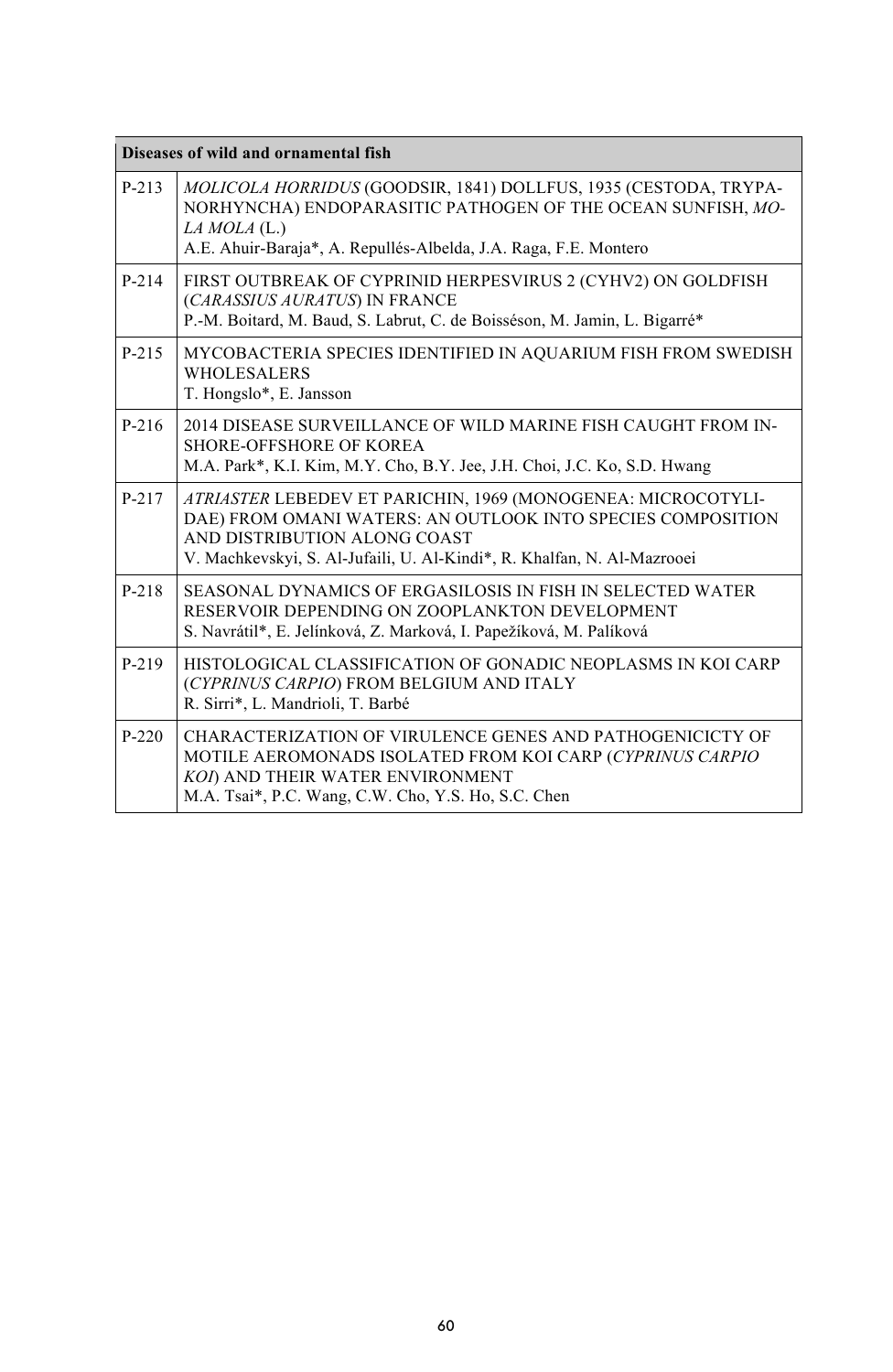### **CONFERENCE INFORMATION**

### **Conference Venue**

Auditorium Alfredo Kraus Address: Avenida Príncipe de Asturias, s/n 35010 Las Palmas de Gran Canaria, Spain Tel. +34 928 491 770 Fax +34 928 491 853

### **Registration desk opening hours during the conference are as follows**

| $17:00-19:00$ |
|---------------|
| $08:30-17:30$ |
| $08:30-17:30$ |
| $08:30-17:30$ |
| 08:30-17:30   |
|               |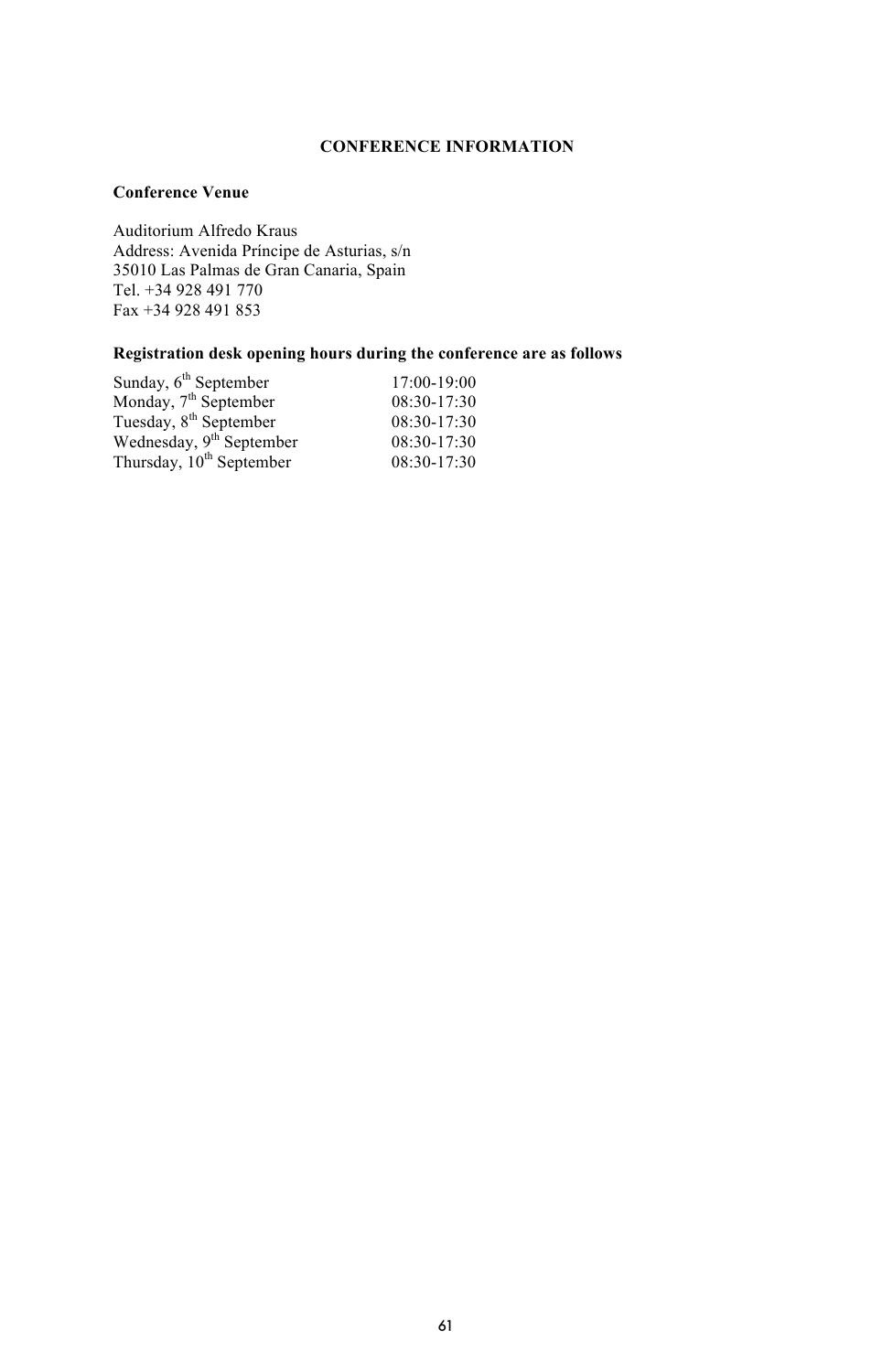### **SOCIAL EVENTS**

### **Get together**

*Date: Sunday, 6st September Time: 19:00-21:00 Dress code: casual* The social programme kicks off with a *Get-together* at Las Canteras Terrace in Auditorium Alfredo Kraus (Congress venue).

### **Las Palmas de Gran Canaria City Reception**

*Date: Tuesday, 8th September Time: 20:00-22:00 Dress code: smart casual*

On Tuesday evening the delegates are invited to join the Las Palmas de Gran Canaria City Reception at the City Hall of Las Palmas de Gran Canaria "Casas Consistoriales". Address: Casas Consistoriales.

### **Conference dinner**

*Date: Thursday,*  $10^{th}$  *September* Time: 20:00-24:00 *Dress code: elegant casual*

The scientific programme of the Conference will close with the traditional *Conference Dinner* at Finca Laraiga, starting at 20:00 hrs. Finca Laraiga is located on the northeast cost of the island, 50 meters from the sea.

Address: Paseo Maritimo los Charcones, 35, El Puertillo, Arucas. Bus transportation form Conference Venue to Finca Laraiga is organised.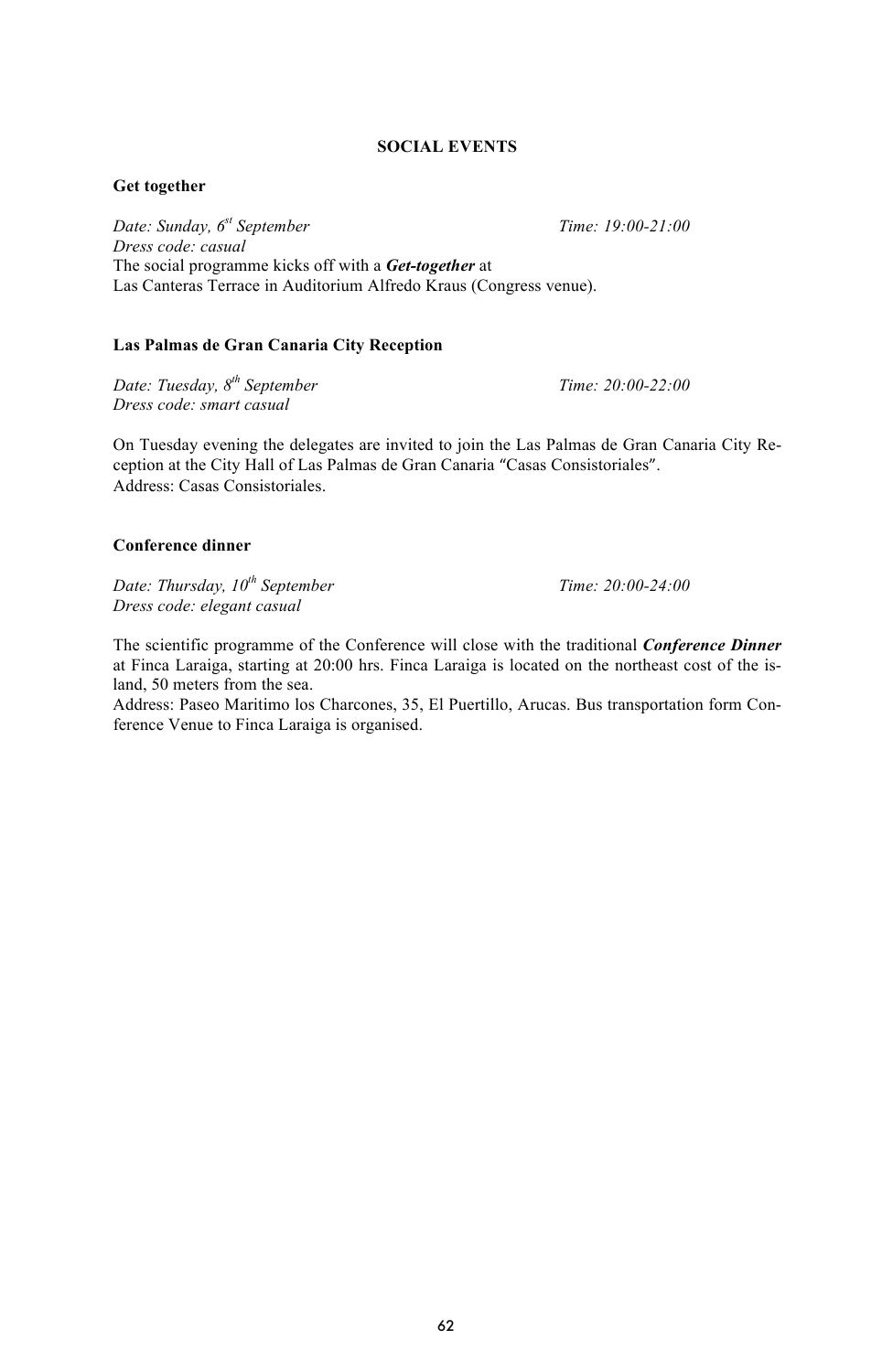#### **POST-CONFERENCE STUDY VISITS**

There are two optional Study visits on **Friday, 11th September** starting and ending at Auditorium Alfredo Kraus.

### **1. MARINE SCIENTIFIC PARK OF UNIVERSITY OF LAS PALMAS DE GRAN CA-NARIA (PCTM)**

Marine Science and Technology Park (PCTM) of ULPGC is an important scientific space of Gran Canaria (Canary Islands), comprising a complex of high-tech infrastructures for marine sciences, especially focusing on fish aquaculture RTD (mainly nutrition, pathology, introduction of new species and genetics), applied biotechnology (primary sector waste reutilization) and biobanks of microalgae and Cianobacteria. The PCTM is considered a top class research infrastructure, being attached to the pan-European network of aquaculture research facilities, AQUAEXCEL (www.aquaexcel.eu). It offers infrastructure to the scientific community for both basic and applied research in the fields of aquaculture and biotechnology, simultaneously providing an environment for technology transfer activities within the related industry sector. Following units are components of PCTM: warm water species selection unit (WWSSU), marine biosecurity station (MBS), feed ingredients-additives testing unit (FITU), pilot plant for fingerling production (PPPA), biofactory of natural marine products and Spanish bank of algae (BEA).

After visiting PCTM, delegates will continue towards the centre of the island to see Roque Nublo. It is an imposing rock that emerges from the almost moon landscape, sharply cascading into a thick pine tree forest towards the distant ocean. Roque Nublo (*Clouded Rock*, *Rock in the Clouds*) is a volcanic rock on the island of Gran Canaria, Canary Islands, Spain (http://www.gran-canaria-info.com/guide/roque-nublo-the-complete-guide-to-gran-canaria-sbiggest-icon). It is  $80 \text{ m}$  (262 ft) tall, and its top is  $1,813 \text{ m}$  (5,948 ft) above sea level. It is a famous landmark of the island, protected as a natural monument. Roque Nublo is the second highest peak of the island, after nearby Pico de las Nieves. It is located in the municipality Tejeda. It was formed by a volcanic eruption around 4.5 million years ago.

Wear a good pair of tracking shoes to visit Roque Nublo.

The day will be finalised by a lunch at a typical restaurant in small village of Tejeda (www.tejeda.es).

#### **Price per person 70 euro. Extra tickets are sold at the registration desk if available.**

### **2. AQUACULTURE FACILITY OF SEABREAM AND SEABASS IN GRAN CANARIA (ADSA)**

The farming of seabream and sea bass began in 1991 in the facilities of Castillo del Romeral, in southern Gran Canaria. Today, ADSA has two farms in production and two other farms in project, that mean a production capacity of 4500 tons, guaranteeing to its customers the supply of fish throughout the year. In the Tinamenor Group, they are fully committed to enhance  $\overline{R}$  & D as a strategy to maintain their technological leadership. The main lines of work in research, development and innovation are:

- *✓* Research and development of aquaculture for new marine species
- *✓* Development of breeding programs
- *✓* Optimization of production processes through application of new technologies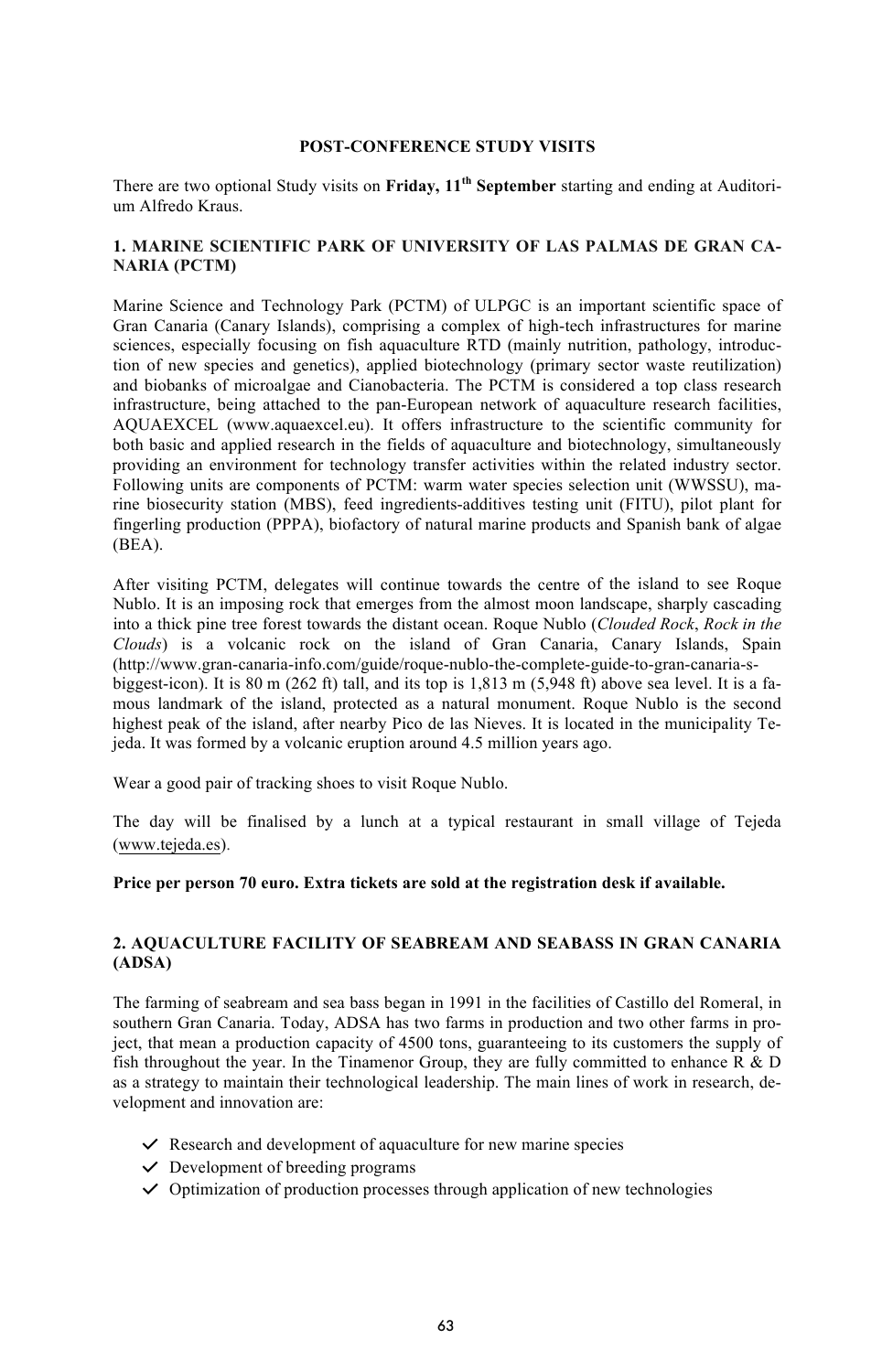*✓* Improvement of processes for greater energy savings and environmental care and sustainability

After visiting the ADSA facility, delegates will continue towards the south-west of the island, boarding a small cruiser named "Spirit of the sea", at the Puerto Rico's harbour (13:30 to 16:30, lunch on board) for an exciting whales and dolphins sightseeing. While some 79 species of cetaceans can be found in the world's seas, 29 of them have been seen in the Canaries waters. This is almost a one third of the world's cetacean population, and considering that some species live exclusively in the polar regions, rivers and very limited areas, it is a great privilege to be able to observe them in this area.

### **Price per person 70 euro. Extra tickets are sold at the registration desk if available.**

### **Remember:**

The Study Visits are optional activities and are not covered by the registration fee.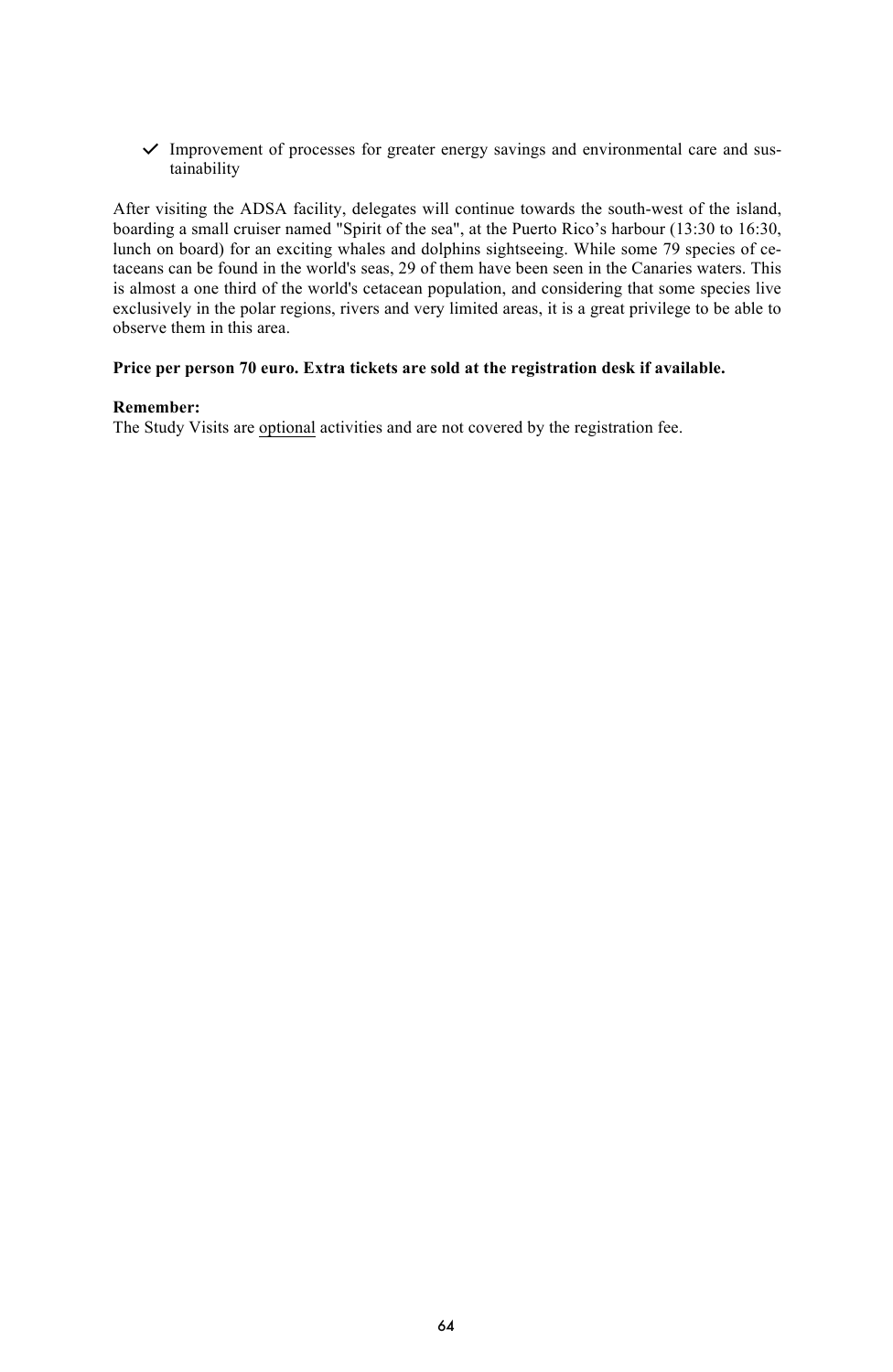### **PRACTICAL INFORMATION A-Z**

#### **A**

**Accommodation:** should you need any help with your accommodation, please contact our staff at the EAFP 2015 registration desk (eafp2015@barcelocongresos.com).

**Airport:** the Gran Canaria Airport, located on the coast of the island from which it takes its name, is situated 25 kilometres distance from one of the main touristic centres of the Canary Islands, the southern area, and 18 kilometres distance from the island´s capital, Las Palmas de Gran Canaria.

A direct bus line operated by Global (Bus no. 60) runs between Terminal 1 and the city centre. See the timetables and fees at www.globalsu.es/index\_en.php.

Taxis can be found at designated stands in all the main plazas, or can be hailed on the street if showing a green light, which means they are available. Telephone Number: +34 928 460 000.

### **B**

**Badges:** will be provided to participants, accompanying persons, exhibitors and press at the registration desk and will be required for admission to all conference facilities and scientific and social events during the Meeting. Any individual who is not wearing an official conference badge will be directed to the registration desk to register or, if already registered, to purchase a replacement badge. Handling fee for replacement badges is  $\epsilon$  10.

### **C**

**Certificate of attendance:** the certificate of attendance is to be issued at the registration desk.

**Climate in Gran Canaria:** Gran Canaria enjoys year round warmth and sunshine with very little seasonal variation. Summers are hot and dry while winters are just slightly cooler with a few showers.

The island's southerly location, on the same latitude as the Sahara, means it is much hotter than mainland Spain in the winter. However, it generally gets much cooler than might be expected at this latitude due to the surrounding sea, the cool Canary current and northeast trade winds. Throughout the year Gran Canaria has a spring-like climate having an average temperature of

26-28°C in summer and 22-24°C in winter.

**Conference language:** the conference language is English. No interpretation is provided.

**Credit cards:** American Express, Diner's Club, Eurocard, Access, Master Card and Visa are accepted in hotels, restaurants, larger shops, and department stores. Visa Electron is also accepted in many shops and department stores.

**Currency/Exchange:** the monetary unit is Euro (EUR) (1 euro = 100 cents). Foreign currency exchange is available also at all banks. Banks are generally open on weekdays from 8.30 to 14.00.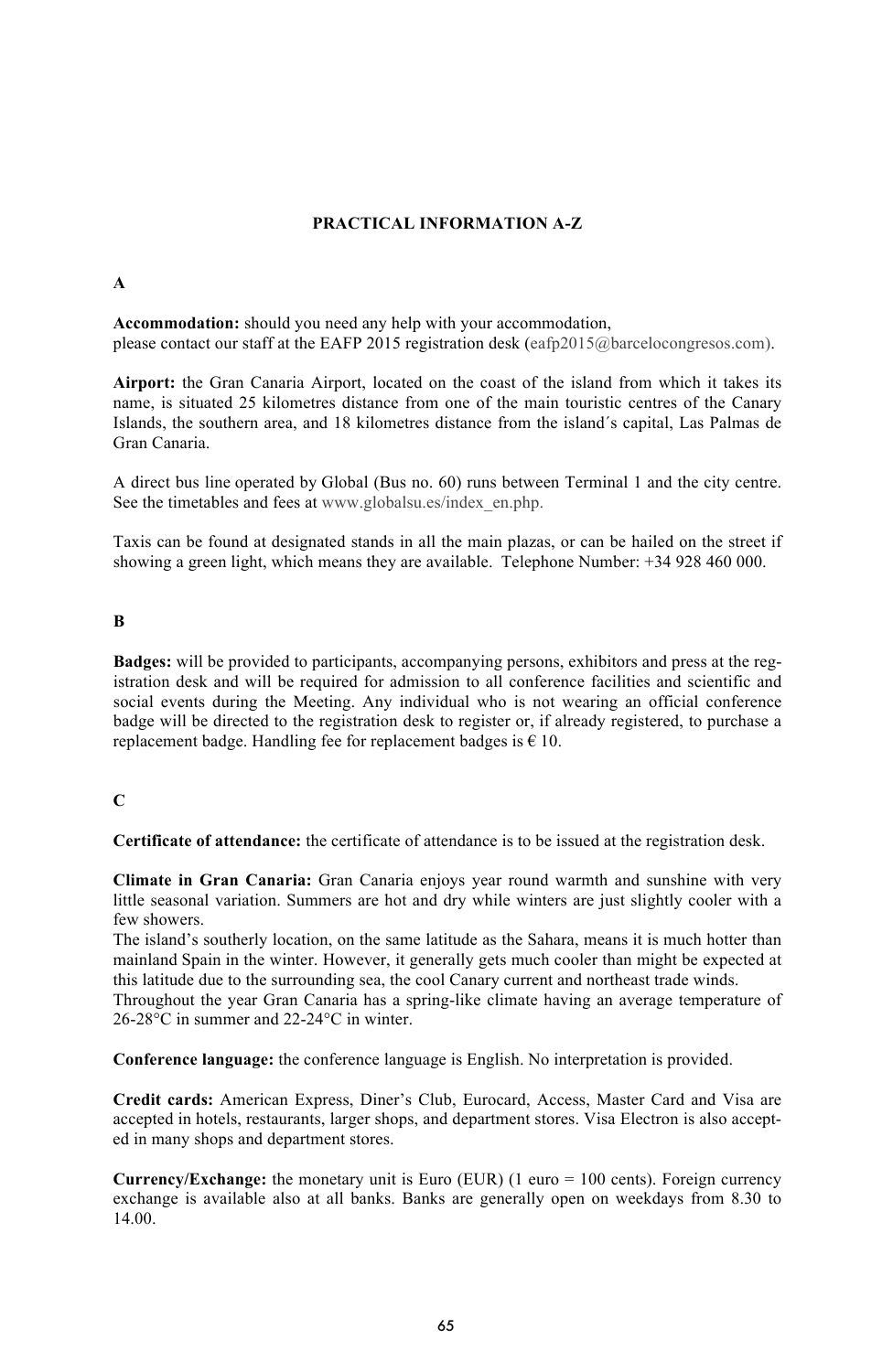### **D**

**Drinking water:** bottled mineral water is available in shops and restaurants. Gran Canaria tap water is not of the highest quality.

### **E**

**Electricity:** 230 V, 50 Hz. The plugs and power outlets are the same as in other continental countries in the European Union.

**Emergency:** please dial 112 for all emergency situations. All hospitals have doctors on duty round the clock

**Exhibitors:** all exhibitor stands are located in hall-lobby Polivalente room at the first floor and they are attended throughout the Conference scientific programme times.

### **F**

**Food and beverages:** coffee breaks and lunches are included in the delegate registration fee and are served in San Borondón A + B rooms.

### **I**

**Information:** the registration desk staff will be happy to help you on any question you may have with regards to the Conference or any other matters.

**Insurance and Liability:** neither the Organizers (EAFP) nor the Conference Agency (Confident International) will assume any responsibility whatever for damage or injury to persons or property, or loss of property during the Conference.

**Internet:** free wireless internet is available at Auditorium Alfredo Kraus, please ask for a username and password from the registration desk.

### **L**

**Local transportation:** Las Palmas de Gran Ganaria City GUAGUAS MUNCIPPAES offer an extensive service network covering the entire city. A single ticket for  $\epsilon$  1.4 is valid for one journey. The timetables and routes can be seen at http://www.guaguas.com.

Lost & Found: a lost and found service is available at the registration area.

### **M**

**Messages:** a message board will be located in front of registration desk (first floor). You can post your message there.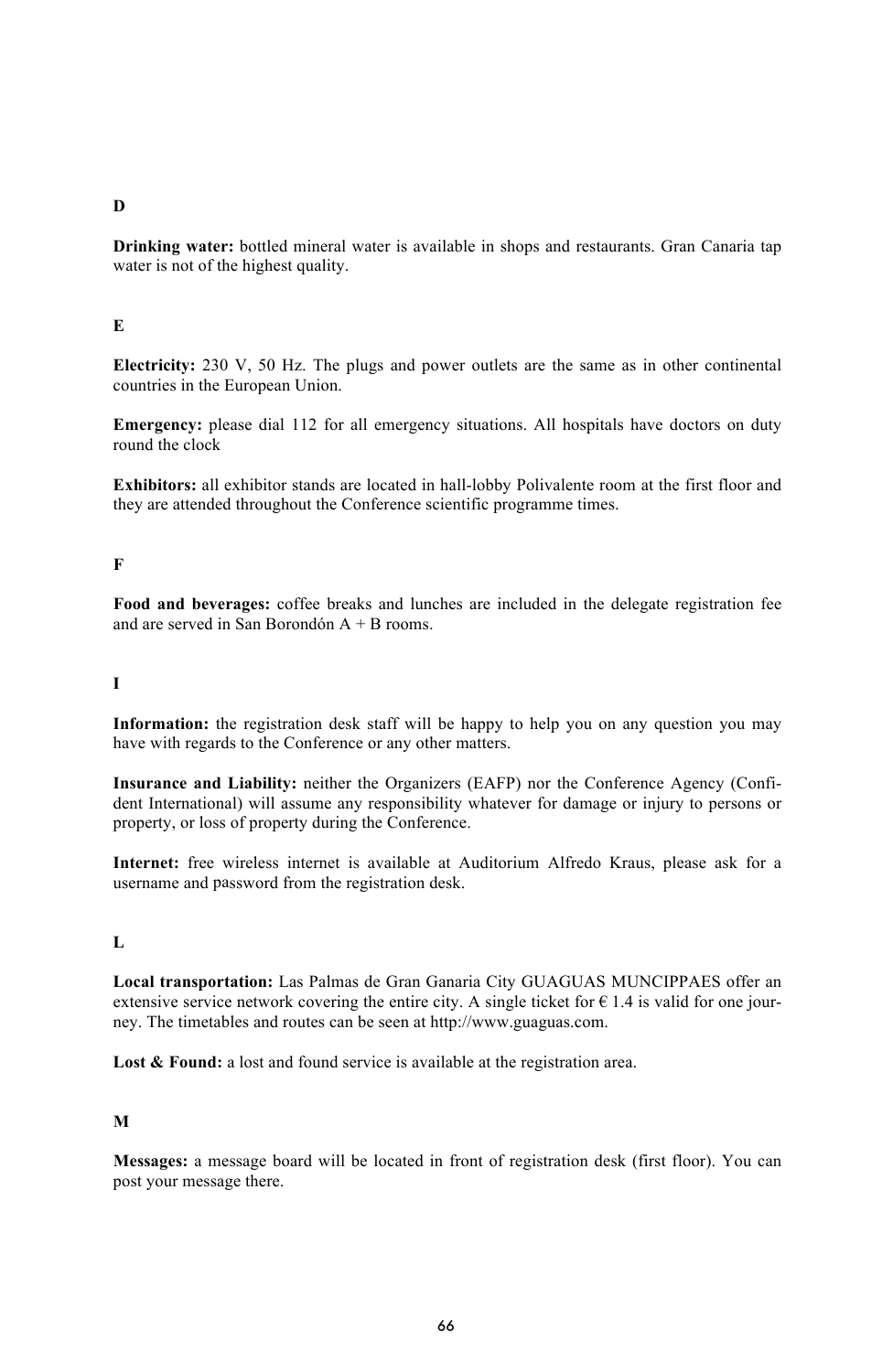**Mobile phones:** participants are kindly requested to keep their mobile phones in the off mode in the meeting rooms while sessions are being held.

### **P**

Parking: there are parking spaces on CCC Las Arenas in front of Alfredo Kraus Auditorium, of which three are reserved for disabled parking. The parking charges are not included in the registration fee.

**Pharmacy:** normal opening hours during weekdays are from 10:00 to 22:00 and on Saturday from 10:00 to 22:00.

**Poster area:** the poster areas are located in hall-lobby Polivalente room (0 floor). All authors of poster abstracts have received poster guidelines with assigned poster number. Mount your poster to the assigned poster board (marked by your number). In case any assistance is needed please ask the hostess at the registration desk. Please, make sure you remove your poster before  $18:00$  on Thursday  $10<sup>th</sup>$  September. Posters left behind are to be destroyed.

**Presentation submission:** power point presentations only (USB stick) may be used. A data projector and laptop will be at your disposal.

**Programme changes:** the organizers cannot assume liability for any changes in the programme due to external or unforeseen circumstances.

### **R**

**Registration:** registration desk opening hours during the conference are as indicated below.

| 17:00-19:00   |
|---------------|
| $08:30-17:30$ |
| $08:30-17:30$ |
| $08:30-17:30$ |
| $08:30-17:30$ |
|               |

**Registration fees:** the delegate registration fee includes admission to all sessions, poster area and exhibition; admission to Get-Together, Las Palmas de Gran Canaria City Reception and Conference dinner, coffee-breaks and lunches and conference bag including the conference material. Accompanying person registration includes Get-together*,* Las Palmas de Gran Canaria City Reception, access to poster area and coffee breaks during the four conference days (lunch not included). Admission to sessions is not included. Tickets to Conference Dinner for accompanying persons are sold at the registration desk if available, ticket price 80 euro.

**Restaurants:** Las Palmas de Gran Canaria has great variety and choice of restaurants to cater all tastes. Local fish, shellfish, elk, reindeer, cheeses are great delicacies in Gran Canaria.

### **S**

**Shopping:** shopping centres and bigger shops are generally open weekdays from 10.00 to 22.00, Saturdays from 10.00 to 22.00. Most shops accept major credit cards.

**Smoking policy:** smoking is not allowed inside the conference venue.